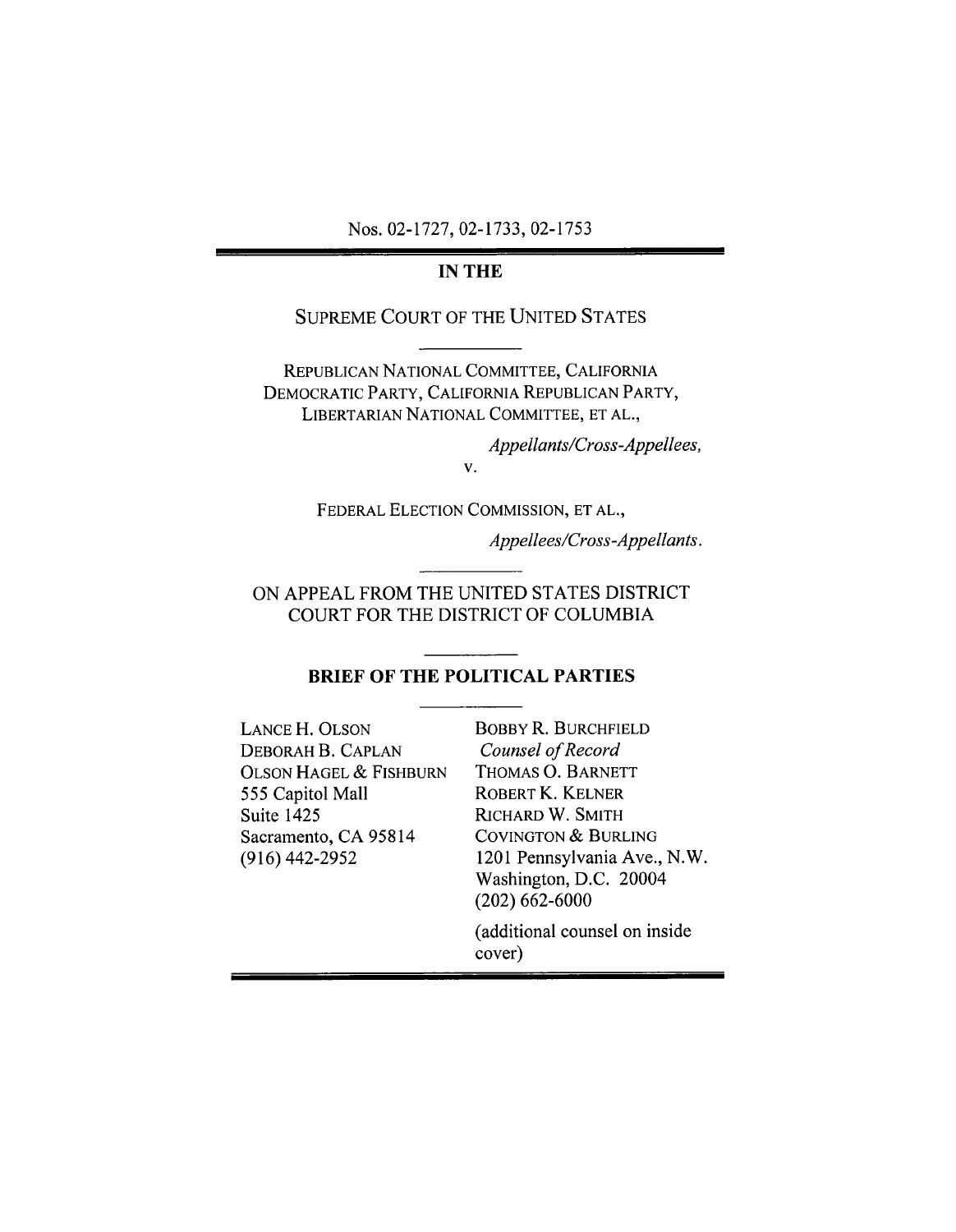JOSEPH E. SANDLER NEIL P. REIFF JOHN HARDIN YOUNG SANDLER, REIFF & YOUNG 50 E STREET, S.E. **SUITE 300** WASHINGTON, D.C. 20003 (202) 479-1111 *Counsel for California Democratic Party Appellants* 

CHARLES H. BELL, JR. BELL, MCANDREWS, HILTACHK & DAVIDIAN LLP 455 Capitol Mall Suite 801 Sacramento, CA 95814 (916) 442-7757

JAN WITOLD BARAN THOMAS W. KIRBY LEE **E.** GOODMAN WILEY REIN & FIELDING 1776 K Street, N.W. Washington, D.C. 20006 (202) 719-7000 *Counsel for California Republican Party Appellants* 

THOMAS J. JOSEFIAK CHARLES R. SPIES REPUBLICAN NATIONAL **COMMITTEE** 310 First Street, S.E. Washington, D.C. 20003 (202) 863-8500

BENJAMIN L. GINSBERG ERIC A. KUWANA PATTON BOGGS LLP 2550 M Street, N.W. Washington, D.C. 20037 (202) 457-6000

MICHAEL A. CARVIN JONES DAY REAVIS & POGUE 51 Louisiana Ave., N.W. Washington, D.C. 20001 (202) 879-3939 *Counsel for RNC Appellants* 

JAMES BOPP, JR. RICHARD E. COLESON THOMAS A. MARZEN JAMES MADISON CENTER FOR FREE SPEECH BOPP COLESON & BOSTROM 1 South 6th Street Terre Haute, IN 47807 (812) 232-2434 *Counsel for Libertarian National Committee*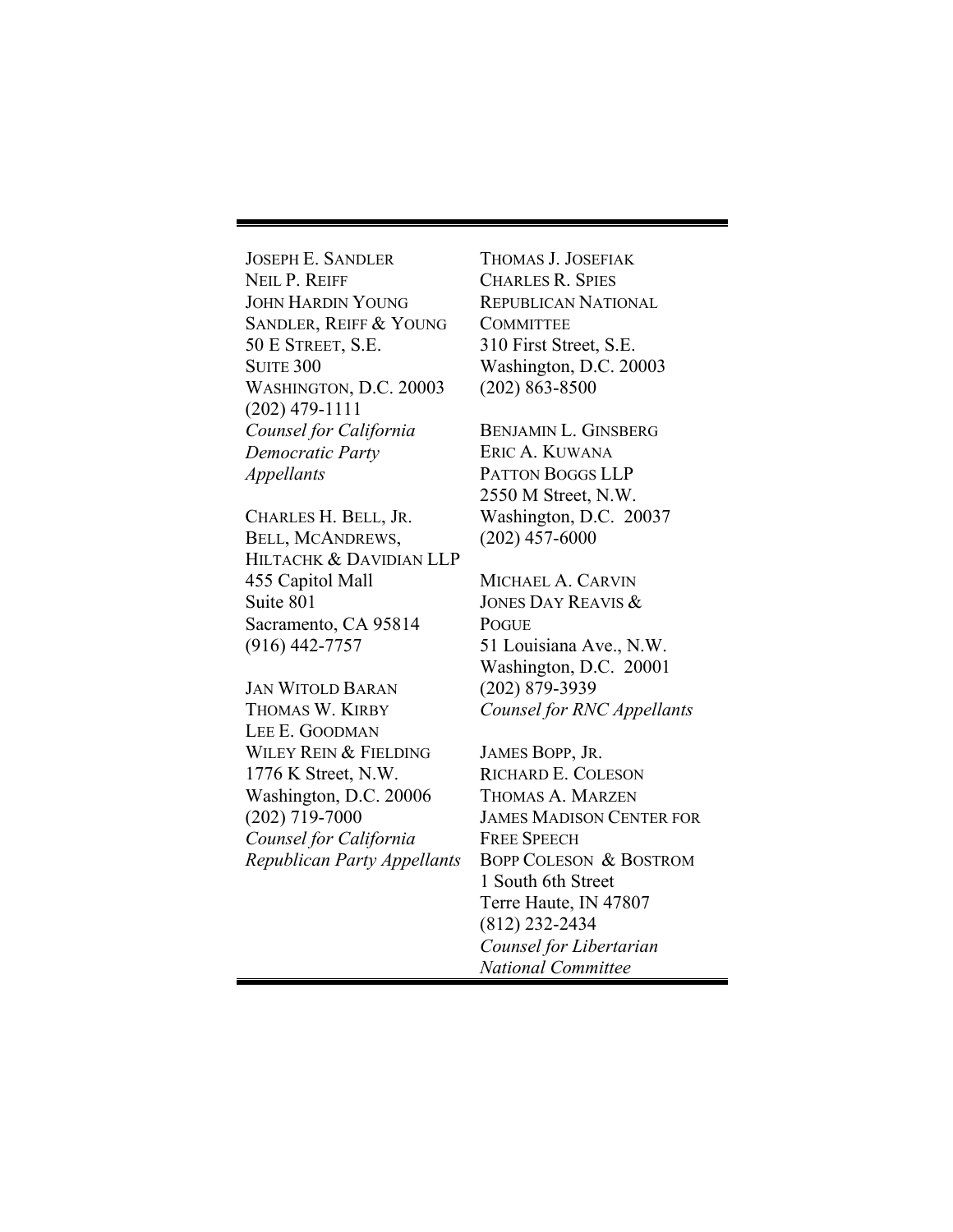#### **QUESTIONS PRESENTED**

1. Do the associational and financial restrictions imposed upon national, state, and local political parties by Title I of the Bipartisan Campaign Reform Act of 2002, Pub. Law No. 107-155, 116 Stat. 81 ("BCRA"):

(a) infringe the rights of speech and association guaranteed by the First Amendment;

(b) exceed the powers granted Congress by Article I, Section 4 of the U.S. Constitution, violate principles of Federalism, and offend the Tenth Amendment; and

(c) abrogate the right of political party committees to equal protection of the law as guaranteed by the Due Process Clause of the Fifth Amendment.

2. Do the limitations imposed by Section 213 of BCRA on independent expenditures by a political party committee infringe the First Amendment?

3. Does the requirement in Section 214 of BCRA that the Federal Election Commission promulgate a definition of "coordination" that does not require proof of an "agreement" violate the First Amendment?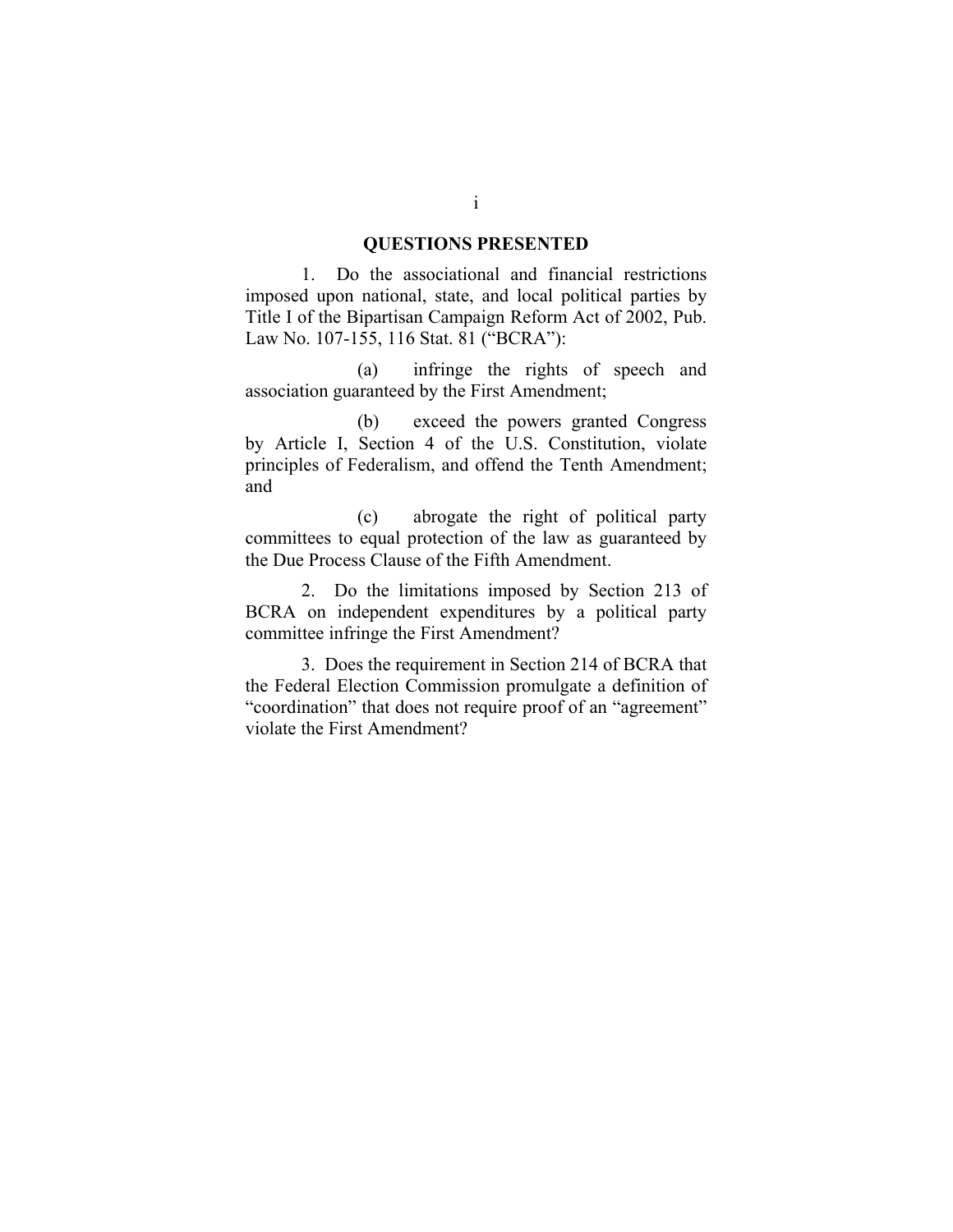#### **PARTIES TO THE PROCEEDING**

Appellants and Cross-Appellees joining this brief were plaintiffs below in three of the consolidated cases: *Republican National Committee v. FEC*, No. 02-874; *California Democratic Party v. FEC*, No. 02-875; and *McConnell v. FEC*, No. 02-582. Appellants in No. 02-1727 (the "RNC Appellants") are the Republican National Committee ("RNC"); Robert Michael Duncan, former Treasurer, current General Counsel, and Member of the RNC; the Republican Party of Colorado; the Republican Party of New Mexico; the Republican Party of Ohio; and the Dallas County (Iowa) Republican County Central Committee. Appellants in No. 02-1753 (the "California Party Appellants") are the California Democratic Party ("CDP"); Art Torres, Chairman of the CDP; Yolo County Democratic Central Committee; California Republican Party ("CRP"); Shawn Steel, Chairman of the CRP; Timothy Morgan; Barbara Alby; Santa Cruz County Republican Central Committee; and Douglas Boyd, Jr. Appellant Libertarian National Committee, Inc. ("LNC") is one of the several appellants in No. 02-1733 and was a plaintiff below in *McConnell v. FEC*, No. 02-582. Collectively, the RNC Appellants, the California Party Appellants, and the LNC are referred to herein as the "Political Party Appellants."

The following were also plaintiffs in the actions indicated, all of which were consolidated below: $<sup>1</sup>$ </sup>

*McConnell v. FEC*, No. 02-582: United States Senator Mitch McConnell, United States Representative Mike Pence and former Representative Bob Barr, Alabama Attorney General Bill Pryor, Alabama Republican Executive

<sup>&</sup>lt;sup>1</sup> As indicated, several plaintiffs withdrew before the three-judge court issued its decision.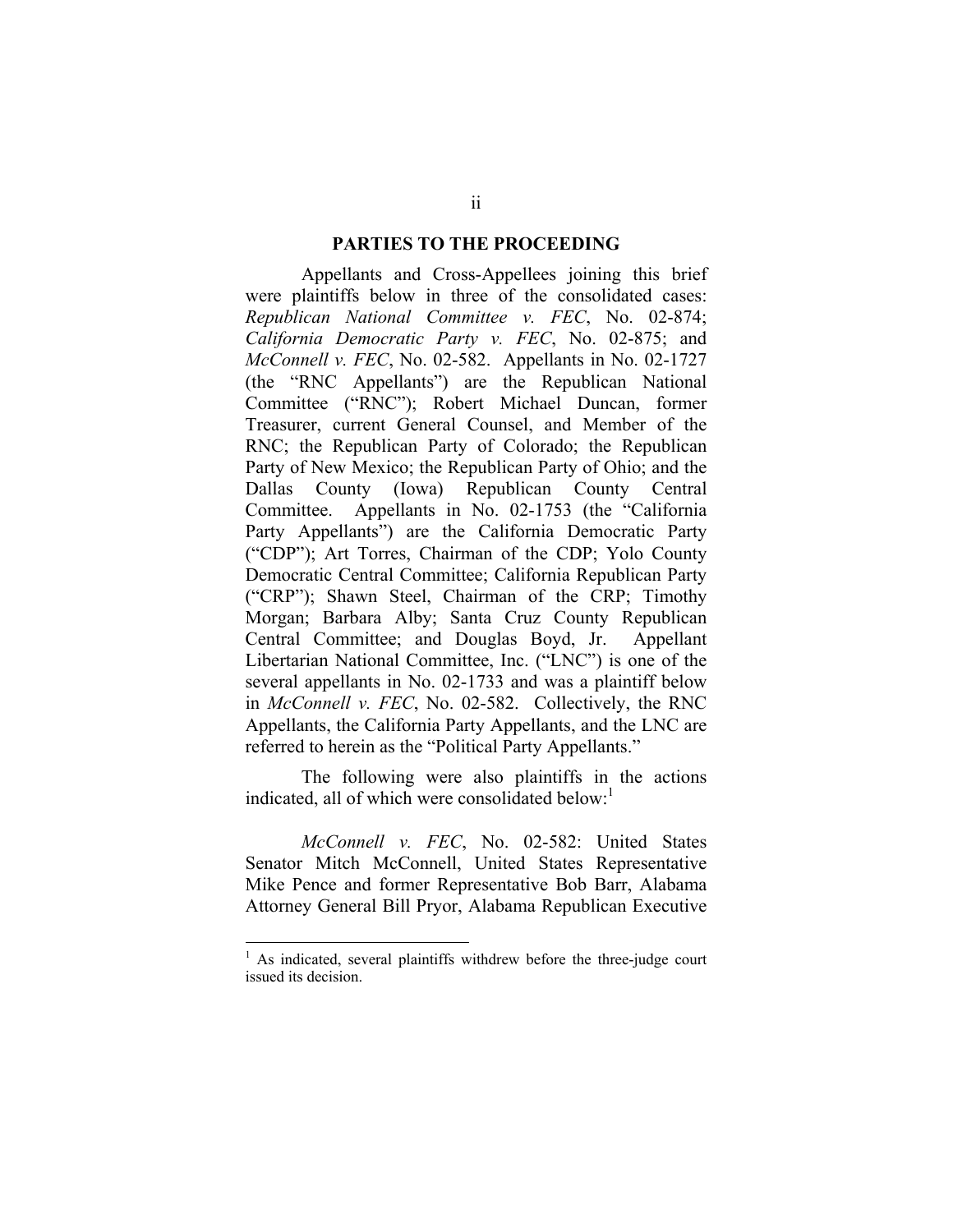Committee (withdrawn), Libertarian Party of Illinois, Inc. (withdrawn), DuPage Political Action Council (withdrawn), Jefferson County Republican Executive Committee (withdrawn), American Civil Liberties Union, Associated Builders and Contractors, Inc., Associated Builders and Contractors Political Action Committee, Center for Individual Freedom, Christian Coalition of America, Inc. (withdrawn), Club for Growth, Indiana Family Institute, National Right to Life Committee, Inc., National Right to Life Educational Trust Fund, National Right to Life Political Action Committee, National Right to Work Committee, 60- Plus Association, Inc., Southeastern Legal Foundation, Inc., U.S. English d/b/a/ ProENGLISH, Martin Connors (withdrawn), Thomas McInerney, Barrett Austin O'Brock, Trevor Southerland.

*National Rifle Ass'n v. FEC,* No. 02-581: National Rifle Association of America ("NRA"), NRA Political Victory Fund.

*Echols v. FEC,* No. 02-633: Emily Echols, Hannah McDow, Jessica Mitchell, Daniel Solid, Zachary White, Reverend Patrick Mahoney.

*Chamber of Commerce v. FEC,* No. 02-751: Chamber of Commerce of the United States, U.S. Chamber Political Action Committee, National Association of Manufacturers, National Association of Wholesaler-Distributors (withdrawn).

*National Ass'n of Broadcasters v. FEC,* No. 02-753: National Association of Broadcasters.

*AFL-CIO v. FEC,* No. 02-754: AFL-CIO, AFL-CIO Committee on Political Education and Political Contributions.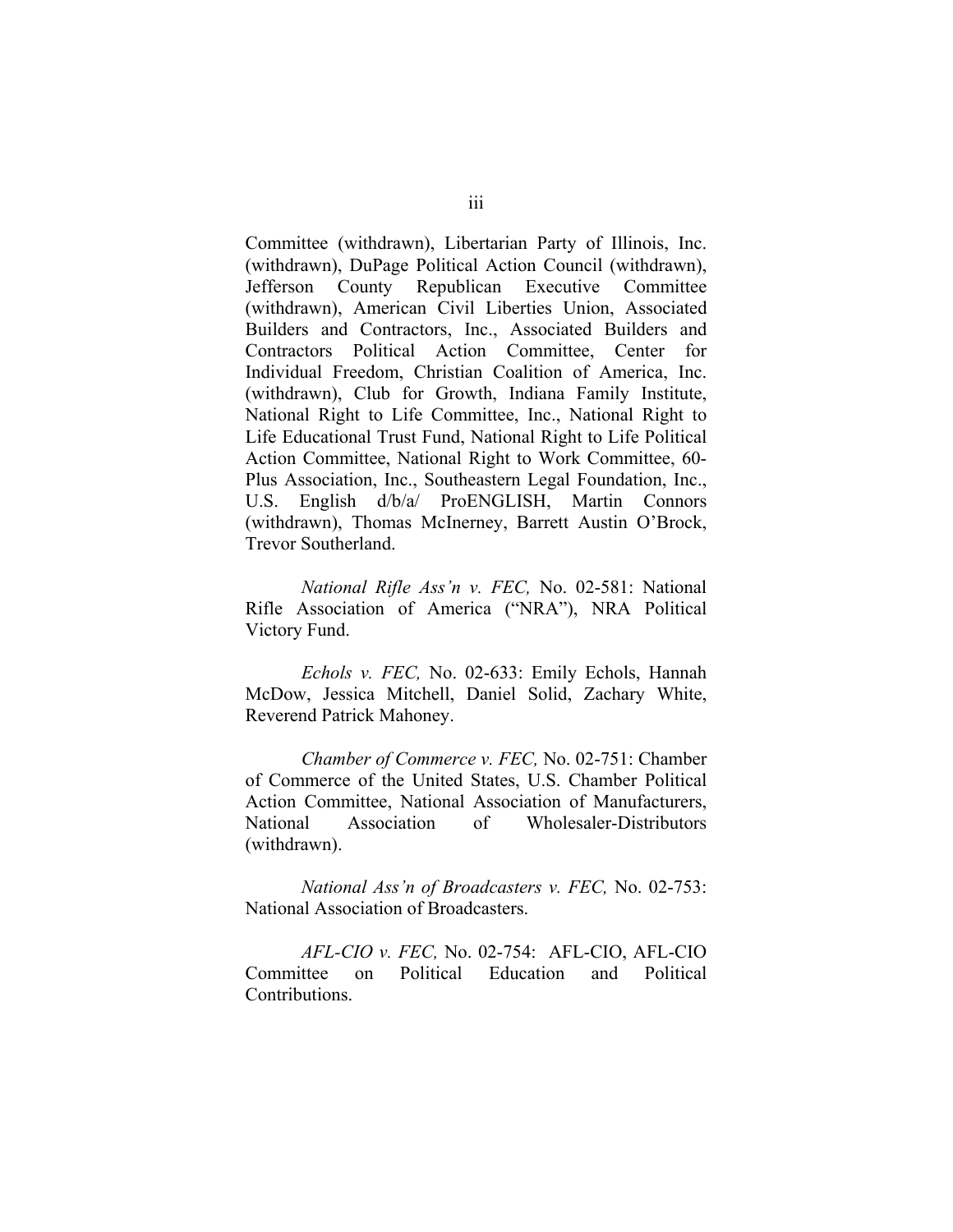*Paul v. FEC,* No. 02-781: United States Representative Ron Paul, Gun Owners of America, Inc., Gun Owners of America Political Victory Fund, Realcampaignreform.org, Citizens United, Citizens United Political Victory Fund, Michael Cloud, Clara Howell.

*Adams v. FEC,* No. 02-877: Victoria Jackson Gray Adams, Carrie Bolton, Cynthia Brown, Derek Cressman, Victoria Fitzgerald, Anurada Joshi, Peter Kostmayer, Nancy Russell, Kate Seely-Kirk, Rose Taylor, Stephanie Wilson, California Public Interest Research Group ("PIRG"), Massachusetts PIRG, New Jersey PIRG, United States PIRG, The Fannie Lou Hamer Project, Association of Community Organizers for Reform Now.

*Thompson v. FEC,* No. 02-881: United States Representatives Bennie Thompson and Earl Hilliard.

Appellee Federal Election Commission ("FEC") was a defendant below, together with the Federal Communications Commission; Attorney General of the United States John Ashcroft; the United States of America; and FEC Commissioners David Mason, Karl Sandstrom (since replaced by Ellen Weintraub), Danny McDonald, Bradley Smith, Scott Thomas, and Darryl Wold (since replaced by Michael Toner). Appellees United States Department of Justice ("DOJ"), United States Senators John McCain, Russell Feingold, Olympia Snowe, and James Jeffords, and United States Representatives Martin Meehan and Christopher Shays were defendant-intervenors below.

### **STATEMENT PURSUANT TO RULE 29.6**

None of the appellants has a parent corporation, and no publicly held company owns ten percent or more of the stock of any of the appellants.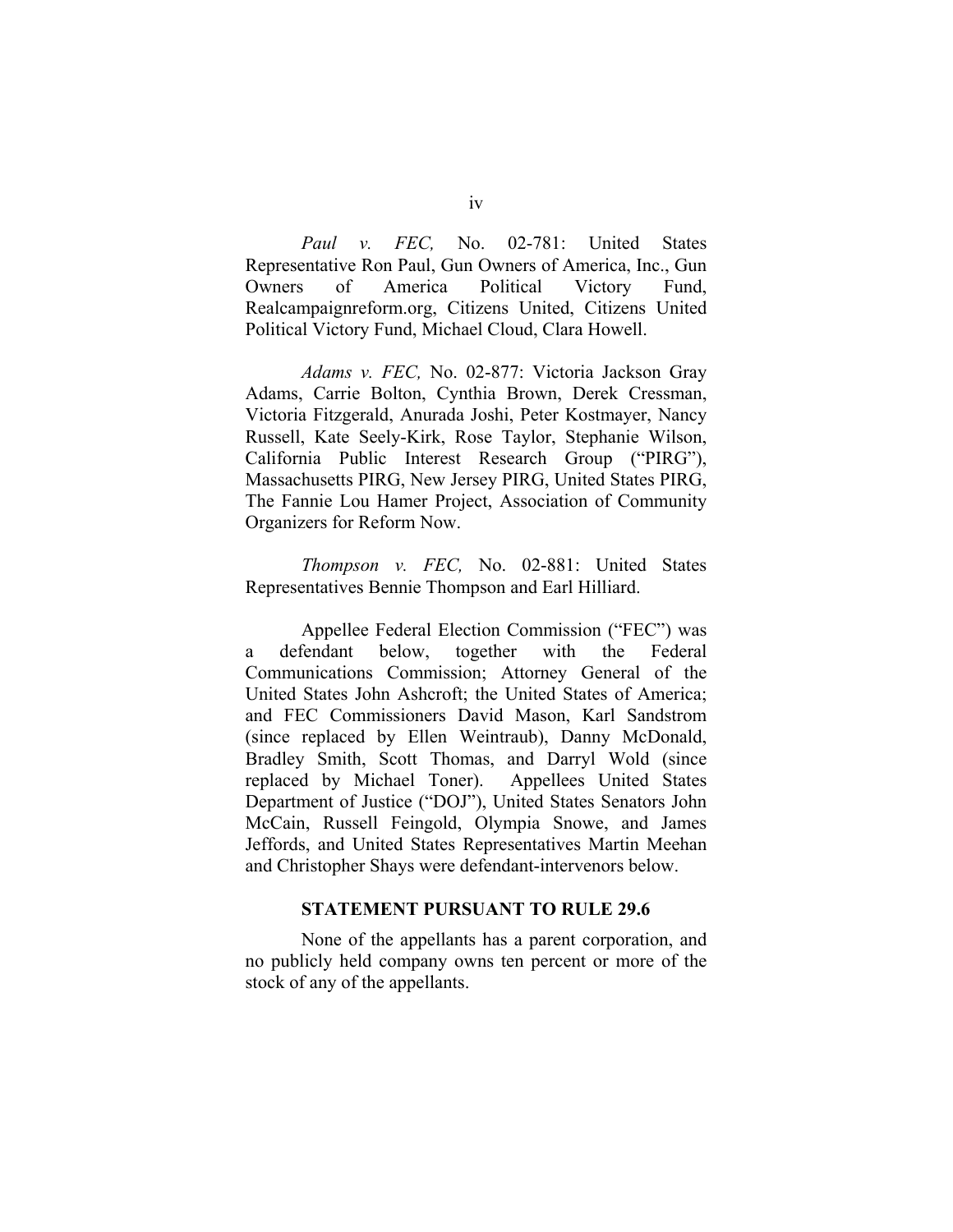# **TABLE OF CONTENTS**

| Page                                                 |
|------------------------------------------------------|
|                                                      |
|                                                      |
|                                                      |
|                                                      |
|                                                      |
| CONSTITUTIONAL AND STATUTORY                         |
|                                                      |
| $\mathbf{A}$                                         |
| <b>B</b> .                                           |
| $\overline{C}$ .                                     |
| The Importance of Political Parties in American      |
| The Use of Federal and Nonfederal Money by Political |
|                                                      |
|                                                      |
| RNC Financial Assistance to State Parties 14         |

v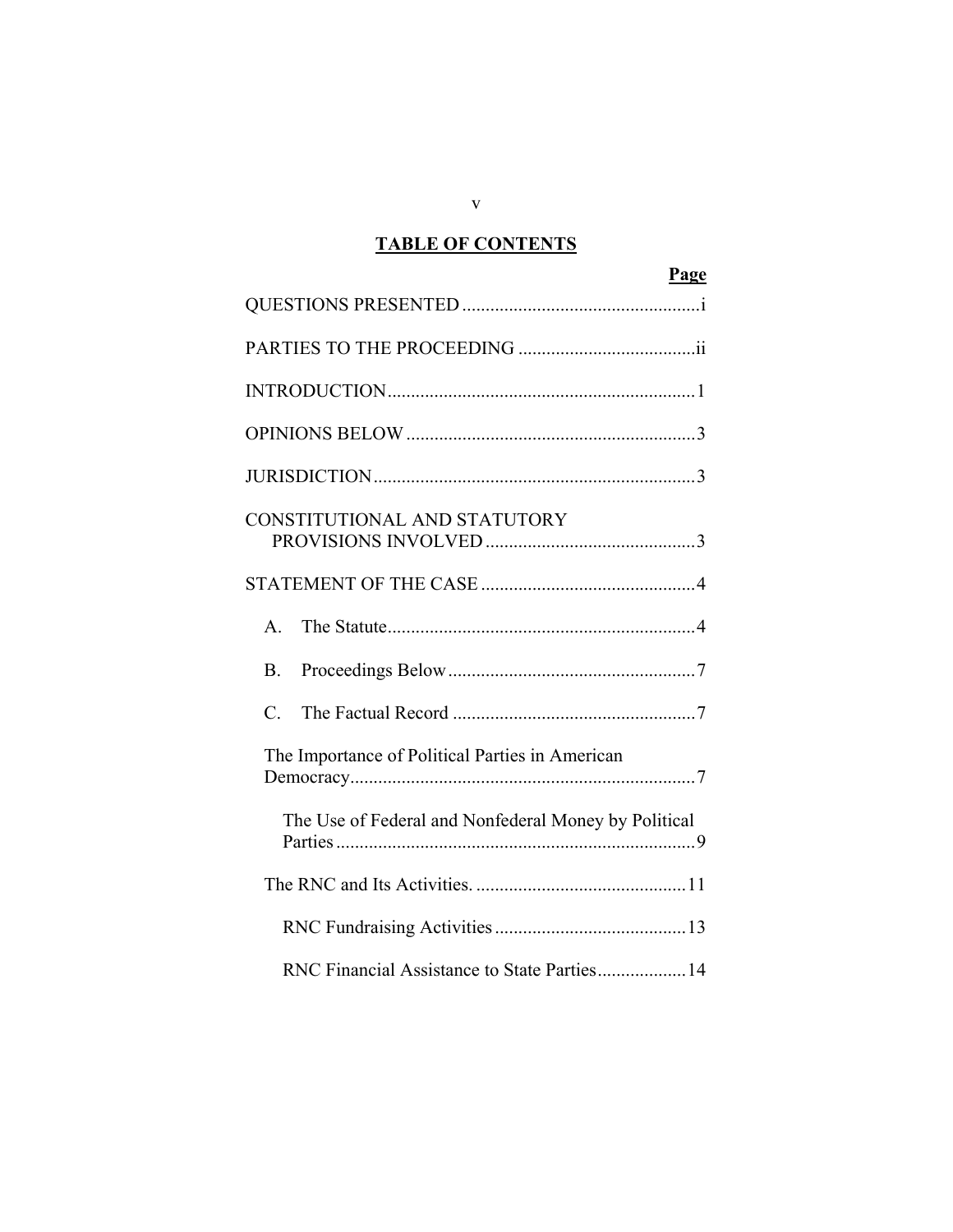| Collaboration by Local, State, and National Parties on<br>Republican "Victory Plans" and Democratic       |
|-----------------------------------------------------------------------------------------------------------|
|                                                                                                           |
|                                                                                                           |
| "Corruption" or the "Appearance of Corruption."25                                                         |
| Lack of Evidence of <i>Quid Pro Quo</i> Corruption26                                                      |
|                                                                                                           |
|                                                                                                           |
|                                                                                                           |
| Effectiveness of BCRA in Addressing the Perceived                                                         |
| D.                                                                                                        |
|                                                                                                           |
|                                                                                                           |
| <b>BCRA'S RESTRICTIONS ON POLITICAL</b><br>I.<br>PARTIES VIOLATE THE FIRST AMENDMENT 33                   |
| A.<br>The Many Restrictions on Association and Speech<br>Imposed by New Section 323 Are Subject to Strict |

vi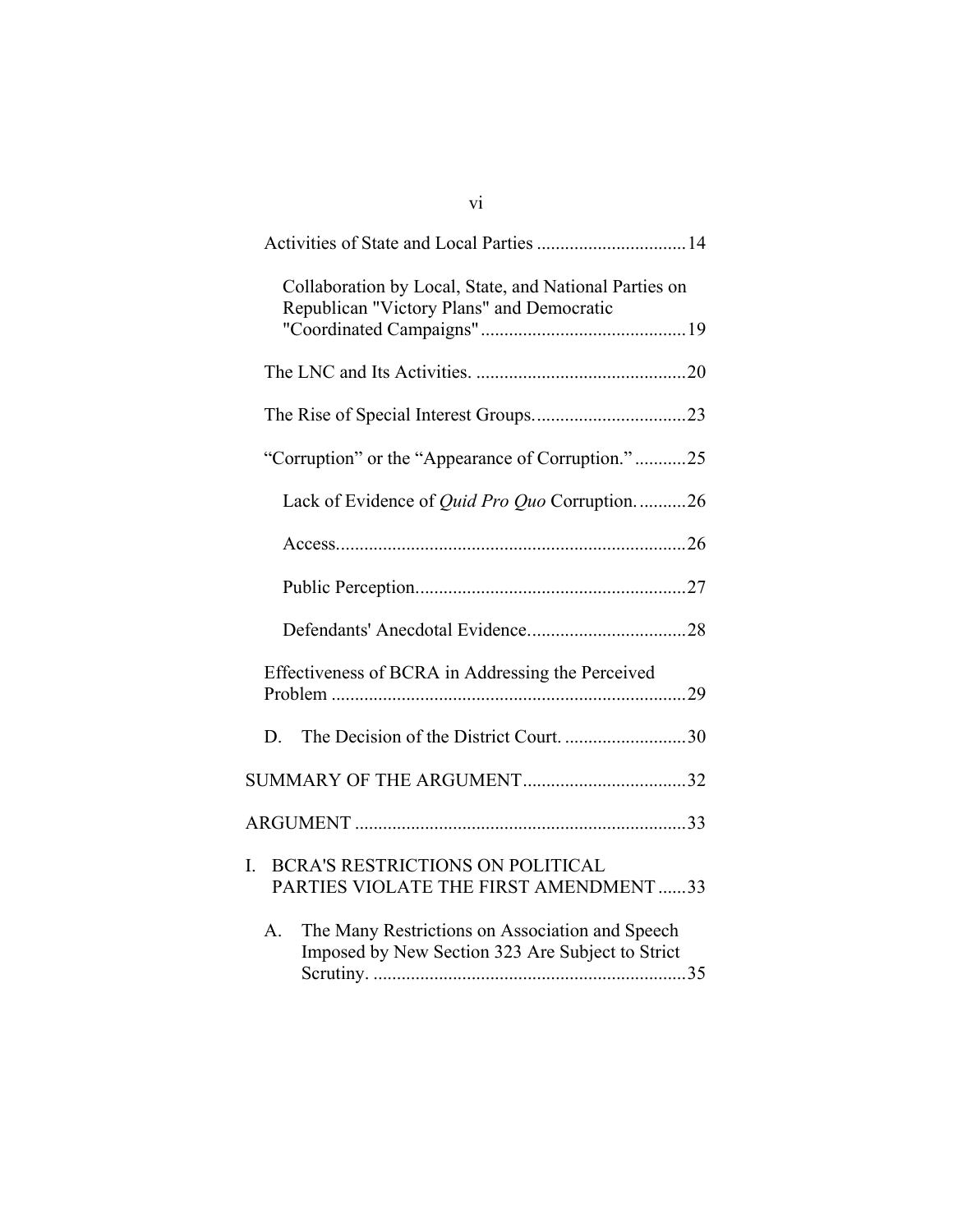# vii

| <b>B.</b> | Section 323(a)'s Restrictions on National Party                                                                                            |
|-----------|--------------------------------------------------------------------------------------------------------------------------------------------|
|           | Committees Violate the First Amendment<br>39                                                                                               |
| 1.        | Section 323(a) Impermissibly Impedes the Ability<br>of National Party Committees to Associate With<br>State and Local Party Committees. 39 |
| 2.        | New Section 323(a) Unjustifiably Prohibits                                                                                                 |
| 3.        | New Section 323(a) Is Grossly Overbroad44                                                                                                  |
| 4.        | Title I Cannot Be Re-Written to Substitute New<br>Section $301(20)(A)(iii)$ for New Section $323(a)$ . 49                                  |
| C.        | Section 323(b)'s Restrictions on State and Local<br>Party Committees Violate the First Amendment.  50                                      |
| 1.        | New Section 323(b) Impermissibly Regulates State<br>and Local Party Activities that Have No Ability To                                     |
| 2.        | Section 323(b) Prevents the State and Local<br>Parties from "Banding Together To Achieve a                                                 |
| 3.        | New Section 323(b) Prevents State and Local<br>Political Parties from Amassing the Resources for                                           |
| D.        | New Section 323(a) Undermines the Speech and                                                                                               |
| Ε.        | Section 323(d)'s Prohibitions on Party Involvement<br>with Other Organizations Violate the First                                           |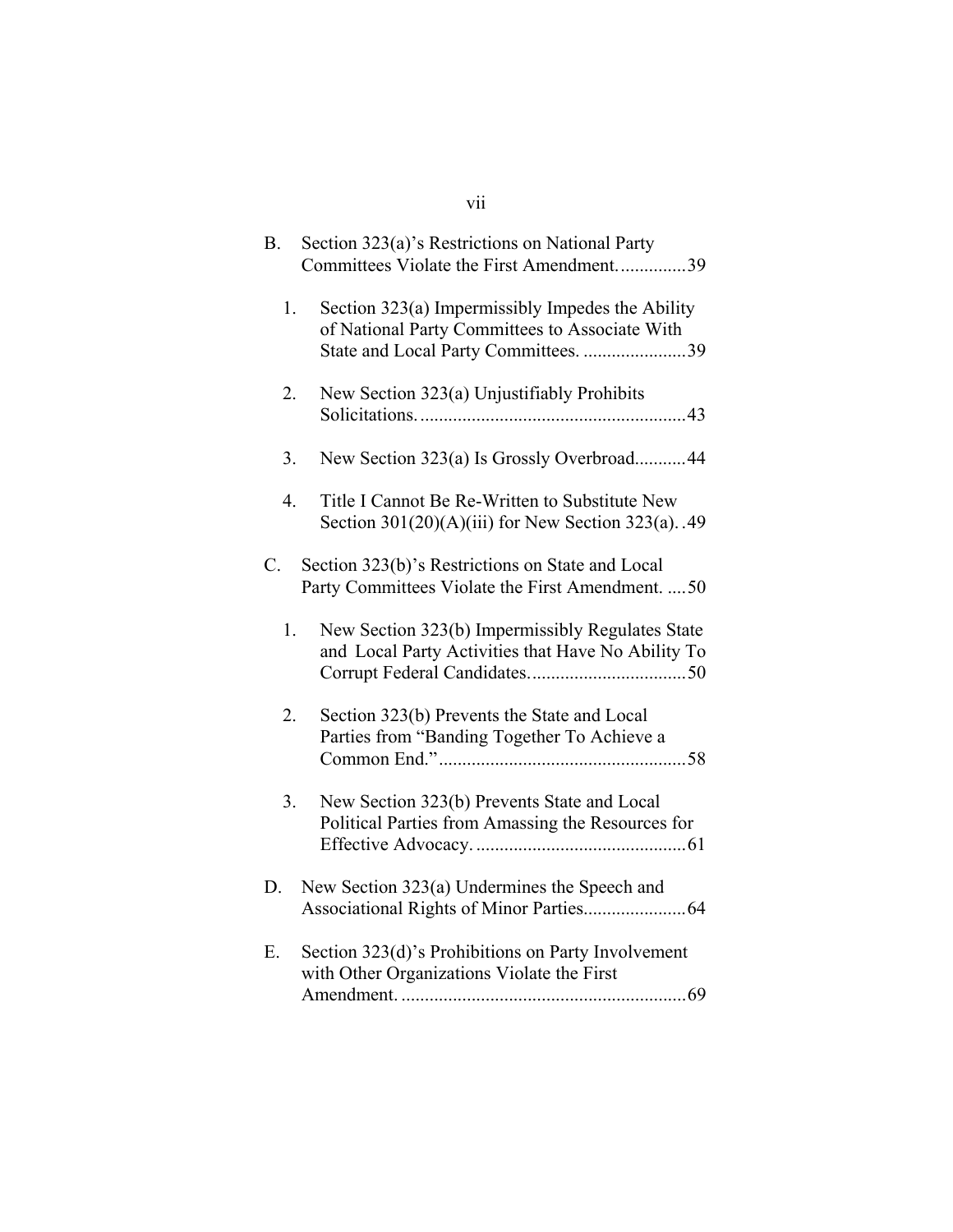| F.          | By Limiting the Right of Political Parties To Make<br>Independent Expenditures, Section 213 Violates the                                        |
|-------------|-------------------------------------------------------------------------------------------------------------------------------------------------|
| G.          | By Mandating that "Coordinated Communications"<br>Encompass Truly Independent Activity, Section 214                                             |
| П.          | NEW SECTION 323'S RESTRICTIONS ON<br>POLITICAL PARTIES EXCEED THE POWER OF<br><b>CONGRESS UNDER THE FEDERAL</b><br>ELECTIONS CLAUSE AND VIOLATE |
| A.          | Congress May Not Regulate Purely or Predominantly                                                                                               |
| 1.          | The Federal Elections Clause Limits Congressional<br>Power To Regulate Nonfederal Election Activity                                             |
| 2.          | Limitations on Our Federal Structure Require<br>Congress To Respect the Electoral Processes of the                                              |
| 3.          | Plaintiffs Have Standing To Challenge Title I as<br>Exceeding Congress's Enumerated Powers and                                                  |
| <b>B.</b>   | New Section 323(a)'s Restrictions on National Party<br>Committees Impermissibly Regulate Purely State and                                       |
| $C_{\cdot}$ | New Section 323(b) Impermissibly Regulates State                                                                                                |

# viii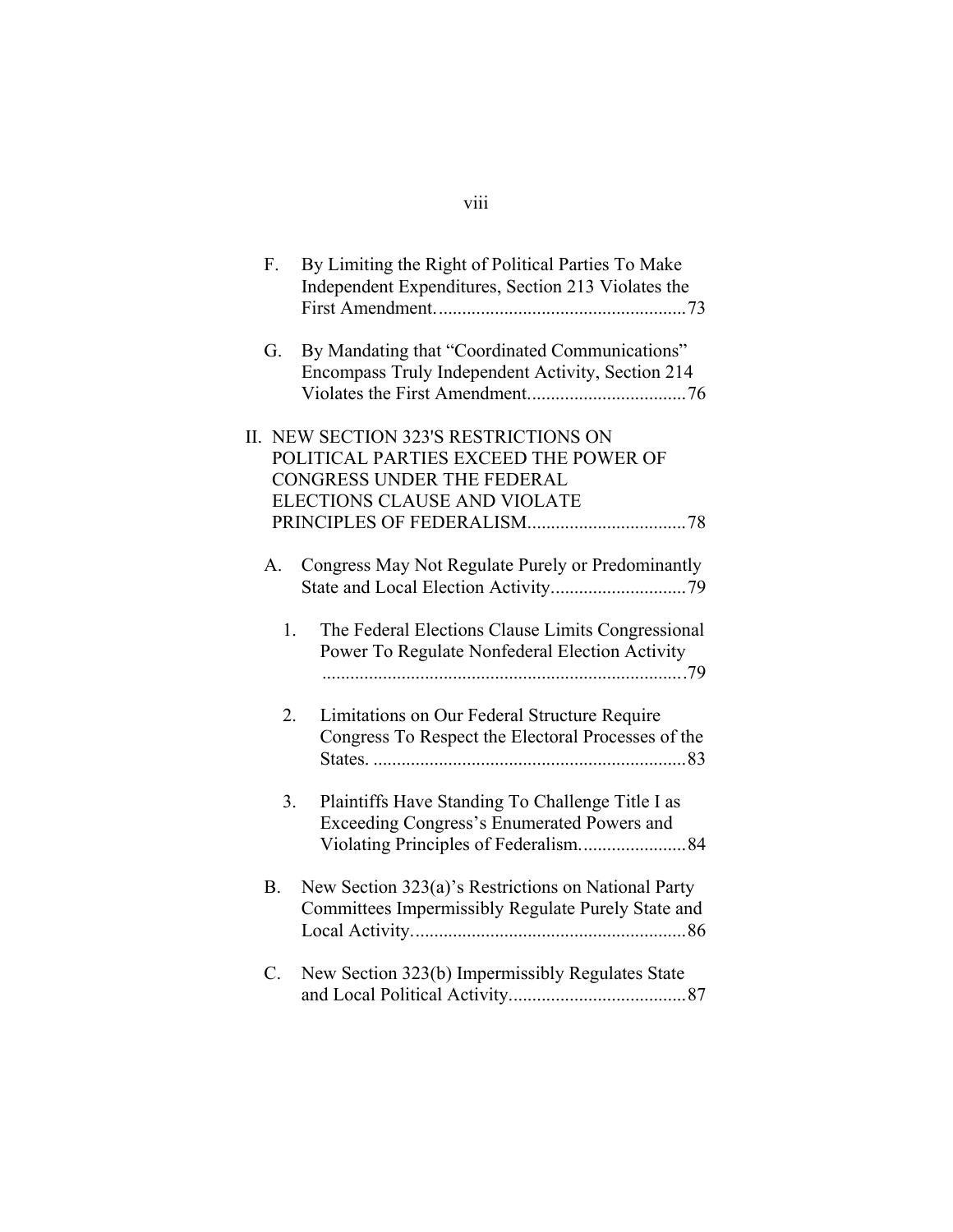| <b>III. NEW SECTION 323 DISCRIMINATES AGAINST</b>       |  |
|---------------------------------------------------------|--|
| POLITICAL PARTIES IN RELATION TO                        |  |
| SPECIAL INTEREST GROUPS ENGAGED IN                      |  |
|                                                         |  |
|                                                         |  |
| A. Political Parties Are Guaranteed Equal Protection by |  |
|                                                         |  |
| Section 323 Puts Political Parties at a Distinct<br>B.  |  |
| Disadvantage in Relation To Special Interest Groups.    |  |
| -95                                                     |  |
|                                                         |  |
|                                                         |  |
|                                                         |  |

# ix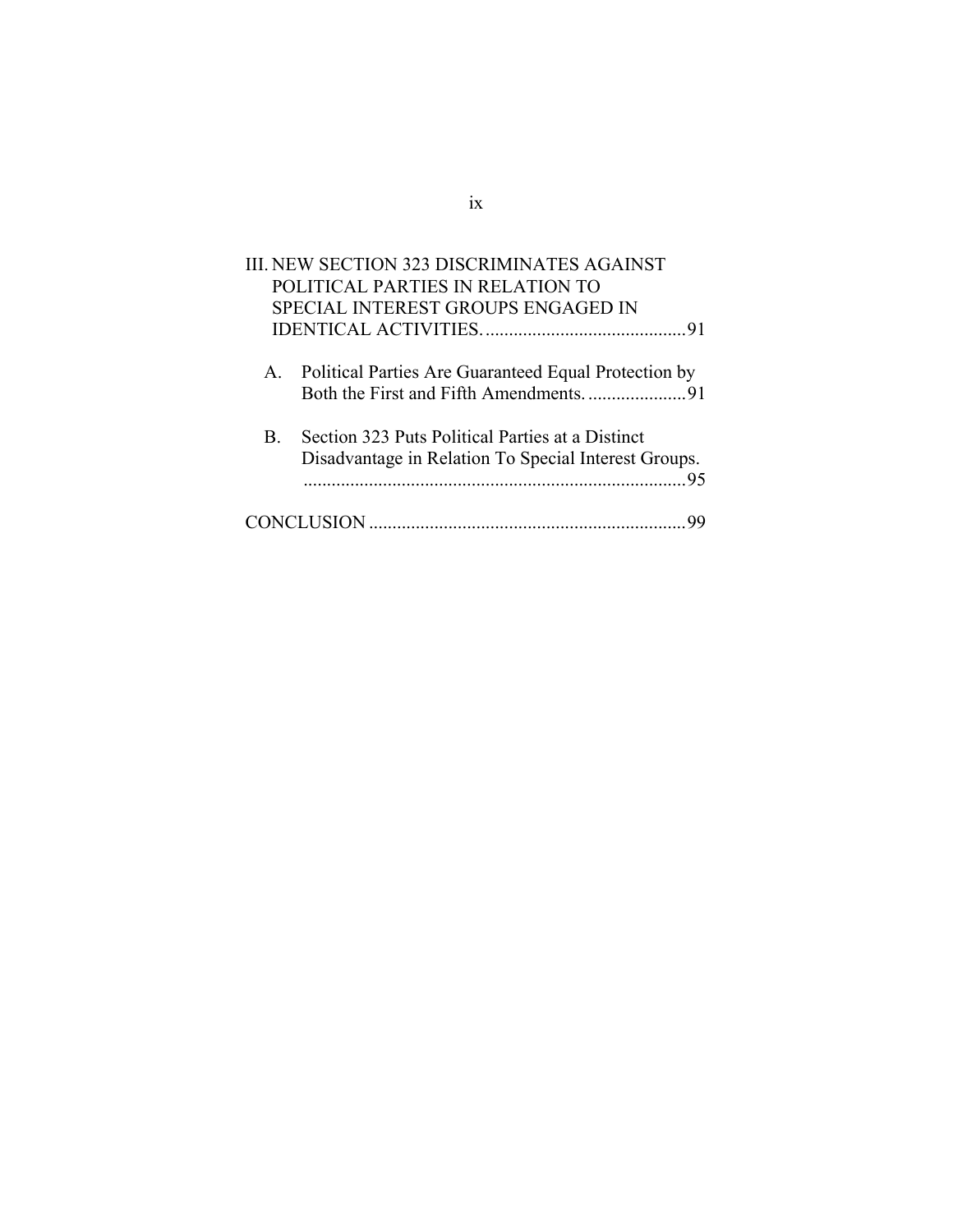# **TABLE OF AUTHORITIES**

## **Page**

### **FEDERAL CASES**

| Anderson v. City of Bessemer City, 470 U.S.   |
|-----------------------------------------------|
| 564 (1985)<br>7                               |
| Aptheker v. Secretary of State, 378 U.S. 500  |
| $(1964)$<br>49                                |
| Ashcroft v. Free Speech Coalition, 535 U.S.   |
| $234(2002)$<br>46                             |
| Austin v. Michigan Chamber of Commerce,       |
|                                               |
| Bates v. State Bar of Arizona, 433 U.S. 350   |
| 43                                            |
| Beaumont v. FEC, 539 U.S. _ (2003)36, 38      |
| Blitz v. United States, 153 U.S. 308 (1894)82 |
| Boy Scouts of America v. Dale, 530 U.S. 640   |
| . . 36<br>$(2000)$                            |
| Buckley v. Valeo, 424 U.S. 1 (1976)  passim   |
| *California Democratic Party v. Jones, 530    |
| p <sub>assim</sub>                            |
| California Medical Association v. FEC, 453    |
| U.S. 182 (1981)<br>37, 48                     |
| Chamber of Commerce v. FEC, 69 F.3d 600       |
| (D.C. Cir. 1995)<br>42                        |
| Church of the Lukumi Babalu Aye, Inc. v. City |
|                                               |
| of Hialeah, 508 U.S. 520 (1993)<br>.96        |
| Citizens Against Rent Control v. City of      |

<sup>\*</sup> Authorities principally relied upon are denoted by an asterisk ("\*").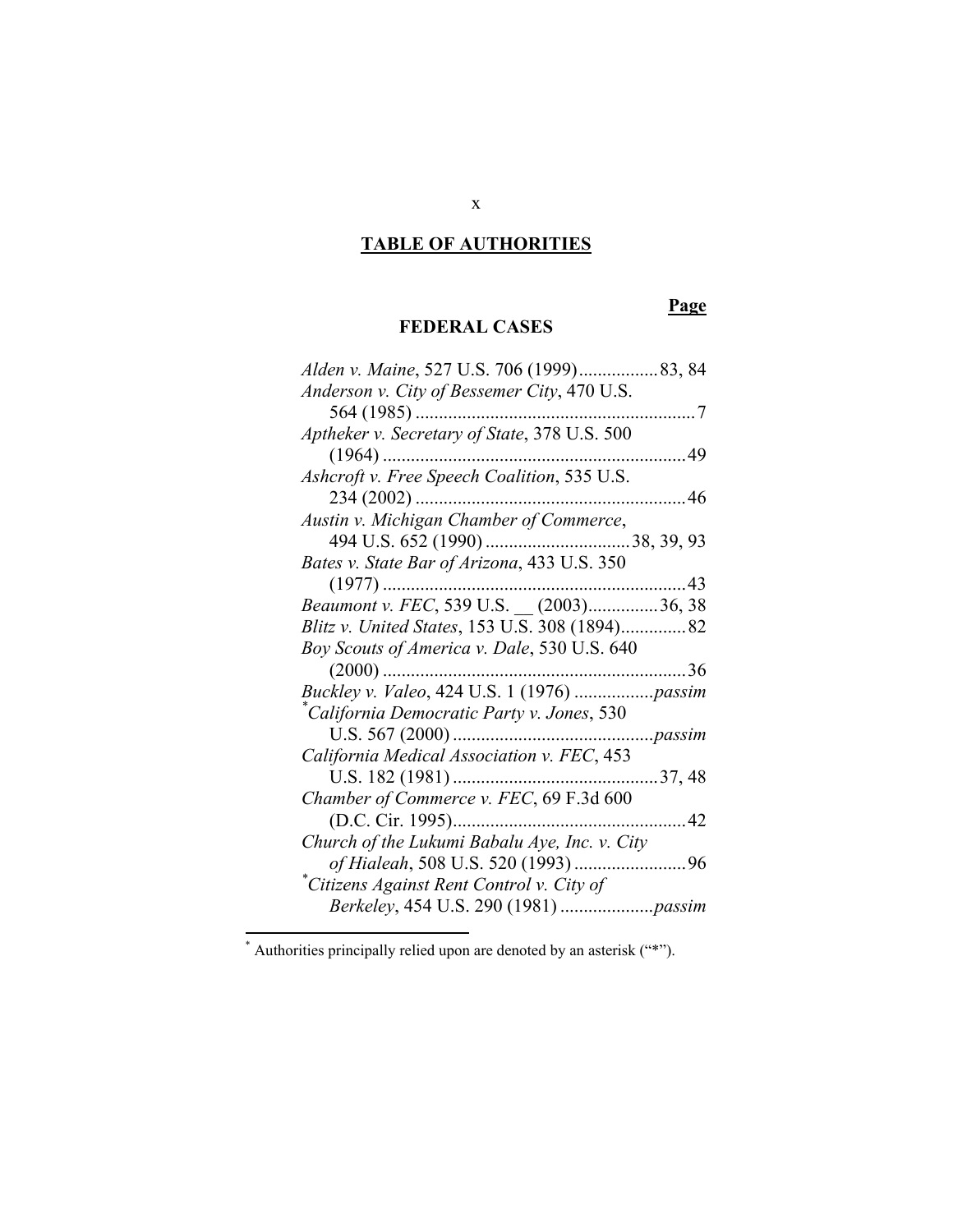| City of Cincinnati v. Discovery Network, Inc.,    |
|---------------------------------------------------|
| 507 U.S. 410 (1993)<br>92                         |
| City of Ladue v. Gilleo, 512 U.S. 43 (1994)92, 96 |
| *Colorado Republican Federal Campaign             |
| Committee v. FEC, 518 U.S. 604 (1996)passim       |
|                                                   |
| *Eu v. San Francisco County Dem.                  |
| Central Committee, 489 U.S. 214 (1989)passim      |
| Ex Parte Siebold, 100 U.S. 371, 393 (1871)81      |
| FEC v. Christian Coalition, 52 F. Supp. 2d 45     |
|                                                   |
| FEC v. Colorado Republican Federal                |
| Campaign Committee, 533 U.S. 431                  |
| $(2001)$<br>passim                                |
| *FEC v. National Conservative Pol. Action         |
| Comm., 470 U.S. 480 (1985)3, 39, 46, 48           |
| FEC v. National Right to Work Committee,          |
| 38                                                |
| First National Bank of Boston v. Bellotti, 435    |
|                                                   |
| Florida Star v. B.J.F., 491 U.S. 524 (1989)92, 97 |
| <b>Greater New Orleans Broadcasting</b>           |
| Association v. United States, 527 U.S. 173        |
|                                                   |
| Illinois ex. rel. Madigan v. Telemarketing        |
| Associates, Inc., 123 S. Ct. 1829 (2003) 71       |
| Kimel v. Fla. Board of Regents, 528 U.S. 62       |
| 28<br>$(2000)$                                    |
| Leathers v. Medlock, 499 U.S. 439 (1991)92        |
| Mills v. Alabama, 384 U.S. 214 (1966) 44          |
|                                                   |
| New York v. United States, 505 U.S. 144           |
| $\dots 83, 85$                                    |
| Nixon v. Shrink Missouri PAC, 528 U.S. 377,       |
|                                                   |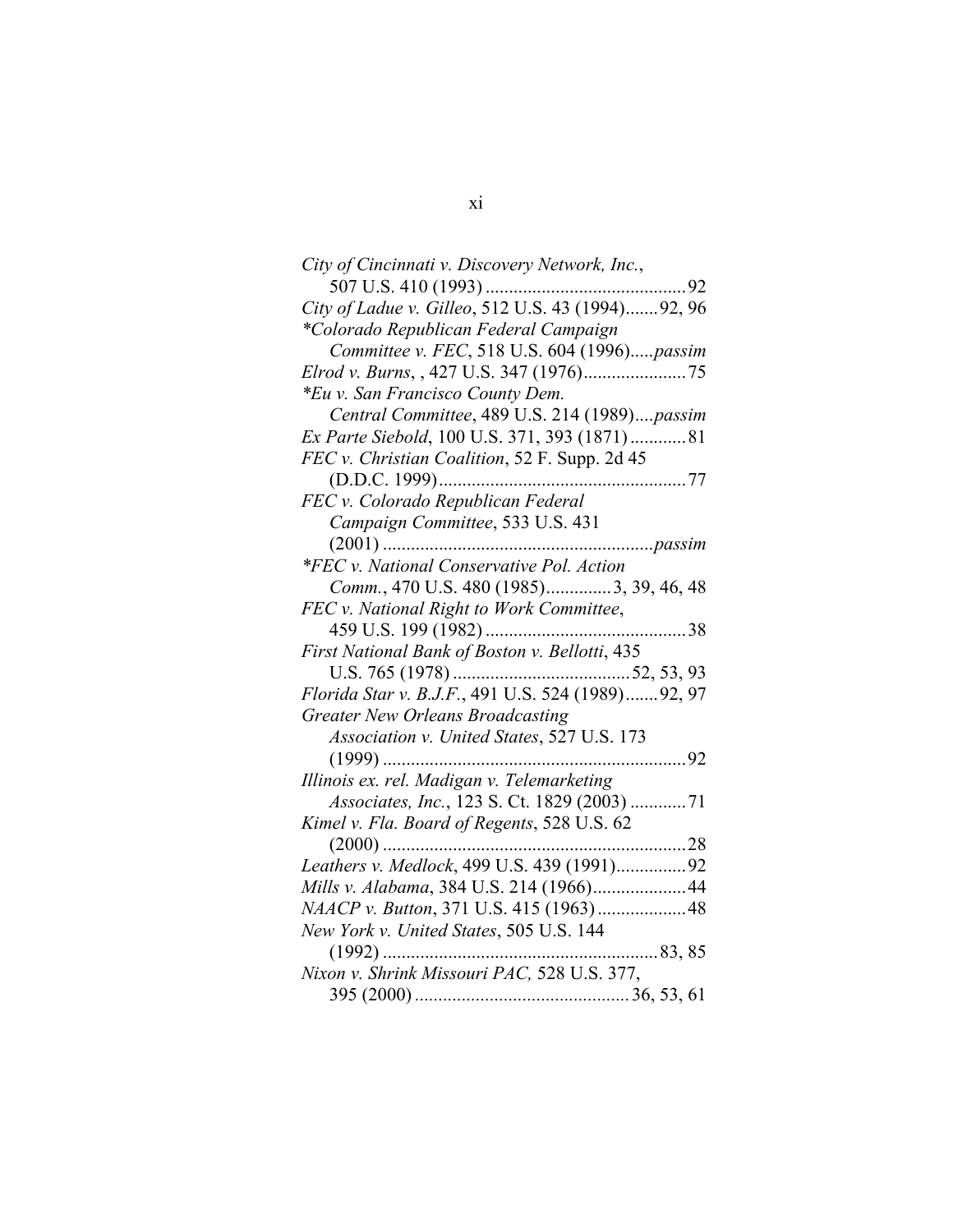| Oregon v. Mitchell, 400 U.S. 112                                   |
|--------------------------------------------------------------------|
|                                                                    |
| Perry v. Sindermann, 408 U.S. 593 (1972)75                         |
| Pierce County v. Guillen, 123 S. Ct. 720                           |
|                                                                    |
|                                                                    |
|                                                                    |
| Republican Party of Minnesota v. White, 536                        |
|                                                                    |
| Riley v. National Federation of the Blind of                       |
| North Carolina, Inc., 487 U.S. 781                                 |
|                                                                    |
| Rosenberger v. Rector & Visitors of                                |
| University of Virginia, 515 U.S. 819                               |
| 91                                                                 |
| *Schaumburg v. Citizens for a Better                               |
| Environment, 444 U.S. 620 (1980)43, 44, 58                         |
| Secretary of State v. Joseph H. Munson Co.,                        |
|                                                                    |
| Steward Machine Co. v. Davis, 301 U.S. 548                         |
|                                                                    |
| *Tashjian v. Republican Party of Connecticut,                      |
|                                                                    |
| Tennessee Electric Power v. TVA, 306 U.S.                          |
|                                                                    |
|                                                                    |
|                                                                    |
| Turner Broad. System v. FCC, 512 U.S. 622                          |
| United States v. CIO, 335 U.S. 106 (1948)42                        |
|                                                                    |
| United States v. Kokinda, 497 U.S. 720                             |
| . 43<br>$(1990)$<br>United States v. Lopez, 514 U.S. 549 (1995) 79 |

<sup>\*</sup> Authorities principally relied upon are denoted by an asterisk ("\*").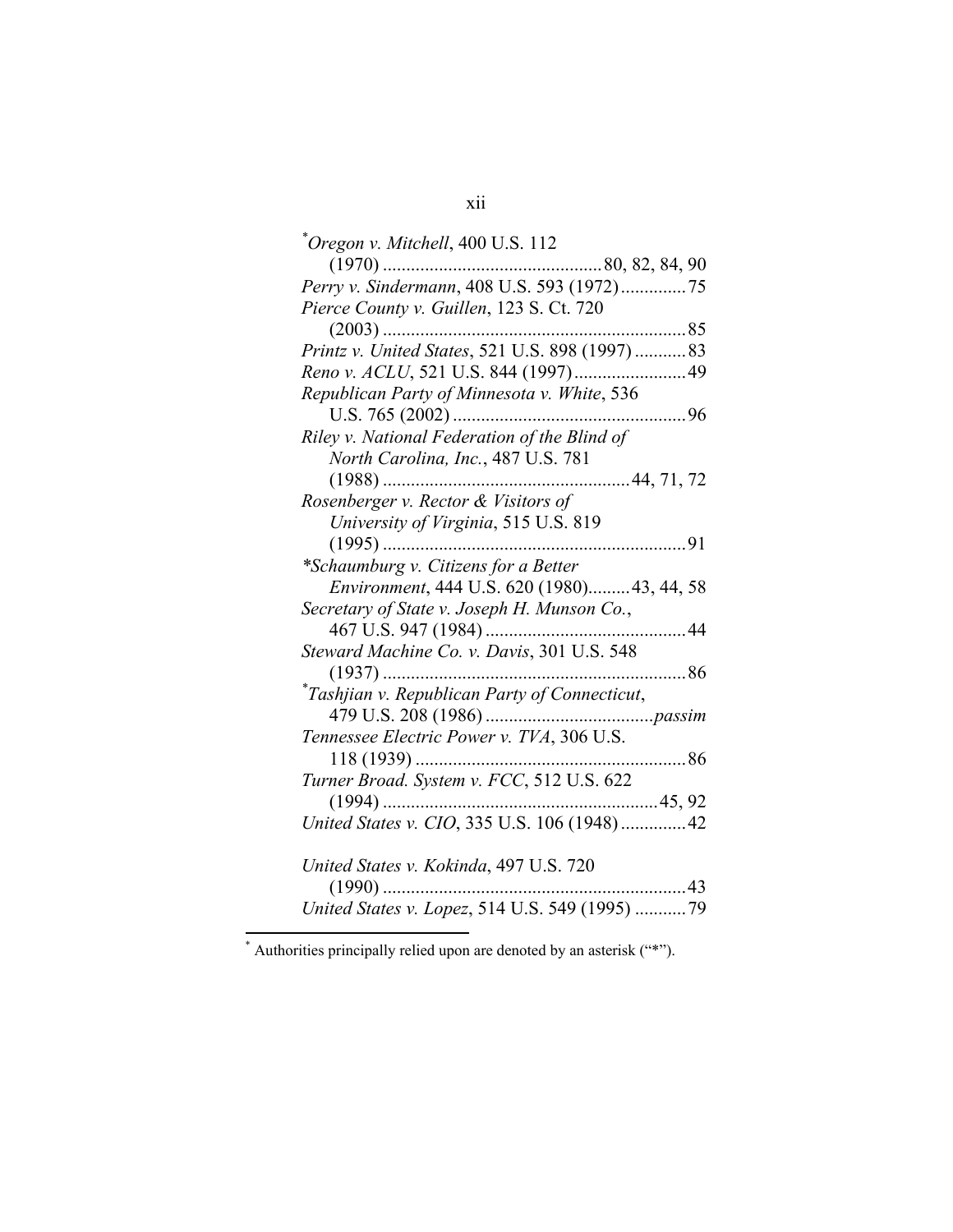## xiii

| United States v. Morrison, 529 U.S. 598          |  |
|--------------------------------------------------|--|
|                                                  |  |
| United States v. National Treasury Employees     |  |
|                                                  |  |
| United States v. Playboy Entertainment           |  |
|                                                  |  |
| United States v. Reese, 92 U.S. 214 (1875) 81    |  |
| United States v. Virginia, 518 U.S. 515 (1996)79 |  |
|                                                  |  |

## **STATE CASES**

| Adoption of Erica, 686 N.E.2d 967 (Mass. |
|------------------------------------------|
|                                          |

## **DOCKETED CASES**

| AFL-CIO v. FEC, No. 02-754 (D.D.C. filed     |      |
|----------------------------------------------|------|
|                                              | 111  |
| Adams v. FEC, No. 02-877 (D.D.C. filed May   |      |
|                                              | 1V   |
| California Democratic Party v. FEC, No. 02-  |      |
| 875 (D.D.C. filed May 7, 2002)               | .11  |
| Chamber of Commerce v. FEC, No. 02-751       |      |
| (D.D.C. filed Apr. 22, 2002)                 | .111 |
| Echols v. FEC, No. 02-633 (D.D.C. filed Apr. |      |
| $4, 2002)$                                   | 111  |
| McConnell v. FEC, No. 02-582 (D.D.C. filed   |      |
| Mar. 27, 2002)                               | 11   |
| National Association of Broadcasters v. FEC, |      |
| No. 02 753 (D.D.C. filed Apr. 22, 2002)      | iii. |
| National Rifle Association v. FEC, No. 02-   |      |
|                                              | 111  |
|                                              |      |
| Paul v. FEC, No. 02-781 (D.D.C. filed Apr.   |      |
| 23, 2003).                                   |      |
|                                              |      |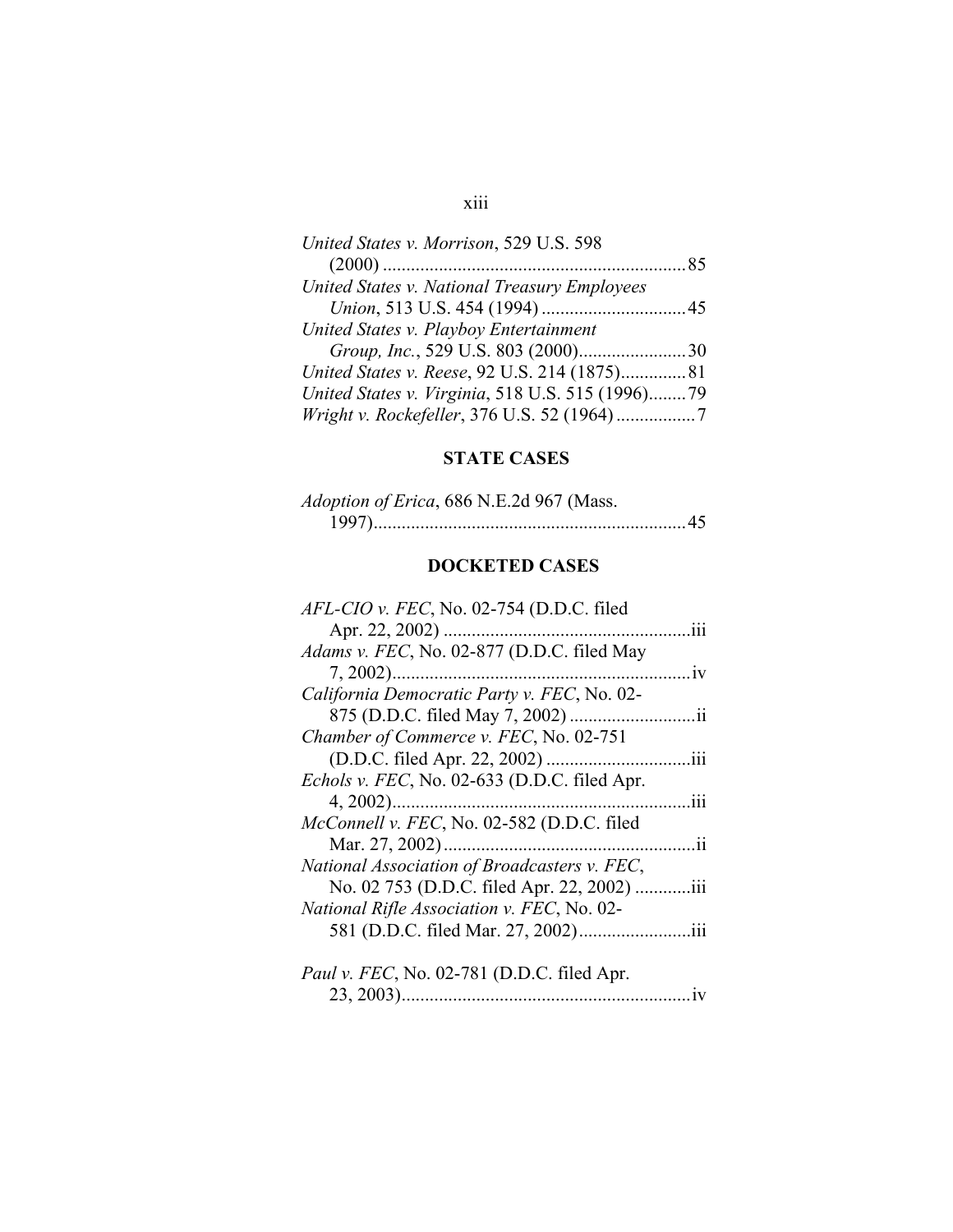# *Republican National Committee v. FEC*, No. 02-874 (D.D.C. filed May 7, 2002)......................ii *Shays v. FEC*, Civ. No. 02-CV-1984 (D.D.C.

xiv

| <i>Thompson v. FEC, No. 02-881 (D.D.C. filed</i> |  |
|--------------------------------------------------|--|
|                                                  |  |

## **FEDERAL STATUTES AND REGULATIONS**

| Federal Election Campaign Act, 2 U.S.C.                         |  |
|-----------------------------------------------------------------|--|
|                                                                 |  |
| Bipartisan Campaign Reform Act, Pub. Law                        |  |
|                                                                 |  |
|                                                                 |  |
| 2 U.S.C. $\frac{$441a(d)(1) \text{ and } 441a(d)(2) \dots}{76}$ |  |
|                                                                 |  |
|                                                                 |  |
|                                                                 |  |
|                                                                 |  |
|                                                                 |  |
|                                                                 |  |
|                                                                 |  |
|                                                                 |  |
|                                                                 |  |
|                                                                 |  |
|                                                                 |  |
|                                                                 |  |

### **STATE STATUTES**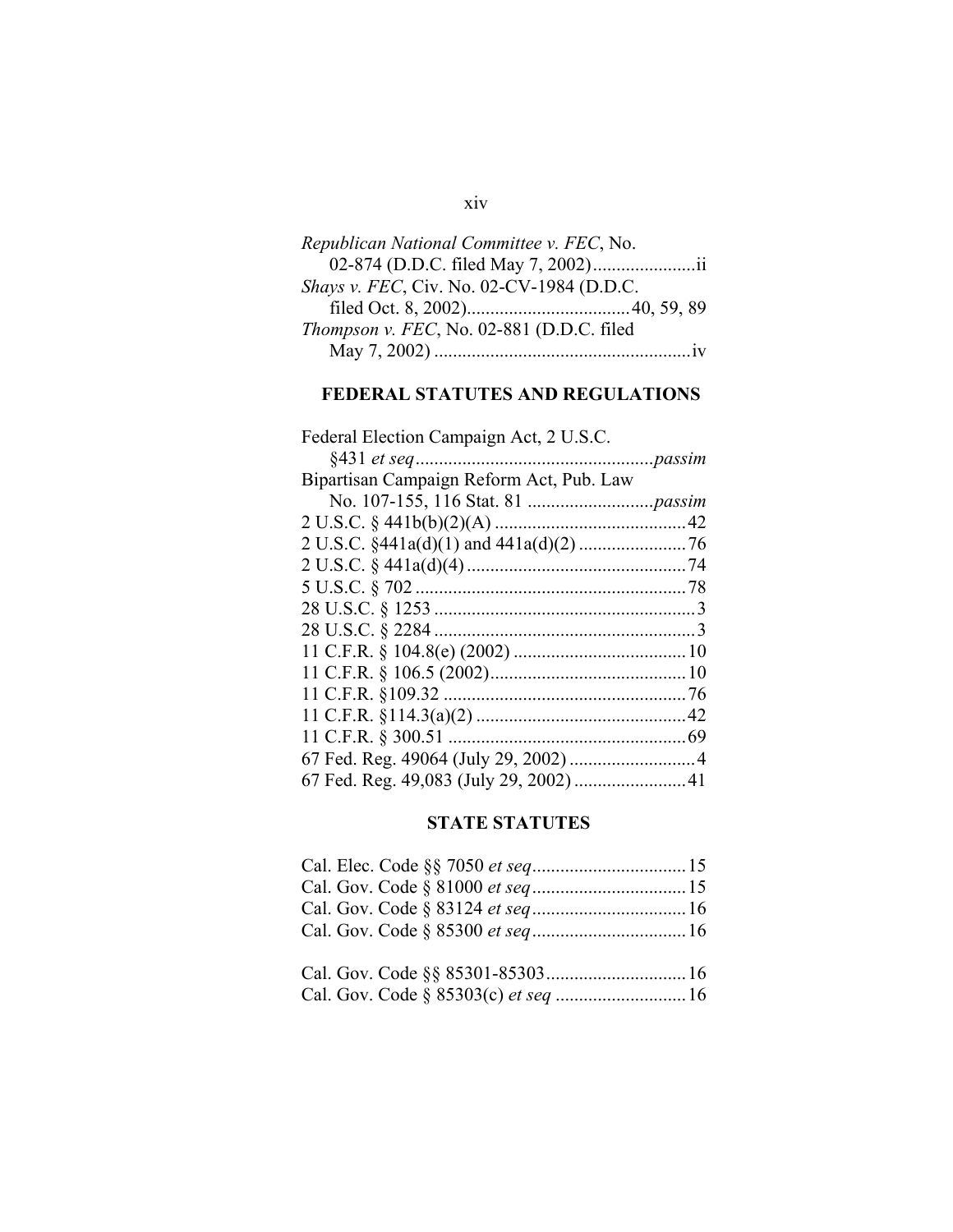## 328 54th Gen. Assem. (Utah 2001)..........................15 1974 N.Y. St. Legis. Ann. 395 .................................15

# **MISCELLANEOUS**

| Edsall, Liberals Meeting to Set '04 Strategy;      |      |
|----------------------------------------------------|------|
| Labor, Rights Groups Focus on Getting              |      |
| Out the Vote to Help Democrats, WASH.              |      |
|                                                    |      |
| Edsall & Von Drehle, Republicans Have              |      |
| Huge Edge in Campaign Cash, WASH.                  |      |
|                                                    |      |
| Federalist No. 59 (C. Rossiter ed. 1961)  80, 81   |      |
| Joseph Story, 2 Commentaries on the                |      |
| Constitution of the United States 284-85           |      |
| . 81                                               |      |
| Kramer, The Appearance of Impropriety              |      |
| Under Canon 9: A Study of the Federal              |      |
| Judicial Process Applied to Lawyers, 65            |      |
|                                                    |      |
| Meyerson, Union Dos and Don'ts For the             |      |
| Democrats, WASH. POST, May 28, 2003,               |      |
|                                                    |      |
| Ronald D. Rotunda & John E. Nowak,                 |      |
| <i>Treatise on Constitutional Law</i> , §20.41, at |      |
|                                                    | . 36 |
| Sorauf, Politics, Experience, and the First        |      |
| Amendment: The Case of American                    |      |
| Campaign Finance, 94 Colum. L. Rev.                |      |
|                                                    | 26   |
| L. Tribe, American Constitutional Law § 12-        |      |
|                                                    |      |
|                                                    |      |
|                                                    |      |
| 145 Cong. Rec. S12586 (Oct. 14, 1999) (stmt.       |      |
|                                                    |      |

xv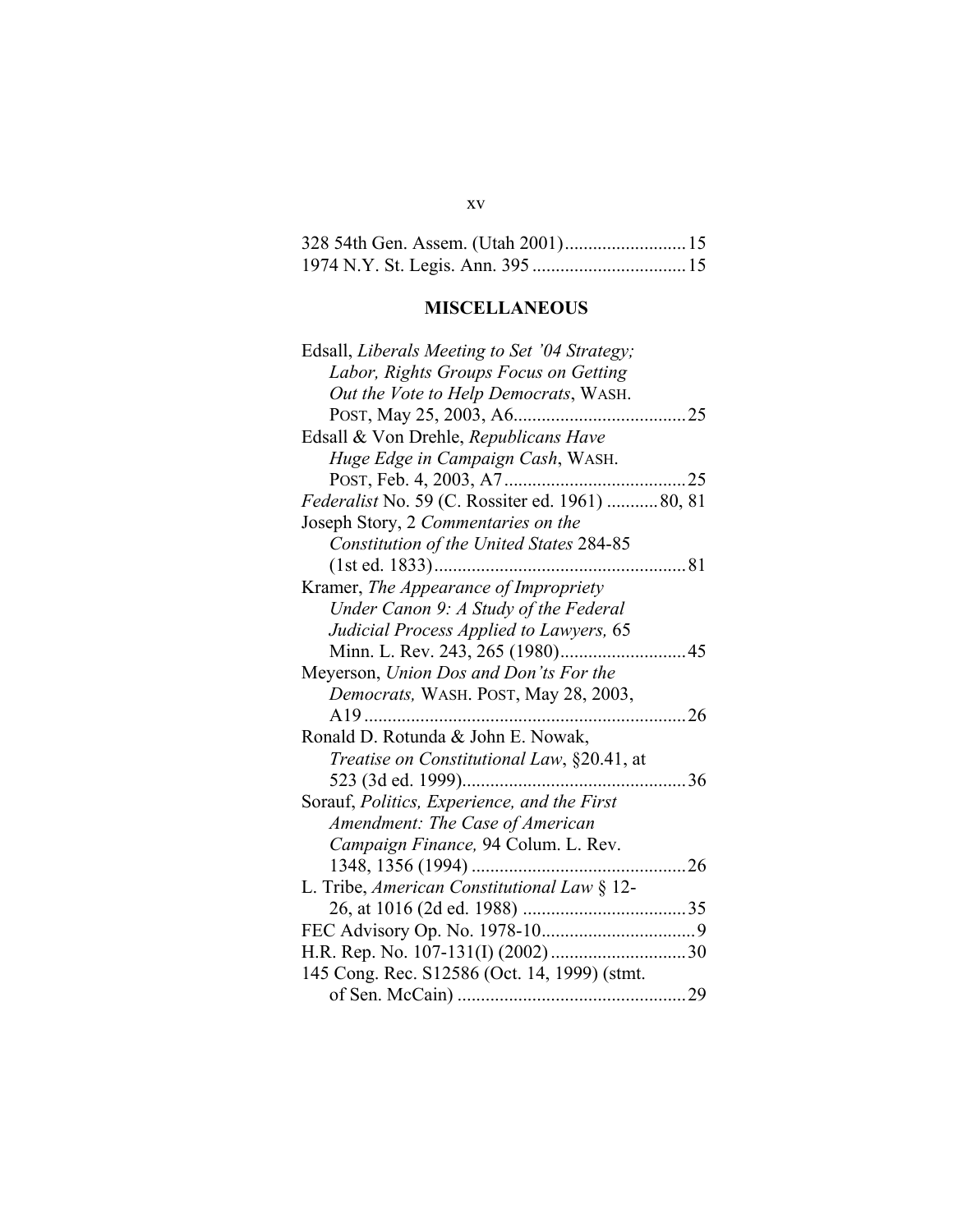## xvi

| 147 Cong. Rec. S2444 (Mar. 19, 2001) (stmt. |  |
|---------------------------------------------|--|
| 148 Cong. Rec. H408 (Feb. 13, 2002) (stmt.  |  |
|                                             |  |
|                                             |  |
|                                             |  |
| 148 Cong. Rec. S2099 (Mar. 20, 2002) (stmt. |  |
|                                             |  |
|                                             |  |
|                                             |  |
|                                             |  |
| S. Res. 2, 52nd Gen. Assem. (Utah 1998) 15  |  |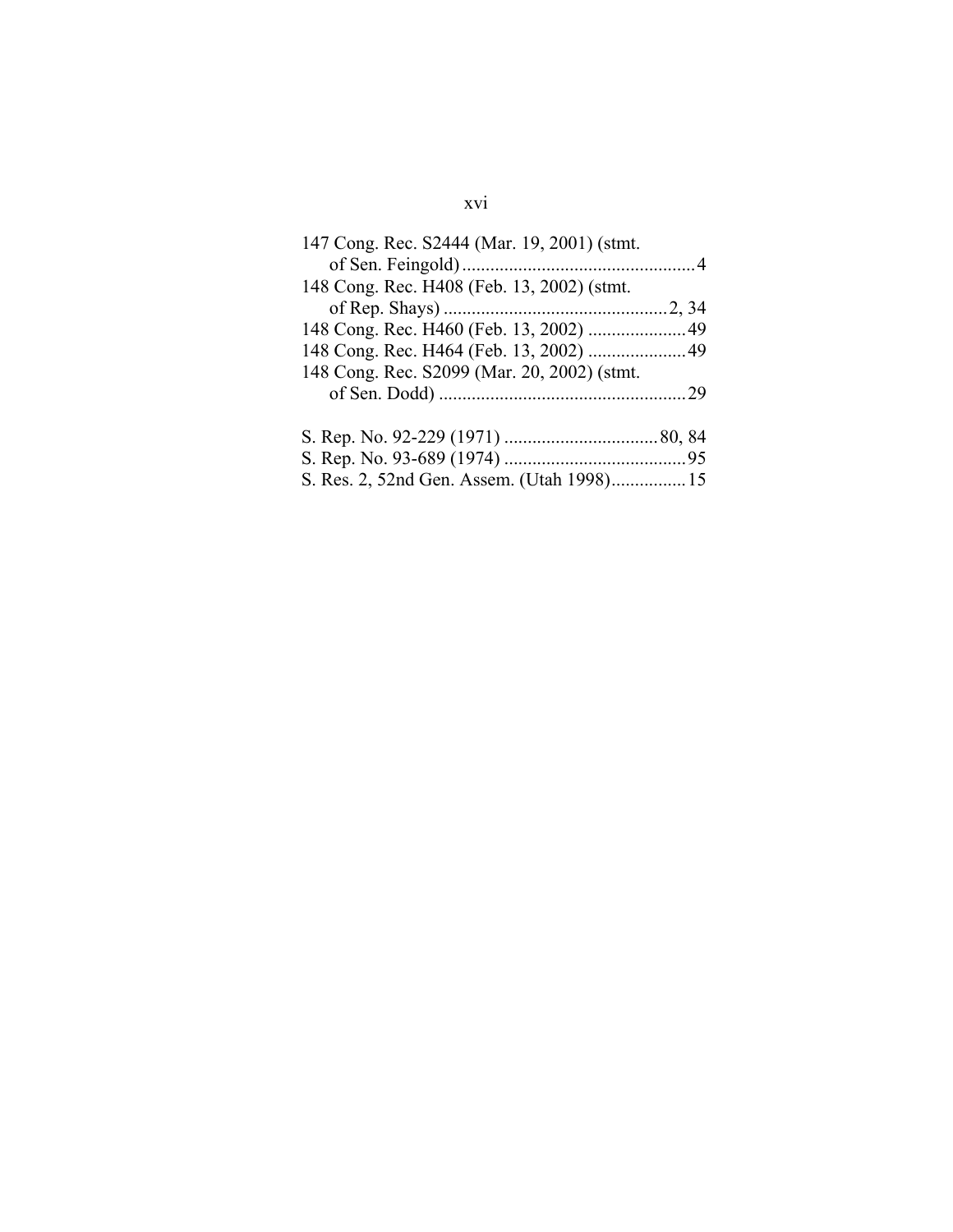#### **INTRODUCTION**

BCRA profoundly impairs the ability of political parties to participate in the electoral process at the local, state, and national level by, to cite just a few examples:

- Making it a felony for the Chairman of the RNC (or the Democratic National Committee) to send a fundraising letter on behalf of his party's Mississippi gubernatorial candidate in this November's off-year election – even though there are no federal candidates on the ballot this year, any donation would go to the candidate (not the party), and the donation is fully regulated by state (not federal) law;
- Prohibiting the California parties from donating even federally-regulated money to political action committees formed to support or oppose the current effort to recall California's Governor;
- Subjecting to pervasive federal regulation voter registration and get-out-the-vote ("GOTV") efforts by state and local political parties – even when those efforts name only state or local candidates or ballot measures – just because those efforts occur during a federal election year;
- Criminalizing the participation of national party personnel in Republican Victory Programs or Democratic Coordinated Campaigns – through which the national, state, and local parties have historically worked together to design, fund, and implement statewide voter mobilization programs – even during years when no federal elections are held.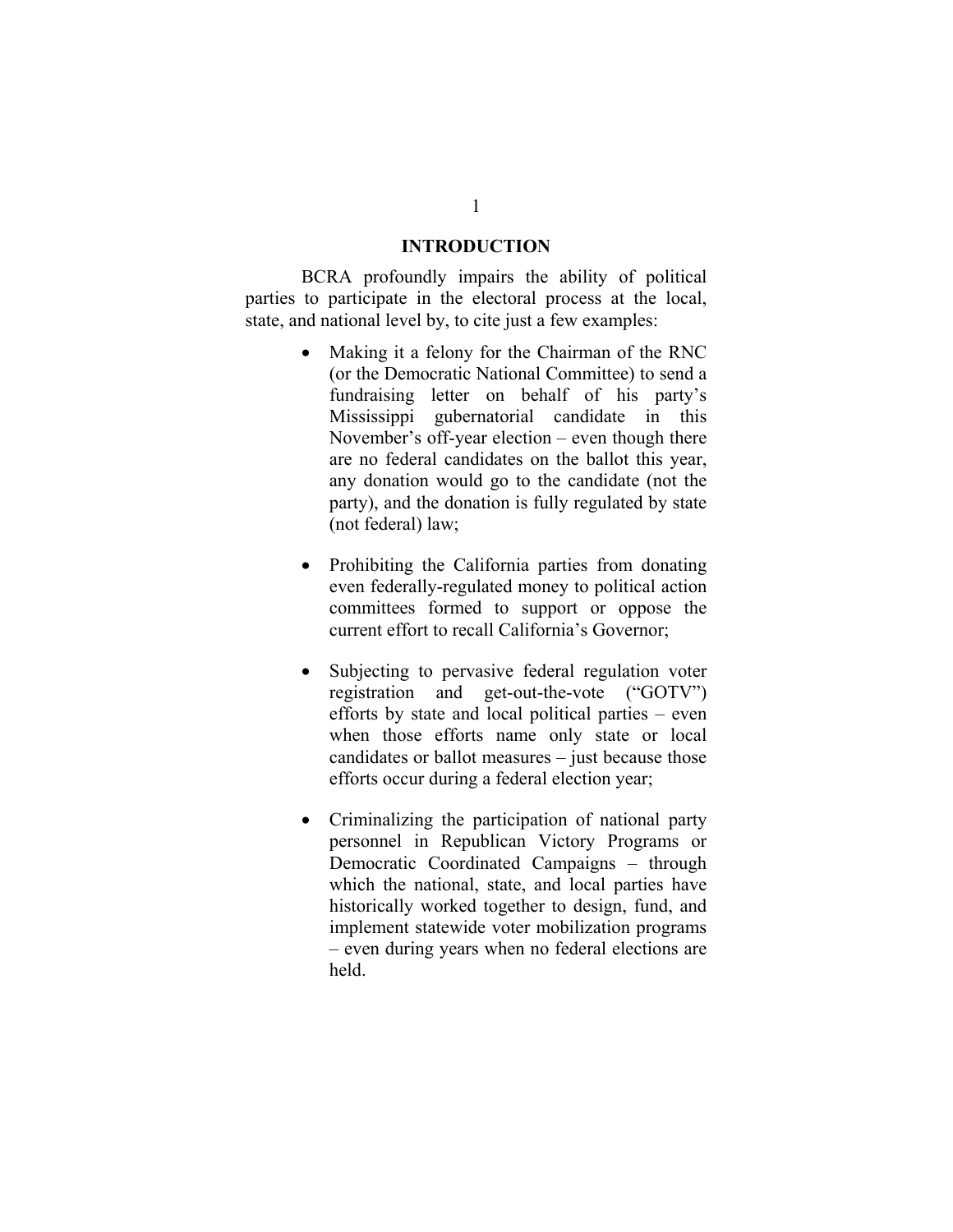Though touted as a statute that would "put the national parties entirely out of the soft money business," 148 Cong. Rec. H408 (2002) (stmt. of Rep. Shays), BCRA does more – much more – than limit the types of money local, state, and national parties may receive. Its numerous collateral restrictions fundamentally alter the way political parties function. The district court held, and the extensive record below proves, that the pervasive restrictions imposed by Title I of BCRA on political party speech and association violate the First Amendment. The court found *no* evidence of *quid pro quo* corruption resulting from donations of nonfederal funds to political parties, and insufficient evidence to prove that most of the activities regulated or prohibited by BCRA posed any threat of corruption to federal officeholders. Thus, BCRA's restrictions are not necessary to alleviate any material risk of corruption or even the "appearance of corruption" of federal candidates and officeholders, and they are neither "narrowly tailored" nor even "closely drawn." Indeed, the restrictions in BCRA's centerpiece national party "soft money ban" are categorical, with no exceptions, reflecting no drawing or tailoring at all.

Although the district court was not required to decide the issue, Congress also acted beyond the scope of its enumerated powers in Article I, Section 4, and ignored principles of federalism, by overriding the authority of the sovereign states to regulate their own elections.

Finally, although once more the district court did not decide it, Title I imposes far more draconian restrictions on political parties than on special interest groups, depriving parties of equal protection guaranteed by the First and the Fifth Amendments.

Campaign finance restrictions represent a "narrow exception" to treasured constitutional guarantees, not  $-$  as reform advocates would have it – the highest good. *See Citizens Against Rent Control v. City of Berkeley*, 454 U.S.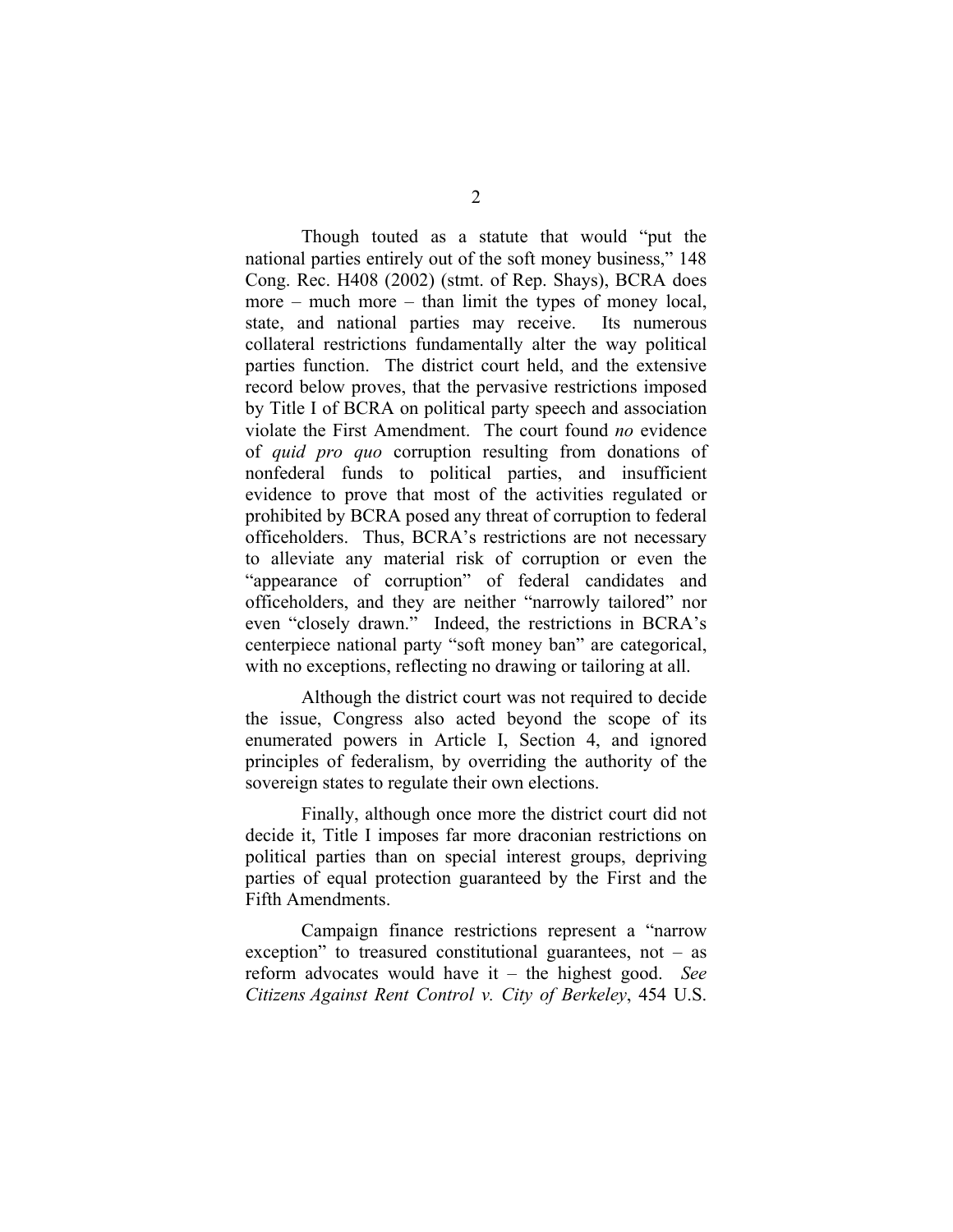290, 296-97 (1981). Although the Government seeks to justify BCRA as a broad new "prophylactic" regime innocently intended to plug loopholes, here "[w]e are not quibbling over fine-tuning of prophylactic limitations, but are concerned about wholesale restriction of clearly protected conduct." *FEC v. National Conservative Pol. Action Comm.*, 470 U.S. 480, 501 (1985) ("*NCPAC*").

#### **OPINIONS BELOW**

The opinions of the district court are reported at 251 F.Supp.2d 176 (D.D.C. 2003), and are reprinted in the Joint Supplemental Appendix to Jurisdictional Statements.

#### **JURISDICTION**

The decision below was entered on May 2, 2003, by a three-judge court convened pursuant to 28 U.S.C. § 2284 and Section  $403(a)(1)$  of BCRA.<sup>2</sup> The RNC Appellants filed their Notice of Appeal on May 7, and their Jurisdictional Statement on May 27. The California Party Appellants filed their Notice of Appeal on May 12, and their Jurisdictional Statement on May 30. The LNC filed its Notice of Appeal on May 8, and its Jurisdictional Statement on May 28. The jurisdiction of this Court rests on 28 U.S.C. § 1253 and Section  $403(a)(3)$  of BCRA. This Court noted probable jurisdiction on June 5.

### **CONSTITUTIONAL AND STATUTORY PROVISIONS INVOLVED**

BCRA is reprinted, along with pertinent parts of Article I, Section 4 of the United States Constitution, and the

<sup>&</sup>lt;sup>2</sup> BCRA adds new sections to the Federal Election Campaign Act ("FECA"), 2 U.S.C. §431 *et seq.* This brief refers either to sections of BCRA (*e.g.*, "Section 101(a)") or to the new FECA provisions (*e.g.*, "new Section  $323(a)$ ").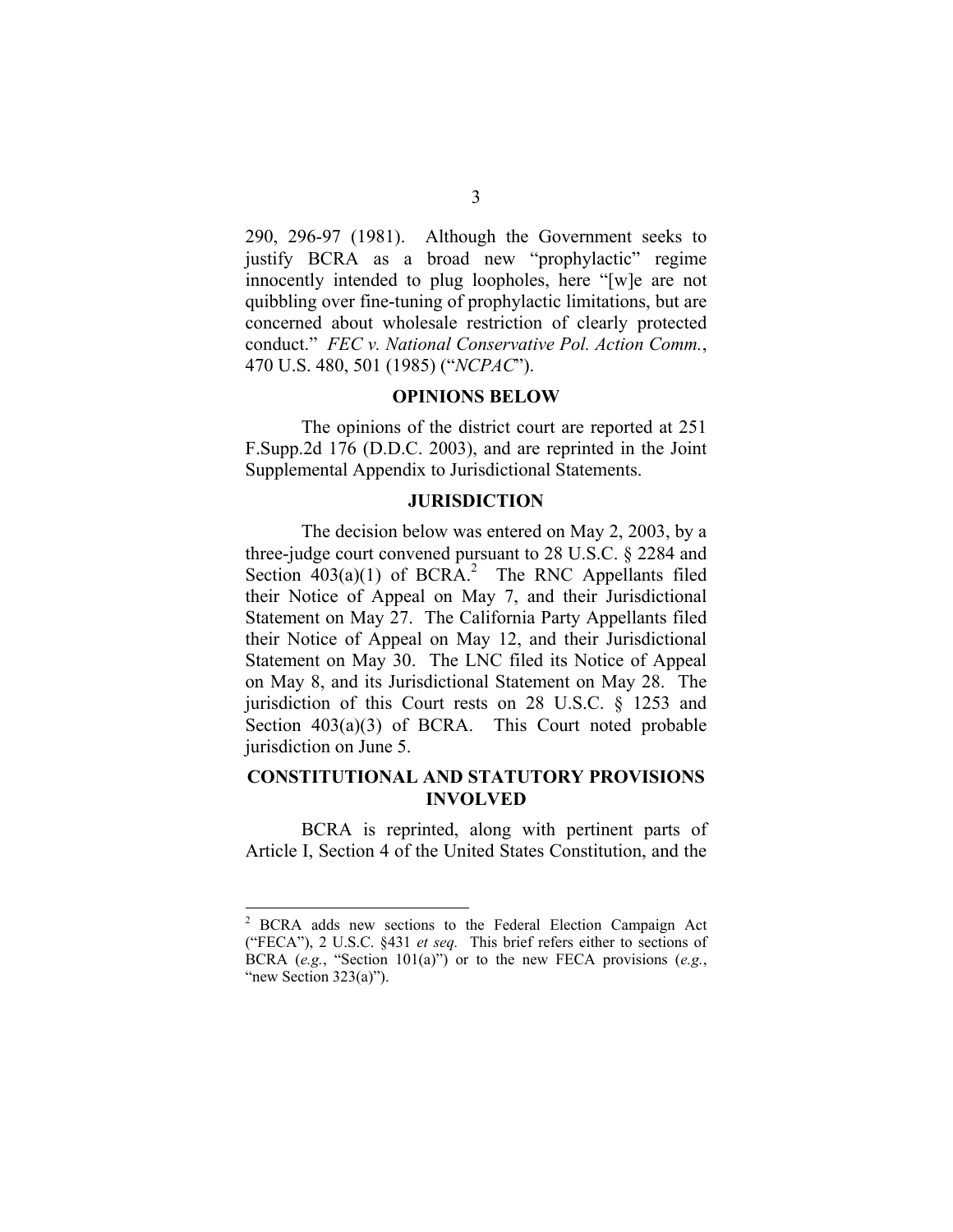First, Fifth, and Tenth Amendments, in the RNC Appellants' Jurisdictional Statement at pp. 1-2 and App. 3a-76a.

#### **STATEMENT OF THE CASE**

**A. The Statute**. The "centerpiece" of BCRA is Section 101(a), which creates new Section 323 of FECA. 147 Cong. Rec. S2444 (March 19, 2001) (stmt. of Sen. Feingold). New Section **323(a)** categorically prohibits national party committees and their agents from "solicit[ing]," "receiv[ing]," "transfer[ring]," "direct[ing]," or "spend[ing]" any funds that are not subject to FECA's restrictions. This is the core of the ban on so-called "soft money," or more accurately "nonfederal money."3 *There are no exceptions to new Section 323(a)'s blanket prohibition*.

New Section **323(b)** pertains to state and local political party committees. It subjects to full federal regulation all party building programs such as voter registration and GOTV that previously were "allocated" between federal and nonfederal accounts according to the percentage of federal and nonfederal candidates on the ballot.

In contrast to new Section 323(a)'s flat ban on national party involvement with nonfederal money, new Section 323(b) creates a maze of regulatory complexity. In general, new Section **323(b)(1)** prohibits state and local political parties from spending any state-regulated money for what the statute calls "Federal election activity." Federal election activity, in turn, is broadly defined by the Act to

<sup>&</sup>lt;sup>3</sup> "Soft money" is an imprecise term, but in general is used to refer to funds that are regulated by *state* campaign finance statutes. "Hard money," by contrast, is regulated by FECA. Because, as the FEC itself has recognized, the "soft money" label is inherently misleading, this brief follows the FEC's and district court's lead by referring to "federal" and "nonfederal" (or, alternatively, "state-regulated") money. *See* 67 Fed. Reg. 49064, 49064-65 (July 29, 2002); *Per Curiam* 31sa n.9 (Kollar-Kotelly, Leon, JJ.); Henderson 182-183sa n.30.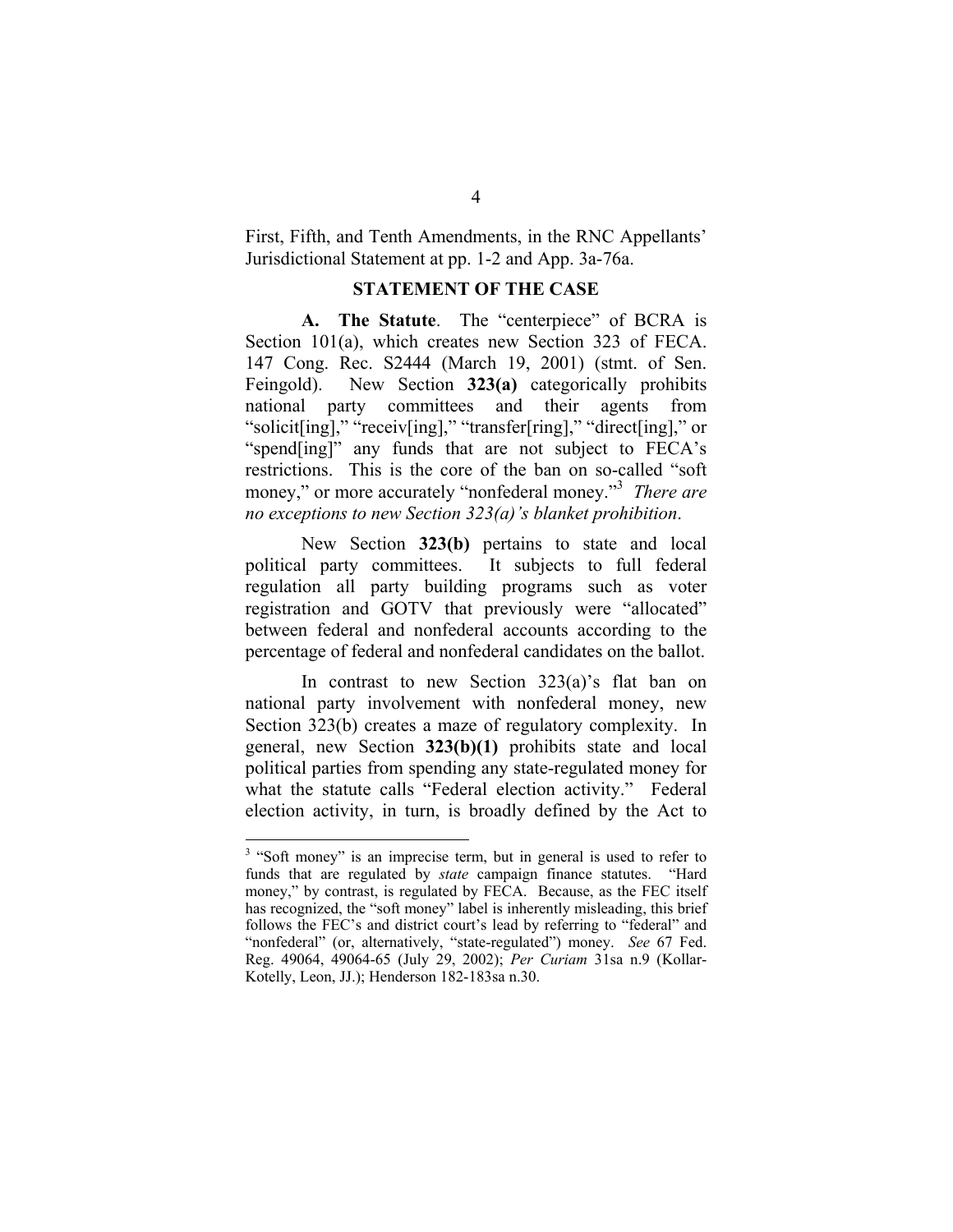include: (i) all voter registration conducted within 120 days of a federal election, whether or not any registration activity refers to a federal candidate; (ii) voter identification, GOTV, and generic party-promotion activity conducted "in connection with" any election in which a federal candidate appears on the ballot, again whether or not the activity mentions a federal candidate; (iii) any "public communication" that "refers" to a clearly identified candidate for federal office and "promotes," "supports," "attacks," or "opposes" a candidate for that office; and (iv) the full salary and benefits of any party employee who spends more than 25 percent of his or her time in connection with a federal election. *See* new §301(20)(A).

New Section **323(b)(2)** – commonly referred to as the "Levin Amendment" – carves out an exception to new Section  $323(b)(1)$ 's general rule. New Section  $323(b)(2)$ creates a new category of federally-regulated nonfederal money called "Levin money." State and local parties may use an FEC-specified percentage of Levin money mixed with federal money for voter registration, voter identification, and GOTV activities, *provided that* certain specified conditions are met: (i) the permitted activities may not refer to a clearly identified federal candidate; (ii) those activities may not involve any broadcast communication except those that refer solely to clearly identified state or local candidates; (iii) no single donor may donate more than \$10,000 to a state or local party annually for those activities; and (iv) all money (federal and Levin money alike) spent on such activities must be "*homegrown*" – *i.e.*, raised by the state or local party that spends it – and may not be transferred from or even raised in conjunction with any national party committee, federal officeholder or candidate, or other state or local party. *See*  new §§323(b)(2)(B), 323(b)(2)(C).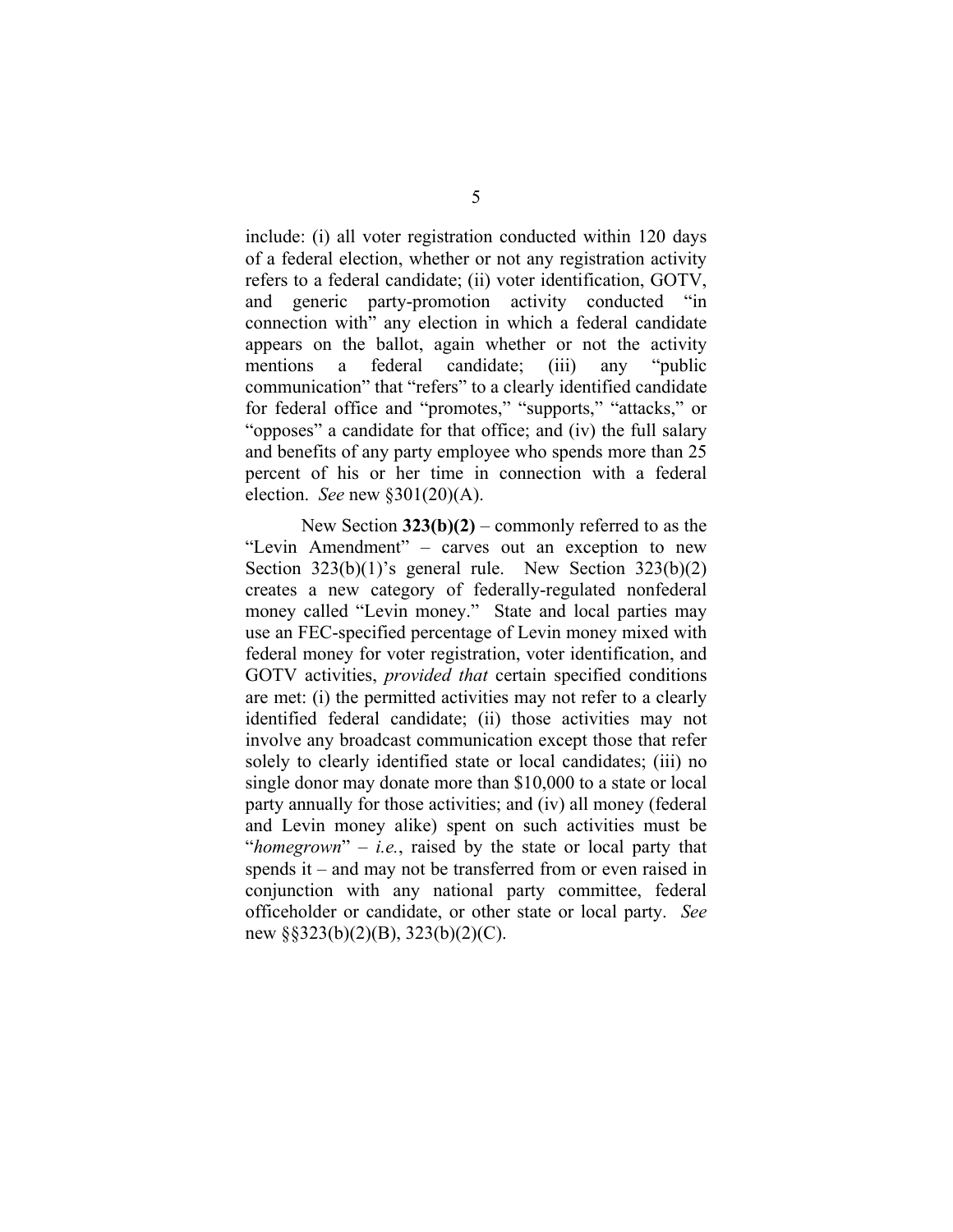New Section **323(c)** requires national, state, and local parties to use only federally-regulated money to raise any money that will be used on Federal election activities.

New Section **323(d)** prohibits any political party committee – national, state, or local – or its agents from "solicit[ing]" funds for or "mak[ing] or direct[ing]" any donations of federal or nonfederal money to either: (i) any tax-exempt Internal Revenue Code Section 501(c) organization that spends any money "in connection with an election for Federal office"; or (ii) any IRC Section 527 organization other than a party committee or a candidate committee.

New Section **323(e)** generally prohibits federal officeholders and candidates from soliciting, receiving, directing, or spending any nonfederal money. There are, however, several exceptions. These exceptions are quite telling. *First*, a federal officeholder or candidate (but *not* an agent of a national party committee) may solicit nonfederal money for state and local candidates from sources and in amounts that would be allowed by Federal law. *See* new §323(e)(1)(B). *Second*, a federal officeholder or candidate (but *not* an agent of a national party committee) may attend or speak at a fundraising event for a state or local political party. *See* new §323(e)(3). *Third*, a federal officeholder or candidate (but, again, *not* an agent of a national party committee) may solicit nonfederal funds on behalf of any tax-exempt Section 501 organization that spends money in connection with federal elections in either of two instances: (i) he or she may solicit *unlimited funds from any source* for a Section 501 organization (such as the NAACP or the National Rifle Association) whose "principal purpose" is *not*  voter registration, voter identification, or GOTV activity, so long as the solicitation does not specify how the funds will be spent; and (ii) he or she may solicit up to \$20,000 per individual per year *specifically for* voter registration, voter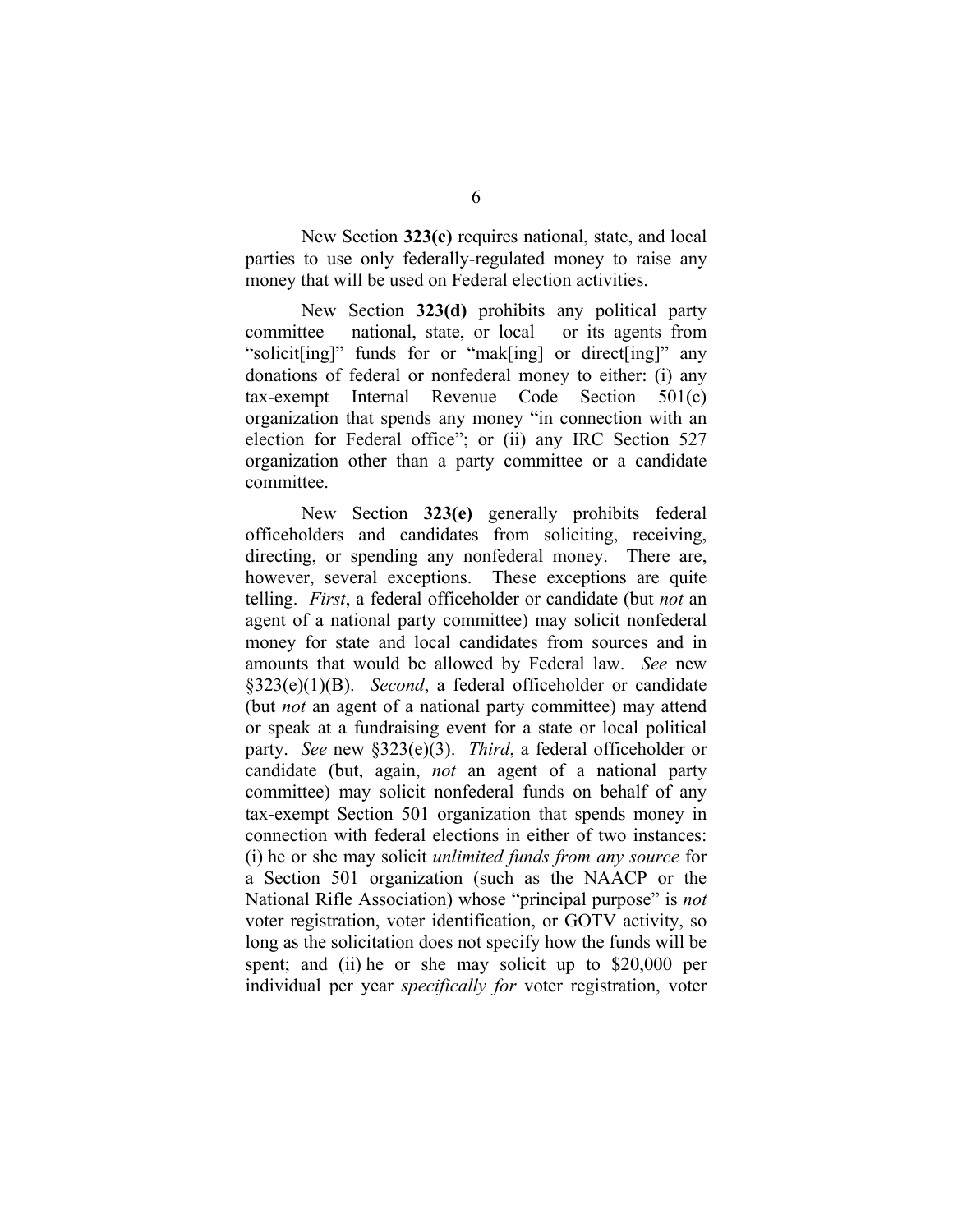identification, or GOTV activity, *or* for an organization whose "principal purpose" *is* to conduct any or all of those activities. *See* new §323(e)(4).

Finally, new Section **323(f)** generally prohibits state officeholders or candidates from spending nonfederal money on any public communication, even in the course of a state campaign, that "refers" to a clearly identified candidate for federal office and "promotes," "supports," "attacks," or "opposes" that candidate.

**B. Proceedings Below**. The day BCRA was signed, multiple plaintiffs filed actions in the U.S. District Court for the District of Columbia seeking declaratory and injunctive relief. A three-judge court consolidated the pending cases and determined that it would conduct a "paper trial," foregoing live testimony. It established an expedited schedule for discovery, submission of written testimony, outof-court deposition-style cross-examination of witnesses, and expedited briefing. After two days of oral argument on December 5-6, the court issued its decision on May 2, 2003.

**C. The Factual Record**. From the extensive evidentiary record below, the following facts were found by at least two judges (unless otherwise indicated) and thus constitute the district court's findings: 4

**The Importance of Political Parties in American Democracy.** As this Court has recently emphasized, "[t]he formation of national political parties was almost concurrent with the formation of the Republic itself." *California* 

<sup>&</sup>lt;sup>4</sup> Findings of fact common to two or more judges comprise findings of the district court. *See Wright v. Rockefeller*, 376 U.S. 52, 56 (1964) (relying on findings of fact of majority of three-judge court, even though the three judges issued separate opinions). Such findings are entitled to deference by this Court unless deemed clearly erroneous. *See Anderson v. City of Bessemer City*, 470 U.S. 564, 573 (1985).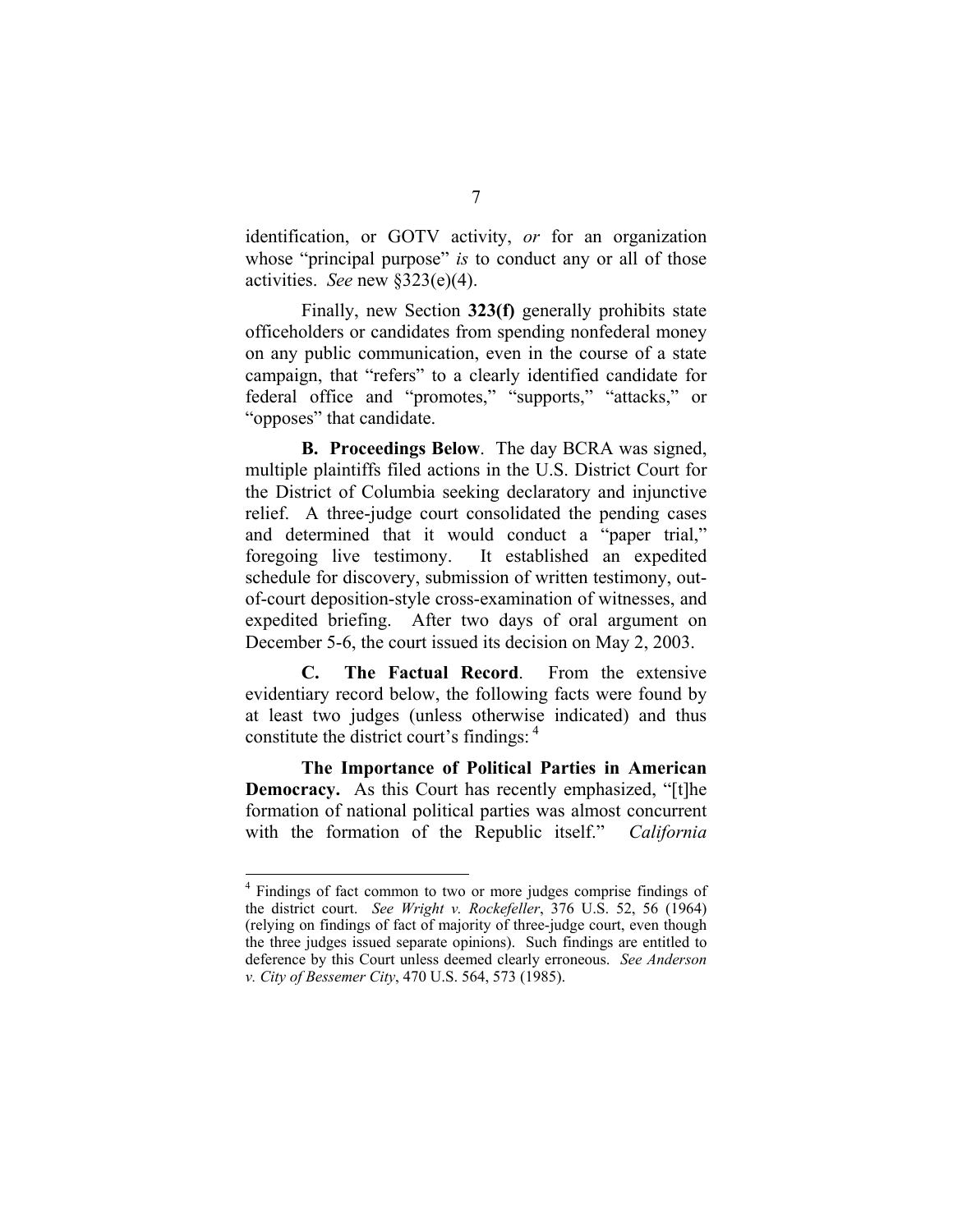*Democratic Party v. Jones*, 530 U.S. 567, 574 (2000). Parties play an "important and legitimate role . . . in American elections." *Colorado Republican Federal Campaign Comm. v. FEC*, 518 U.S. 604, 618 (1996) ("*Colorado I*"). "Representative democracy in any populous unit of governance is unimaginable without the ability of citizens to band together [in parties] in promoting among the electorate candidates who espouse their political views." *California Democratic Party*, 530 U.S. at 574.

As the district court found, based on the testimony of the RNC's senior political science expert, Dr. Sidney Milkis (James Hart Professor of Politics at the University of Virginia), its expert historian, Dr. Morton Keller (Emeritus Professor of American History at Brandeis University), and the Government's and Intervenors' own experts, political parties have played four vital roles in maintaining a stable constitutional order. *First*, "parties have coordinated and reconciled various national, state, and local entities within our federal system of government." Leon 1195sa; *see also*  Henderson 292-93sa.

*Second*, "parties [have] encourag[ed] a 'democratic nationalism' by nominating and electing candidates and by engaging in discussions about public policy issues of national importance." Henderson 293sa; *see also* Leon 1195sa.

*Third*, "parties act as critical agents in developing *consensus* in the United States." Henderson 294sa (emphasis added); *see also* Leon 1196sa. Political parties are "the main coalition building institution[s] . . . by a good measure," Henderson 294sa (*quoting* defense expert Green CX 84); Leon 1196sa (same). "No other group could come close to political parties" in moderating extreme views. Henderson 294sa; *see also* Leon 1196sa (same).

*Finally*, and relatedly, political scientists "credit parties with . . . diluting the influence of organized interests."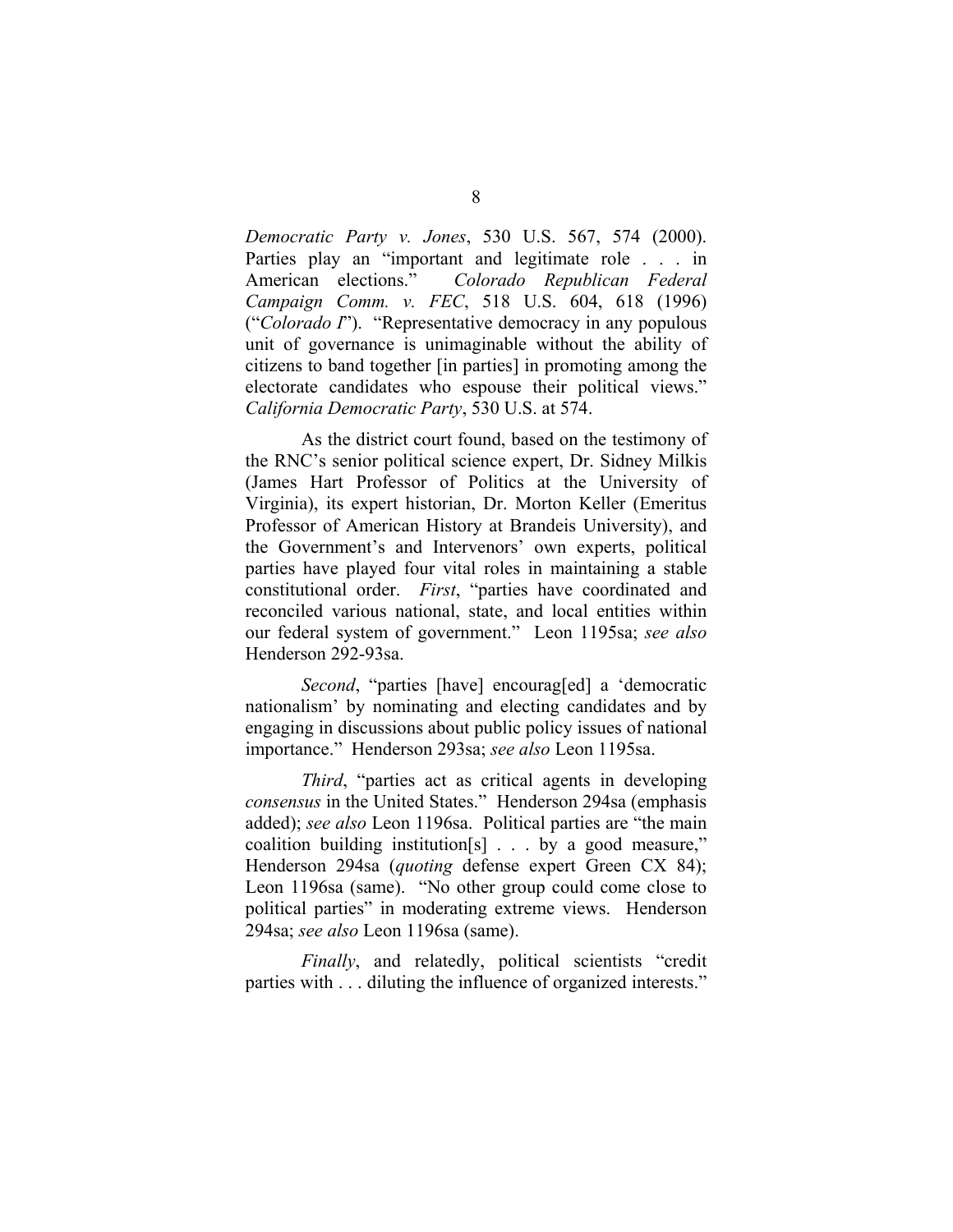Henderson 293sa; *see also* Leon 1195sa. "[P]arties have been the most important institutions to cultivate a sense of community, of collective responsibility in a political culture principally dedicated to individualism, privacy, and rights." Henderson 294sa; *see also* Leon 1196sa.

The Use of Federal and Nonfederal Money by Political Parties. Political parties use money regulated by FECA ("federal money") to make contributions to federal candidates and for campaign expenditures that expressly advocate a particular federal candidate's election or defeat. *See* Henderson 295sa; Leon 1198sa. Before BCRA, parties used state-regulated ("nonfederal") money, *inter alia*, to make contributions to, and expenditures on behalf of, state and local candidates and ballot measure committees. *See*  Henderson 297-99sa; Leon 1212-15sa.

Shortly after enactment of FECA, the FEC recognized that our federal system of government required that parties be free to raise and spend nonfederal money. *See* FEC Advisory Op. No. 1978-10 ("The costs allocable to non-Federal elections may be paid out of Party funds raised and expended pursuant to applicable [state] law."). Indeed, the FEC acknowledged that nonfederal, or "soft," money is a byproduct of our federal system:

The origins of "soft money" lie in the United States' federal system of government. The Constitution grants each state the right to regulate certain activities within that state. In the area of campaign finance, each state may establish its own rules for financing the nonfederal elections held within its borders. As a result, committees that support both federal and nonfederal candidates frequently must adhere to two different sets of campaign finance rules – federal and state.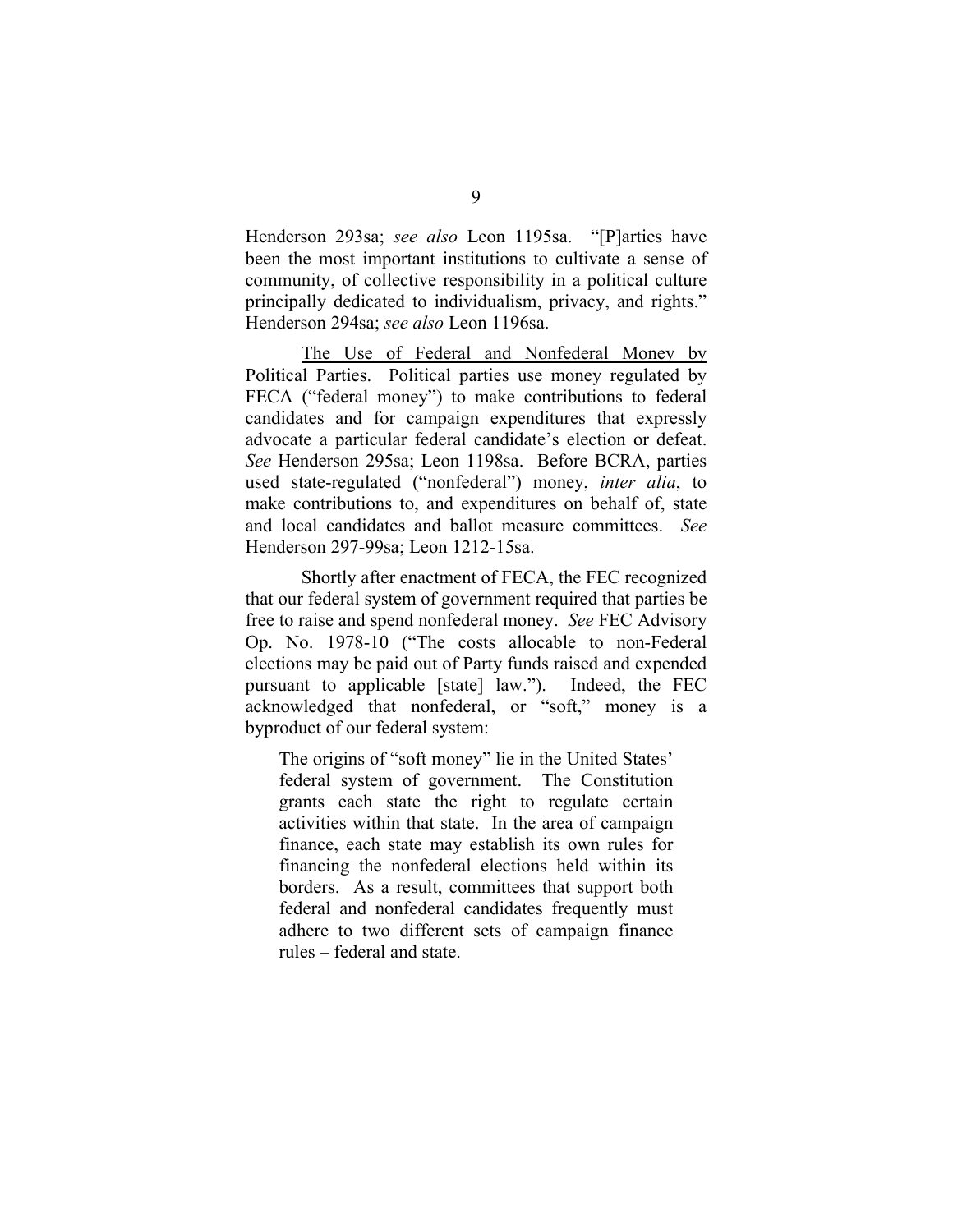J.A. 1820-21, FEC, Twenty Year Report, Ch. 3, p. 4 (April 1995).

Certain party activities are neither exclusively federal nor exclusively nonfederal. In an effort to reconcile the competing federal and state regulatory interests, the FEC adopted "allocation regulations" to govern such "mixed" federal-state activities as full-ticket voter mobilization, communications with party supporters, certain advertising, and administrative overhead. *See* 11 C.F.R. § 106.5 (2002); Henderson 299sa; Leon 1218-19sa. Accordingly, for instance, FEC rules required the RNC and the DNC to fund these mixed activities with at least 65% federal money during presidential election years and 60% during other years. *See*  Henderson 299-300sa; Leon 1218-19sa. Each national party maintained numerous nonfederal accounts tailored to these varying state laws. Because many states allow contributions from corporations and unions, and impose varying dollar limits (or no limits at all), the national party committees could accept unlimited individual, corporate, and union donations to certain of their nonfederal accounts. Before BCRA, national parties disclosed to the FEC all receipts and disbursements of nonfederal money. *See* 11 C.F.R. § 104.8(e) (2002). New Section 323(a) now requires national political parties to fund *all* of their local, state, federal, and mixed activities with 100% federally-regulated money. There are no exceptions.

Also before BCRA, state parties were required to allocate federal and nonfederal money to mixed activities, but did so based in part on the ratio of federal to state and local candidates on the ballot. *See* Henderson 309-10sa; Leon 1226sa. Because a typical ballot has many more state and local than federal candidates, state party allocation ratios frequently required a lower percentage of federal money than national party ratios. *See* Henderson 311sa; Leon 1227-28sa. State party activities relating to state and local candidates and initiatives were subject to neither the federal allocation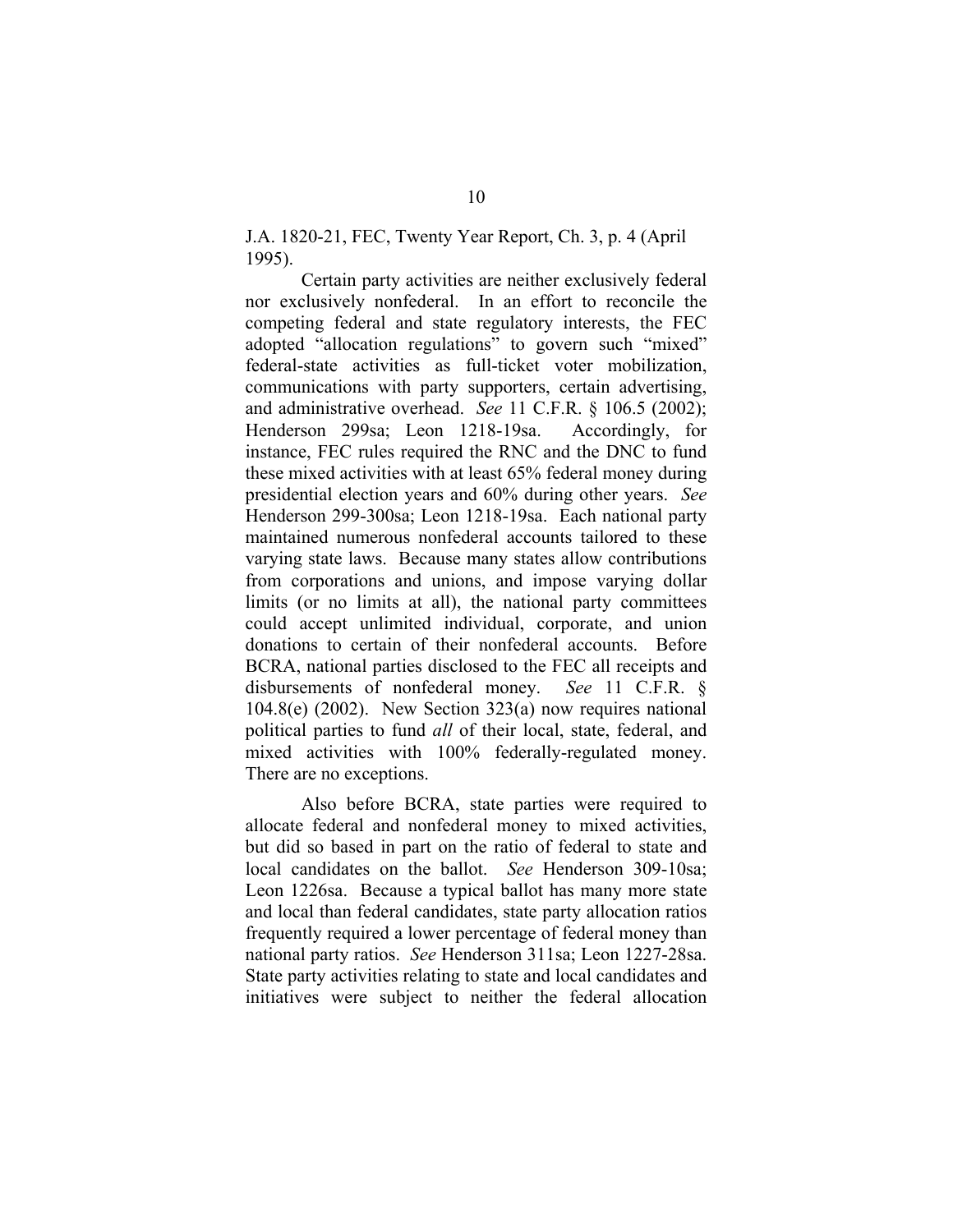regulations nor the federal reporting requirements. Title I of BCRA now subjects all of these state party "mixed" activities – as well as a substantial amount of activity directed toward state and local elections – to the federal regime.

**The RNC and Its Activities.** The RNC is governed by its members, who include the state party chairman, one committeeman, and one committeewoman drawn from each of the 50 states, D.C., and the territories. *See* Henderson 223-24sa; J.A. 1878-1926, RNC Ex. 1 ("The Rules of the Republican Party"); J.A. 291-92, Josefiak Decl. ¶15. The RNC is not a *federal* party; it is a *national* party. It participates extensively in state and local, as well as federal, elections. *See* Henderson 294-95sa; Leon 1197sa.

The RNC's participation in state and local elections is perhaps most evident in odd-numbered years (*e.g.*, 2001, 2003), when no federal candidates appear on the ballot. Five states (Kentucky, Louisiana, Mississippi, New Jersey, and Virginia) hold all their elections for state and local office in odd-numbered years. Nearly every state holds at least some local elections in odd-numbered years,<sup>5</sup> including mayoral elections in major cities such as New York, Los Angeles, Houston, Minneapolis, and Indianapolis. *See* Henderson 298sa; Leon 1213sa.

As the district court unanimously found, in 2001, when there were no federal candidates on the ballot, the RNC spent more than \$15.6 million of state-regulated money on state and local election activity, including contributions to state and local candidates, transfers to state parties, and direct spending. *See* Henderson 298sa; Kollar-Kotelly 536-37sa; Leon 1213sa. Over and above this direct spending, the RNC

<sup>5</sup>*See* U.S. Conf. Mayors, 2003 Mayoral Election Schedule, *available at*  http://www.usmayors.org/uscm/elections/electioncitiesfall2003.pdf (visited on May 29, 2003) (46 states with mayoral elections in 2003).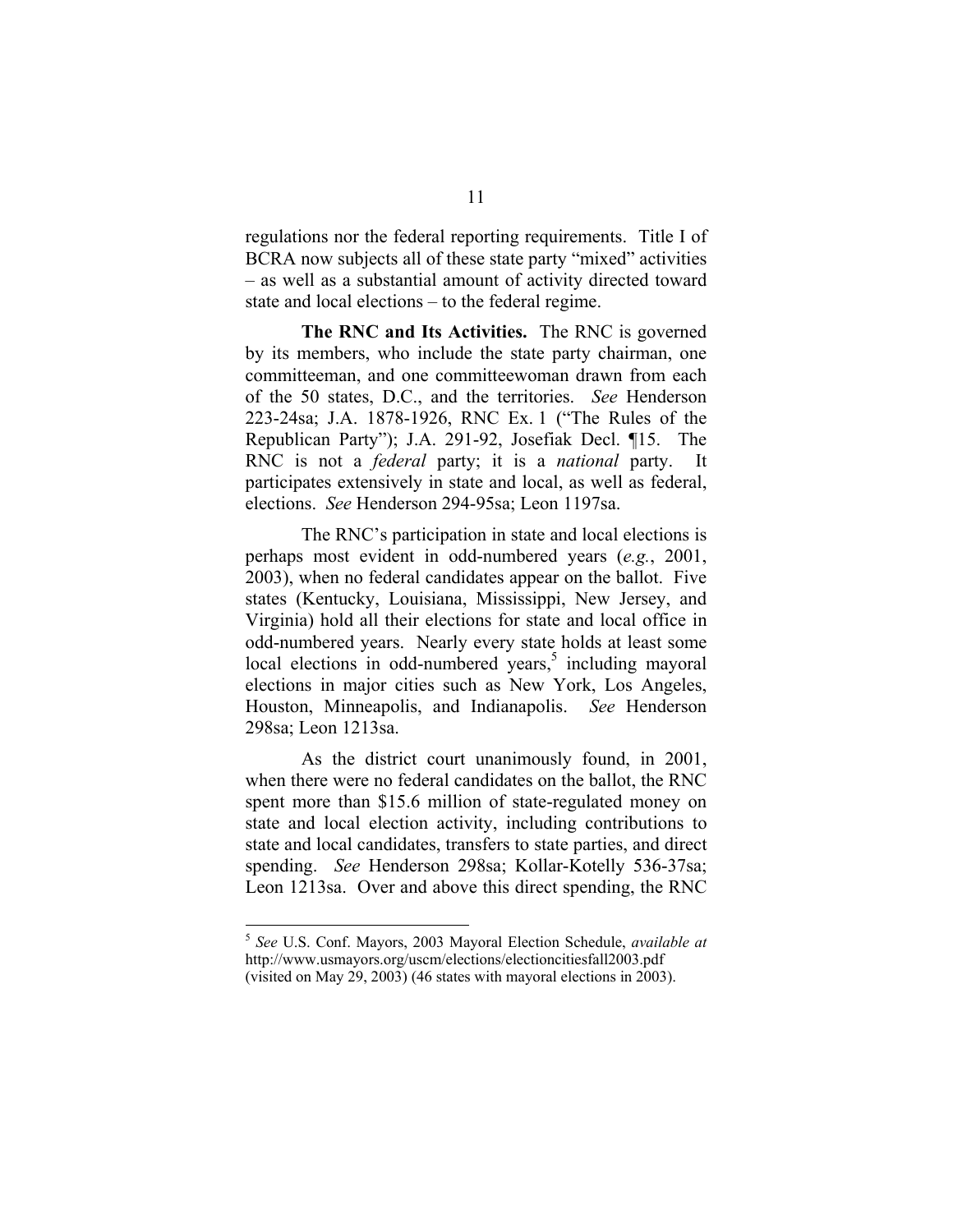also devoted considerable "in-house" efforts to the Virginia and New Jersey gubernatorial and state legislative races in 2001, committing staff and other resources to those campaigns. *See* J.A. 301-04, Josefiak Decl. ¶45-55. The costs of these in-house resources were paid, under pre-BCRA law, as part of the RNC's administrative overhead with a "mix" of federal and nonfederal funds. *See id.* [31, J.A.  $296<sup>6</sup>$ 

Significantly, the district court found that the RNC engages in the same activities on behalf of state and local candidates even when federal candidates appear on the ballot. *See* Henderson 297sa; Leon 1212-13sa. In 2000, for instance, the RNC made approximately \$5.6 million in direct contributions to state and local candidates. *See* Henderson 297sa; Leon 1212sa; J.A. 305, Josefiak Decl. ¶61. In federal election years, the bulk of the RNC's efforts are conducted in coordination with state parties and focus on full-ticket activities such as voter registration, voter identification, and GOTV efforts intended to aid all Republican candidates. Notably, even when federal races are not competitive in a state – as in Indiana in 2000 or California in 2002 – the RNC often devotes substantial resources to these programs. *See*  Henderson 297sa; Leon 1212sa; J.A. 306, Josefiak Decl. ¶62; J.A. 695, Peschong Decl. ¶8.

BCRA's sponsors repeatedly testified that political party broadcast issue advertisements, which mentioned but did not expressly advocate the election or defeat of a federal candidate, and which were paid for with a mix of federal and nonfederal money, were the object of their concern. *See,* 

<sup>6</sup> Although there are no federal candidates on the ballot in November 2003, three states (Kentucky, Louisiana, and Mississippi) are holding elections for state-wide office, and dozens of others are electing local officials. BCRA prohibits the RNC from raising or spending any nonfederal money in these state and local elections.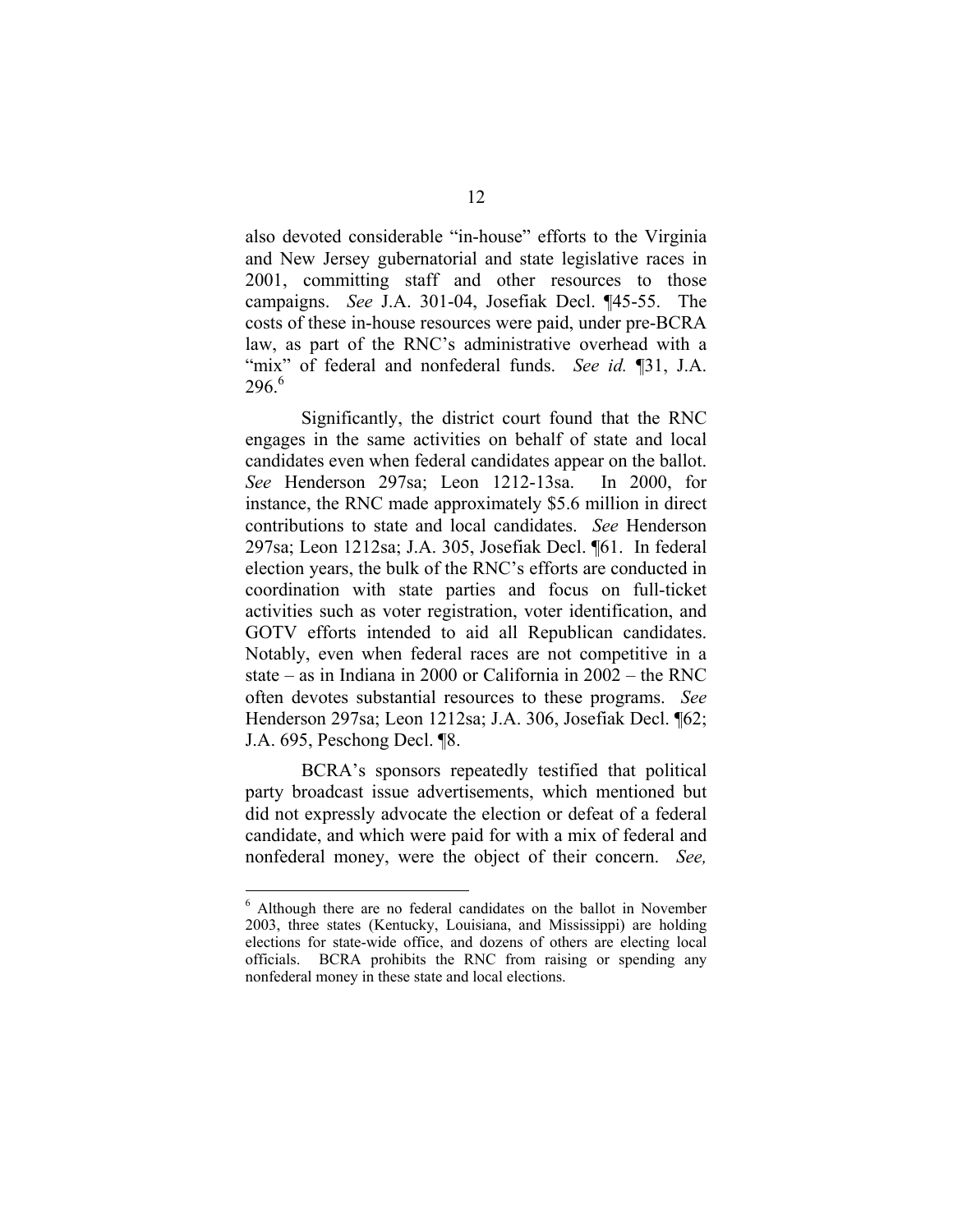*e.g.*, J.A. 944, McCain Dep. 193 ("It's the broadcast television and radio ads that we believe are what is the problem."); J.A. 991-93, Shays Dep. 40-43; J.A. 975-76, Meehan Dep. 218-19; J.A. 1025-1026, Snowe Dep. 159-60; J.A. 916-17, Jeffords Dep. 83-85. Significantly, however, of the approximately \$120 million in nonfederal money raised by the RNC in the 2000 cycle, *see* J.A. 336, Knopp Decl. ¶7, only \$43.6 million (36%) was used for such advertisements, either directly or through state parties. *See* Henderson 300sa; J.A. 36, Banning Decl. ¶25. The remaining 64% of the RNC's nonfederal funds were used for administrative overhead (30%), J.A. 37, Banning Decl. ¶27, and other vital activities.

RNC Fundraising Activities. Contrary to popular misconception, the RNC historically raised 60% of its total funding in the form of small donations through direct mail, telephone banks, and Internet solicitations. *See* Henderson 307sa; Leon 1224sa; J.A. 335, 336-37, Knopp Decl. ¶¶5, 8. Of course, the RNC also had "major donor" programs, to raise both federal and nonfederal money, and both federal and nonfederal donors were invited to dinners and meetings at which federal officeholders and party officials spoke. *See*  Henderson 307-08sa; Leon 1224-25sa; J.A. 753-54, Shea Decl. ¶14.

Also contrary to popular misconception, the RNC raised the bulk of its nonfederal money from individuals, not corporations. *See* Henderson 308sa; Leon 1225sa; J.A. 337, Knopp Decl. ¶9 (for 2000 cycle, \$65 million nonfederal from individuals; \$51 million from corporations). Indeed, every year from 1997 through 2001, the average corporate nonfederal donation (\$2,226 in 2000) was significantly lower than the average individual donation (\$10,410 in 2000). *See*  Henderson 308sa; Leon 1225sa; J.A. 337, Knopp Decl. ¶9.

Finally, and again contrary to popular misconception, RNC reliance on federal officeholders for personal or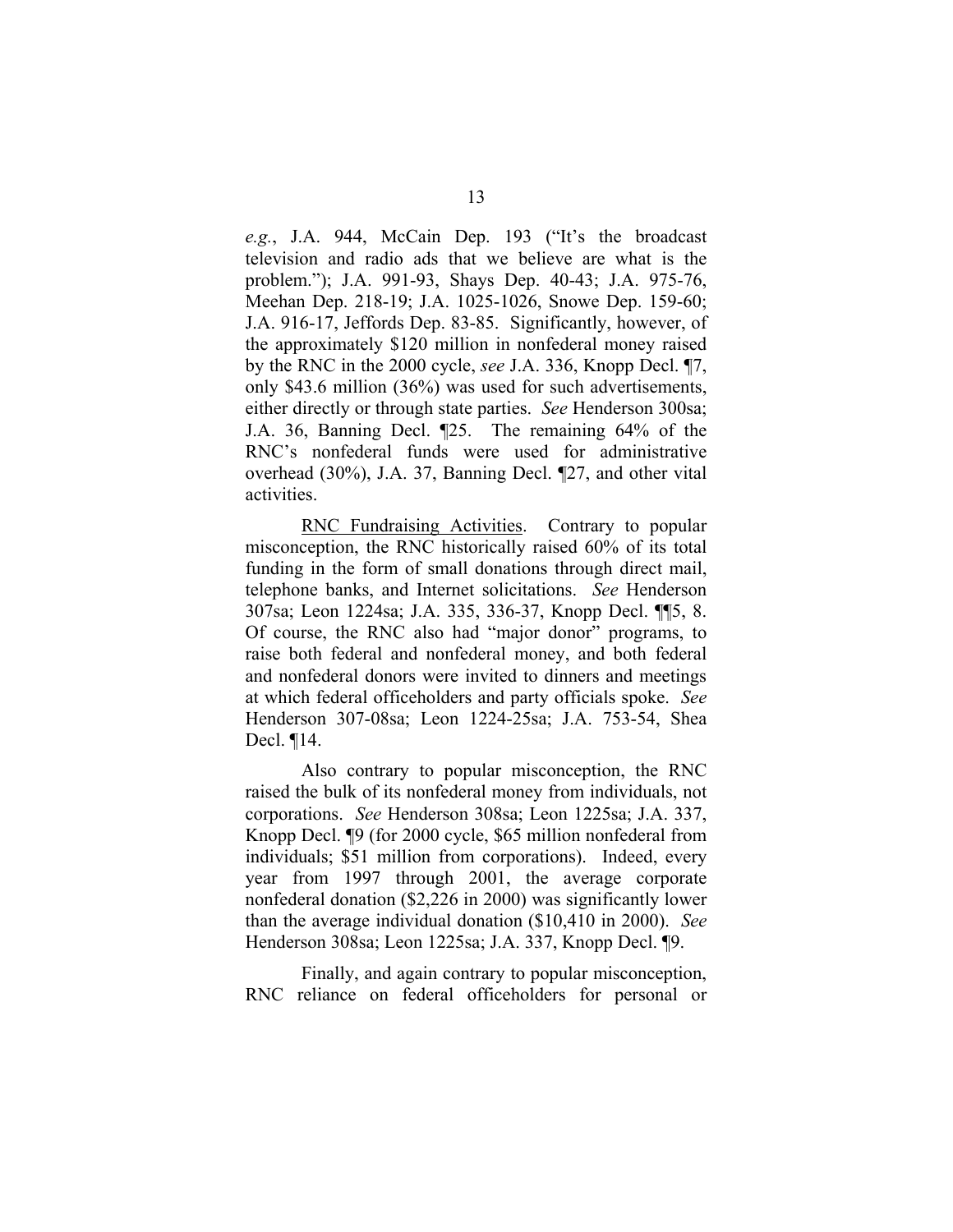telephonic solicitation of major donors was "exceedingly rare." Henderson 308sa; Leon 1245sa; J.A. 756-57, Shea Decl. ¶ 17.

RNC Financial Assistance To State Parties. The RNC has a "brand name," professional staff, nationwide presence, and economies of scale that state parties cannot replicate. *See* J.A. 765, Shea Decl. ¶41. Accordingly, the RNC made transfers to state and local parties of approximately \$129 million (\$35.8 million federal, \$93.2 million nonfederal) during the 2000 cycle. *See* Henderson 302-03sa; Leon 1219sa.

The RNC also provided fundraising assistance to state and local parties to help them raise their own funds directly. For example, from January to October 2002, before BCRA took effect, RNC Chairman Marc Racicot made 82 trips to a total of 67 cities in 36 states; the RNC's Co-Chairman and Deputy Chairman were also well-traveled. The majority of these trips involved fundraising efforts on behalf of state and local parties and candidates. *See* Henderson 303-04sa; Leon 1220sa; J.A. 309, Josefiak Decl. ¶70. The RNC also conducted direct mail fundraising for state and local candidates. *See* Henderson 303sa; Leon 1220sa; J.A. 1926- 28, 1929-30, RNC Exs. 232, 292 (examples of fundraising letters sent by RNC officers on behalf of gubernatorial and mayoral candidates). Since every dime raised and spent by state candidates is state-regulated money, these fundraising efforts for state and local candidates raised *non-federal money*, often in small denominations, that generally flowed directly to the state candidate or party, *not* to the RNC. *See*  J.A. 300-301, Josefiak Decl. ¶44.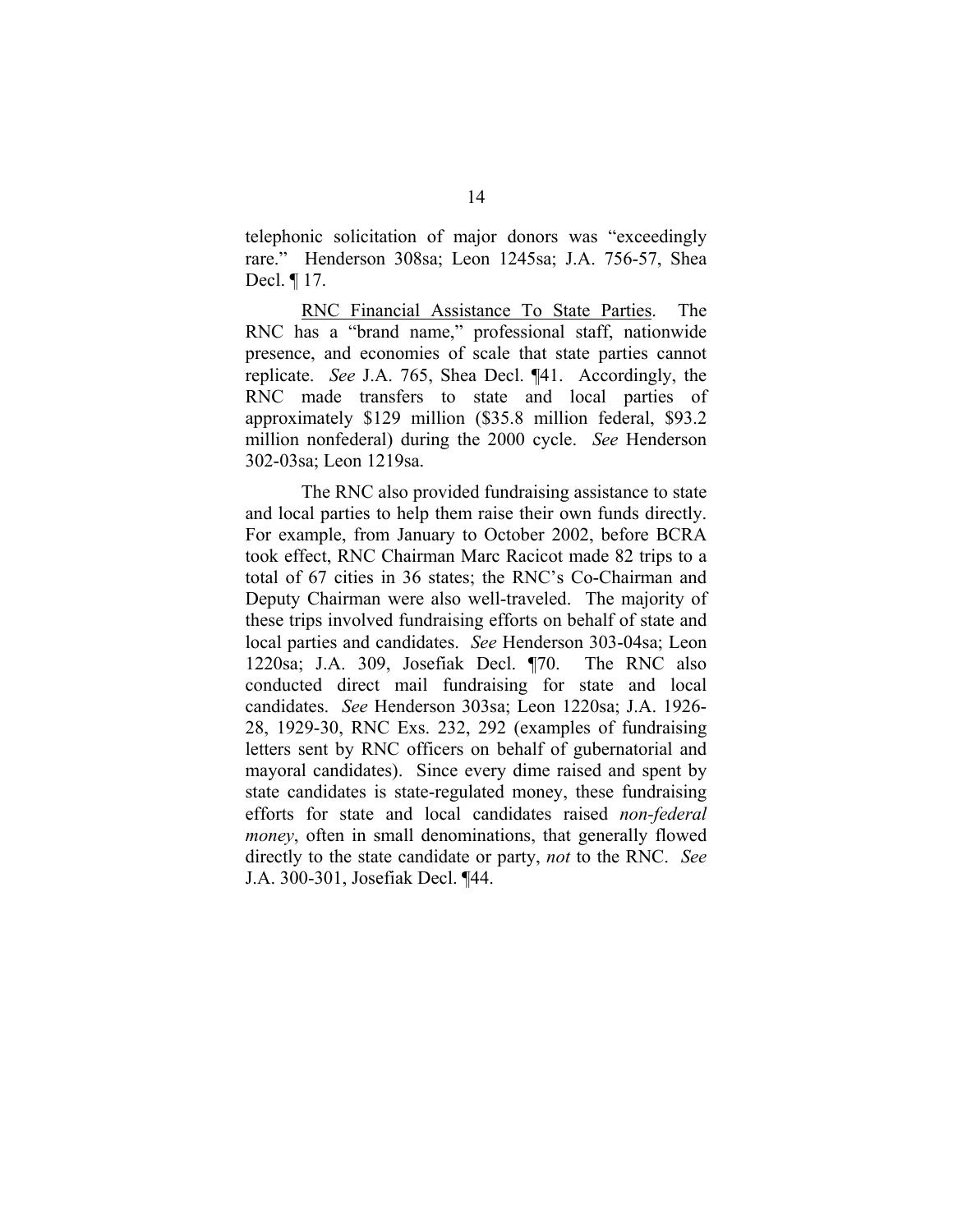**Activities of State and Local Parties.** The CDP and CRP together represent over 12 million members.<sup>7</sup> Their activities are governed primarily by state law, which provides for the state parties themselves (governed by a State Central Committee), along with 58 County Central Committees for each party and a larger number of local Assembly District Committees.<sup>8</sup>*See generally* CAL. ELEC. CODE §§ 7050 *et seq.* Various provisions of state law as well as party bylaws provide for overlapping membership between the State Central Committees and County Central Committees, and these organizations also automatically include each party's state and national officeholders and candidates and the California members of each party's national committee (the DNC and RNC). *See* J.A. 115-16, Bowler Decl. ¶¶3-4; J.A. 600, Morgan Decl. ¶8.

Since 1974, California has extensively regulated campaign activities, including those of candidates and political parties. Like most states, it has made a deliberate policy choice about the regulation of contributions to its political parties for use in connection with its state and local elections.9 Like federal law, California law provides for

 $^7$  Appellants in No. 02-1727 include the Republican Parties of Colorado, New Mexico, and Ohio and the Dallas County (Iowa) Republican County Central Committee.

<sup>&</sup>lt;sup>8</sup> Appellants Yolo County Democratic Central Committee and Santa Cruz County Republican Central Committee are two of the County Central Committees.

<sup>&</sup>lt;sup>9</sup> For example, New York chose to allow limited corporate contributions in connection with state elections. This and other related campaign finance "reforms" "represent[ed] the product of a successful, bi-partisan, Executive and Legislative effort to develop and distill an election law reform program that can and will substantially bolster voter confidence in the electoral process." 1974 N.Y. ST. LEGIS. ANN. 395. Likewise, Utah decided not to restrict corporate contributions at all, explicitly rejecting a proposal to "review federal laws on the financing of election campaigns to determine whether any of those laws and regulations could be used in (continued…)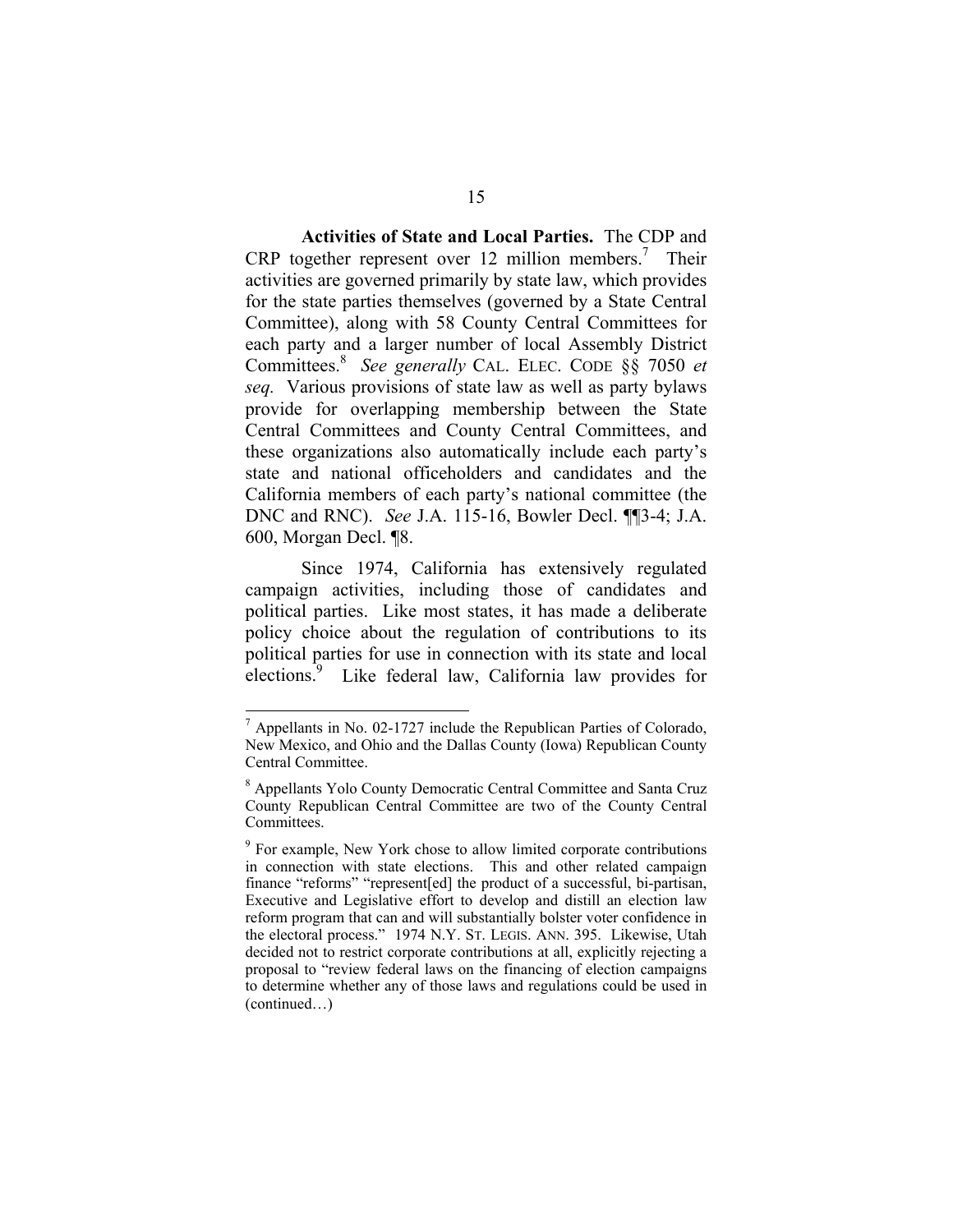disclosure of campaign contributions and expenditures. Unlike federal law, California law allows contributions by both unions and corporations. *See* CAL. GOV. CODE § 81000 *et seq*.

California's campaign finance regime was significantly amended in November 2000, when "Proposition 34" was adopted by the state's voters. The new law imposes limits on contributions to candidates and offers certain benefits to candidates in exchange for voluntarily accepting spending limits.<sup>10</sup> See CAL. GOV. CODE § 85300 *et seq.* At the same time, however, the parties are allowed to raise and spend more money, not less, in connection with state and local elections. Limits for contributions to the parties for candidate-related expenditures are set at \$26,600 per year. Contributions for non-candidate-specific expenditures (such as administrative expenses, generic party-building, voter registration, partisan GOTV and ballot measure activities) are unlimited. *See* CAL. GOV. CODE § 85303(c). As the district court found, Proposition 34 reflected a specific policy choice by the voters to allow unlimited contributions to the parties based on the view that "[p]olitical parties play an important role in the American political process and help insulate candidates from the potential corrupting influence of large contributions." Henderson 310-11sa (*quoting* California Ballot Pamphlet); Leon 1227sa.

Utah," H.B. 328, 54th Gen. Assem. (UTAH 2001), and another "urging reform of Federal Campaign Finance Law" as embodied in the thenpending BCRA. *See* S. Res. 2, 52nd Gen. Assem. (UTAH 1998).

<sup>&</sup>lt;sup>10</sup> California limits contributions by persons other than political parties and "small contributor committees" to \$3,200 per election for state legislative candidates, \$5,300 per election for statewide candidates, and \$21,200 per election for gubernatorial candidates. *See* CAL. GOV. CODE §§ 85301-85303. (These numbers are slightly higher than in the briefs below because contribution limits are indexed for inflation. *Id.* § 83124.)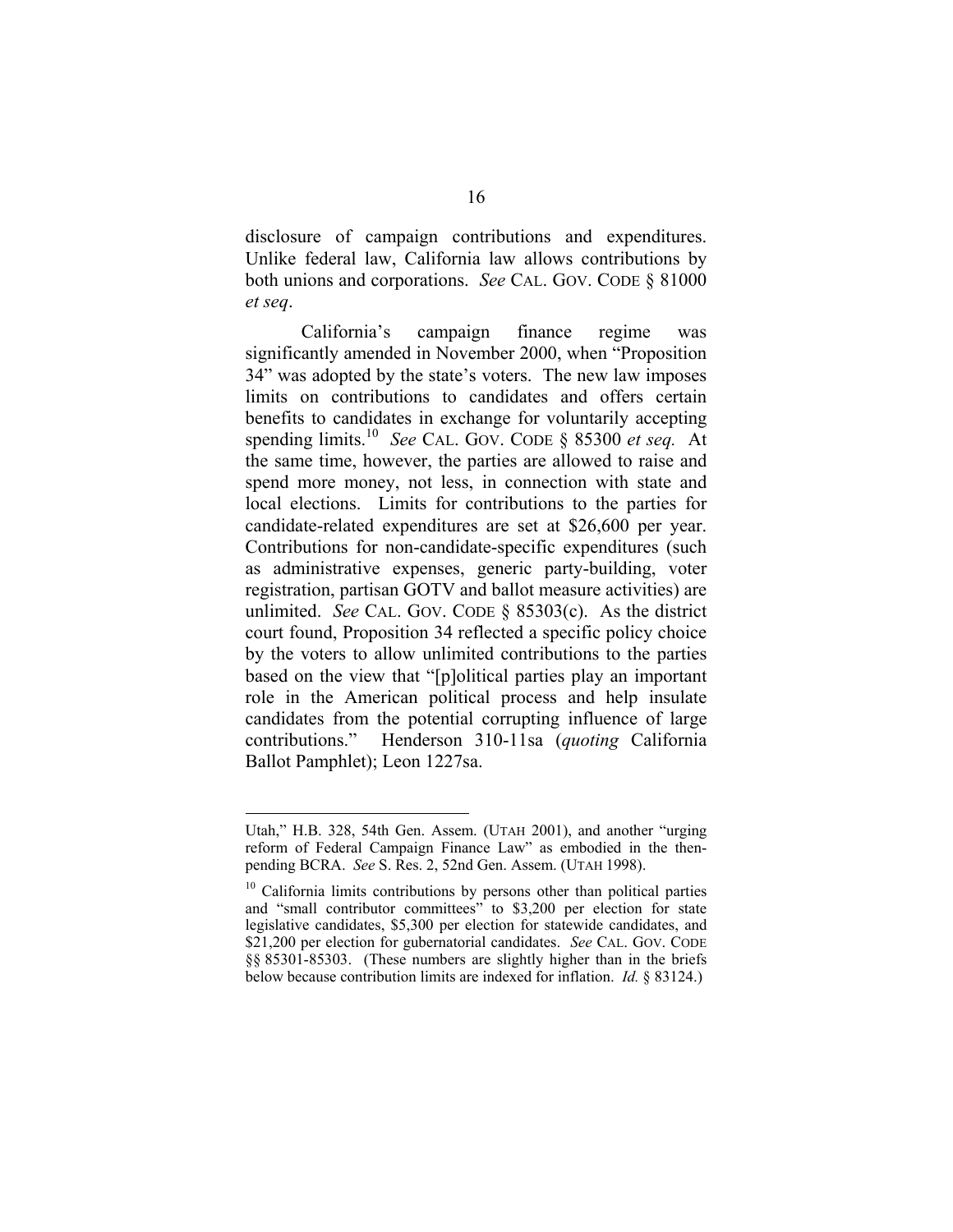The district court found that while state parties play a role in federal elections, they do not exist primarily for that purpose. State and local parties exist primarily to participate in state and local elections, which substantially outnumber federal races, and state and local parties focus the majority of their resources on these elections. In particular, voter registration and GOTV activity such as direct mail, telephone banks, and door-to-door canvassing are all primarily directed at state and local elections. *See* Henderson 311-14sa; Leon 1227- 31sa.

The state and local parties currently organize and conduct most of the grass-roots campaign activities. Candidates generally have neither the money nor the infrastructure to conduct these activities; they typically use the media or mail because these methods are more cost-effective given the size of California's districts.11 *See*  J.A. 124-30, Bowler Decl. ¶20; J.A. 225, 234-35, Erwin Decl. ¶¶3, 8. State and local parties organize and support local party headquarters with paid staff to recruit, train, and coordinate volunteers during election season.

Significantly, the district court rejected the suggestion that state parties received most or all of their nonfederal funds from national party transfers for use on issue advertisements. It found that a substantial majority of the non-federal funds of CDP and CRP are the result of their own direct fundraising in conjunction with state and local

.

<sup>&</sup>lt;sup>11</sup> State Senate Districts (almost 850,000 persons) are larger than Congressional Districts (approximately 640,000 persons). *See*  http://swdb.berkeley.edu./info/census2000/P001\_by\_2kDistrict.html. A State Assembly District contains approximately 423,000 persons. *See id*. In addition to 120 state legislators, Californians vote on eight statewide officers, as well as local and judicial officers and ballot measures. *See*  J.A. 118, Bowler Decl. ¶8.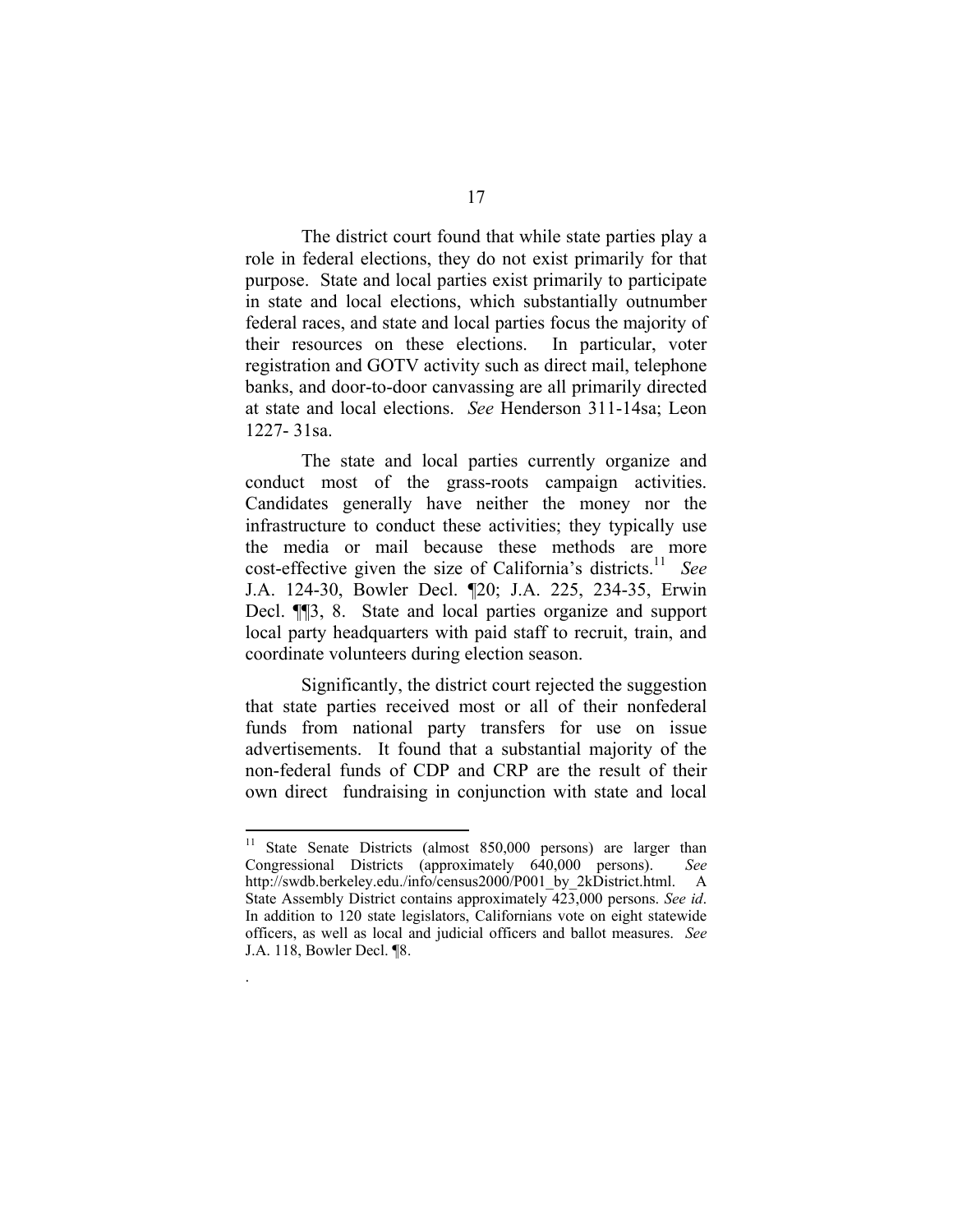candidates and activities. *See* Henderson 315-17sa; Leon 1239-40sa. Nonfederal funds raised directly by each of the California state parties in the past several cycles have ranged from approximately \$10 million per cycle to \$17 million per cycle. *See* Henderson 316-17sa; Leon 1241sa.

Moreover, although national parties have transferred money to state parties for use in issue advertisements, the evidence shows that many state parties spend the majority of their nonfederal money (including transfers from the national parties) on administrative overhead, grass-roots mobilization, and other party-building activities, and not on issue advertisements. *See* J.A. 1434-37, La Raja Decl. ¶22. If transfers are excluded, the percentage of nonfederal funds spent by the state and local parties on overhead and mobilization activities is even higher. *See* Leon 1121-22sa &  $n.58<sup>12</sup>$ 

The district court found that the state parties, unlike the national parties, have raised fairly consistent amounts of federal funds over the past several cycles, and that they are not likely to raise significantly more federal funds because the cost of doing so is extremely high. *See* Henderson 315sa, 317sa; Leon 1240-41sa.

In addition, although the state parties have raised far more nonfederal funds than federal funds, the Levin Amendment prohibits state parties from using most of their state-regulated money for state and local election activities

 $12$  The Government and its experts have repeatedly made assertions about spending by state parties based on data concerning state party "allocation" accounts (which reflect, almost by definition, expenditures for largely "generic" or "mixed" activities, including issue advertising). These accounts do not, however, include the state parties' disbursements on purely state and local activities, such as mailings for state candidates. The Government's failure to include data on these purely state and local activities produces a distorted picture.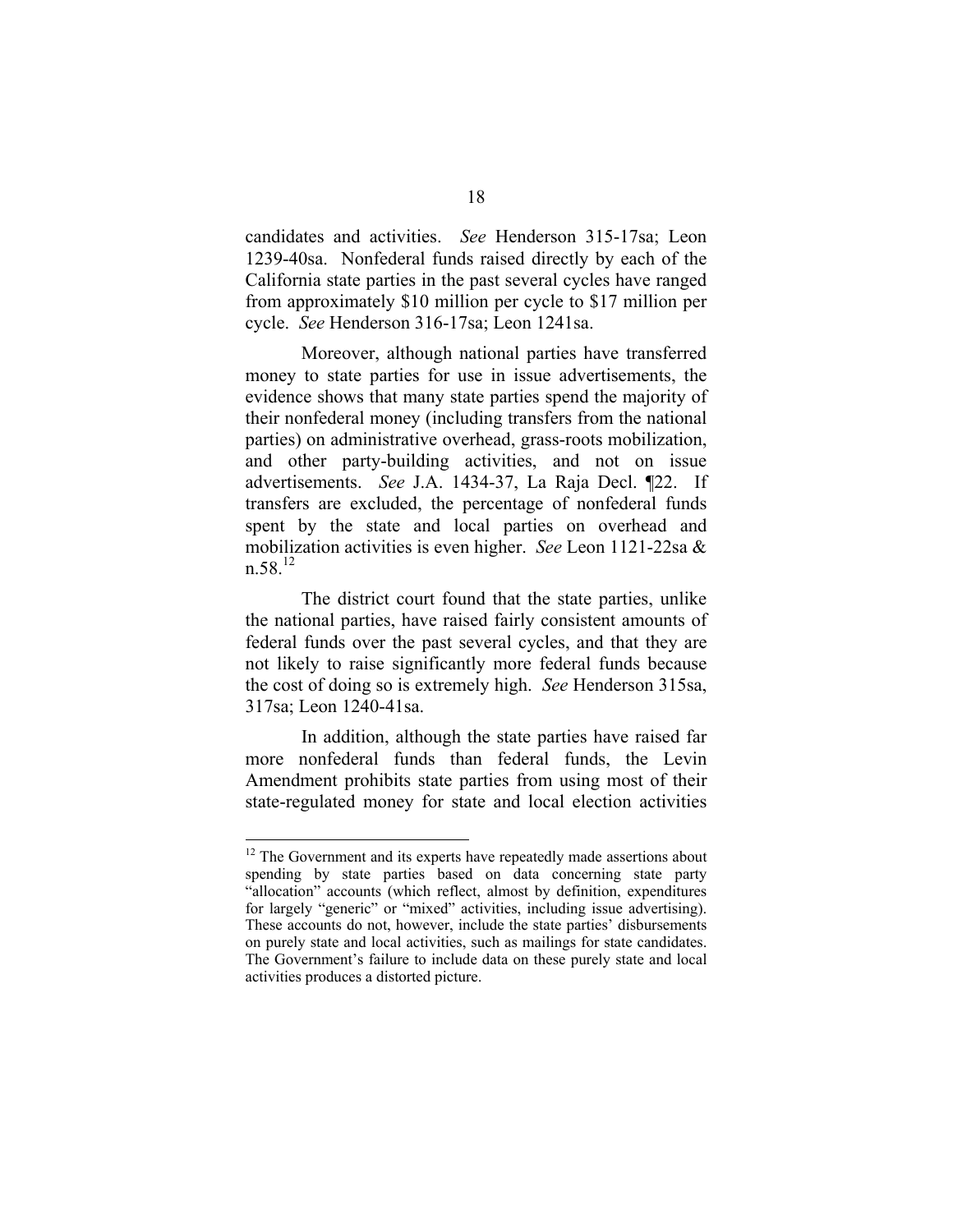that fall within the definition of "Federal election activity." Over the past several cycles, contributions comprising 76%-86% of CDP's nonfederal revenue – \$10-13 million per cycle – exceeded the \$10,000 limit imposed by the Levin Amendment. *See* Henderson 316sa; Leon 1241sa; J.A. 144- 52, Bowler Decl. Exh. A; J.A. 162-63, Bowler Reb. Decl. ¶4; *see also* J.A. 250-51, Erwin Decl. ¶15a (comparable figures for CRP are \$12 million in Presidential cycles, and \$3.5 million in non-Presidential cycles). Since BCRA imposes its strictures on all voter mobilization activity during federal election years, the effect is severe. Voter registration, generic party-building, and grassroots mobilization are likely to be reduced. *See* Henderson 321sa; Leon 1242-43sa.

Collaboration by local, state, and national parties on Republican "Victory Plans" and Democratic "Coordinated Campaigns." Relations among local, state, and national party organizations have strengthened in the past three decades, and have never been closer. This is generally healthy for American democracy. *See* Henderson 304sa; Leon 1221- 22sa. This close working relationship is exemplified by Republican "Victory Plans" and Democratic "Coordinated Campaigns." As Senator McCain acknowledged, these "grass roots activities are the fundamentals of a democratic process." J.A. 943-44, McCain Dep. 192-93.

Before BCRA, at the outset of each election year, each state Republican party worked with the RNC to prepare and implement a written "Victory Plan" containing its strategy for identifying, contacting, and mobilizing voters for that election cycle. The plan included numerous components such as direct mailings, telephone banks, brochures, slate cards, yard signs, and rallies, and was funded with a mix of federal and nonfederal money. *See* Henderson 306sa; Leon 1223sa; J.A. 694, Peschong Decl. ¶4. The plan also set forth the budget for the programs, a strategy for raising the money, and an allocation of the financial burden among the local,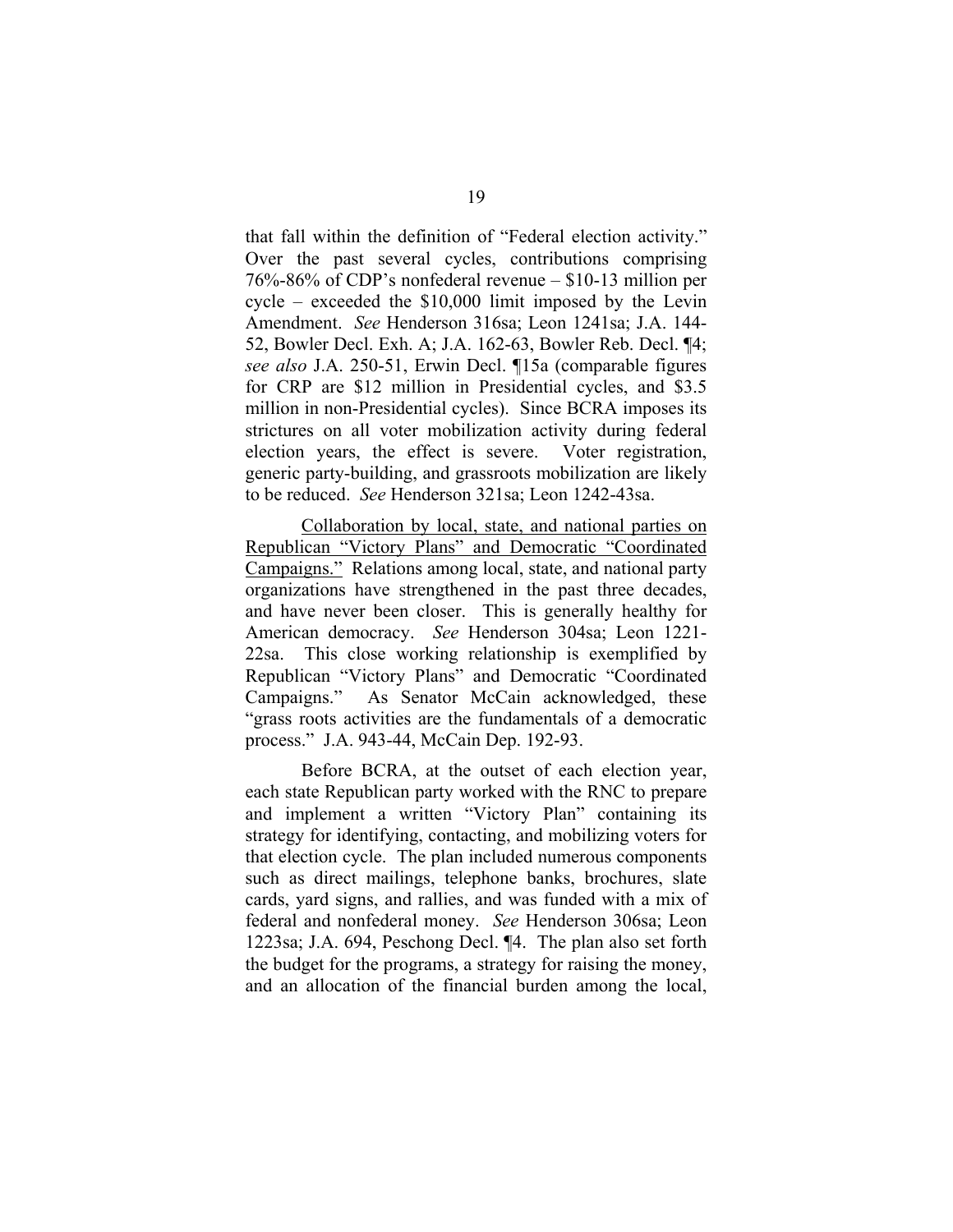state, and national parties. It often placed its greatest emphasis on state and local races. *See* Henderson 306sa; Leon 1223sa.

From the outset, RNC officials assisted the state party in drafting and implementing each plan. *See* Henderson 305- 06sa; Leon 1222sa; J.A. 694-95, Peschong Decl. ¶¶5-7. In addition to the technical expertise the RNC brought to the Victory Plan process, the RNC provided funding for these programs – \$42 million in 2000, 60% of which was nonfederal – and provided fundraising assistance to the state parties to help them raise their share. *See* Henderson 306sa; Leon 1223sa; J.A. 296, 306, Josefiak Decl. ¶¶31, 63. *None*  of this money was used for issue advertising. *See* Henderson 306sa; Leon 1223sa. Similar activities were undertaken by local, state, and national Democratic party committees in their Coordinated Campaigns, *see* Henderson 305sa; Leon 1222sa, through which they "register[ed], identif[ied], and turn[ed] out voters on behalf of the entire Democratic ticket." J.A. 823-24, Stoltz Decl. ¶3.

**The LNC and Its Activities.** The Libertarian National Committee, Inc. ("LNC"), the governing body of the *Libertarian Party®* at the national level, is incorporated in the District of Columbia as a nonprofit corporation governed by IRC § 527. It advances the principle that all individuals have the right to exercise sole dominion over their lives and have the right to live in whatever manner they choose, so long as they do not forcibly interfere with the equal right of others to live in whatever manner they choose. *See* J.A. 181-82, Decl. of Dasbach, Crickenberger, and Dunbar of the LNC ("LNC Decl.") [4.<sup>13</sup>

<sup>&</sup>lt;sup>13</sup> In addition to their specific objections to BCRA, the LNC and Libertarian Party oppose all federal campaign finance laws; the LNC does not seek, accept, or use any government funds for election campaigns. *See* LNC Decl. *¶*4, J.A. 181-82.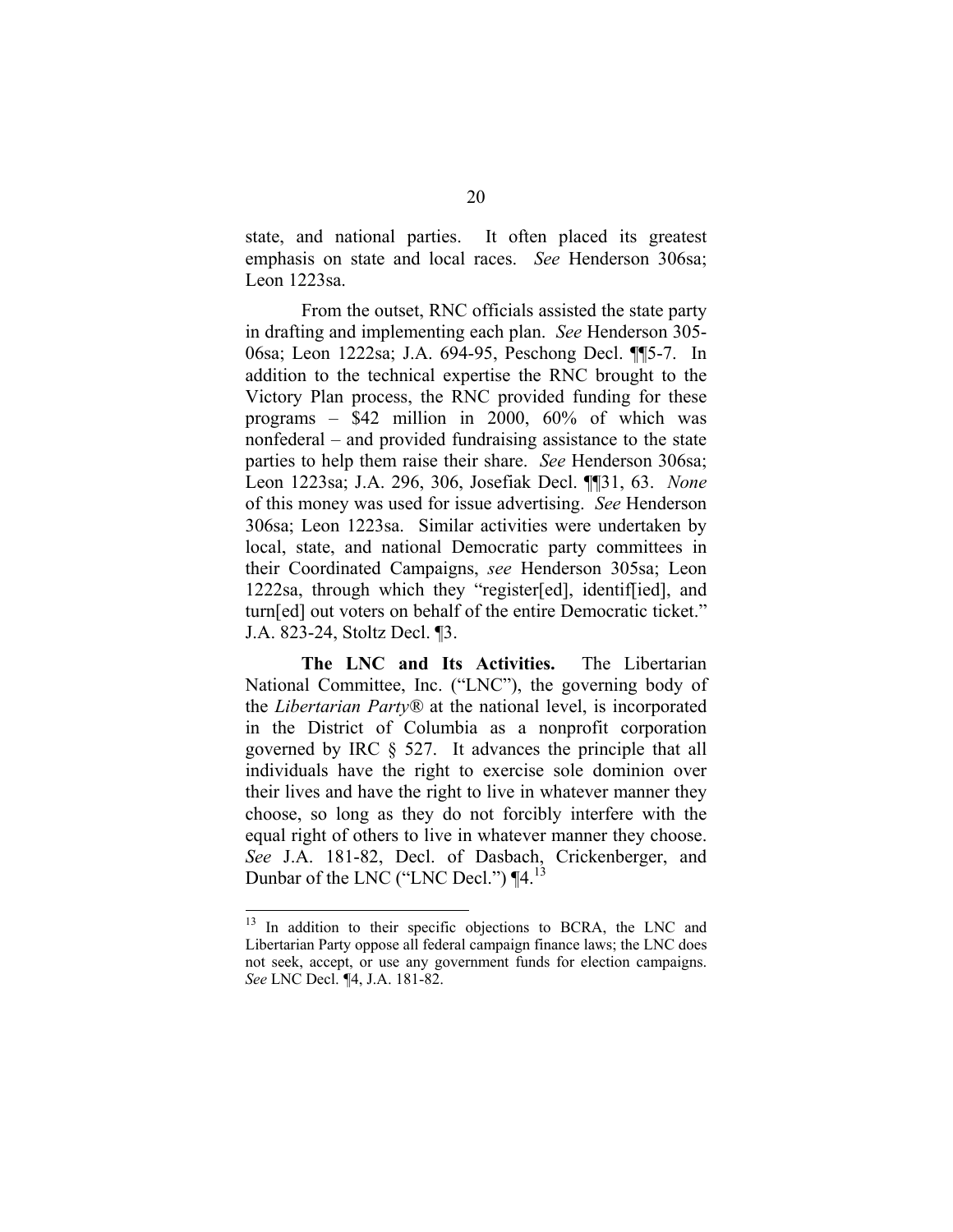The Libertarian Party is a membership organization with dues paid by all members, including minors. *See id.*  ¶45, J.A. 199-200*.* Dues often are paid to affiliated state Libertarian parties, with a portion distributed to the LNC, so that those who pay dues may be members of both the state and national parties. The Libertarian Party permits one person to pay dues on behalf of another, in which case the dues are placed in state affiliate nonfederal money accounts. *See id. ¶*33, J.A. 195.

The LNC engages in a wide range of activities to increase acceptance of libertarian principles, many of which are unrelated to federal elections. It solicits, receives, and uses nonfederal money (as well as federal money) to advocate libertarian positions on public policy issues such as drug policy or taxation. *Id.* ¶¶15, 35, J.A. 187-88, 196. The LNC conducts issue advocacy campaigns and develops educational materials unrelated to election campaigns and without any express reference to Libertarian Party federal candidates. *See id.* ¶¶12, 35, J.A. 186, 196. The LNC also produces educational materials on libertarian issues for sale to the general public and to state and local Libertarian Parties and candidates. *See id.* ¶32, J.A. 194-95.

The LNC stages conventions of the Libertarian Party every other year, with nominating conventions during presidential election years and educational conventions during other election years. *See id.* ¶28, J.A. 192. Conventions held during non-presidential election years are devoted solely to discussion and advocacy of issues and internal LNC party matters; no candidates for public office are nominated or selected. *See id. ¶*29, J.A. 192-93. The LNC finances the conventions through attendance fees (including fees from minors) and, in significant part, through space rentals, advertising in convention programs, and sponsorships of the program and various events by individuals and corporations. *See id.* ¶29.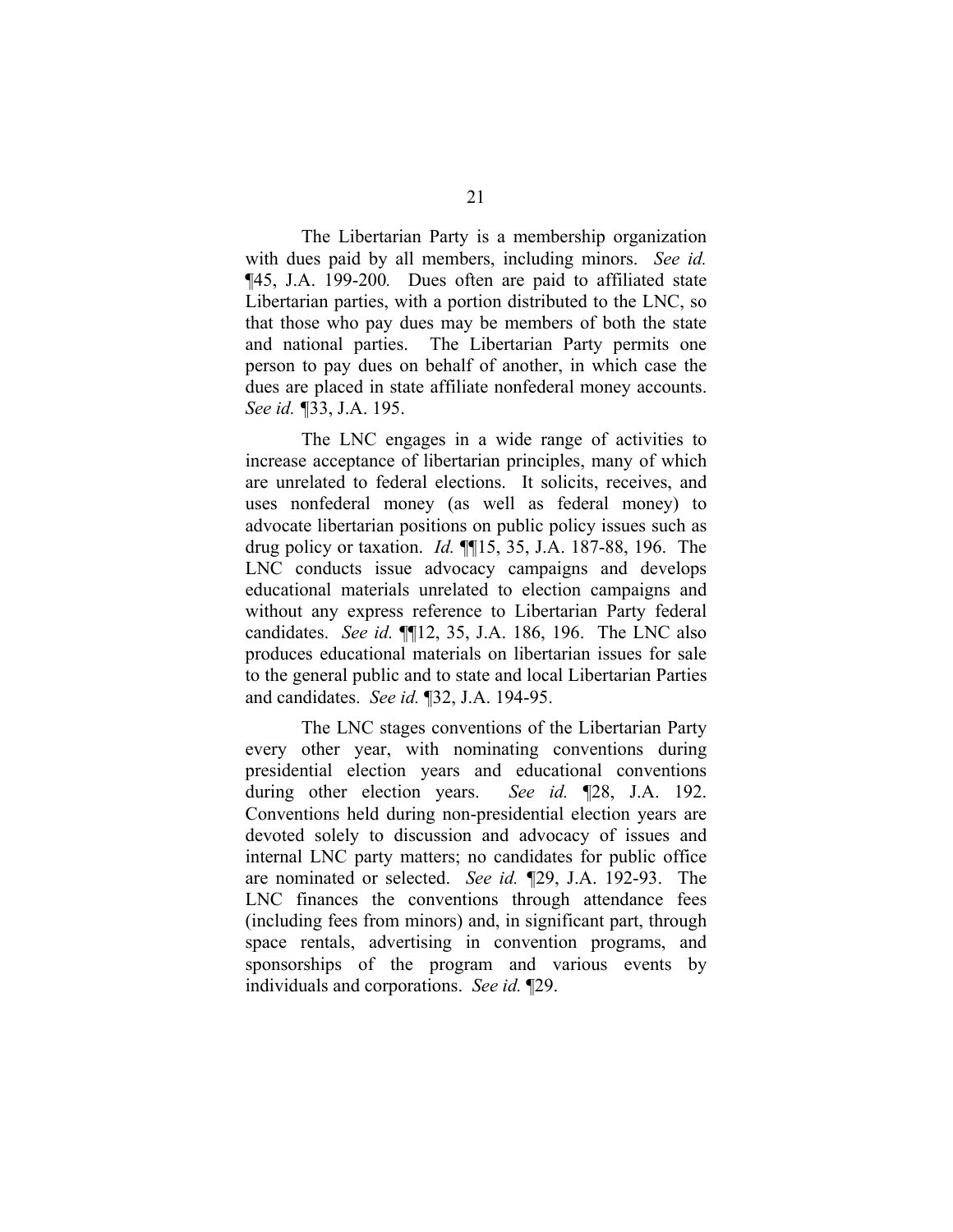The LNC also publishes a newspaper, the *Libertarian Party® News,* each month – regardless of whether an election is pending. The newspaper accepts advertising from for-profit and not-for-profit corporations and from state and local candidates. *See id.* **[18-19, J.A. 189.** As with the party dues structure, the newspaper accepts funds for subscriptions for one person on behalf of another. *See id.*  ¶21, J.A. 189-90.

The LNC transfers nonfederal funds to affiliated state parties. *See id.* ¶¶15-16, J.A. 187-88. Only seven of the 51 state affiliates of the national Libertarian Party have registered as political committees with the FEC and are subject to FECA requirements. *See id*. ¶9, J.A. 184.

Even Libertarian Party federal campaigns are primarily focused on federal issue advocacy, because no Libertarian Party candidate has ever been elected to federal office. *See id.*, ¶10, J.A. 185. Knowing they have little prospect of winning, Libertarian Party federal candidates use their candidacies to educate the public on libertarian principles. *See id.* ¶11, J.A. 185-86. For the same reasons, the LNC supports its party candidates as a means to foster support for libertarian principles, not to elect candidates to federal office.

The LNC makes both independent and coordinated expenditures on behalf of candidates for state and federal office, and it transfers funds between national, state, and local party committees; it uses nonfederal money to finance its ballot access drives and to finance all of its national conventions; it solicits funds for and makes donations to IRC § 527 organizations; and it solicits funds for and makes donations to IRC  $§ 501(c)$  organizations that make expenditures in connection with federal elections. *See id.*  ¶¶16, 37, 39, J.A. 188, 196-97.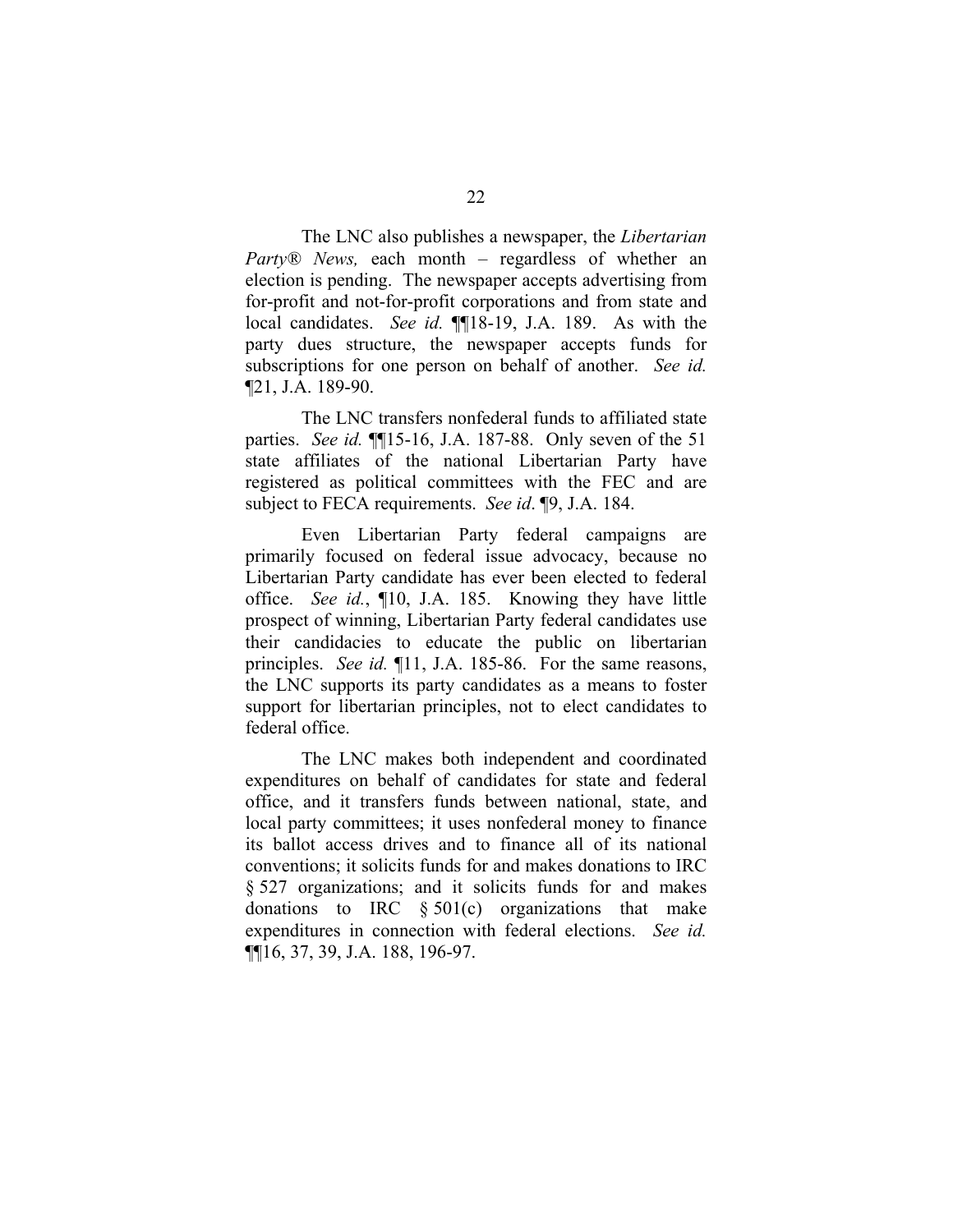BCRA will wreak havoc on the structure and nonfederal political activity of the LNC and its affiliated state parties. BCRA prohibits the current LNC dues and newspaper subscription structure. Further, it requires the LNC to fund all activities with 100 percent federal dollars. At present, the LNC has three principal sources of nonfederal money: 1) list rental fees (\$39,558 in 2001); 2) dues paid through state affiliates and forwarded from the state affiliates to the LNC (\$75,239.77 in 2001); and 3) advertising in the *Libertarian Party® News* and elsewhere (\$61,530.25 in 2001). *Id. ¶*9, J.A. 184. In 2002, only one individual contribution to the LNC exceeded the \$20,000 FECA limit; during the past six years, no more than four donors to the LNC have exceeded this limit in any one year. *Id.* 

The LNC is subject to all the same burdens imposed by BCRA as major parties. But the restraints that BCRA imposes on the far smaller LNC weigh even more heavily on its freedom to advocate issues and to associate with others toward a common purpose. The primary effect of BCRA on the LNC is thus to impede LNC issue advocacy and freedom of association with little or no potential to serve any interest in preventing actual or apparent corruption.

**The Rise of Special Interest Groups.** Throughout American history, single-issue interest groups have populated American politics. Parties seek to induce these groups into broader coalitions and thereby moderate their often extreme views. In the words of the Government's political science experts, "[p]arties with their necessary 'big tent' compete for the allegiances of multiple groups." Leon 1196sa (*quoting*  Krasno & Sorauf Expert Report at 24).

In recent years, special interests have become increasingly well-funded and aggressive competitors of the political parties. Interest group broadcast issue advertising exploded, accounting for fully two-thirds of all such spending. *See* Henderson 230-31sa; Leon 1324-25sa.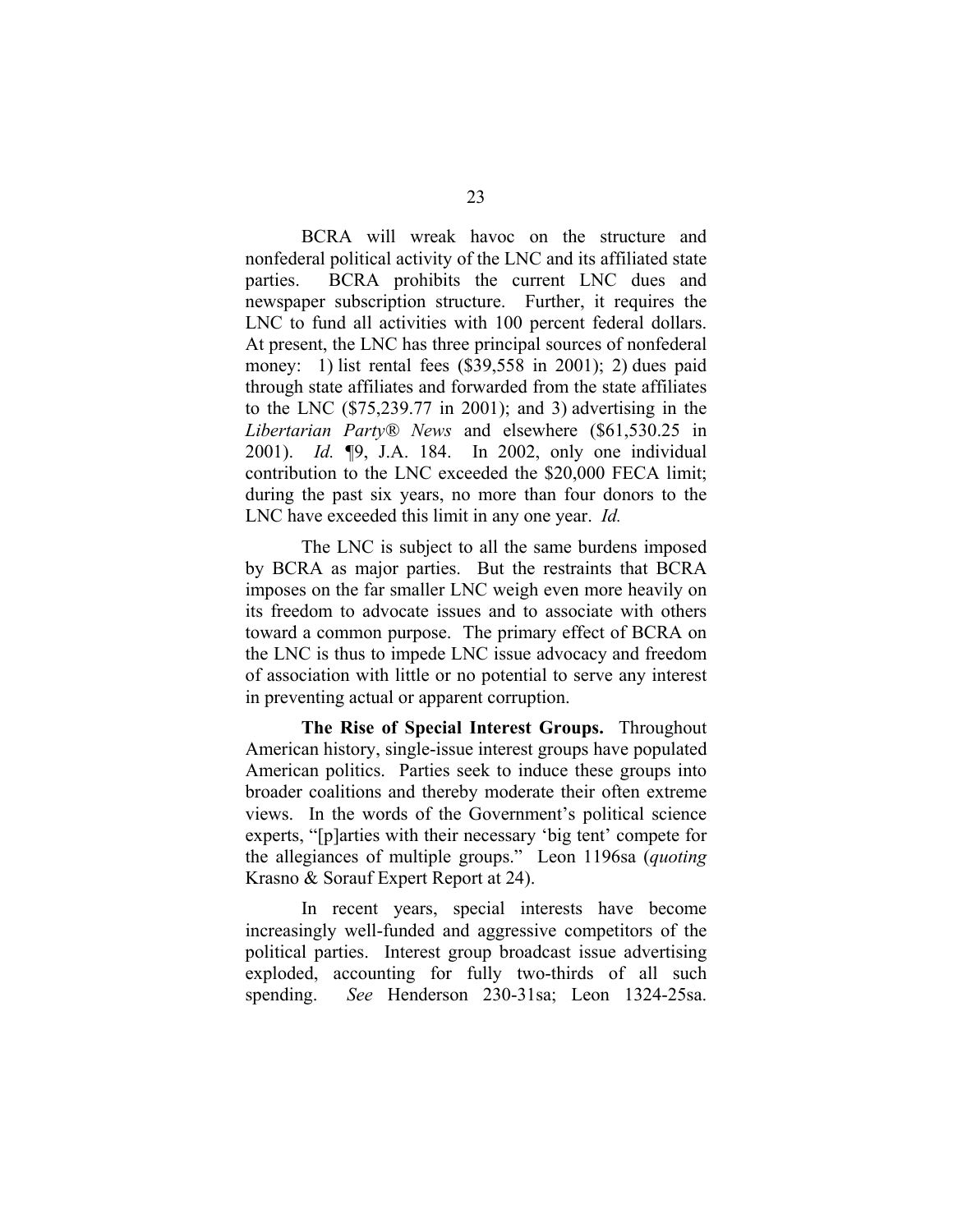Unlike political party issue advertising – which often responded to interest group advertising, was fully reported to the FEC, and was paid for with a mix of federal and nonfederal money – interest group issue advertising has been virtually unregulated. *See* J.A. 314, Josefiak Decl. ¶89. Even under BCRA, interest groups remain free to spend 100% nonfederal funds raised in any amount from any source – without *any* public disclosure – on broadcast issue advocacy so long as the spots are crafted to avoid Title II's definition of "electioneering communications."

Moreover, even before enactment of BCRA, many interest groups already were shifting their focus in the days and weeks preceding an election away from broadcast advertising toward "ground war" activities such as GOTV. *See* Henderson 322-23sa; Leon 1253-54sa; J.A. 697-98, Peschong Decl. ¶¶13-14. These activities are often subject to *no* regulation and *no* disclosure, even under BCRA.

As but one example, the district court unanimously found that during the closing weeks of the 2000 election campaign, the NAACP National Voter Fund spent roughly \$10 million – \$7 million of which came from one anonymous donor – on election-related activities, including registering 200,000 voters, putting 80 staff in the field, contacting 40,000 people in each of its target cities, operating a GOTV hotline, running newspaper print advertisements on issues, making seven direct mailings, funding affiliated groups, and calling over one million households. *See* Henderson 323sa; Kollar-Kotelly 645sa; Leon 1253-54sa; *see also* Henderson 323sa (\$7.5 million GOTV efforts of NARAL); Kollar-Kotelly 645sa (same); Leon 1253-54sa (same). Thus, interest groups "engage in a wide array of political activities paralleling the activities of political parties." Henderson 322sa; *see also* Leon 1253sa.

The Government's experts agreed, and the district court found, that BCRA will encourage *more* interest group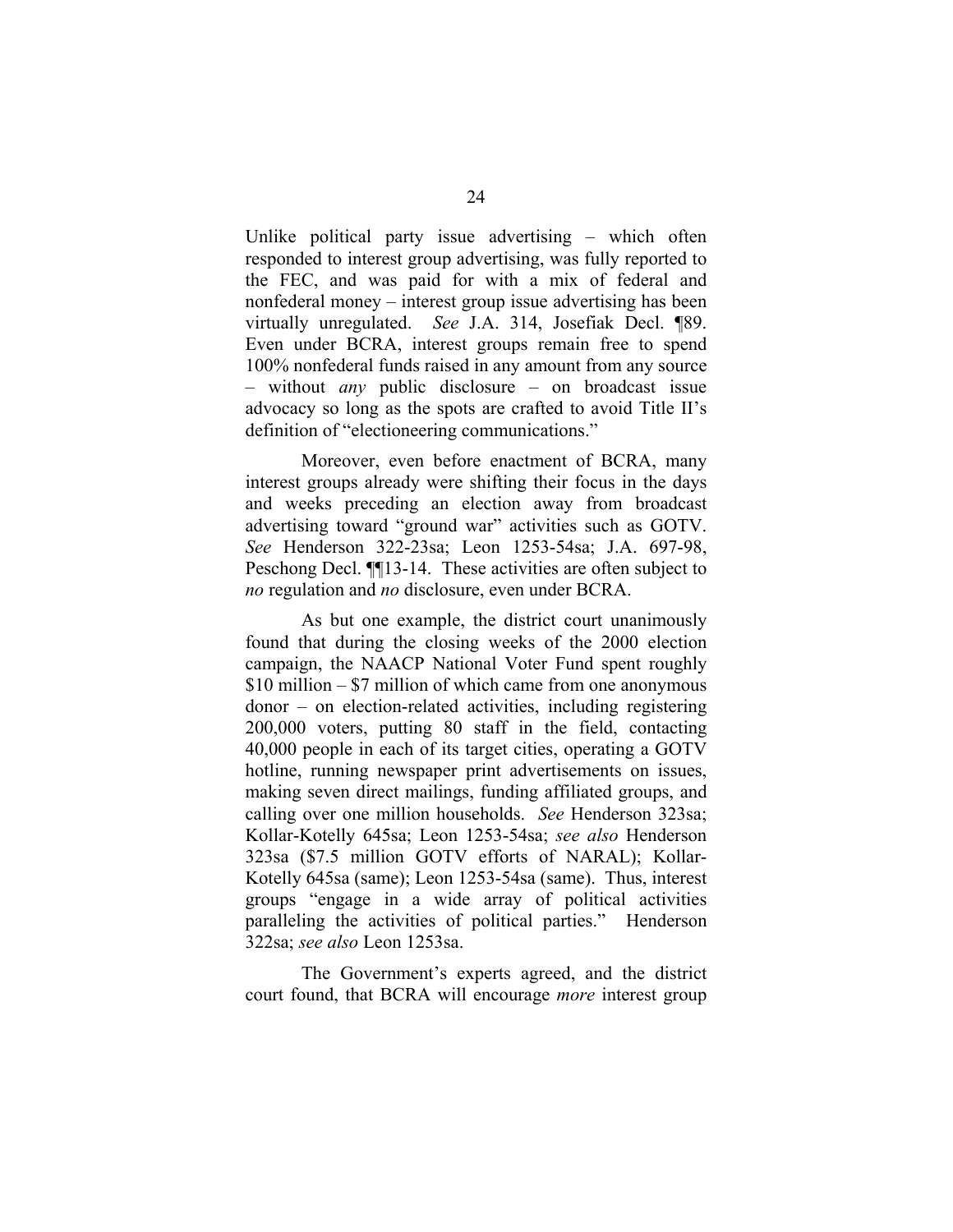voter-mobilization activity, funded with undisclosed, unregulated money. *See* Henderson 323-24sa; Leon 1253sa; J.A. 861, Green CX 24; J.A. 928-29, Mann CX 164-65. Evidence in the record and, in Judge Henderson's words, "common sense," suggest that BCRA will merely shift nonfederal funds away from political parties to interest groups, which are free to operate below the radar of public scrutiny. *See* Henderson 415sa. NARAL president Kate Michelman, for instance, has said that donors seeking to "elect people who embody their values will be looking to groups like NARAL, which do serious political work and are seasoned operatives, to invest in. If they can't give to the parties . . . they are going to find other means." Henderson 324sa; Kollar-Kotelly 643sa; *see* J.A. 279, Gallagher Decl. ¶61; *see also* J.A. 1438-44, La Raja Decl. ¶24; J.A. 1601-02, Milkis Decl. ¶47; J.A. 928-29, Mann CX 164-65.

Already, media reports have confirmed these predictions. Indeed, as the *Washington Post* reported, "[w]hat appears certain, experts said, is that special interest groups – such as labor unions, abortion rights groups and the National Rifle Association – will use the cash they once sent to the political parties as soft money to air ads and organize voters directly."<sup>14</sup> BCRA does not truly ban "soft money"; it merely pushes it under the table.

<sup>14</sup>*See* J.A. 1934-37, Thomas B. Edsall & David Von Drehle, *Republicans Have Huge Edge in Campaign Cash*, WASH. POST, Feb. 14, 2003, at A7. The *Washington Post* recently reported on a May 8, 2003, meeting of major interest groups planning to raise nonfederal money for use in funding a massive voter mobilization and issue advocacy campaign. "Most of the groups at the . . . meeting at Emily's List's offices in Washington have special committees . . . that are generally not restricted by McCain-Feingold. Most are competing for large contributions from many of the 'soft money' donors to the Democratic Party." J.A. 1938-41, Thomas B. Edsall, *Liberals Meeting to Set '04 Strategy; Labor, Rights Groups Focus on Getting Out the Vote to Help Democrats*, WASH. POST, May 25, 2003, at A6; s*ee also* J.A. 1942-45, Harold Meyerson, *Union*  (continued…)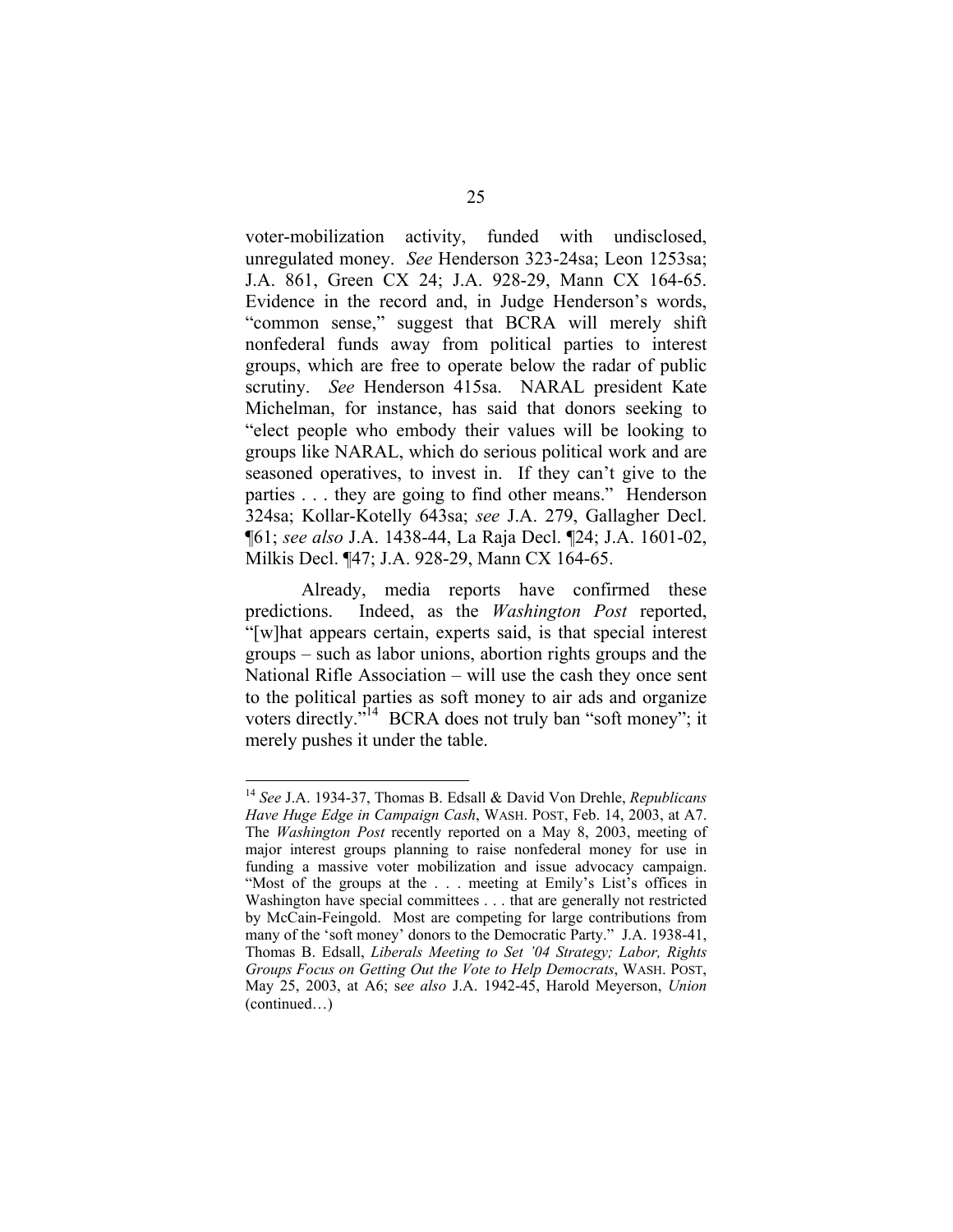**"Corruption" or the "Appearance of Corruption."**  Eminent historian Dr. Morton Keller of Brandeis testified without contradiction that – in view of an extensive federal. state, and local regulatory regime governing lobbying, gratuities, campaign contributions, and civil service patronage – "'[c]orruption or the appearance of corruption' . . . is less of a problem in American politics today than at any time in the past." J.A. 1261-62, 1267, Keller Decl. ¶55. Defense expert Dr. Frank Sorauf has observed, "the [campaign finance] reform agenda of the 1990s" – of which BCRA is a product  $-$  "is driven as much by populist demonologies as it is by the realities of contemporary political influence." Sorauf, *Politics, Experience, and the First Amendment: The Case of American Campaign Finance*, 94 Colum. L. Rev. 1348, 1356 (1994). The record here amply bears this out.

Lack of evidence of *quid pro quo* corruption. Based on defendants' binding admissions, the district court found that there is *no* evidence "that any Member of Congress has ever changed his or her vote on any legislation in exchange for a donation of nonfederal funds to his or her political party." Leon 1254sa; *see also* Henderson 325sa; J.A. 1732, FEC Response to Requests for Admission ("RFA") Nos. 1, 2; J.A. 853-54, Feingold Dep. 132-33; J.A. 918-19, Jeffords Dep. 106-07. Moreover, defendants admitted that "[t]here is no probative evidence that national parties have attempted, through the use of nonfederal donations, to get federal officeholders to change their position on legislation." Leon 1261sa; *see also* Henderson 328sa; J.A. 1732, FEC Response

*Dos and Don'ts For the Democrats*, WASH. POST, May 28, 2003, at A19 (describing "myriad so-called 527s – the tax code designation for organizations that are springing up now that campaign reform has banned the two parties from collecting soft money to fund voter registration and mobilization campaigns").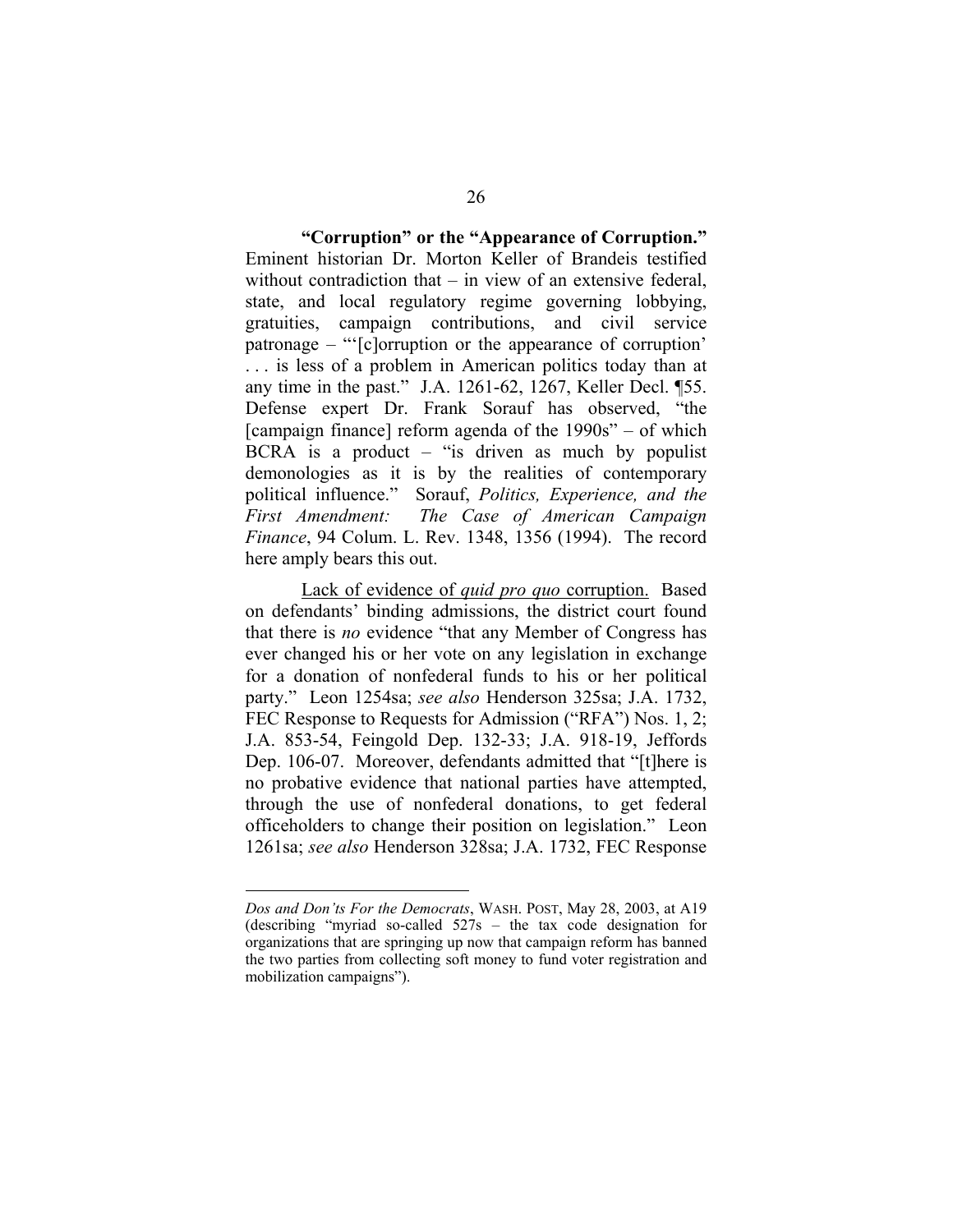to RFA Nos. 23, 24; J.A. 1026-1030, Snowe Dep. 205-08, 231-32; J.A. 974-75, Meehan Dep. 171-72.

Likewise, defense statistical expert Dr. Green admitted there are *no statistically valid studies* showing a correlation between political donations and legislative voting behavior, *see* J.A. 861-64, Green CX 58-61, and the district court agreed. *See* Henderson 326sa, 327sa ("[n]o valid statistical evidence" nonfederal donations influence roll call votes, committee voting, amendments, or filibusters); *see also* Leon 1256sa (any statistical evidence that nonfederal donations resulted in *quid pro quo* corruption has been "so undermined by challenges to its validity that it has no probative value.").

"Access." The record provides no support for the claim that "access" to federal officeholders is *uniquely*  granted to nonfederal donors as a result of their donations to political parties. *See* Henderson 330sa; Leon 1263-64sa; J.A. 864-67, Green CX 69-72, 95. Nor is there "probative evidence that federal officeholders are more likely to meet with nonfederal donors than with federal donors." Leon 1264sa; *see also* Henderson 330sa. As the FEC admitted, all six national party committees' fundraising events are open to federal *and* nonfederal donors alike. *See* Henderson 329sa; Leon 1263sa.

Moreover, the district court found that lobbying expenditures are more likely to produce "access" to a federal officeholder than political donations. *See* Henderson 331sa; Leon 1287sa. The amount spent on lobbying by party donors is often "geometrically larger" than their nonfederal donations to parties. Leon 1287sa; *see also* Henderson 332sa. For example, as the FEC admitted, the top five nonfederal donors to parties in 1997-98 donated \$7.8 million in nonfederal funds but spent *\$42 million* on federal lobbying during that same period. *See* Leon 1287sa; Henderson 332sa. Reported lobbying spending in Washington in just the *last six*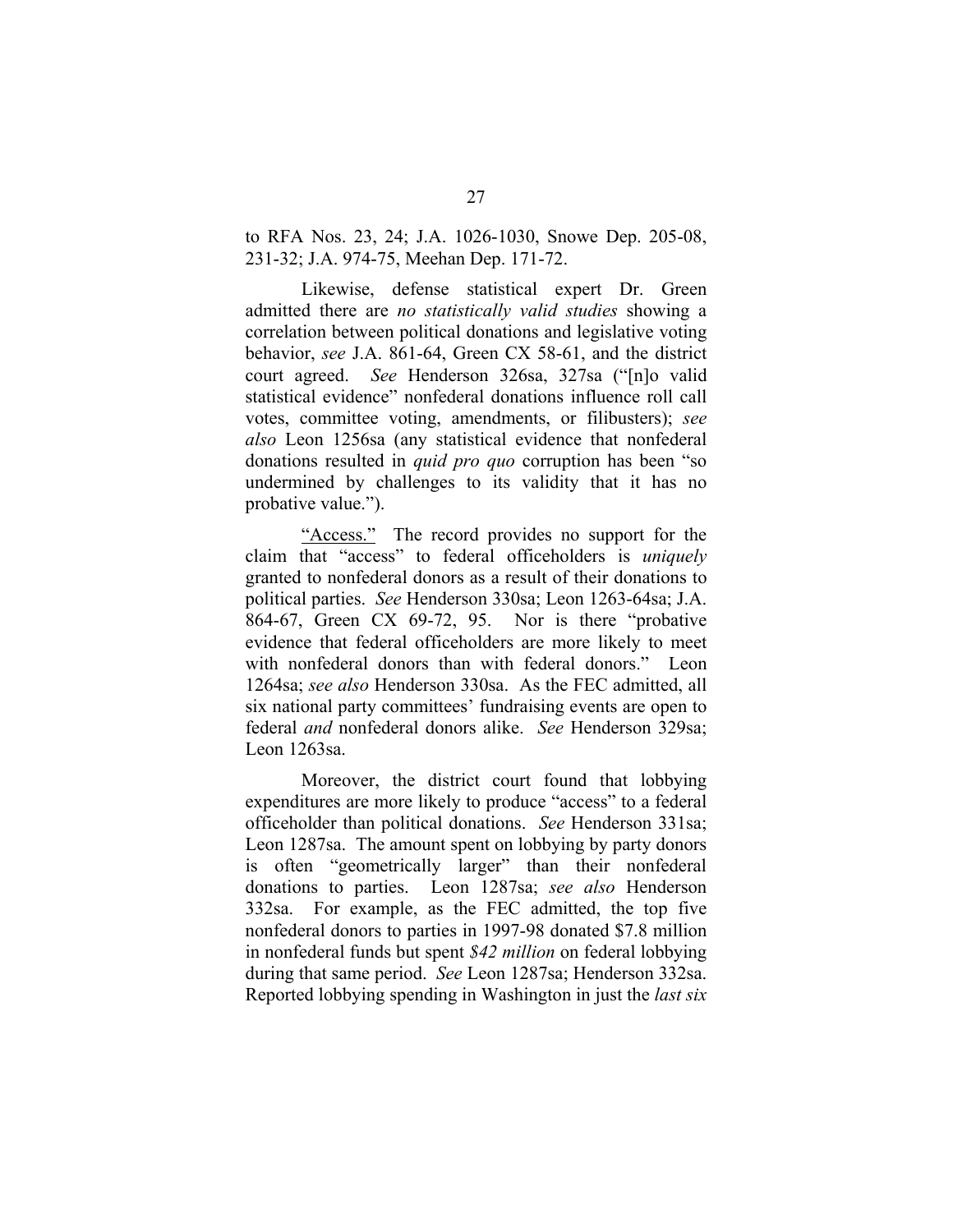# *months* of 2002 was *\$925.8 million*. *See* J.A. 1946-47, BNA, Money & Politics Report (June 24, 2003).

Public perception. As its "principal" evidence that nonfederal donations to political parties create the "appearance of corruption,"<sup>15</sup> the Government submitted a specially-commissioned but "poorly worded" public opinion poll by Richard Wirthlin and Mark Mellman. Henderson 334sa. The Wirthlin/Mellman poll asked respondents for their views of "*large*" or "*big*" contributions to parties, without defining those terms. The RNC's public opinion expert, Dr. Q. Whitfield Ayres, precisely replicated the Wirthlin/Mellman poll, substituting *BCRA's new contribution limits* for the words "big" or "large." Dr. Ayres' results almost exactly matched the Wirthlin/Mellman results. As Judge Henderson found, "[e]very conclusion that the Wirthlin-Mellman report reached about 'large' or 'big' contributions and contributors applies with equal force to the new . . . hard money limits in BCRA." *See* Henderson 336- 37sa (*quoting* Ayres Reb. at 4-5).

Defendants' Anecdotal Evidence. Defendants can be expected to reiterate a torrent of anecdotes in an effort to show something so seriously flawed within the political system as to justify BCRA's extreme measures. These anecdotes are both legally insufficient and factually

<sup>&</sup>lt;sup>15</sup> Leon 1289-90sa. The record here shows that when people use the word "corruption," as often as not they are referring to things that are *unpleasant*: negative campaign ads, *see, e.g.*, J.A. 1041-45, Williams CX 21-22, 56-59; intense fundraising efforts, *see, e.g.*, J.A. 974, Meehan Dep. 128; high campaign costs generally, *see, e.g.*, J.A. 1038, Strother CX 38- 39; the lack of disclosure and accountability on the part of special interest groups that run issue ads, *see, e.g.*, J.A. 1005-06, Shays CX 65; and even the FEC itself, *see* J.A. 930-32, McCain Dep. at 15-16, 89; *see also*  Henderson 337sa. None of these conceptions of "corruption" is a valid basis for government regulation of political parties.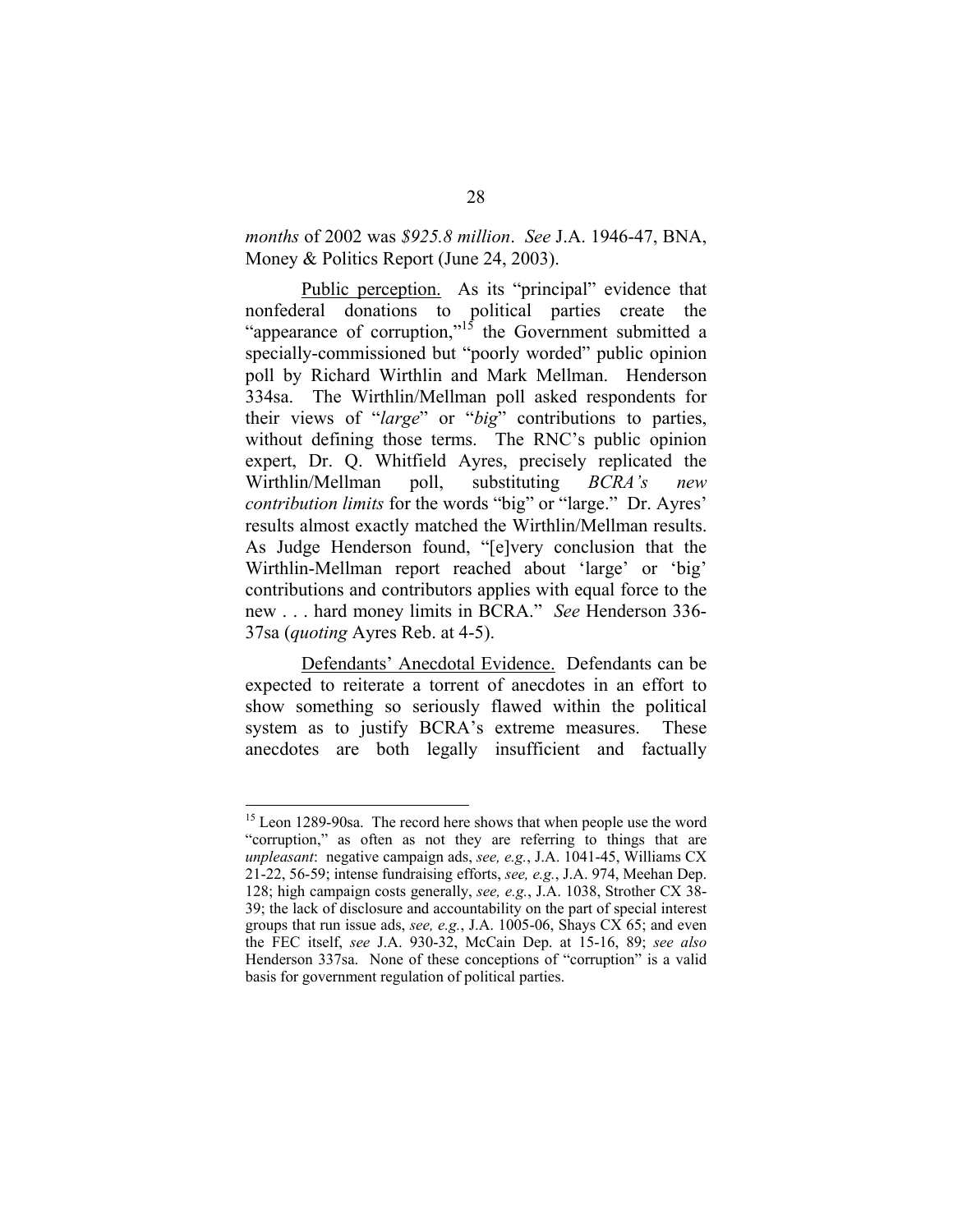questionable.16 For example, hearings convened by Senator Fred Thompson in the summer of 1997 focused on the raising of nonfederal funds during the 1996 campaign through "White House coffees," "Lincoln bedroom sleepovers," and donations from foreign sources, as well as the use of such money for issue advertising. Two corporations and 26 individuals were indicted under existing law as a result of that investigation, *see* J.A. 872-76, Green CX Ex. 12, and, in provisions not challenged in this case, BCRA tightens the restrictions on fundraising on federal property and on foreign donations, *see* new §§ 302, 303.

The district court's treatment of defendants' anecdotal evidence mirrored the conclusions of an "Adverse Report" on BCRA issued by the House Committee on Administration:

No evidence has been produced to this Committee of a "corruption" problem stemming from soft money contributions to political parties. Even if there had been such a showing, H.R. 2356 does not even attempt to be a narrowly tailored remedy. If it were ever to become law, it would have precisely the opposite effect its proponents intend. Rather

<sup>&</sup>lt;sup>16</sup> As Judge Henderson observed, the evidence of actual or apparent corruption is "mostly anecdotal in nature." Henderson 409sa. Notwithstanding the "mountain of discovery," defendants below identified "not a single discrete instance of *quid pro quo* corruption attributable to the donation of non-federal funds to the national party committees," *id*. 409-10sa, and no empirical evidence of the alleged corrupting effect of non-federal funds donated to parties. *Id*. 410-11sa. The evidence before Congress was no different. *See* 148 Cong. Rec. S2099 (Mar. 20, 2002) (stmt. of Sen. Dodd) ("I have never known of a particular Senator whom I thought cast a ballot because of a contribution."); 145 Cong. Rec. S12586 (Oct. 14, 1999) (stmt. of Sen. McCain) (responding to direct question, Sen. McCain fails to name any Senator who traded a vote for nonfederal funds). *See* Henderson 431sa (rejecting anecdotal accounts from legislative history) (relying on *Kimel v. Fla. Bd. of Regents*, 528 U.S. 62, 89 (2000)).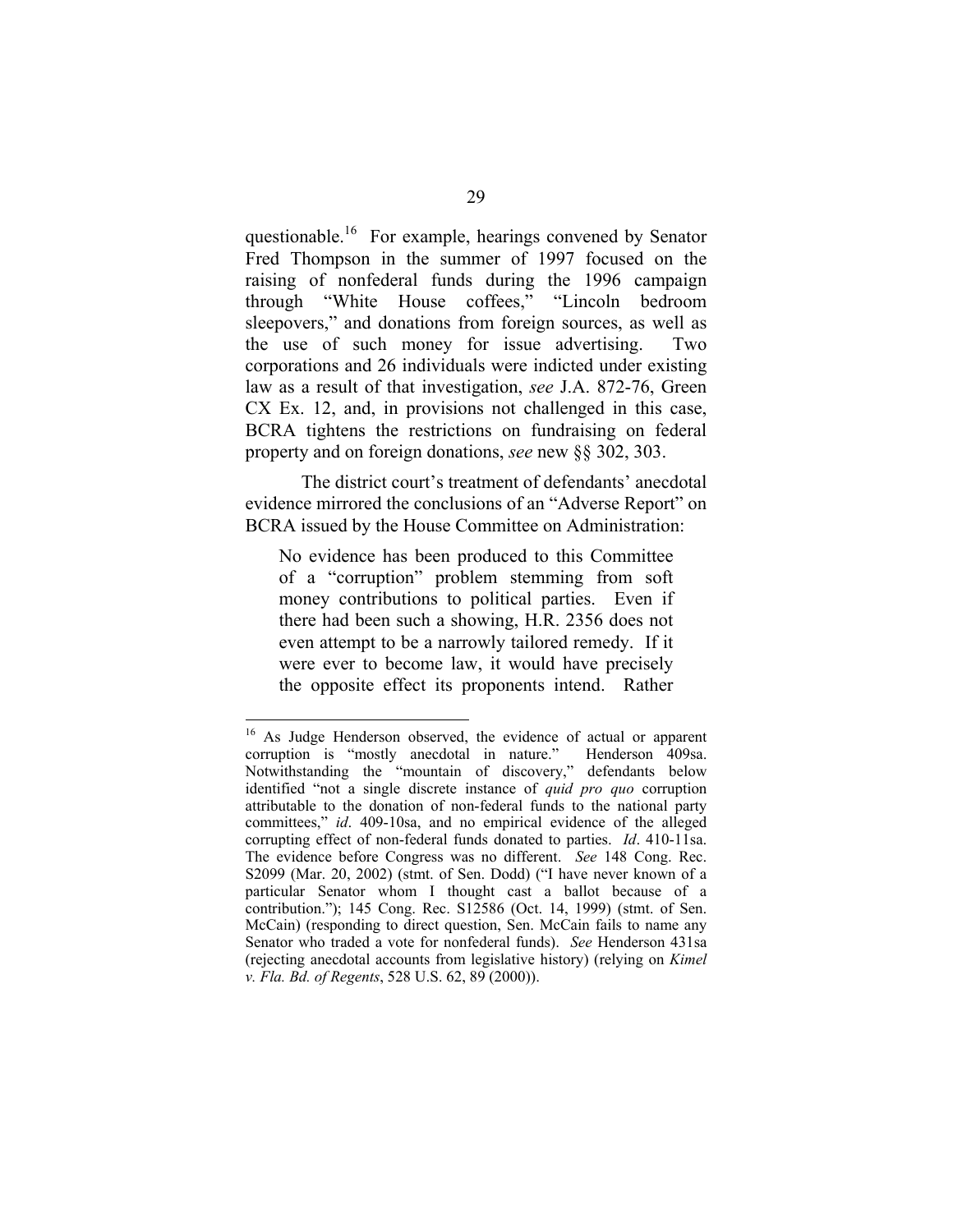than diminish the power of 'special interest' groups, it would actually make those groups even more powerful than they are today. Independent advocacy groups, unions and corporations would see their power and influence rise, while our national political parties would be debilitated. The result would be destabilization and factionalism, neither of which is in the best interest of our country.

H.R. Rep. No. 107-131(I), at 2 (2001); *see also United States v. Playboy Entm't Group, Inc.*, 529 U.S. 803, 822 (2000) (under strict scrutiny, government "must present more than anecdote and supposition").

**Effectiveness of BCRA in Addressing the Perceived Problem**. Defense public opinion expert Dr. Robert Shapiro candidly admitted that he is aware of no public opinion evidence showing that BCRA will actually reduce the "appearance of corruption." Henderson 337sa; *see* J.A. 987-90, Shapiro CX 114-17. Likewise, defense expert Sorauf testified that "it's speculative" whether BCRA would remedy any perception of corruption. *See* Henderson 337-38sa (*quoting* Sorauf CX 191).

**D. The Decision of the District Court.** The district court concluded that virtually all the restrictions on political parties offend the First Amendment guarantees of free speech and association. Applying strict scrutiny, Judge Henderson concluded that neither new Section 323(a) nor 323(b) is narrowly tailored to serve a compelling interest of the federal government. *See* Henderson 398sa. Likewise, she found invalid new Section 323(d), prohibiting political parties from donating funds to certain tax-exempt organizations, *see id*. 449sa, and new Section 323(f), restricting state candidates' use of nonfederal funds for "public communications" that refer to a federal candidate, *see id*. 460sa. She found valid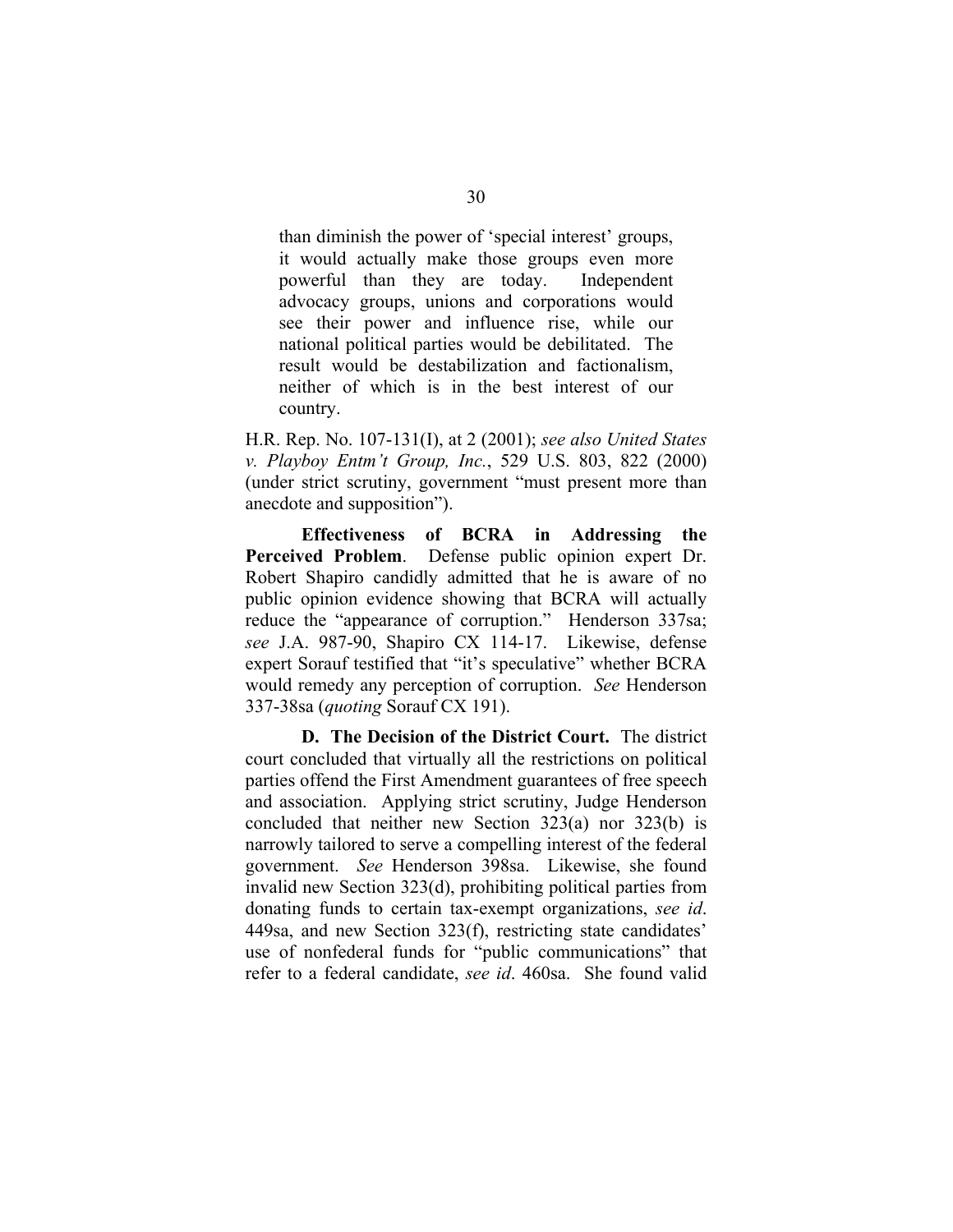new Section 323(e), which restricts federal officeholders and candidates. *See id*. 460sa.

Judge Leon analyzed Title I under "intermediate scrutiny," but concluded that new Sections 323(a) and 323(b) were not "closely drawn" to achieve an important federal government objective. *See* Leon 1101-11sa, 1119-24sa. In an effort to salvage part of the statute, however, Judge Leon grafted new Section 323(b)'s definition of "federal election activity" onto new Section 323(a). *Id*. 1111-18sa. Then, he ruled that the definition of "federal election activity" was itself overbroad, but judicially limited that definition, for purposes of both new Sections 323(a) and 323(b), to a "public communication that refers to a clearly identified candidate for federal office and that promotes or supports . . . or attacks or opposes" a federal candidate. Leon 1111-18sa, 1119-24sa. Because it invalidated less of these sections than Judge Henderson's disposition, Judge Leon's disposition of new Sections 323(a) and 323(b) prevailed. Like Judge Henderson, Judge Leon voted to strike down new Section 323(d)'s restrictions on political party donations to taxexempt organizations. *See id*. 1142-44sa. Judge Leon joined Judge Kollar-Kotelly in upholding the restrictions on state candidates in new Section 323(f). *See id*. 1146sa. He dissented from the panel's ruling to uphold the restrictions on federal candidates in new Section 323(e). *See id*. 1144-45sa.

Judge Kollar-Kotelly would have upheld Title I in its entirety, joining Judge Henderson with regard to new Section 323(e)'s restrictions on federal candidates and Judge Leon with regard to new Section 323(f)'s restrictions on state candidates. *See* Kollar-Kotelly 991sa, 993sa.

The court unanimously struck down on First Amendment grounds Section 213, which compels political parties to choose between independent or coordinated expenditures to support their candidates. *See* Henderson 384-85sa; Kollar-Kotelly 1011sa; Leon 1171-72sa.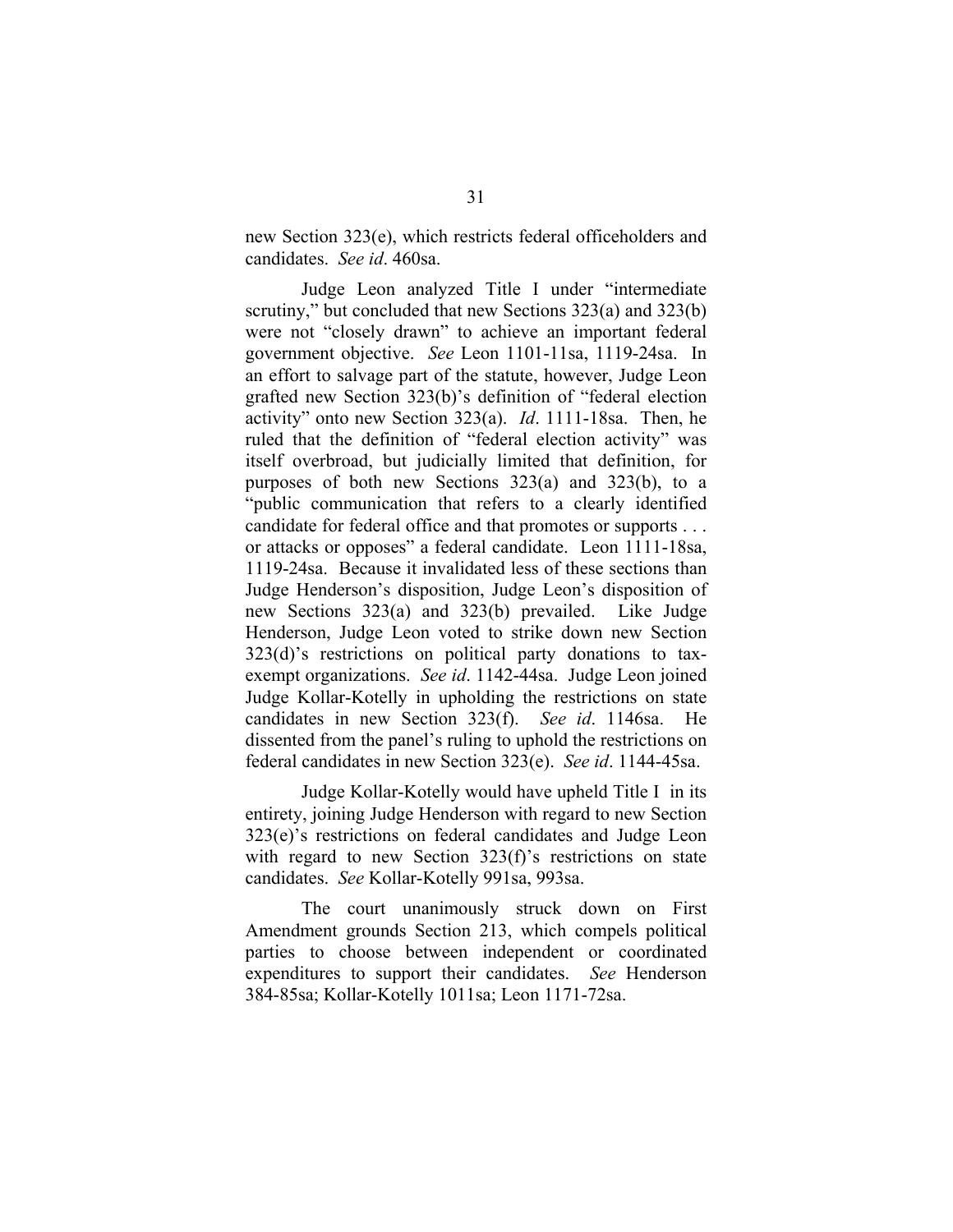Finally, over Judge Henderson's dissent, *see*  Henderson 384-85sa, the court rejected plaintiffs' challenges to Section 214 (requiring an overbroad definition of "coordination"). *See Per Curiam* 134-57sa. The court unanimously held plaintiffs' challenge to Sections 304 and 319 (the "Millionaire's Provisions") to be nonjusticiable.<sup>17</sup> *See Per Curiam* 8sa; Henderson 475-76sa.

#### **SUMMARY OF THE ARGUMENT**

Although proponents of BCRA have described Title I as a simple effort to enforce longstanding prohibitions against the use of corporate and union money in federal campaigns, it is, in fact, much more than that. New Section 323(a) completely and without exception federalizes all aspects of national political party operations, even when those activities relate exclusively to state and local elections in years when no federal candidates appear on the ballot. It also severely restricts the ability of national party committees to associate with their state and local counterpart committees. Likewise, new Section 323(b) imposes pervasive federal dictates on how state and local parties spend money lawfully raised pursuant to state law, even when the spending primarily or even exclusively affects state and local elections. New Section 323(d) prohibits all political parties from donating even federally-regulated money to ideologicallyaligned organizations; it even prohibits the CDP and CRP from supporting organizations spearheading the fight over recalling California's Governor at the March 2004 election. New Section 323(e) restricts the ability of federal

<sup>&</sup>lt;sup>17</sup> The Political Party Appellants are not pursuing a challenge to the Millionaire's Provisions at this time. The Government has shown remarkable intellectual flexibility in defending strict contribution limits and limits on coordinated party expenditures as essential bulwarks against corruption, only to abandon those restrictions in the interest of aiding financially-strapped candidates facing wealthy opponents.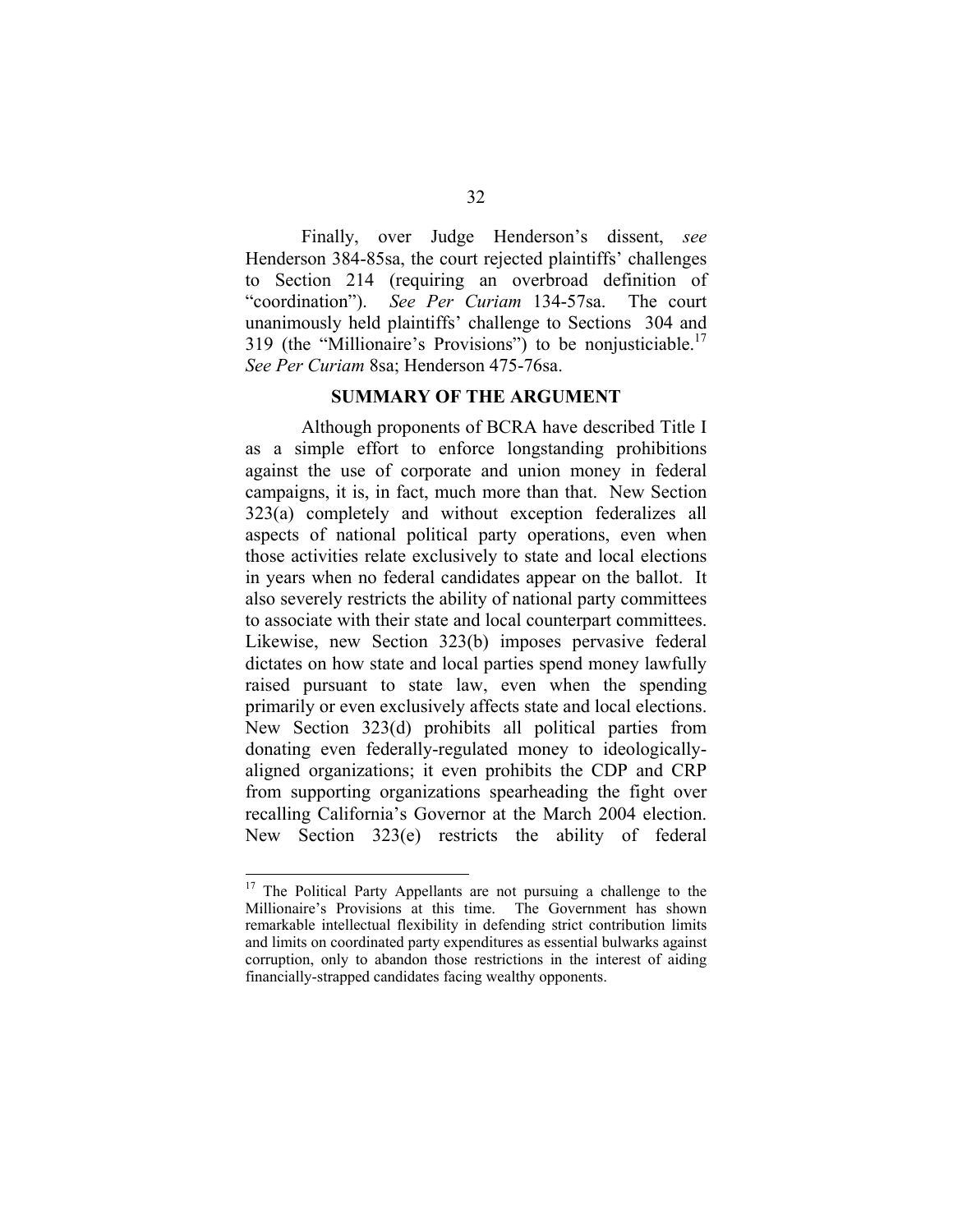officeholders to work with state and local parties and candidates. And new Section 323(f) restricts the ability of state and local candidates to tout their close association with popular federal officeholders. This phalanx of interwoven restrictions is already undermining the ability of political parties to fulfill their pivotal role in American democracy.

I. Far more restrictive than a mere contribution limit, Title I's pervasive restraints on political party activity are subject to the strictest scrutiny under the First Amendment. The record is devoid of any evidence of actual *quid pro quo*  corruption, and the poorly-worded public opinion poll commissioned by the Government to show an appearance of corruption is not probative. Even if, however, the record contained sufficient evidence of apparent corruption to justify some legislative action, Title I is not narrowly tailored nor even closely drawn to address those concerns.

II. Like the statute it amends, BCRA was purportedly passed pursuant to the Federal Elections Clause, Article I, Section 4 of the Constitution. Title I exceeds this delegated authority by regulating activity that has no conceivable effect on a federal election, such as the RNC's participation in state and local elections held in off-years. Moreover, Title I shows disdain for the states as dual sovereigns by subjecting to full federal regulation even activities by state and local parties that affect only state and local elections.

III. In contrast to the phalanx of restrictions imposed on political parties, BCRA leaves special interest groups largely unfettered to engage in virtually all election-related activities. Even if BCRA's restrictions on corporate and union broadcast "electioneering communications" were to survive constitutional challenge, interest groups (but not political parties) would remain free from regulation to engage in broadcast communications not within the definition of "electioneering communication," as well as all forms of nonbroadcast communication such as telephone banks, direct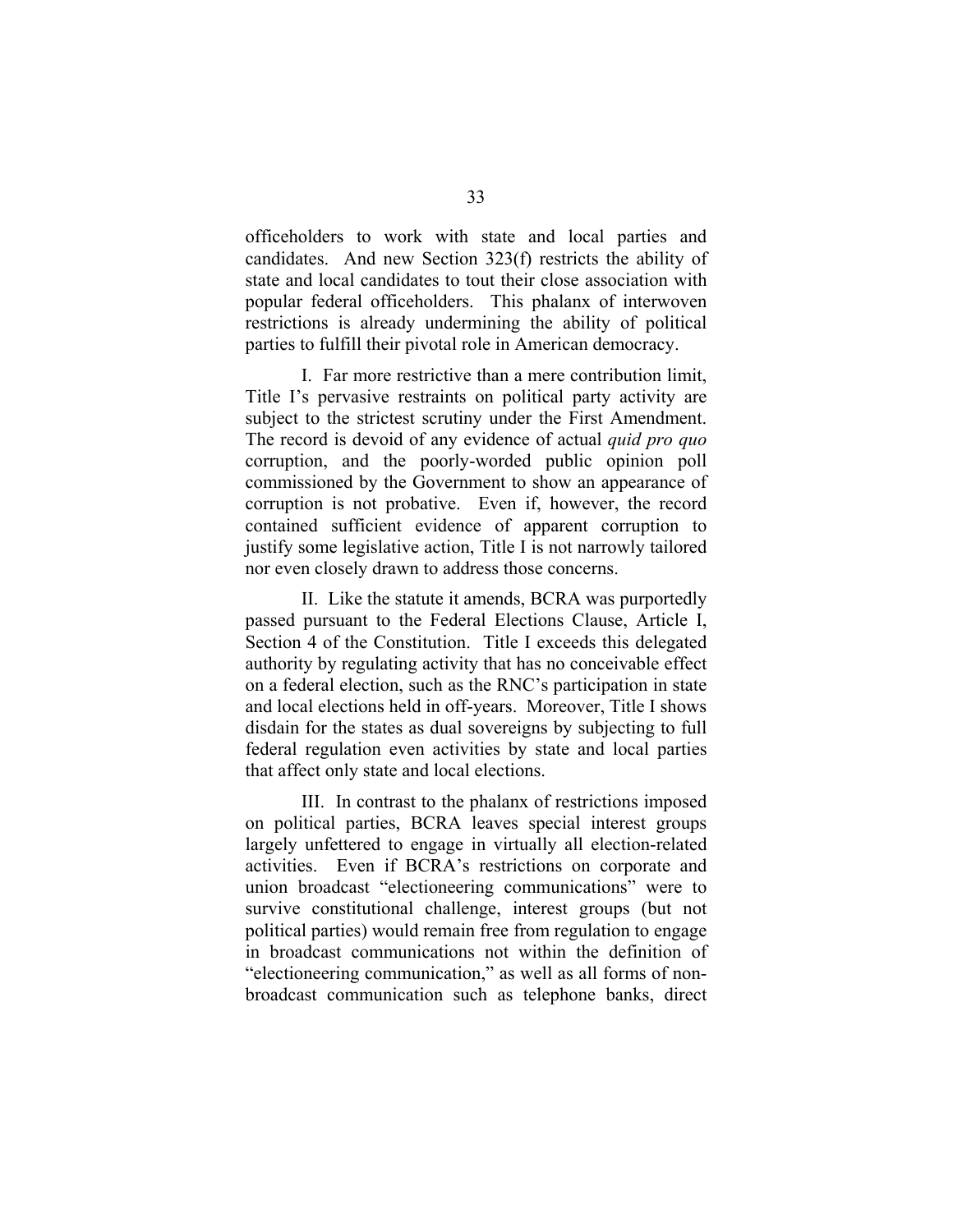mail, and door-to-door canvassing. Interest groups have already begun raising the very money that national political parties may no longer accept, for use in the very activities that Title I extensively regulates when performed by political parties. In short, Title I's multitude of restrictions on political parties places parties at a severe disadvantage in relation to special interest groups.

### **ARGUMENT**

# **I. BCRA's RESTRICTIONS ON POLITICAL PARTIES VIOLATE THE FIRST AMENDMENT.**

Though defended in the lower court as a mere contribution limit or device to close loopholes, BCRA is much more. New Section 323(a) makes it a *felony* for the RNC's chairman to send a letter asking donors to give \$25 to Mississippi gubernatorial candidate (and former RNC chairman) Haley Barbour for use in this November's off-year election. New Section 323(f)(1) prohibits Mr. Barbour from using his state-regulated campaign funds *this year* to send a mailing advocating state tax cuts and featuring President Bush, a declared candidate for reelection *next year*. During any even-numbered year, new Section  $323(b)(2)(B)(iv)$ restricts the Yolo County Democratic Central Committee from collaborating with the CDP to spend funds raised pursuant to the Levin Amendment on a GOTV effort in a *mayoral election*. New Section 323(a) makes it a crime for the CRP to donate *even federal dollars* to a 501(c)(4) entity formed to support the current gubernatorial recall initiative. And new Section 323(a) subjects to criminal prosecution an RNC field representative who participates in a meeting to plan the fundraising, implementation, and spending for Louisiana's Victory Plan in *this year's* state elections. These restrictions, and the many others imposed by BCRA, on core rights of political speech and association simply cannot and should not survive First Amendment scrutiny.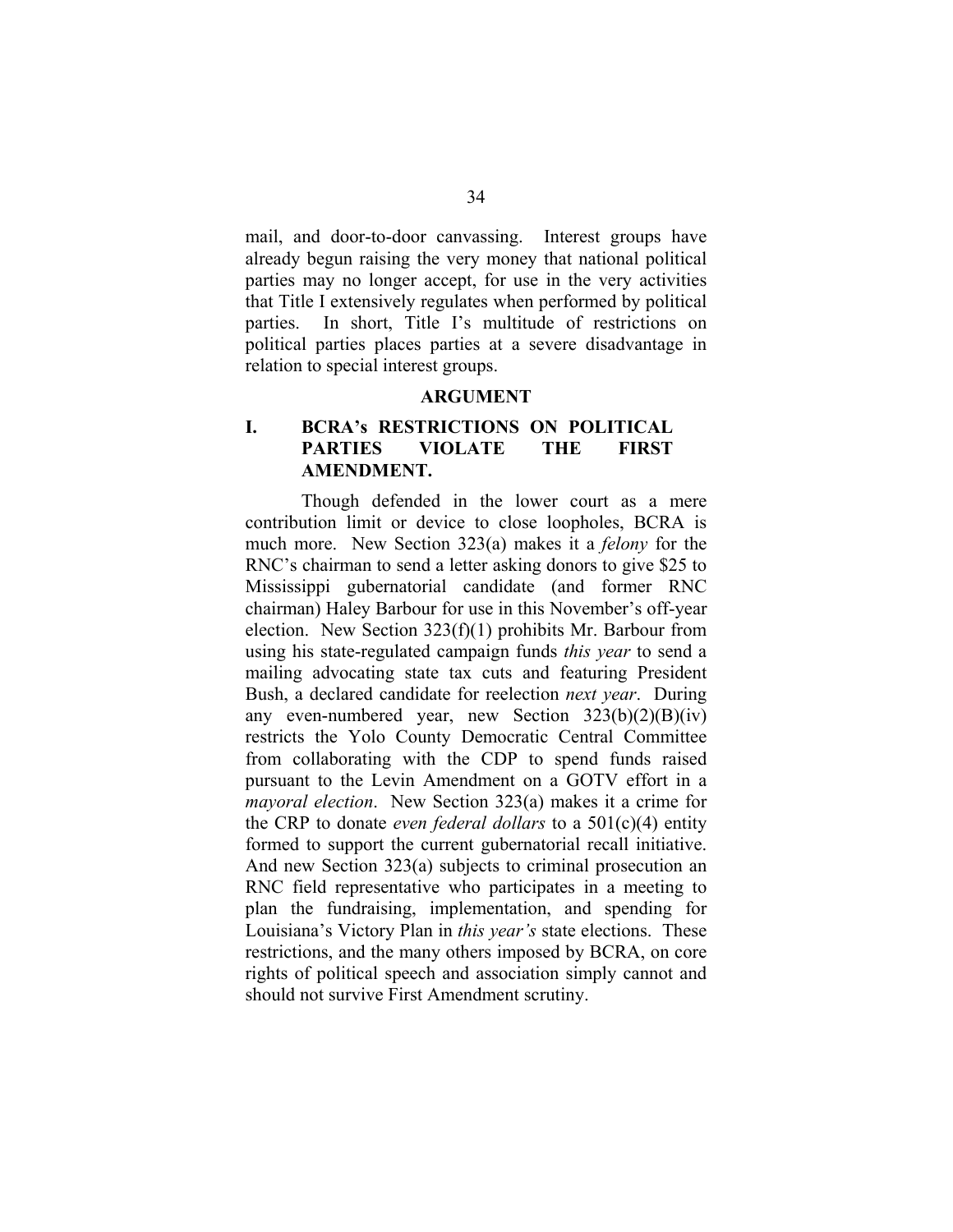Despite BCRA's severability clause, new Sections  $323(a)$  and (b) are so closely tied together that, if one is invalid, both must fall.<sup>18</sup> Relying upon testimony by one of defendants' experts, Judge Henderson was "inclined to agree," Henderson 423sa (*quoting* Mann CX 110); she did not decide this question, however, because she held both new Sections 323(a) and (b) invalid.

> A. The Many Restrictions on Association and Speech Imposed by New Section 323 Are Subject to Strict Scrutiny.

Unable to defend new Section 323 under strict scrutiny, defendants have vigorously argued for intermediate scrutiny under the mistaken view that BCRA falls neatly within the "contribution/expenditure" dichotomy set forth in *Buckley v. Valeo,* 424 U.S. 1 (1976) (*per curiam*). As shown above, however, new Section 323 contains a multitude of nonfinancial restrictions on speech and association; it directly "burden[s]" the most basic associational activities of political parties at all levels, and thus is subject to strict scrutiny. *See Eu v. San Francisco County Democratic Central Comm*., 489 U.S. 214, 225 (1989).

*First*, strict scrutiny applies because new Section 323 severely restricts political party rights of association with their members and with their component parts. This Court has made clear that "the First Amendment protects 'the freedom to join together [in parties] in furtherance of common political beliefs. . . .'" *California Democratic* 

<sup>18</sup> The legislative history reflects the view of BCRA's sponsors that *both*  new Sections 323(a) and (b) were necessary to achieve Congress's purpose. *See* 148 Cong. Rec. H408 Feb 13, 2002 (stmt. of Rep. Shays) ("The only effective way to address this problem of corruption is to ban entirely all raising and spending of soft money by the national parties."); *id.* ("[a]n effective effort to address state party soft money spending" is "absolutely essential to . . . solving the soft money problem.").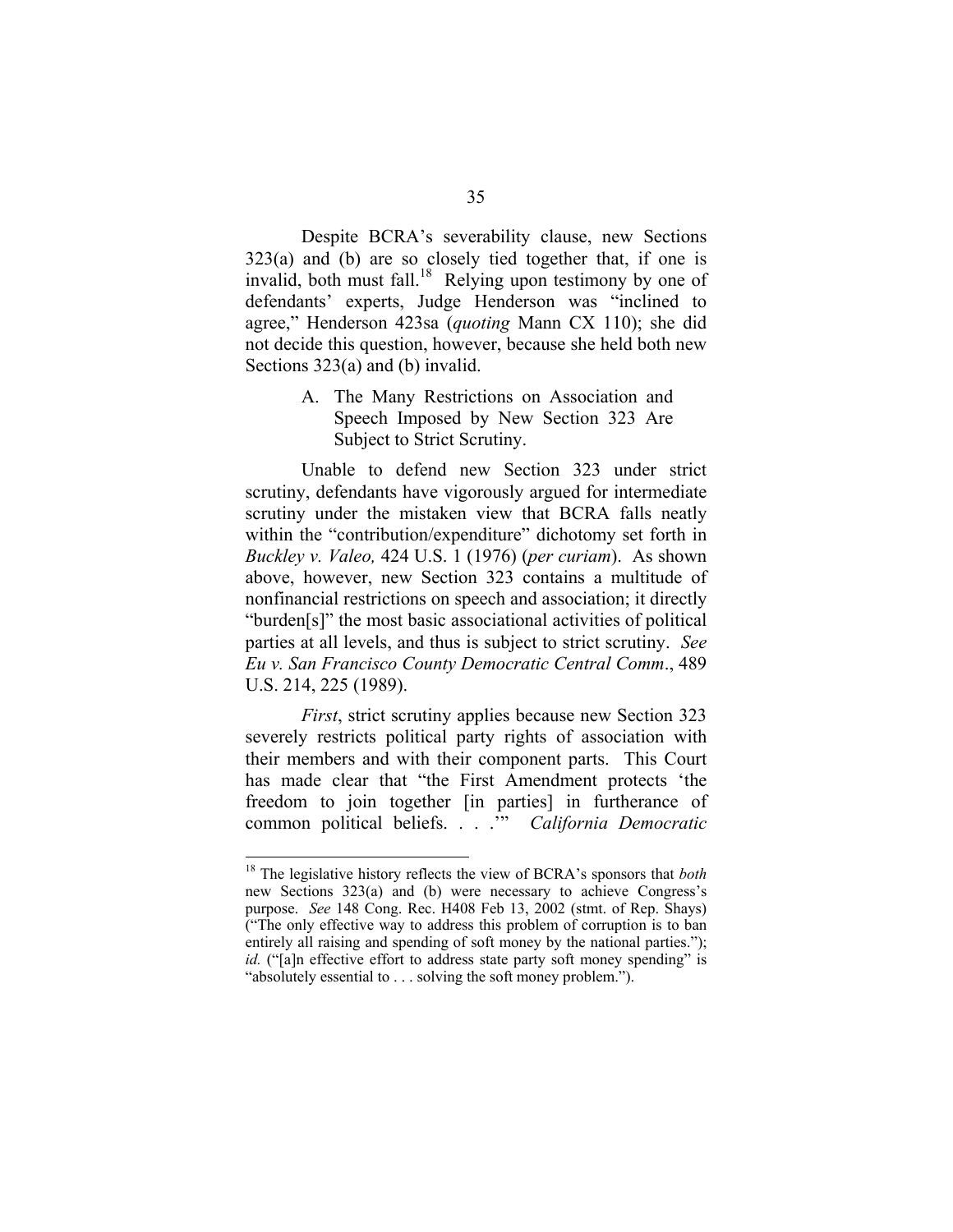*Party*, 530 U.S. at 574 (*quoting Tashjian v. Republican Party of Connecticut*, 479 U.S. 208, 214-15 (1986)). The Government violates a political party's right of association whenever it interferes "with an activity integral to the association in the sense that the association's protected purposes would be significantly frustrated were the activity disallowed." L. Tribe, *American Constitutional Law* § 12- 26, at 1016 (2d ed. 1988); *see also Eu*, 489 U.S. at 224 (right of association means more than just "that an individual voter has the right to associate with the political party of her choice"); *Tashjian*, 479 U.S. at 215 (same).

Any law burdening political parties' right of free association is "unconstitutional unless it is narrowly tailored to serve a compelling state interest." *California Democratic Party*, 530 U.S. at 582; *see Eu*, 489 U.S. at 231 ("Because the challenged laws burden the associational rights of political parties and their members, the question is whether they serve a compelling state interest."); *Tashjian*, 479 U.S. at 217 (rejecting state's claim that law restricting parties' associational rights "is a narrowly tailored regulation which advances the State's compelling interests"). $^{19}$  Like the burdens imposed on political parties in *California Democratic Party*, *Eu*, and *Tashjian*, those in BCRA must be subjected to strict scrutiny and declared invalid.

*Second*, new Section 323 does not limit "contribut[ions] to a *candidate*," where the potential for apparent corruption is at its zenith and which this Court has

<sup>19</sup>*See also Boy Scouts of America v. Dale*, 530 U.S. 640, 648 (2000) ("freedom of expressive association" could be overridden only by "regulations adopted to serve compelling state interests, unrelated to the suppression of ideas, that cannot be achieved through means significantly less restrictive of associational freedoms'") (*quoting Roberts v. United States Jaycees*, 468 U.S. 609, 623 (1984)); Ronald D. Rotunda & John E. Nowak, *Treatise on Constitutional Law*, §20.41, at 523 (3d ed. 1999).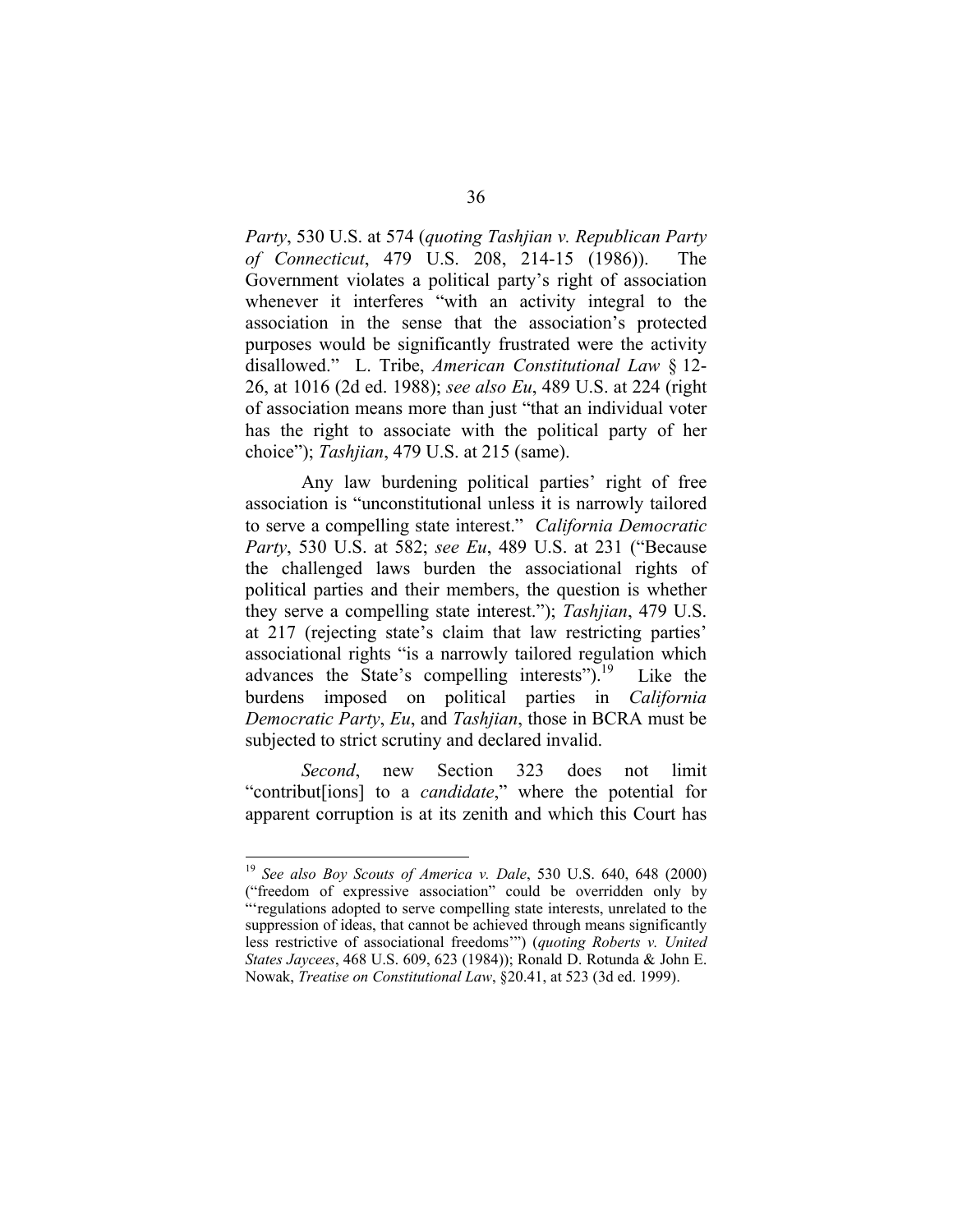"identified" as the "single narrow exception to the rule that limits on political activity [are] contrary to the First Amendment." *Citizens Against Rent Control*, 454 U.S. at 296-97 (emphasis in original). Accordingly, this Court's decisions applying intermediate scrutiny to limits on contributions to candidates are not controlling.<sup>20</sup>

Instead, as Judge Henderson observed, Title I runs headlong into on-point precedent applying strict scrutiny to invalidate (i) limits on contributions to political associations (like the political parties here) that fund pure issue speech unrelated to federal campaigns, *see Citizens Against Rent Control*, 454 U.S. at 294, and (ii) restrictions on noncoordinated spending by political parties, *see Colorado I*, 518 U.S. at 608. It thus sweeps within its ambit a whole host of speech activity that the Government may not constitutionally restrict at all. *See* Henderson 419-20sa.<sup>21</sup>

In *Citizens Against Rent Control*, the Court applied strict scrutiny and struck down under the First Amendment a local ordinance that limited *contributions* to a political association that, in turn, engaged in pure issue speech. 454

<sup>20</sup>*See Buckley*, 424 U.S. at 29; *see also Beaumont v. FEC*, 539 U.S. \_\_, Slip Op. at 1 (2003) (upholding prohibition on contributions to candidates by non-profit advocacy organizations); *FEC v. Colorado Republican Fed. Campaign Comm.*, 533 U.S. 431, 456 (2001) ("*Colorado II*") (treating party coordinated expenditures as contributions to candidate); *Nixon v. Shrink Missouri PAC*, 528 U.S. 377, 395 (2000) (upholding Missouri state law contribution limits); *California Medical Ass'n v. FEC*, 453 U.S. 182, 201 (1981) (plurality upholding contribution limits to political committees established to make contributions to candidates); *id*. at 203 (Blackmun, J. concurring) (casting decisive vote and noting that "a different result would follow if [the limitation] were applied to contributions to a political committee established for the purpose of making independent expenditures, rather than contributions to candidates.").

<sup>&</sup>lt;sup>21</sup> *Buckley* did not address limits on contributions to political parties, which Congress did not impose until after *Buckley* was decided.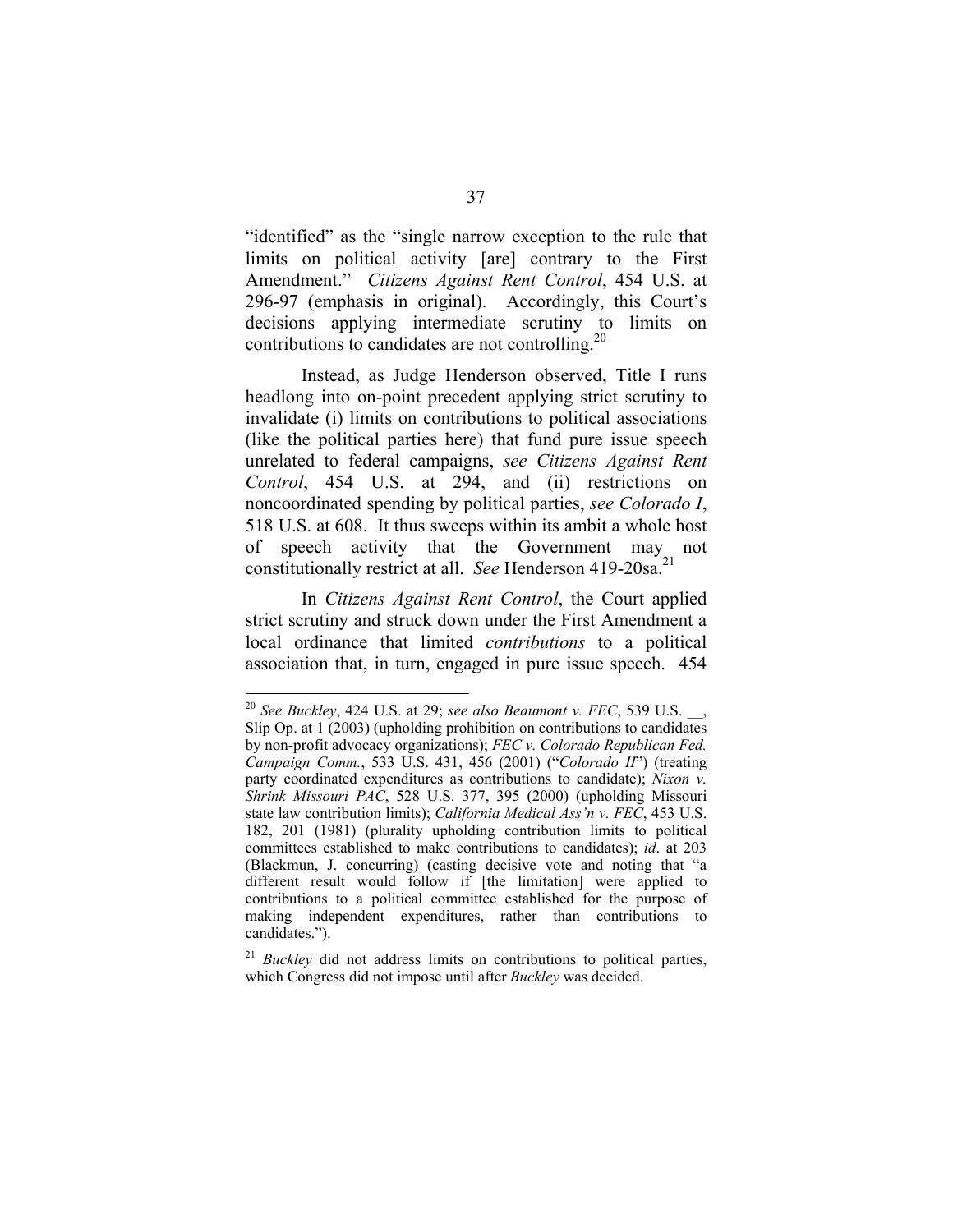U.S. at 296-99. Political parties spend money to support or oppose ballot initiatives, the *precise* activity at issue in *Citizens Against Rent Control*. 454 U.S. at 292. And the district court found that the RNC has recently participated in important public policy debates concerning, for instance, a balanced budget amendment, welfare reform, and education policy. *See* Henderson 293sa; Leon 1195sa.

*Third*, even if considered under the *Buckley*  framework, new Section 323 would be subject to strict scrutiny because it directly limits spending. As this Court said in *Beaumont*, the level of scrutiny appropriate for "political financial restrictions" – and as shown, new Section 323 is much more than a "financial restriction" – "is based on the importance of the 'political activity at issue' to effective speech or political association." *Id*. Slip Op. at 14 (*quoting FEC v. Massachusetts Citizens for Life*, 479 U.S. 238, 259 (1986) ("*MCFL*")). The Court noted that *FEC v. National Right to Work Committee*, 459 U.S. 199 (1982), applied intermediate scrutiny because that committee was "organized to make contributions," whereas *MCFL* applied strict scrutiny "to invalidate the ban on an advocacy corporation's expenditures." *Beaumont*, Slip Op. at 15.

By acknowledging that the source restrictions in Section 441b were subject to strict scrutiny in *MCFL*, *Beaumont* rejected the simplistic notion that contribution limits must always be subject to intermediate scrutiny. Indeed, *MCFL* applied the highest level of scrutiny even though there was no restriction on the amount that the corporation could spend for independent express advocacy, but simply a requirement that all such political spending be done with dollars subject to FECA's restrictions. Although limiting the source of the funds was "not an absolute restriction on speech, it [was] a substantial one" that needed to be "justified by a compelling state interest" because, among other things, it "reduce[d] the sources of funding"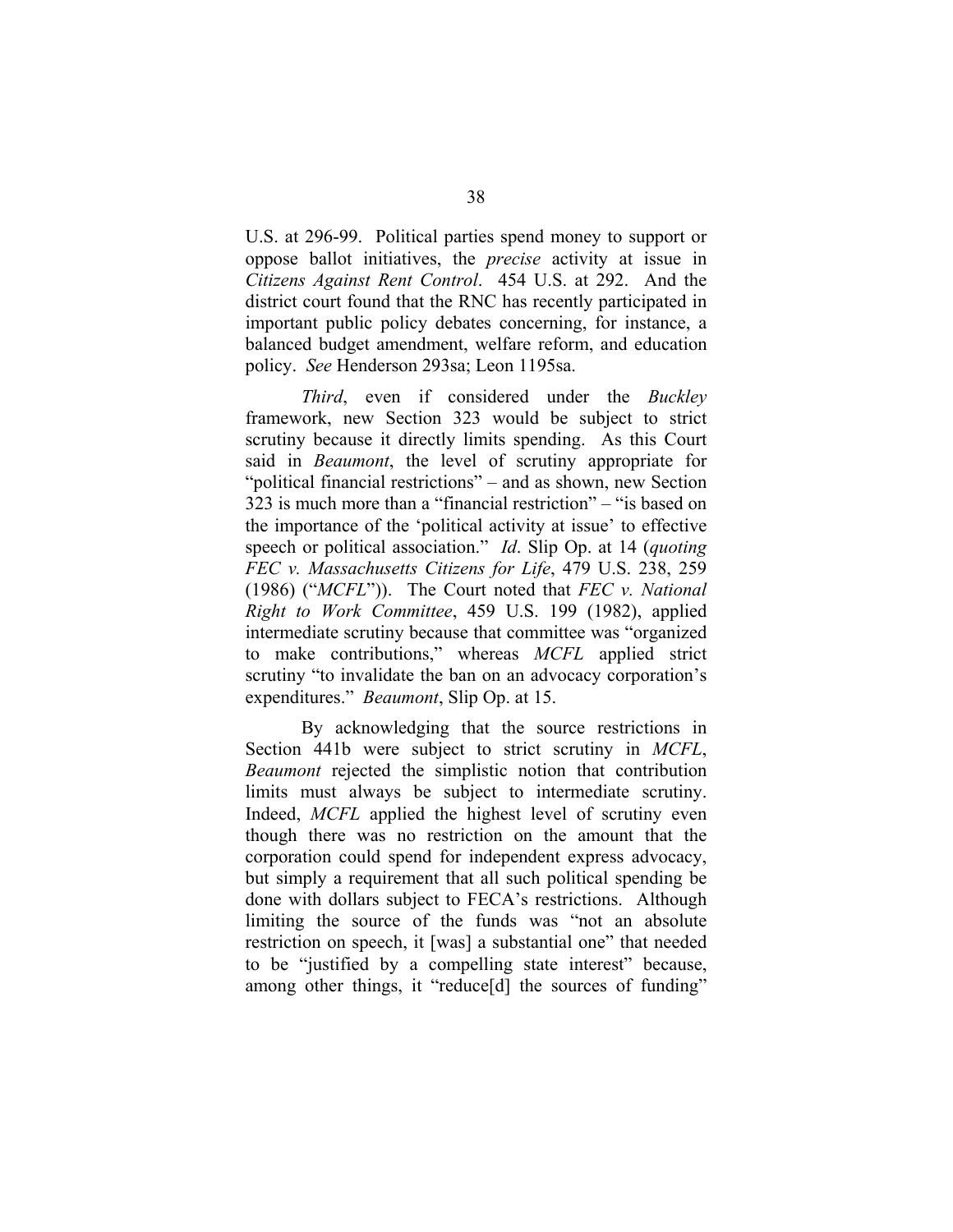available "to engage in core political speech." *MCFL*, 479 U.S. at 252, 255.

Similarly, *Austin v. Michigan Chamber of Commerce*, 494 U.S. 652 (1990), applied strict scrutiny to a requirement that corporations do all political spending "through separate segregated funds" subject to FECA-like restrictions, because requiring corporations to spend only regulated monies on political activity "burden[s] expressive activity." *Id.* at 657- 58. Here, requiring national political parties to engage in political spending exclusively with federal money is subject to strict scrutiny, particularly since, unlike the prohibited corporate funds in *Austin*, the money raised and spent by the RNC "reflects actual public support for the political ideas espoused by" the RNC. *Austin*, 494 U.S. at 660. Thus, new Section 323(a) is subject to strict scrutiny.

Just as clearly, new Section 323(b) places *no*  restriction on the *raising* of nonfederal money; a state party may continue to raise as much state-regulated money as state law allows. Rather, new Section 323(b) limits only the *spending* of such lawfully-raised money and, accordingly, must be viewed as a pure expenditure limit subject to strict scrutiny. *Buckley*, 424 U.S. at 44-45; *see also Colorado I*, 518 U.S. at 609; *NCPAC*, 470 U.S. at 496.

Finally, the Government and Intervenors concede that Title II's limit on spending for "electioneering communications" is subject to strict scrutiny, and the district court unanimously agreed. *See* Henderson 363sa; Kollar-Kotelly 781sa; Leon 1147sa. It would be odd to subject new Section 323 to *lower* scrutiny when it imposes far more pervasive restrictions, including those on both raising *and*  spending money, on political parties whose sole function is core political speech.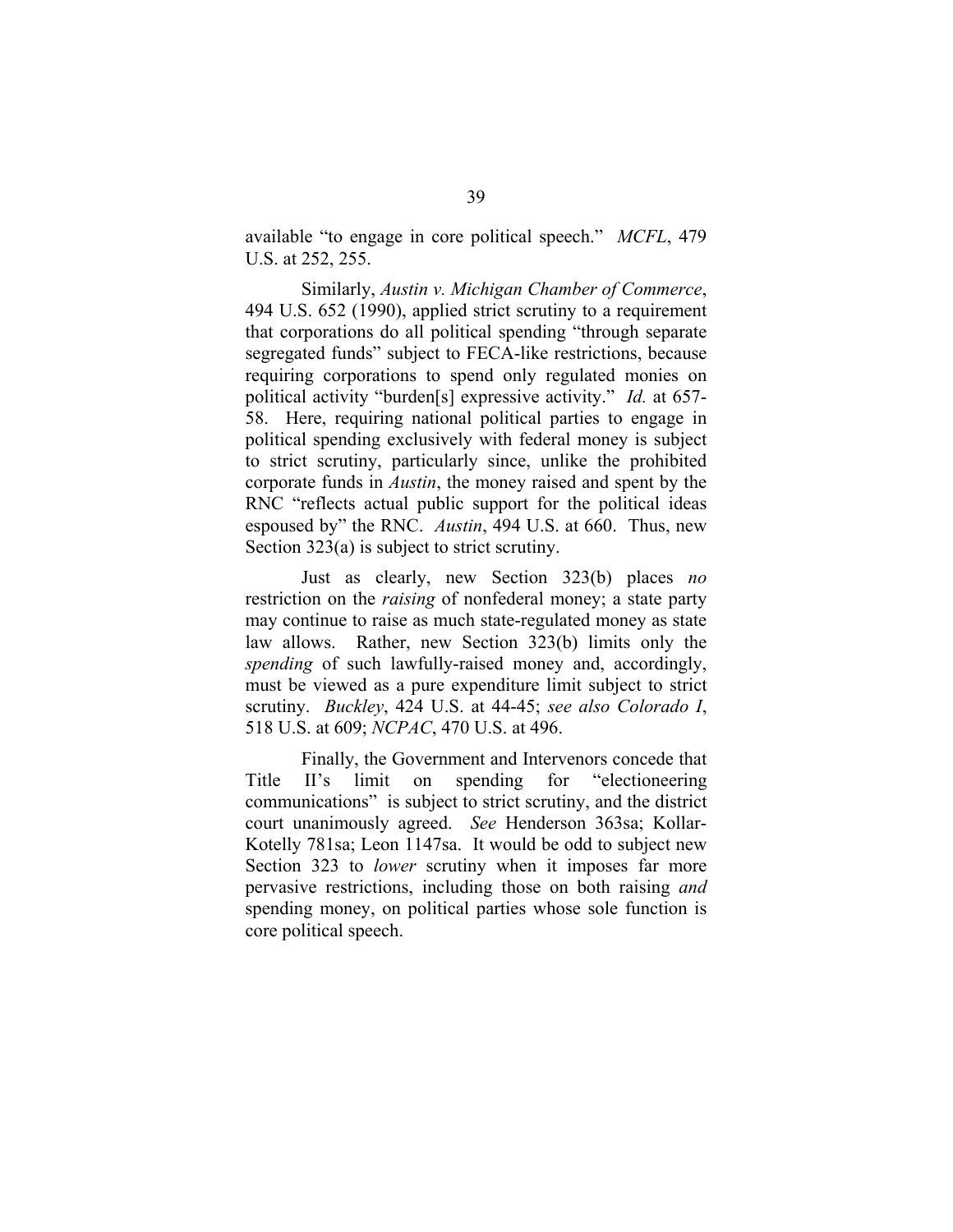- B. Section 323(a)'s Restrictions on National Party Committees Violate the First Amendment.
	- 1. Section 323(a) Impermissibly Impedes the Ability of National Party Committees To Associate with State and Local Party Committees.

As a federation of state parties, the Republican Party "comprises several interacting, independent entities that work closely together on a daily basis" to promote Republican ideals, elect candidates who espouse those ideals, and govern according to those ideals at the local, state, and national levels. *See* J.A. 298-99, Josefiak Decl. ¶11. Senator McCain accurately testified, however, that new Section 323 erects a "firewall" between national and state party committees, J.A. 952, McCain Dep. 223, and thus strikes at the very heart of the parties' associational activities. $22$ 

A key example of the close working relationship among local, state, and national Republican Party committees and candidates is the creation, financing, and implementation of full-ticket "Victory Plans." *See supra* at 19-20. These voter mobilization plans are the essence of the democratic process. Yet, new Section 323(a) proscribes effective RNC participation in Victory Plans. RNC employees have historically been integrally involved in deciding how nonfederal funds will be "solicit[ed]," "receive[d]," and "spen[t]," for Victory Plans, in "transfer[ring]" both federal and nonfederal funds to state parties for these programs, and in "solicit[ing]" federal and nonfederal funds for them.<sup>23</sup> All

<sup>22</sup>*See* J.A. 206-07, Duncan Decl. ¶7; J.A. 1410-12, La Raja Decl. ¶12.

 $23$  While the Government has sought refuge in the FEC's regulatory definition of "direct[ing]," the Intervenors have challenged that definition in court. *See Shays* v. *FEC*, Civ. No. 02-CV-1984 (D.D.C., filed Oct. 8, (continued…)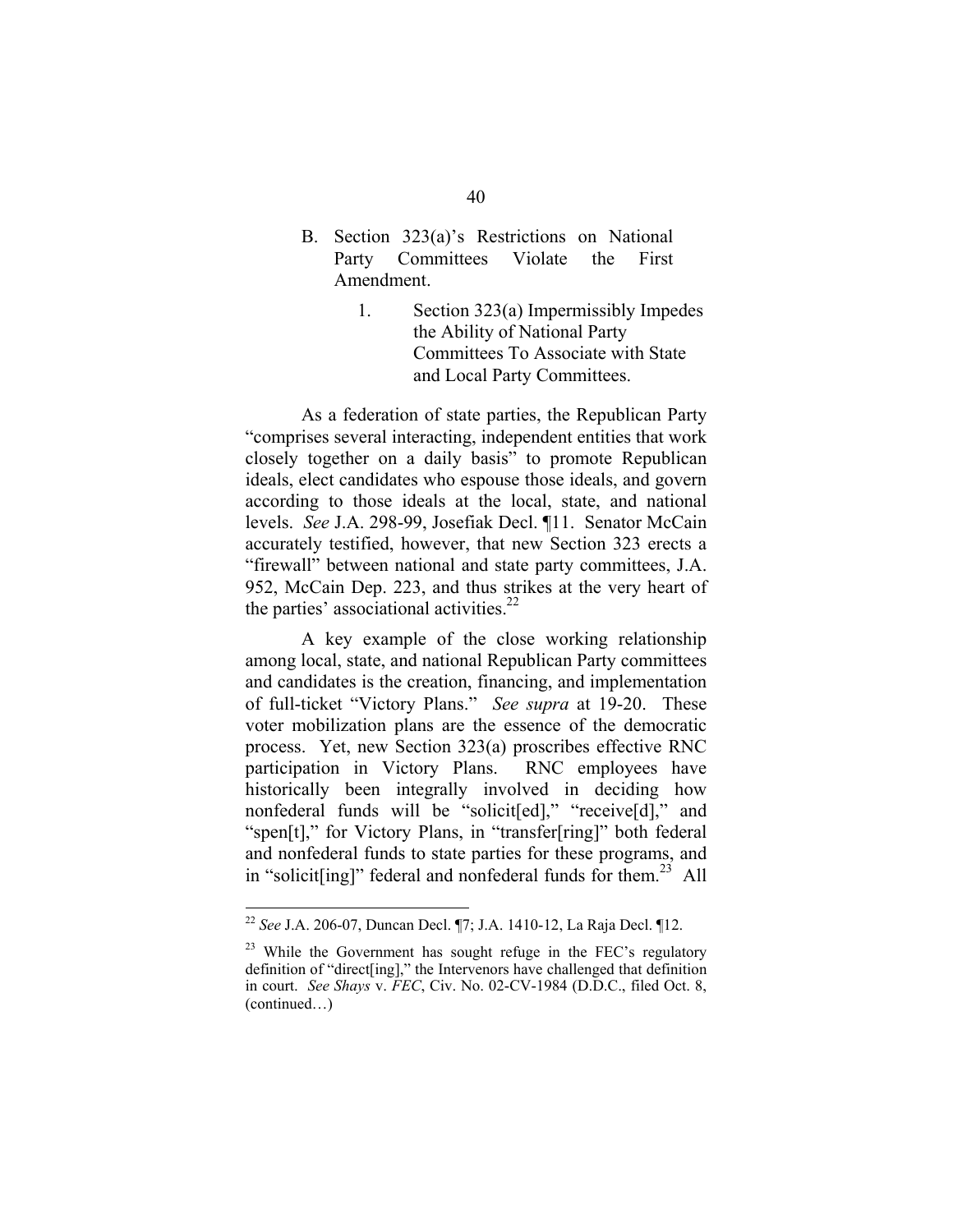of these activities by RNC personnel are now felonies if any nonfederal or Levin money is involved, even during years in which no federal offices appear on the ballot. *See* new §323(a). Moreover, new Section  $323(b)(2)(B)(iv)$ 's "homegrown" requirement prohibits national party committees from providing state and local parties with *even federal money* for voter mobilization activities if those activities use any nonfederal or Levin money.

In short, *any* RNC participation in Victory Plans – merely sitting down at a table and participating in collective decisionmaking about how money will be solicited, received, and spent – is covered by new Section 323(a). To avoid felony prosecution, the Victory Plan must proceed without RNC involvement, or the entire program must be paid for with 100% federally-regulated money. State and local parties and candidates are punished simply for associating with the RNC. *See* J.A. 299-311, Josefiak Decl. ¶¶40, 77.

New Section 323(a) also forces RNC officers to discontinue their fundraising assistance to state and local parties and candidates. In the district court, the Government proposed two equally absurd solutions. *First*, the Government invoked FEC regulations allowing state party officials who are members of national party committees (but *not* national party officers or employees) to "wear multiple hats," 67 Fed. Reg. 49,083 (July 29, 2002), as support for the remarkable suggestion that RNC officials should simply raise nonfederal funds for state and local parties and candidates in their "*individual capacities*." Putting to the side whether any prudent person would engage in this sort of schizophrenia, it is not realistic to require RNC officers to pay for their fundraising trips with *personal funds*. Moreover, it is

<sup>2002).</sup> In any event, the FEC regulations do nothing to narrow the bans on "solicit[ing," "receiv[ing]," "transfer[ring]," or "spend[ing]" nonfederal money.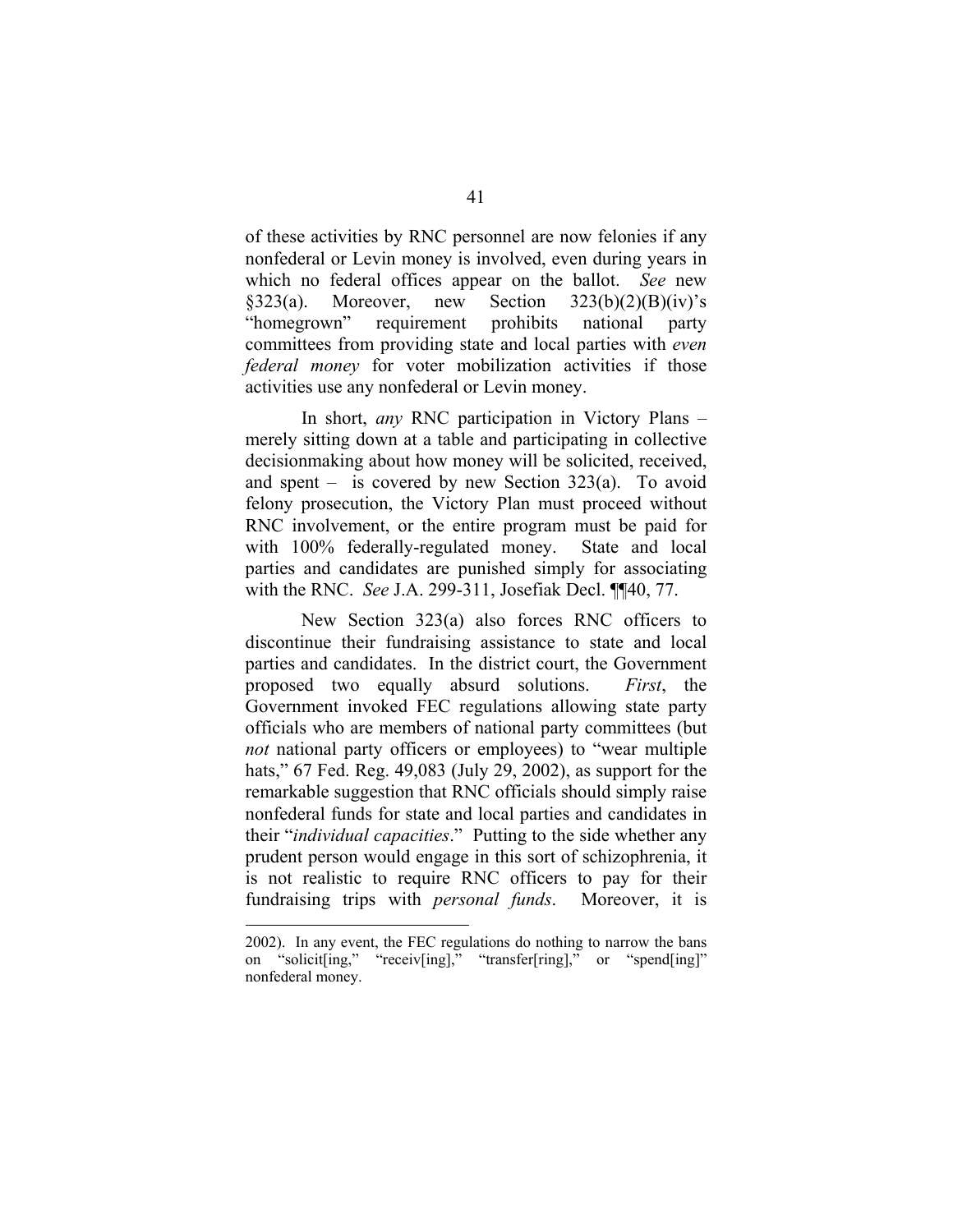precisely the fact that the RNC chairman is acting *on behalf of the RNC* that makes those solicitations effective. Compelling the RNC chairman to disassociate from the RNC – even temporarily – is yet a further burden on First Amendment freedoms.

*Second*, the Government and Intervenors propose that RNC officers simply solicit *federal money* for *state and local*  candidates and parties. But state and local candidates register, raise, spend, and report their finances pursuant to *state* and *local* law; they do not, and cannot, even register with the FEC or raise federal funds. They raise and spend *nonfederal money*, which RNC officers cannot "solicit." Defendants' suggestion that state candidates accede to federal regulation merely confirms BCRA's utter disdain for the states as dual sovereigns. *See* Part II below.

New Section 323(a) also burdens the RNC's ability to communicate with its members and adherents. Before BCRA, the RNC relied in part on nonfederal funds to "communicate[] directly with its own members and adherents, a function that is vitally important to building the Party." J.A. 41-42, Banning Decl. ¶28(f); *see also* J.A. 1602- 03, Milkis Decl. ¶48. Yet, whereas corporations and labor unions have a recognized right to use nonfederal funds to communicate with their officers, shareholders, and members on any subject (even to endorse a federal candidate), new Section 323(a) requires national parties to use exclusively federally-regulated funds for all communications with their members.<sup>24</sup>

<sup>24</sup>*See* 2 U.S.C. § 441b(b)(2)(A); 11 C.F.R. §114.3(a)(2); *see also United States v. CIO*, 335 U.S. 106, 120-21 (1948) (Court had "gravest doubt ... as to constitutionality" of statute restricting corporations and unions from communicating with members on matters of public importance); *Chamber of Commerce v. FEC*, 69 F.3d 600, 605 (D.C. Cir. 1995) ("The (continued…)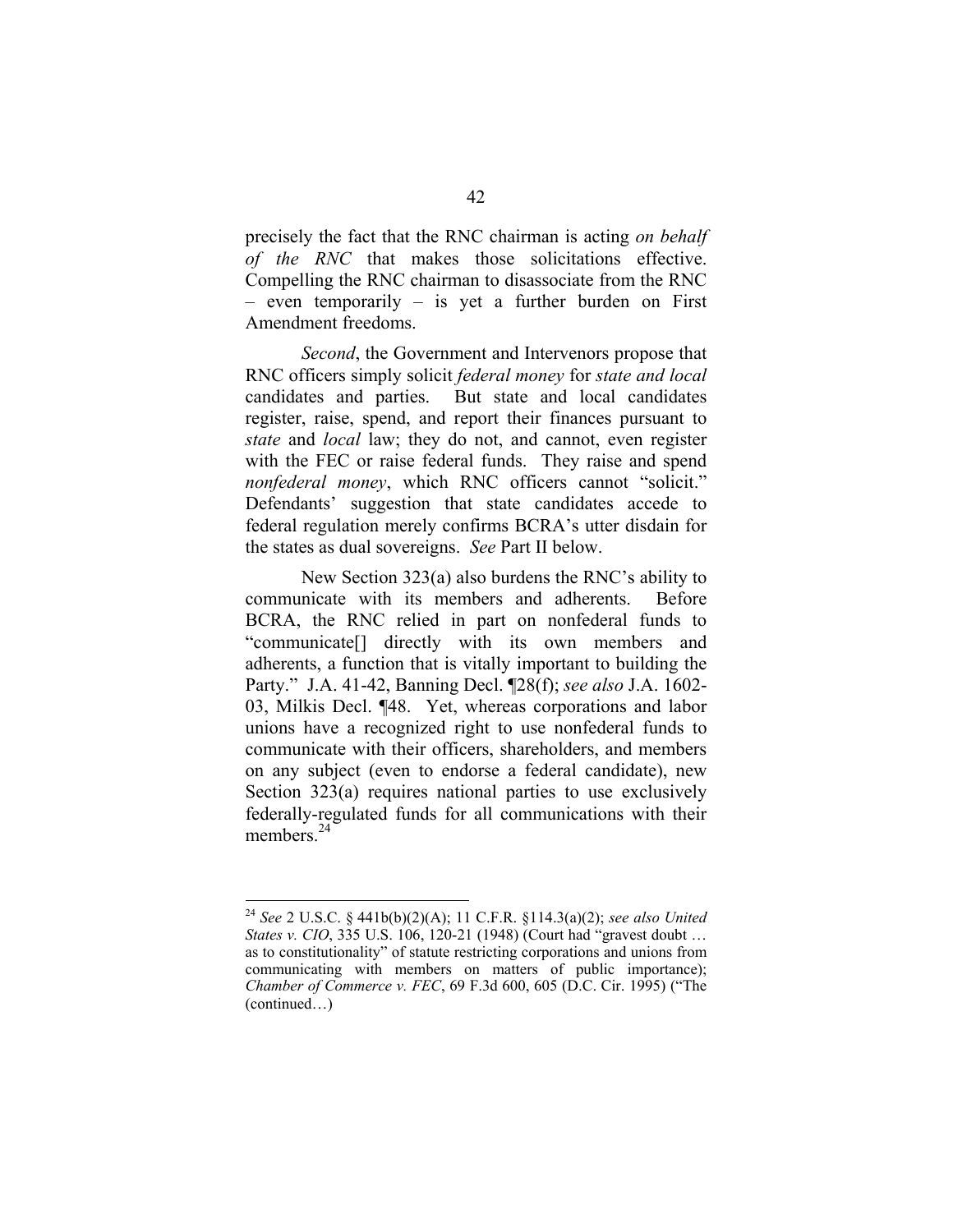## 2. New Section 323(a) Unjustifiably Prohibits Solicitations.

New Section 323(a) also prohibits *pure speech*: Party officials are prohibited from uttering words of "solicit[ation]" for otherwise legal contributions. As but one example, it is perfectly legal for anyone else to say "contribute to the Jones for Governor campaign," but it is a *crime* for a national party official merely to utter *those exact words*. BCRA likewise categorically prohibits party committees from assisting each other in raising lawful Levin money, *see* new §323(b)(2)(B)(iv), and prohibits *all* political parties from soliciting donations on behalf of any tax-exempt organization that engages in Federal election activity, *see* new §323(d).

"Solicitation is a recognized form of speech protected by the First Amendment." *United States v. Kokinda*, 497 U.S. 720, 725 (1990). Indeed, this Court's "cases have long protected speech even though it is in the form of … a solicitation to pay or contribute money." *Bates v. State Bar of Arizona*, 433 U.S. 350, 363 (1977).

In *Schaumburg v. Citizens for a Better Environment*, 444 U.S. 620, 622 (1980), the Court struck down an ordinance banning door-to-door or on-street solicitations by charitable organizations not using at least 75% of their receipts for "charitable purposes." The Court accorded the solicitation full constitutional protection: "[C]haritable appeals for funds, on the street or door to door, involve a variety of speech interests – communication of information, the dissemination and propagation of views and ideas, and the advocacy of causes – that are within the protection of the First Amendment." *Id*. at 632. Because there were less restrictive means of preventing fraud and protecting personal

Supreme Court long ago … recognized an organization's … First Amendment right to communicate with its 'members.'").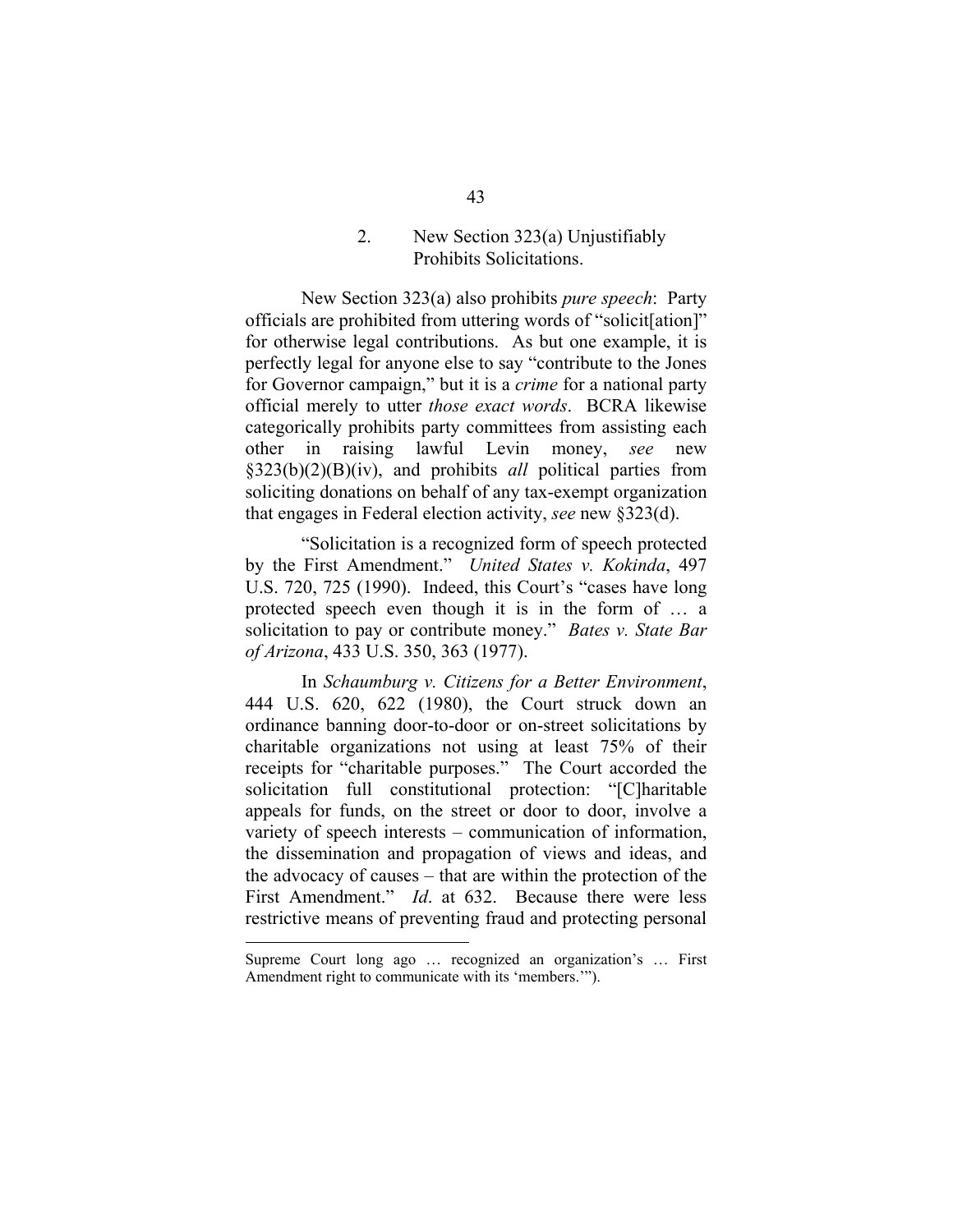privacy, the Court invalidated the anti-solicitation ordinance at issue. *See id*. at 637-39.25

Significantly, the Court in *Schaumburg* emphasized that solicitation "is characteristically intertwined with informative and perhaps persuasive speech seeking support for particular causes or for particular views on economic, *political*, or social issues." *Id*. at 632 (emphasis added). "[W]ithout solicitation," the Court said, "the flow of such information and advocacy would likely cease." *Id.* 

As the Court observed in *Schaumburg*, political solicitation is informational and ideological. *See* J.A. 342- 43, Knopp Decl. ¶25. This Court has repeatedly stressed that "there is practically universal agreement that a major purpose of [the First] Amendment was to protect the free discussion of governmental affairs," *Mills v. Alabama*, 384 U.S. 214, 218 (1966), and "the First Amendment 'has its fullest and most urgent application' to speech uttered during a campaign for political office," *Eu*, 489 U.S. at 223 (*quoting Monitor Patriot Co. v. Roy*, 401 U.S. 265, 272 (1971)). Under no meaningful analysis could BCRA's solicitation restrictions be said to be narrowly tailored, or even closely drawn, to address any interest that the Government is entitled to pursue.

## 3. New Section 323(a) Is Grossly Overbroad.

As shown, because of the "heav[y]" and "severe" burdens it imposes on political party associational freedoms, new Section 323(a) is "unconstitutional unless it is narrowly

<sup>25</sup>*See also Secretary of State v. Joseph H. Munson Co.*, 467 U.S. 947, 967-68 (1984) (striking down Maryland ordinance similar to the one in *Schaumburg* as not "precisely tailored"); *Riley v. National Federation of the Blind of North Carolina, Inc.*, 487 U.S. 781, 787, 789, 794 (1988) (striking down North Carolina statute prohibiting professional fundraisers from charging "unreasonable" fees).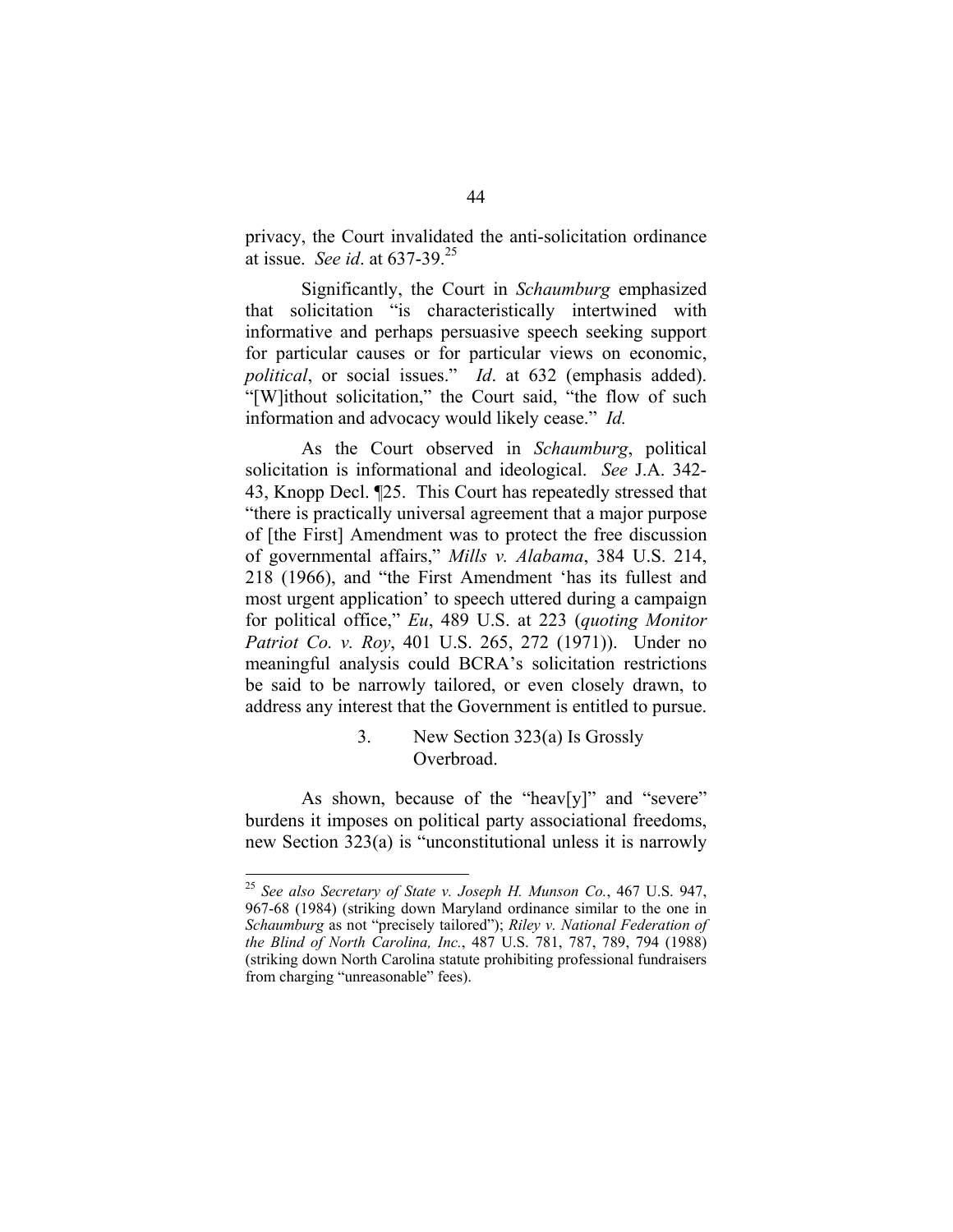tailored to serve a compelling state interest." *California Democratic Party*, 530 U.S. at 581-82. The First Amendment requires that "[w]hen the Government defends a regulation on speech as a means to . . . prevent anticipated harms, it must do more than simply posit the existence of the disease sought to be cured." *Turner Broad. Sys. v. FCC*, 512 U.S. 622, 664 (1994) (plurality opinion by Kennedy, J.).<sup>26</sup> It "must demonstrate that the recited harms are *real*, . . . and that the regulation *will in fact alleviate these harms in a direct and material way*." *United States v. National Treasury Employees Union*, 513 U.S. 454, 475 (1995) (emphasis added). *See also NCPAC*, 470 U.S. at 498 (invalidating independent expenditure limit where corruption "remain[ed] a hypothetical possibility and nothing more").

Here, lacking evidence of actual *quid pro quo*  corruption, *see* p. 26 above, the Government grasps onto the slippery notion of "an appearance of corruption." Its "principal" evidence, Leon 1289sa, is a poorly-worded public opinion poll that proves only that the public views all "big" contributions – federal and nonfederal alike – with an equally jaundiced eye. Defendants' survey merely confirms that the appearance of corruption, like the now largely repudiated "appearance of impropriety" in legal ethics,  $27$  is far too

<sup>26</sup> In *Colorado I*, six members of the Court expressly adopted for the campaign finance context Justice Kennedy's statement for the plurality in *Turner* that the government must show that speech regulations address a *real* harm. *See* 518 U.S. at 618 (O'Connor, Souter & Breyer, JJ.); *id*. at 647 (Rehnquist, C.J., Scalia & Thomas, JJ.) (concurring in the judgment and dissenting in part).

<sup>27</sup>*See, e.g.,* ABA Comm. on Ethics and Professional Responsibility. Formal Op. 342 (1975) ("too vague to be useful"); Kramer, *The Appearance of Impropriety Under Canon 9: A Study of the Federal Judicial Process Applied to Lawyers*, 65 Minn. L. Rev. 243, 265 (1980) ("simply too dangerous and vague"); *Adoption of Erica*, 686 N.E.2d 967, 973 n.10 (Mass. 1997) ("standard that has been rejected by most courts").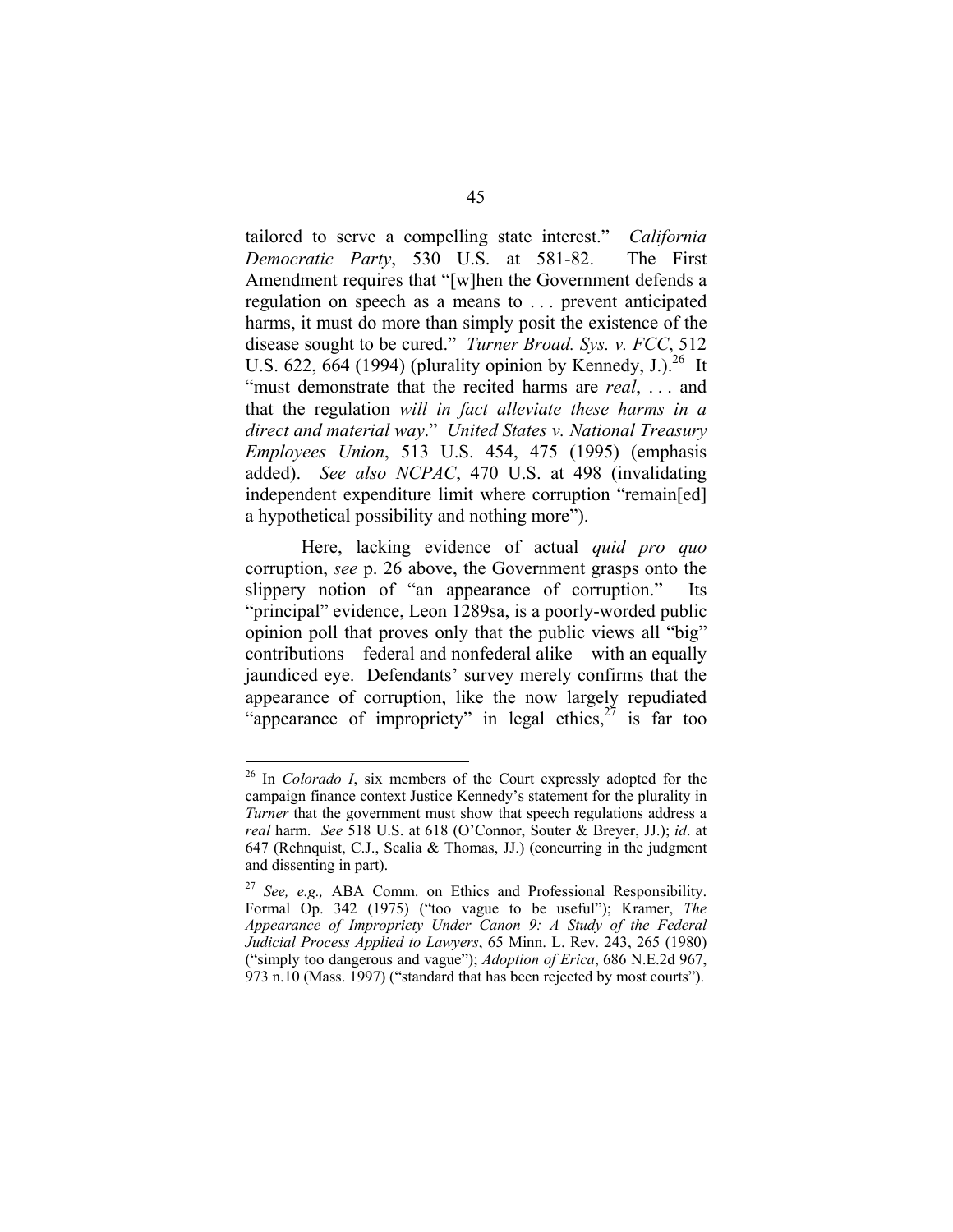elastic a standard by which to regulate core political speech and association.

Based on this less than persuasive record, BCRA presents a "wholesale restriction of clearly protected conduct." *NCPAC,* 470 U.S. at 501. New Section 323(a)'s flat ban on the solicitation, receipt, transfer, and disbursement of nonfederal money by national political parties is not "narrowly tailored" because *it is not "tailored" at all*. There are no exceptions.

It cannot be contended in good faith that *every*  conceivable solicitation, receipt, transfer, or disbursement of nonfederal money by a national political party – even when the amounts are small, no federal candidate is involved, and no federal election is near – risks corrupting federal officeholders. Indeed, this Court has recognized – correctly, as this record shows – that the "opportunity for corruption" posed by "unregulated 'soft money' contributions to a party for certain activities, *such as electing candidates for state office or for voter registration and 'get out the vote' drives*" is "*at best, attenuated*." *Colorado I*, 518 U.S. at 616 (emphasis added). Even if *some* uses of nonfederal money carried a potential for corrupting federal officeholders, a statute that "indiscriminately lumps" together *all* uses of that money constitutes a "fatally overbroad response to [the perceived] evil." *NCPAC*, 470 U.S. at 498, 500. Congress simply may not outlaw protected First Amendment activity in an effort to suppress unprotected activity. *See, e.g*., *Ashcroft v. Free Speech Coalition*, 535 U.S. 234, 255 (2002).

BCRA itself proves that new Section 323(a) is neither narrowly tailored nor even closely drawn. New Section 323(e), which regulates the very federal candidates and officeholders at the heart of the concern with corruption, contains numerous exceptions, allowing federal officeholders to raise nonfederal money for state parties and candidates up to the analogous federal limit (new Section  $323(e)(1)(B)$ ), to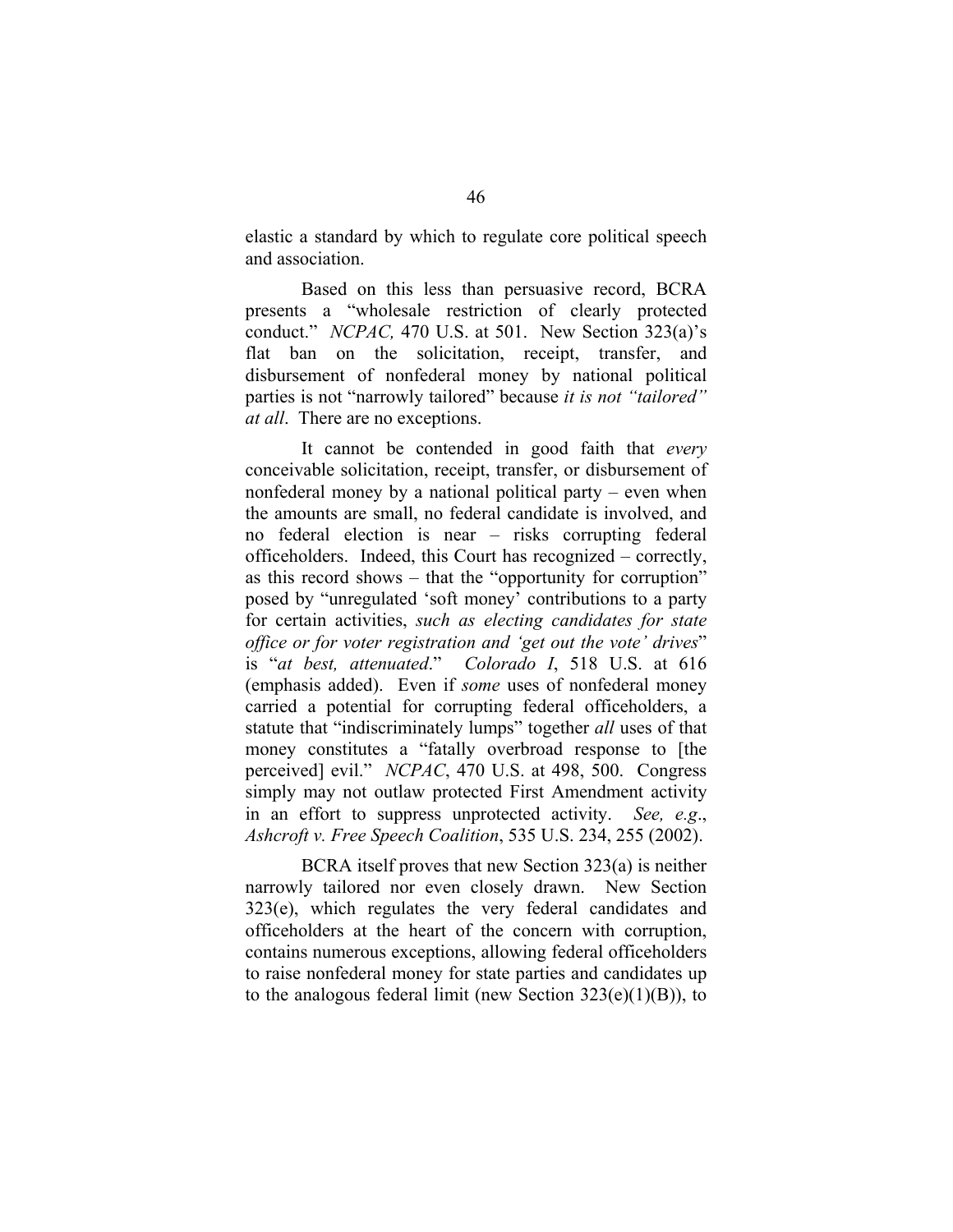speak at state and local party fundraising events (new Section  $323(e)(3)$ , and even to raise money for politically-active nonprofit groups (*compare* new Sections 323(e)(4) *with*   $323(d)$ <sup>28</sup>

These provisions subjecting political parties to flat bans while permitting federal candidates and officeholders to engage in the same activities reveal an utter lack of tailoring, drawing, or even rationality in the Act's treatment of parties. Worse, these provisions flip the campaign-finance world on its head. It is, after all, the actual and perceived corruption of *candidates and officeholders* – not *political parties* – to which this Court has said campaign-finance laws may be properly addressed. So, why an outright ban on party activity and a Swiss-cheese approach to regulating the same activities when engaged in by candidates and officeholders? Asked, in effect, that very question in their depositions, BCRA co-sponsors Senators McCain and Feingold had no answer. *See* J.A. 944-52, McCain Dep. 205-15 ("I'll have to get back to you on that."); J.A. 854-55, Feingold Dep. 189 (unable to explain distinction "off the top of [his] head").

New Section 323(a) is also facially overbroad because it purports to limit national party "spend[ing]" that is not coordinated with any candidate's campaign. In *Colorado I*, the Court stressed that the "constitutionally significant fact" in assessing limits on party spending is "the lack of coordination between the candidate and the source of the expenditure," and held that "[t]he independent expression of a political party's views is 'core' First Amendment activity no less than is the independent expression of individuals, candidates, or other political committees." 518 U.S. at 616-

<sup>&</sup>lt;sup>28</sup> Even though new Section 323(b) severely and unconstitutionally constrains state and local parties (see Part I.C. below), it at least superficially nods in the direction of tailoring by purporting to focus on over-broadly defined "Federal election activity."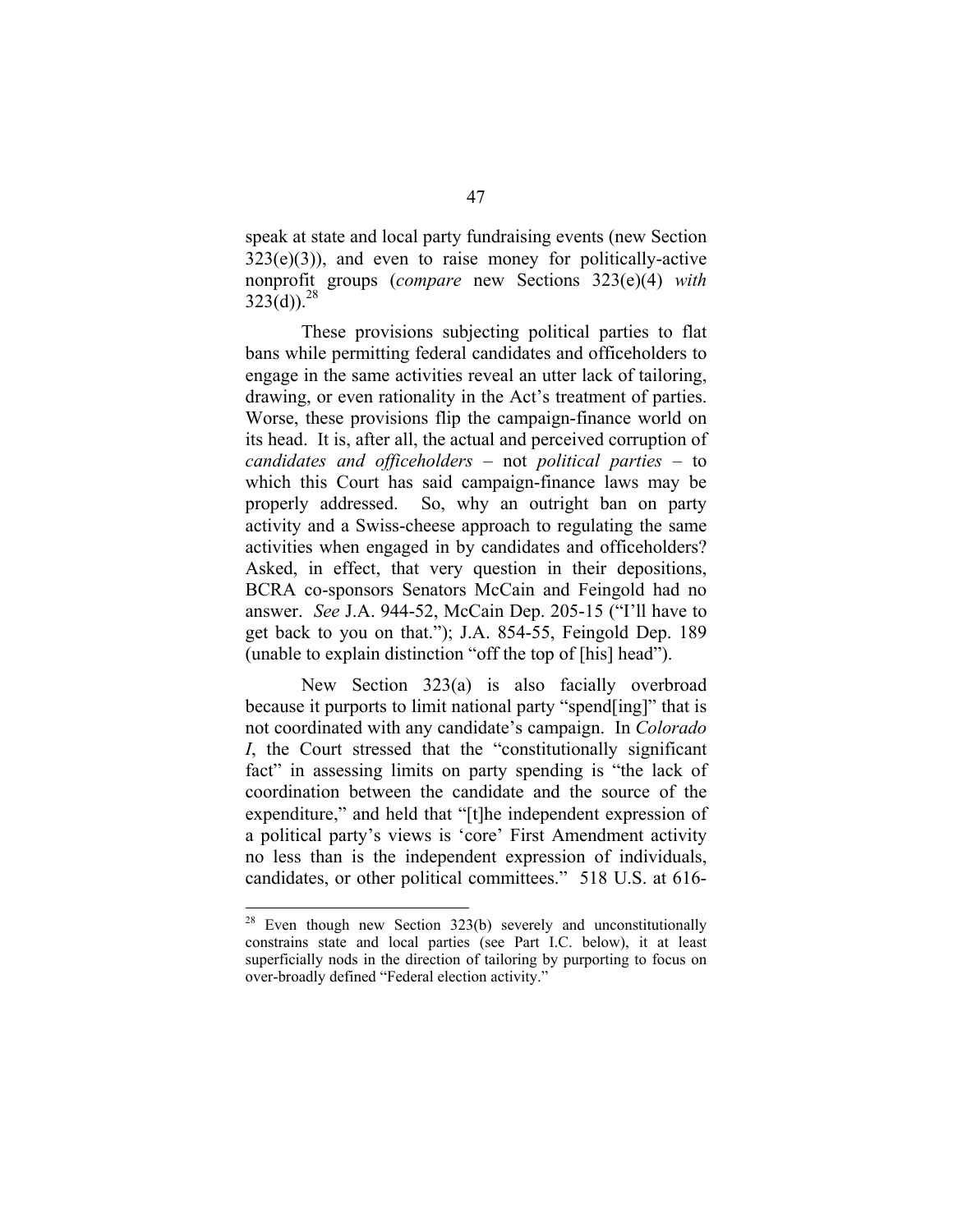17; *see also NCPAC*, 470 U.S. at 493; *California Medical Ass'n,* 453 U.S. at 203 (Blackmun, J., concurring). *Colorado II* reaffirmed the right of a political party to "spend money in support of a candidate *without legal limit* so long as it spends independently" and emphasized that "[a] party may spend independently *every cent it can raise* wherever it thinks its candidate will shine, on every subject and any viewpoint." 533 U.S. at 455 (emphasis added). Because new Section 323(a) limits the RNC's uncoordinated as well as its coordinated spending, it is invalid.

Even if new Section 323(a) were subjected to intermediate scrutiny, it would fail. *See* Leon 1111sa. The record shows that *only a third* of RNC nonfederal money was used for the supposed evil Congress wanted to address – candidate-specific issue advertisements (p. 13 above) – and that RNC reliance on federal officeholders to raise nonfederal money was "exceedingly rare" (pp. 13 above). Even assuming a legitimate interest in curtailing federal officeholder involvement in raising nonfederal money to be spent on candidate-specific issue advertising, Congress simply made no effort whatsoever to tailor, draw, or in any way narrow Section 323(a) to address that objective.

As Judge Henderson noted below, the Government and Intervenors have never claimed that new Section 323(a) is narrowly tailored. Instead, they have defended its indiscriminate reach as a necessary prophylaxis to avoid circumvention of contribution limits. As she correctly emphasized, however, "[b]road prophylactic rules in the area of free expression are suspect." Henderson at 418sa (*quoting NAACP v. Button*, 371 U.S. 415, 438 (1963)).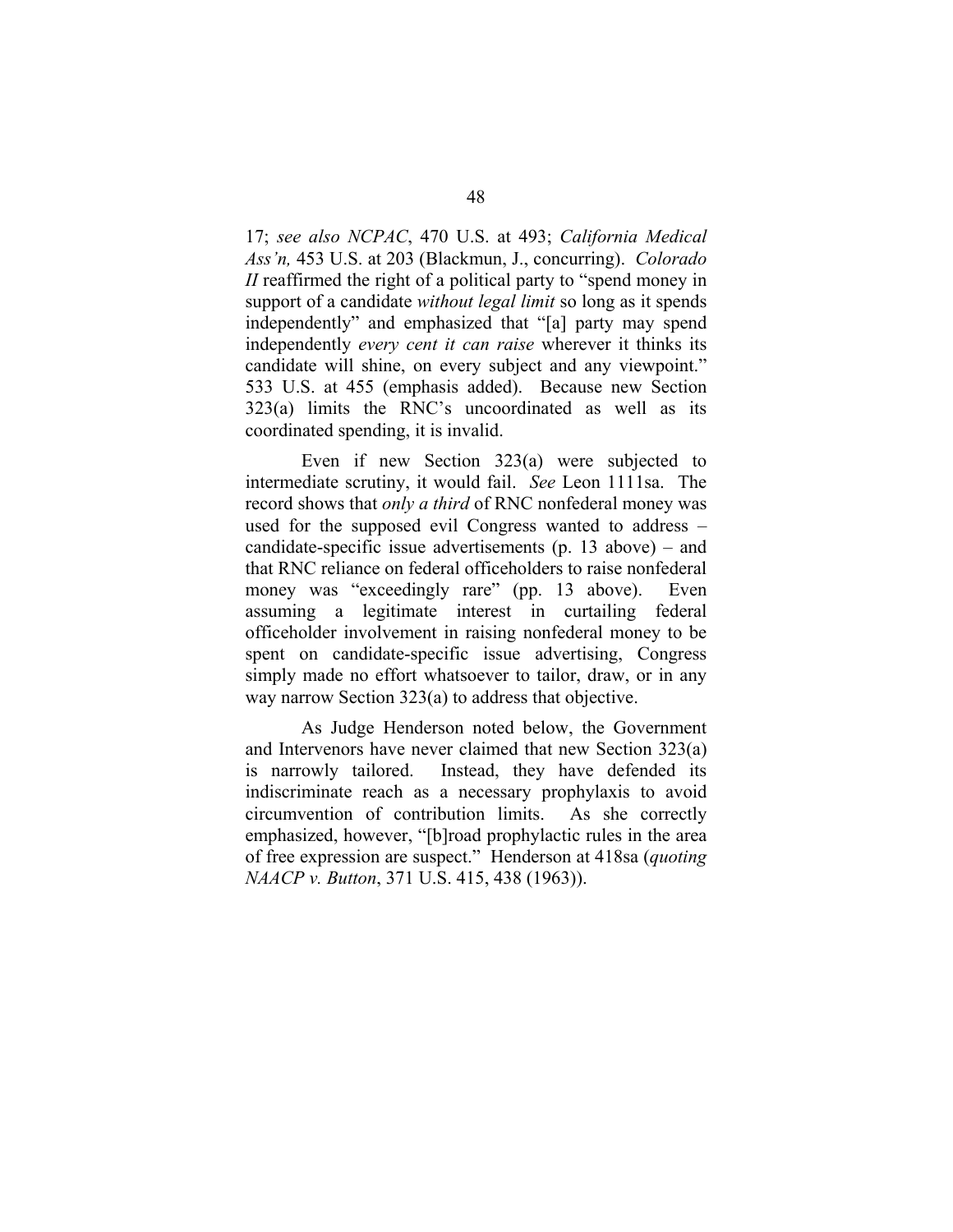# 4. Title I Cannot Be Re-Written to Substitute New Section 301(20)(A)(iii) for New Section 323(a).

Having concluded that new Section 323(a) is not closely drawn to prevent actual or apparent corruption, Judge Leon, joined by Judge Kollar-Kotelly, nonetheless undertook to do the drawing himself, by replacing it with a ban on national parties' use of nonfederal funds for "a public communication that refers to a clearly identified candidate for Federal office . . . and that promotes or supports . . . or attacks or opposes a candidate for that office (regardless of whether the communication expressly advocates a vote for or against a candidate)." New Section 301(20)(A)(iii).

The district court's approach oversteps judicial bounds. "The clarity and preciseness" of new Section 323(a) make it impossible to narrow "its indiscriminately cast and overly broad scope without substantial rewriting." *See Aptheker* v. *Secretary of State*, 378 U.S. 500, 515 (1964); *see also Reno v. ACLU*, 521 U.S. 844, 884 (1997) ("This Court will not rewrite a . . . law to conform it to constitutional requirements"). Indeed, Congress expressly considered and rejected a less restrictive alternative to the ban on national party use of nonfederal funds that was quite similar to the formulation of new Section 323(a) crafted by Judge Leon.<sup>29</sup>

Moreover, the district court rewrote new Section 323(a) to create a pure expenditure limit. The rewritten

 $29$  The so-called "Ney Amendment" would have allowed national parties to spend nonfederal money for any activity except "federal election activities," defined to include only (i) issue advertising, using the *same*  definition as new Section  $301(20)(A)(iii)$  as enacted, and (ii) voter registration and GOTV, but *only* if they "mention[ed], depict[ed], or otherwise promote<sup>[d]</sup> a clearly identified Federal candidate." 148 Cong. Rec. H460 (2002). The House rejected the Ney Amendment by a vote of 248-181. *See* 148 Cong. Rec. H464 (2002).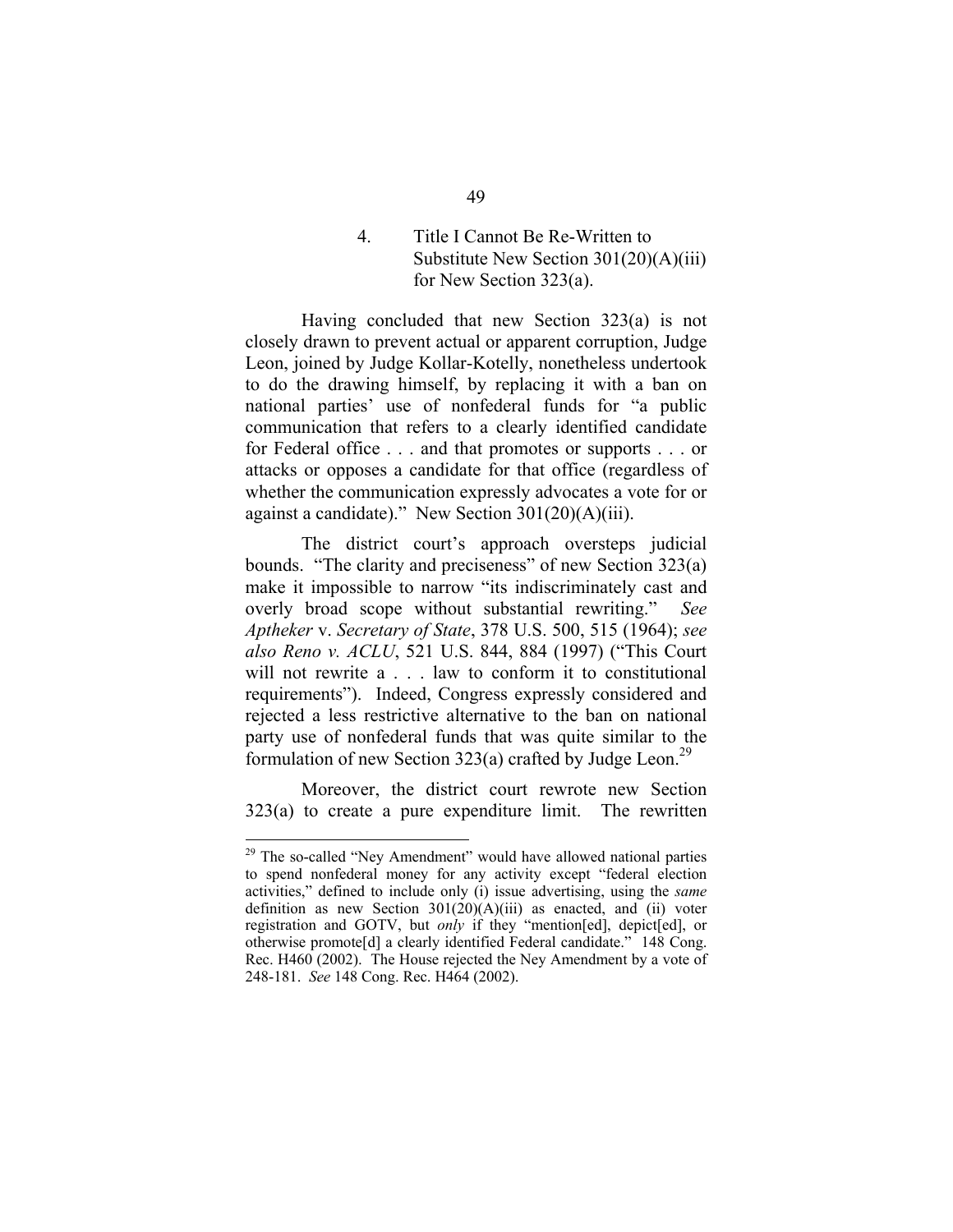provision does not prevent any raising of nonfederal money by national, state, or local political parties, but instead prohibits them from spending nonfederal money for any "public communication" – print, broadcast, mail, telephone bank, or billboard – that "refers to" a federal candidate and "promotes," "supports," "attacks," or "opposes" that candidate. *See* new § 301(22) (defining "public communication"). This restriction fails strict scrutiny, because it is even broader than the vague and overbroad restrictions on special interest groups in Title II, which apply only to *broadcast* advertisements aired immediately before a Federal election so as to reach the *relevant electorate*.

> C. Section 323(b)'s Restrictions on State and Local Party Committees Violate the First Amendment.

According to the Government, new Section 323(b) simply prevents state and local parties from using nonfederal money for activity that "affects" federal elections and thereby merely reaffirms the original intent of FECA. In fact, new Section 323(b) and, in particular, the definition of "Federal election activity," deliberately discards some of the key limitations of FECA in order to reach activities never contemplated by that Act. It is also an impermissible attempt to restrict party campaign spending at the state and local level by limiting both expenditures and the parties' ability to engage in collective campaign activity.

> 1. New Section 323(b) Impermissibly Regulates State and Local Party Activities That Have No Ability To Corrupt Federal Candidates.

As stated earlier, new Section 323(b) and the definition of "Federal election activity" do not impose limits on contributions. Rather, they operate broadly to limit spending unrelated to a federal candidate or, in some cases,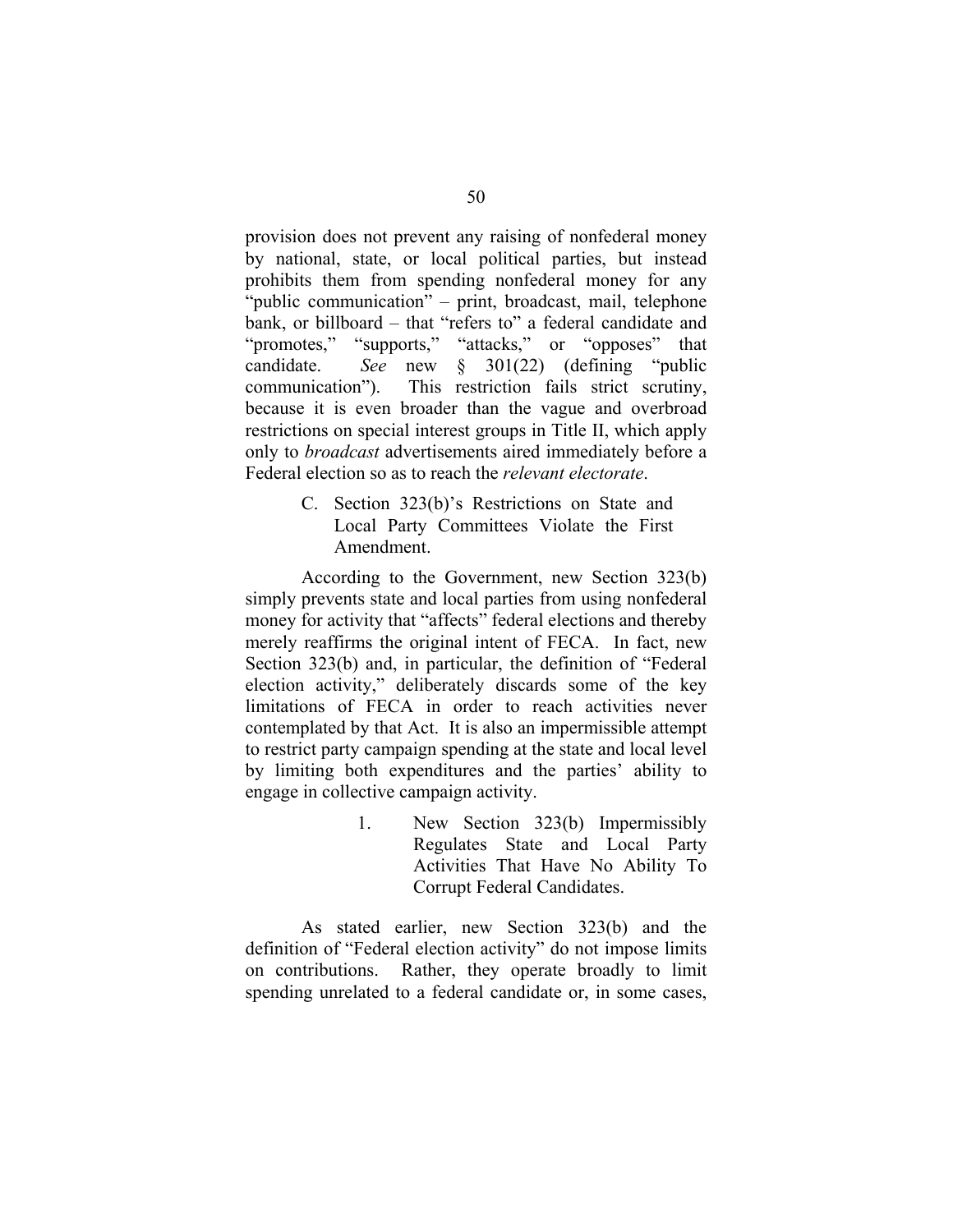unrelated to any candidate at all. "Federal election activity" under BCRA includes virtually all political activity conducted by state or local parties if the state conducts its state or local elections at the same time as federal elections, since it includes most voter registration, most activities focused on voter identification and turn-out (for any race or issue), and most generic party promotional activities.

With the exception of the "public communications" provision, BCRA does not require that the activity be directed at or even mention a federal candidate. There is no exemption for activities that are directly related to state or local candidates, or that mention only those candidates. Indeed, with respect to voter identification, GOTV, and generic activities, "Federal election activity" specifically *includes* "a public communication that refers *solely* to a clearly identified candidate for State or local office" if the activity is for voter registration, voter identification, or GOTV activity. *See* § 301(20)(A)(i), (ii) (emphasis added.)

By including activities based only on their proximity to a federal election, Congress has significantly expanded the scope of federal regulation into spending that has virtually no connection to federal elections. These activities are now, by definition, "federal" and can be funded only with federal money or a combination of federal money and Levin funds.

Under FECA, the touchstone for regulating either contributions or expenditures was that such activities were "for the purpose of influencing" a federal election. Although FECA regulated activities directed at federal candidates, activities directed at state and local elections were completely outside FECA and could be funded as permitted by state law. "Mixed" activities benefiting both federal and nonfederal candidates were "allocated" between federal and nonfederal funds. "Generic" activities such as issue advocacy or party promotional materials were also allocated. Under BCRA, all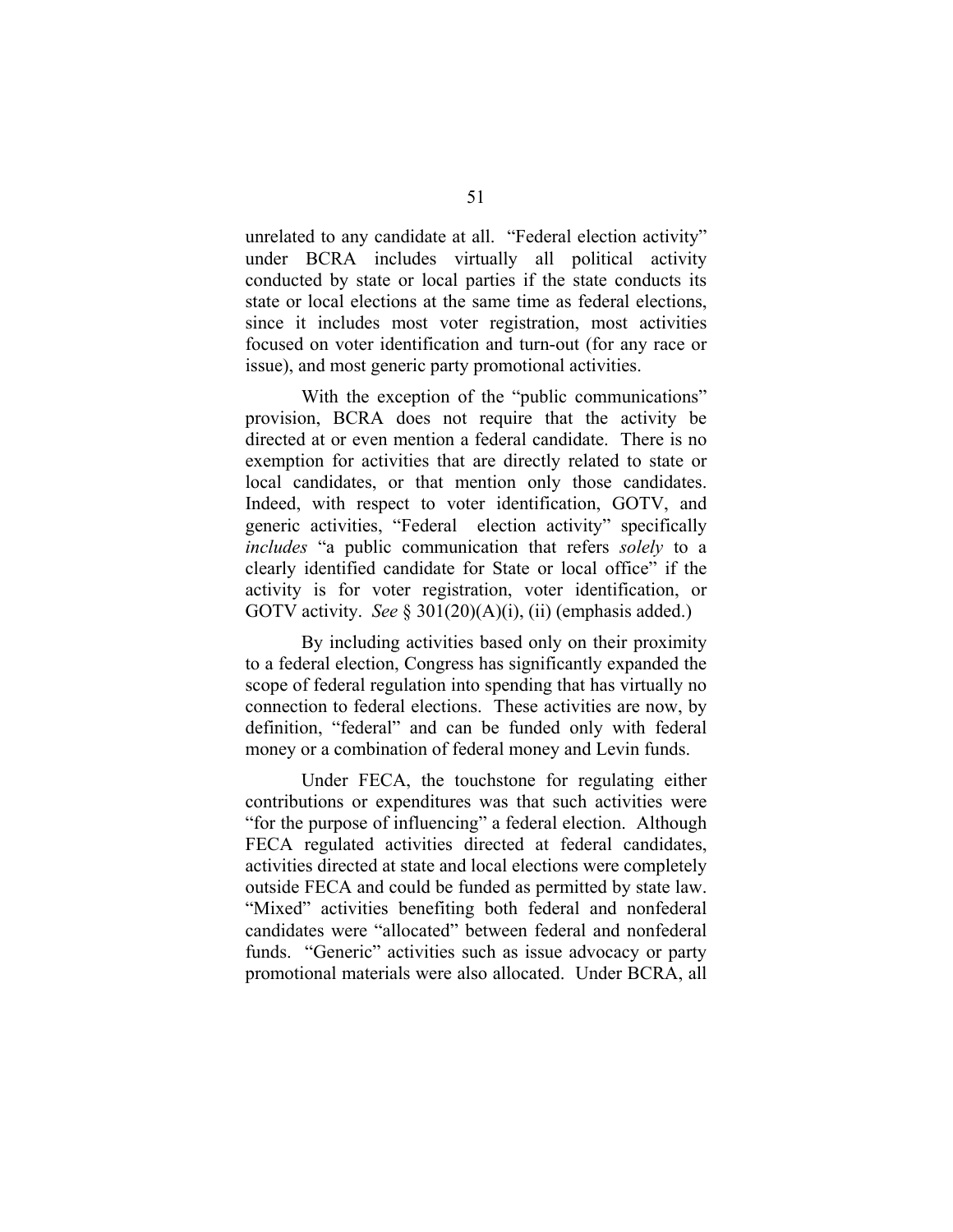of these activities – federal, state, mixed, and generic – are swept within the rubric "Federal election activity."

To illustrate, Judge Henderson found that the following were "Federal election activities" under new Section 323(b):

- A generic mailer stating "Our Vote is our Voice. Keep Asian Pacific Families Moving Forward. Vote Democrat;"
- A telephone script featuring Jesse Jackson urging voters to defeat a school voucher *ballot initiative*;
- A mailer urging voters to vote for several *state*  and *local* candidates.

*See* Henderson 436-437sa; J.A. 157, 1717, 1721, 3 PCS CDP/CRP App. 51, 177, 197, 208, 209. In *Colorado I*, the Court found that the opportunity for corruption posed by nonfederal contributions for activities such as "electing candidates for state office . . . voter registration, and 'get out the vote' drives" was, "at best, attenuated." *Colorado I*, 518 U.S. at 616. The district court similarly concluded that the Government's evidence failed to demonstrate any likelihood of corruption of federal candidates arising out of these activities. *See* Leon 1122-23sa; Henderson 438sa.

In fact, BCRA goes beyond even the activities discussed in *Colorado I* and regulates contributions for ballot measure expenditures. As the Court made clear in *Citizens Against Rent Control*, the justifications for limiting contributions to candidates simply do not apply in the context of contributions for non-candidate-related disbursements such as ballot measure activity, since the only justification for such limits is the "perception of undue influence of large contributors to a *candidate*." 454 U.S. at 297 (emphasis in original); *see also First Nat'l Bank of Boston v. Bellotti*, 435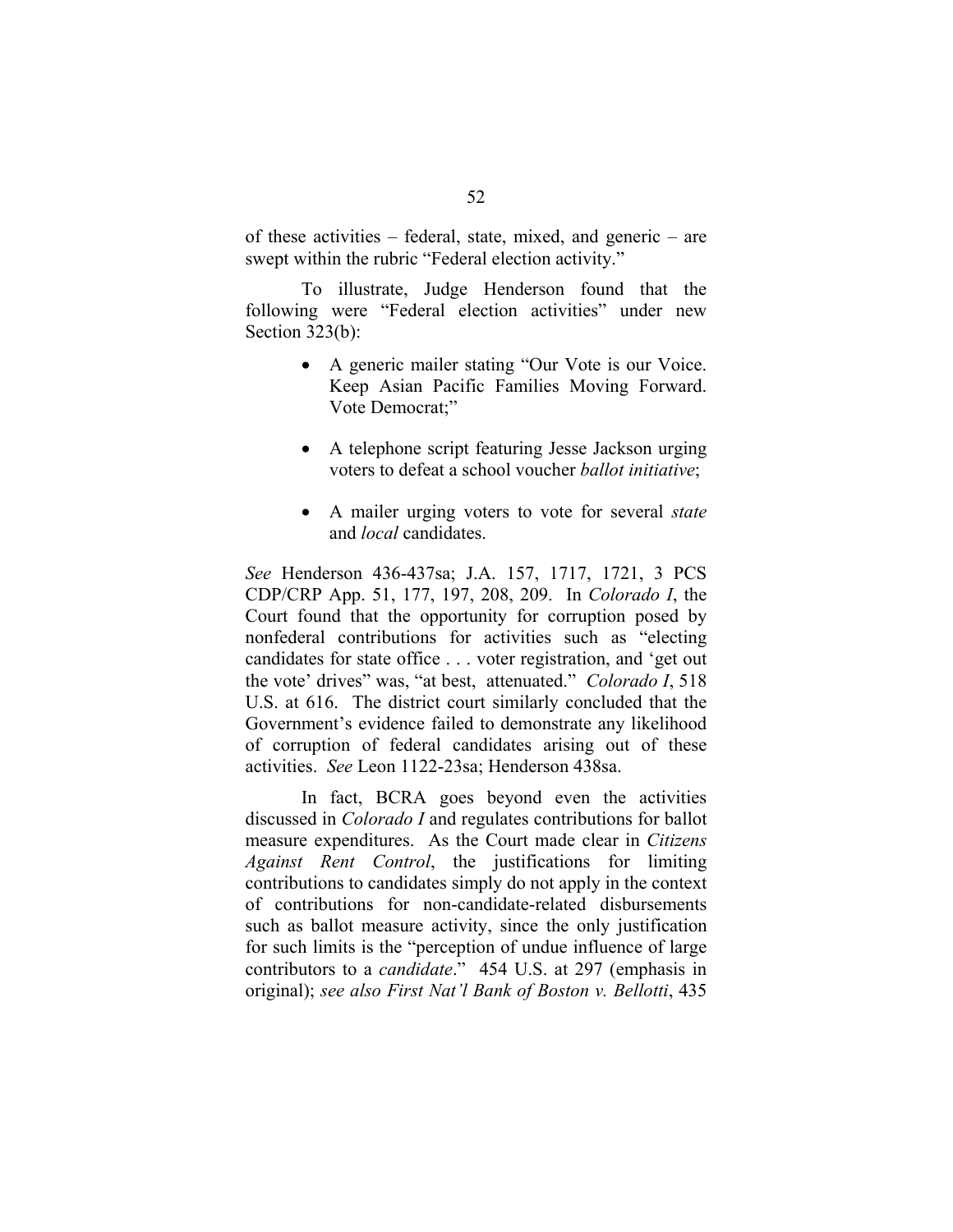U.S. 765 (1978). This same reasoning applies to disbursements for activities such as voter registration and generic GOTV, as well as expenditures made in support of state and local candidates.

Judge Leon and Judge Henderson both correctly focused on the potential for corruption posed by these activities, as opposed to simply whether there was any "effect" on the federal election. Both concluded that in order to present a threat of corruption sufficient to justify federal regulation, there must be a benefit or appearance of benefit to a federal candidate. Judge Leon (1122-35sa) concluded that the evidence failed to demonstrate any such effect or any public perception that funds used for such activities created the kind of "indebtedness" necessary for the appearance of corruption:

The evidence . . . fails to demonstrate either the degree of effect such activities have on the federal candidate's re-election, or the existence of a public perception that donations used to fund such efforts create a sense of indebtedness between the federal candidate and those who make large donations to the party. . .

Thus, in the absence of a substantial evidentiary showing to the contrary, it is "mere conjecture," *Shrink Missouri*, 528 U.S. at 392, by the defendants that an appearance of corruption arises from donations to state parties, or transfers from national parties, that are used for these generic or noncandidate-specific activities set forth in Sections  $301(20)(A)(i)$  and (ii).

Judge Henderson agreed, stating that "Sections 301(20) and 323(b) . . . require state parties to spend federal funds on activities that will not plausibly corrupt any federal candidate." Henderson 434sa. Judge Henderson specifically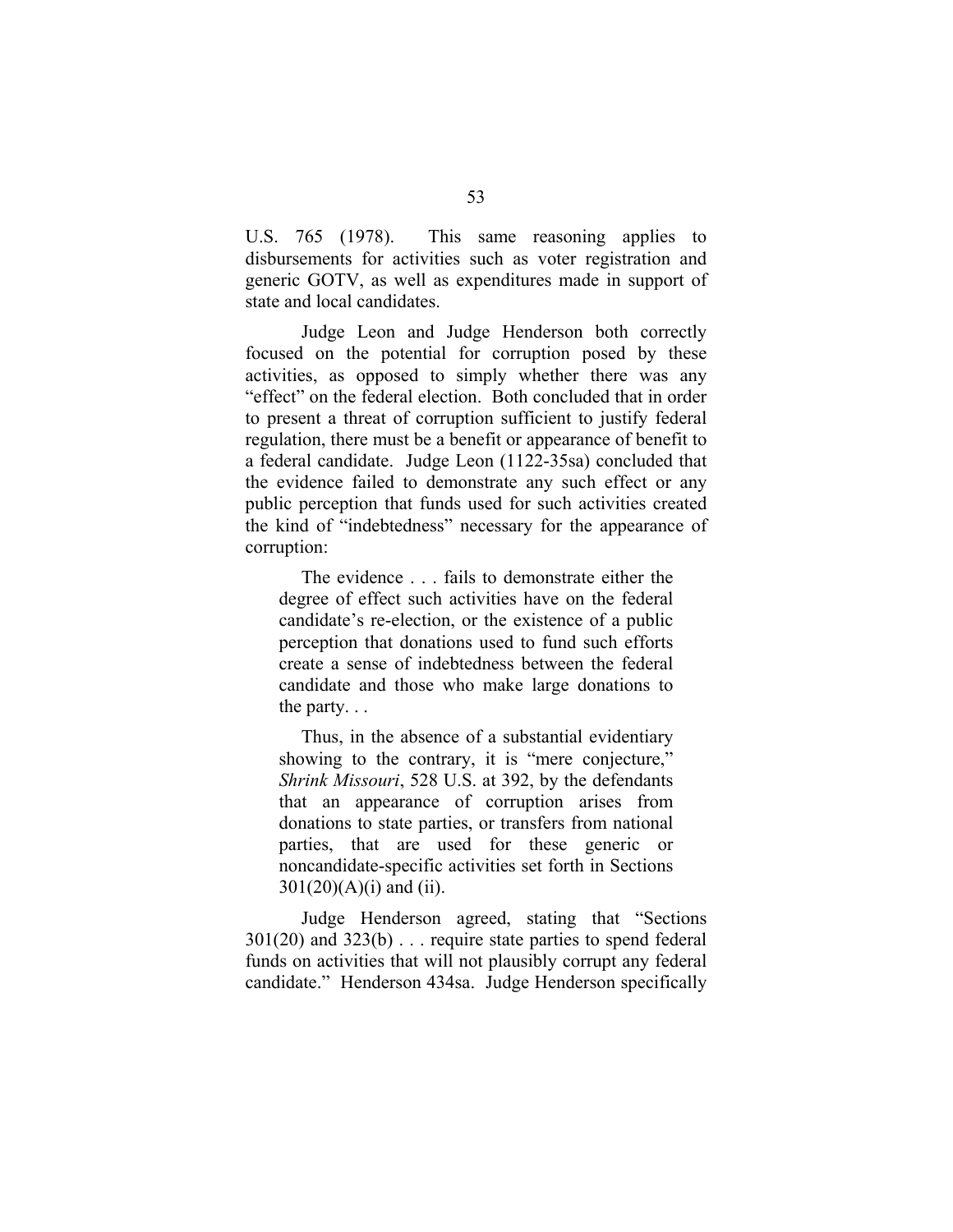discussed an advertisement against Proposition 209. The advertisement urged voters to reject an "anti-affirmative action" initiative, and included the following language (as part of a longer advertisement):

...Vote No on 209. Vote No on the Republican scheme to turn the clock back and shut down equal opportunity for all. On Tuesday, vote yes for our future and no on Prop. 209. Don't let the Republicans get away with it. Don't stay home. That's what they're counting on. Paid for by the California Democratic Party.<sup>30</sup>

Addressing Intervenors' argument that the spot had an effect on the contemporaneous federal election, Judge Henderson's response was clear and emphatic: "Their contention, even if correct, is irrelevant. The Congress cannot, consistent with First Amendment strict scrutiny, limit a political party's pooling of individual, corporate or union donations to pay for an ad *that so plainly has no corrupting effect, real or imagined, on any federal candidate or officeholder*." Henderson at 436sa (emphasis added).<sup>31</sup> Based on the broad regulation of ballot measure activity, purely state election activity, and generic party activity, Judges Henderson and Leon agreed that new Section 323(b) was not narrowly tailored (Henderson 433sa) or closely drawn (Leon 1123-24sa) to prevent corruption or the appearance of corruption.

Although it is the only category of "Federal election activity" that actually requires the mention of a federal candidate, even the "public communications" section of the

<sup>30</sup> Henderson 435sa.

 $31$  Nor could Congress do so, consistent even with intermediate scrutiny, because, as Judge Henderson points out, the advertisement carries with it "*no* corrupting effect" whatsoever. *Id*. (emphasis added).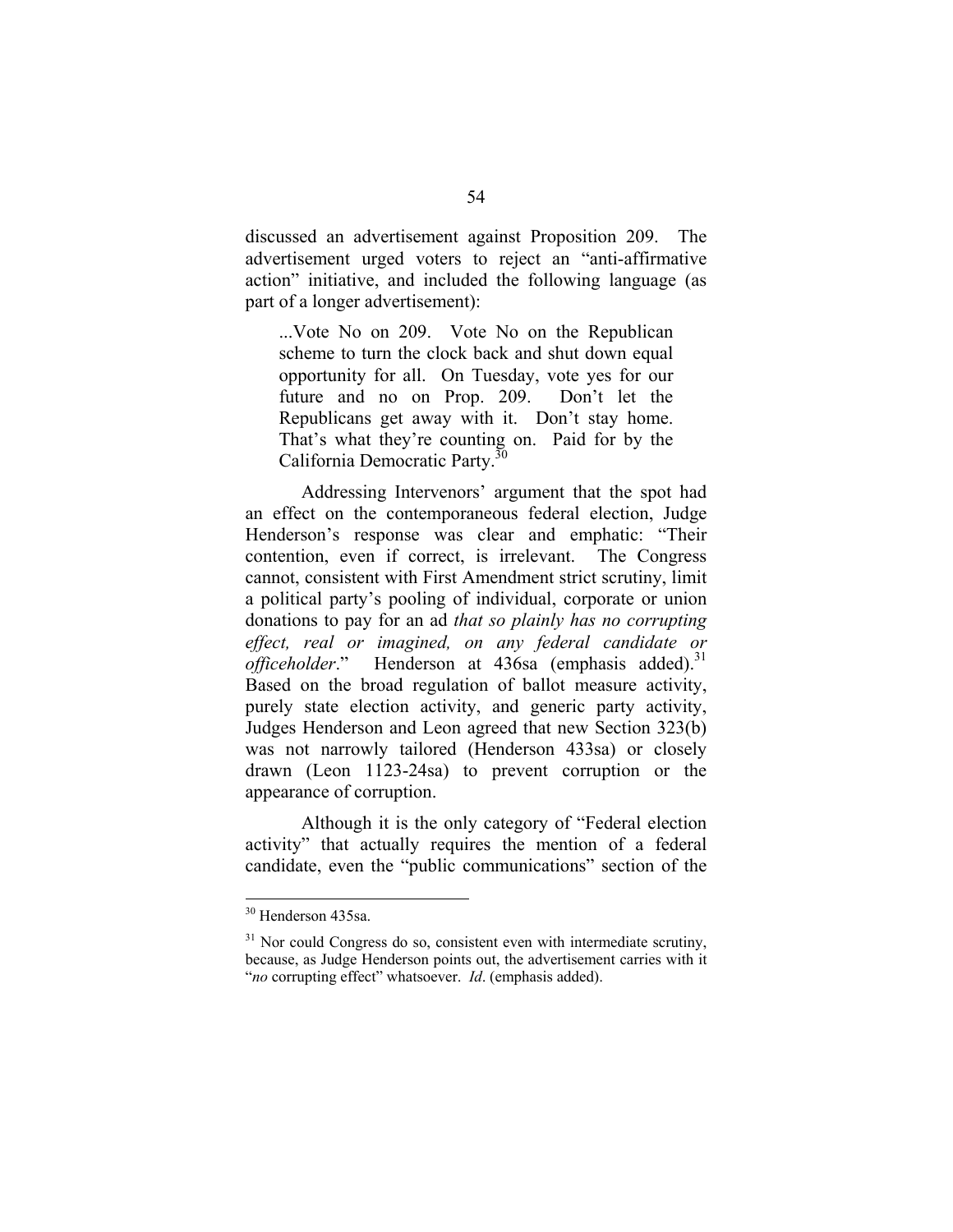definition of "Federal election activity" is substantially overbroad. *See* new § 301(20)(A)(iii). That provision requires any public communication that refers to a clearly identified federal candidate and "promotes," "supports," "attacks" or "opposes" that candidate at any time to be paid with 100% federal funds, regardless of whether the communication "expressly advocates a vote for or against" that candidate. These terms are not defined either by the statute or the recent FEC regulations.

The constitutional infirmities of this provision are similar in many respects to those before the Court in the context of the "electioneering communication" provisions in Title II, and those arguments will not be repeated here except to make a few points relevant to the political parties.

*First*, the "public communications" provision of Title I applies at *any* time, not just in an election year, and includes communications in *all* media, including mail. If this provision is intended to curtail "sham issue ads" run in close proximity to federal elections (and, even assuming such advertisements constitutionally could be regulated), it is not at all tailored to "capture" those communications.

*Second*, political parties often engage in communications that feature federal candidates for a host of reasons relating to the activities of the party itself, and not to a particular election. The record contains numerous examples: a "welcome to the party" certificate for newly registered voters that featured well-known state and federal party officeholders; an invitation to an event featuring a federal candidate as a sponsor; a letter from a federal candidate supporting a ballot initiative sent out by the party to all members; and an endorsement of a local candidate for mayor by a federal officeholder. *See* 3 PCS CDP/CRP App. 319, 208, 209, 368, 369. Any of these could be said to "promote" the party's federal candidates in some sense, and yet requiring that they be funded with federal money will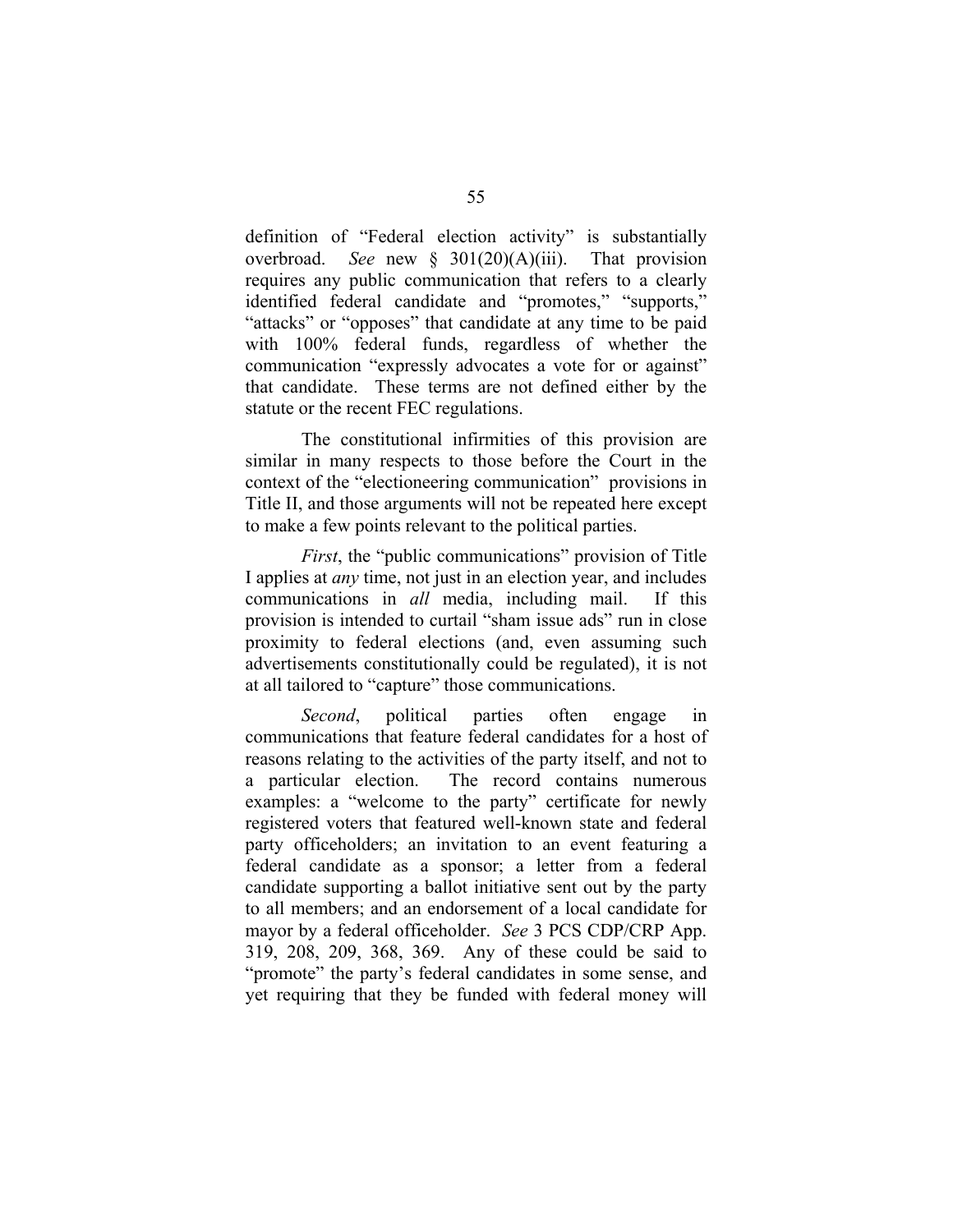severely limit the party's ability to communicate with its own members.<sup>32</sup>

*Finally*, if there is any question about the difficulty in interpreting the scope of this provision, it is surely answered by the very hypothetical used by Judge Leon: the "No Child Left Behind" advertisement that mentioned President George Bush. While appearing to Judge Leon clearly to be a "genuine" issue advertisement, Judge Kollar-Kotelly stated that it "raises questions." Leon 1106-08sa; Kollar-Kotelly 510sa. If the provisions prompt such disagreements within the judiciary, it is difficult to see how party committees can reasonably be expected to conform their conduct. Of course, this was exactly why *Buckley* required "express" words of advocacy, and this Court should require no less.

Nor are the numerous restrictions on the rights of the state and local political parties justified as a means for limiting "circumvention," as that concern was articulated in *Buckley* and *Colorado II.* As the district court properly found, the "circumvention" addressed in these cases was circumvention of the limits on contributions to candidates. If a contribution can be limited because it presents a threat of corruption to a federal candidate, but a much larger contribution can be made through a political party, it undermines the original limit. Or, as the Court held in *Colorado II*, since party coordinated spending was the "functional equivalent" of a direct candidate contribution, unlimited coordinated spending would "exacerbate the threat of corruption . . . that those contribution limits are aimed at reducing." *Colorado II*, 533 U.S. at 453.

<sup>&</sup>lt;sup>32</sup> This restriction is also likely to end party "slate mail," which lists all the party's candidates. Prior to BCRA, if one federal candidate and nine nonfederal candidates were featured equally, one-tenth of the cost of the piece had to be paid with federal funds. Now, the piece must be funded with 100% federal money, a prohibitive requirement.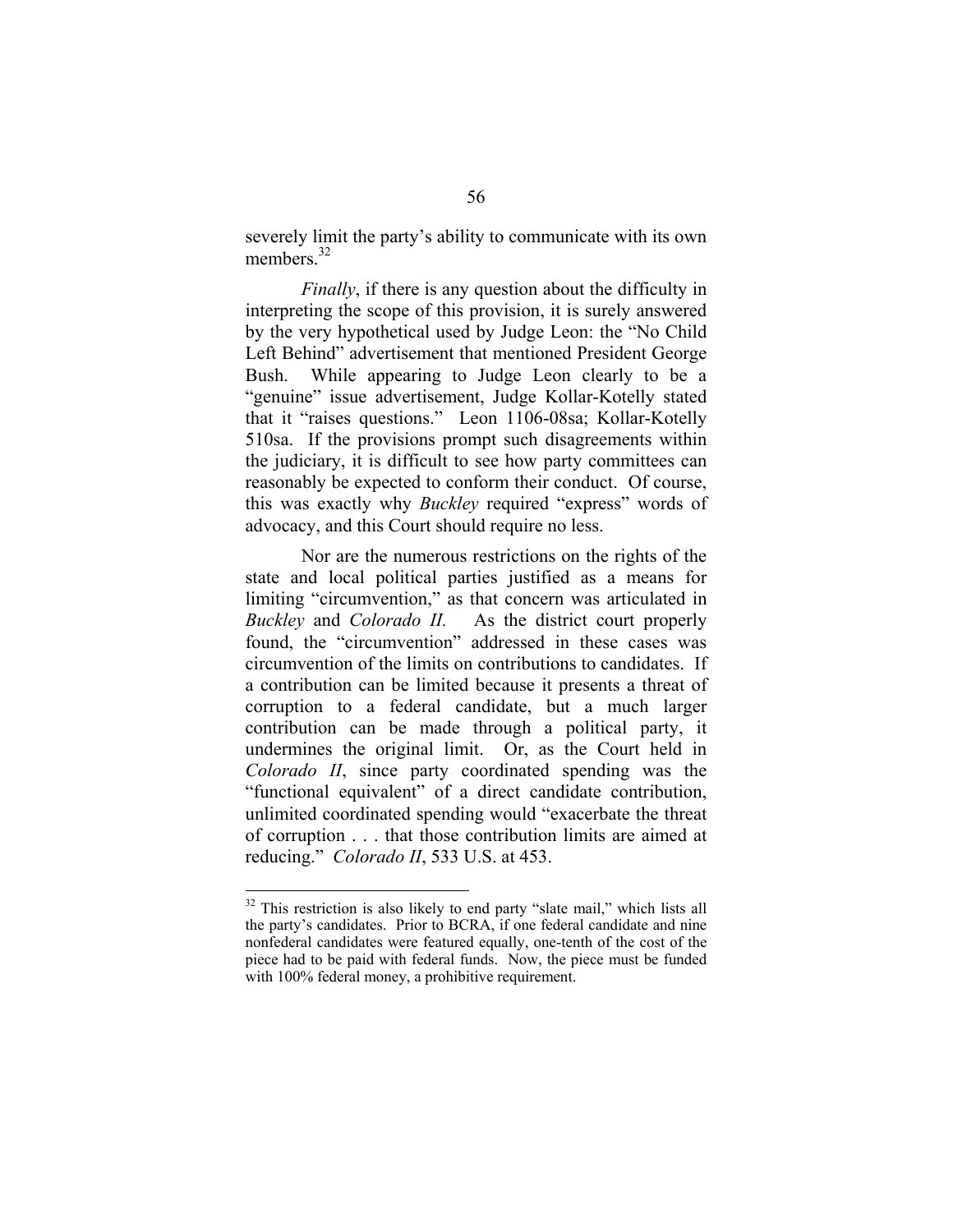With or without BCRA, the state parties cannot use *nonfederal* funds for either candidate contributions or coordinated party expenditures for federal candidates; in the absence of BCRA, those funds can be used only for generic or non-federal-candidate-specific expenditures. More precisely, they can be used only for the *nonfederal portion* of the cost of a generic activity, since all generic activities were allocated between federal and nonfederal accounts. Only expenditures for state and local election activity could be paid *completely* with nonfederal funds. Therefore, restrictions on those activities (or contributions to be used for those activities) cannot be justified by any need to avoid circumvention of the underlying federal contribution limits, because those activities are not the "functional equivalent" of direct contributions or coordinated expenditure.

The flaw in BCRA is its presumption that, because state and local parties may support federal candidates, all of their activities have that purpose. Although a state party may make expenditures on behalf of federal candidates, it does a great deal more than that. Its members make donations not merely, or even primarily, to support federal candidates, but to support the parties' state and local candidates, to participate (in California) in ballot measure advocacy, and to represent their views in the process of government. The federal government cannot, consistent with the First Amendment, limit expenditures for activities (or contributions to be used for those activities) other than those with a potential for corruption of federal candidates and officeholders. No decision of this Court allows the federal government to regulate contributions and expenditures unrelated to federal candidates in the way that BCRA attempts to do.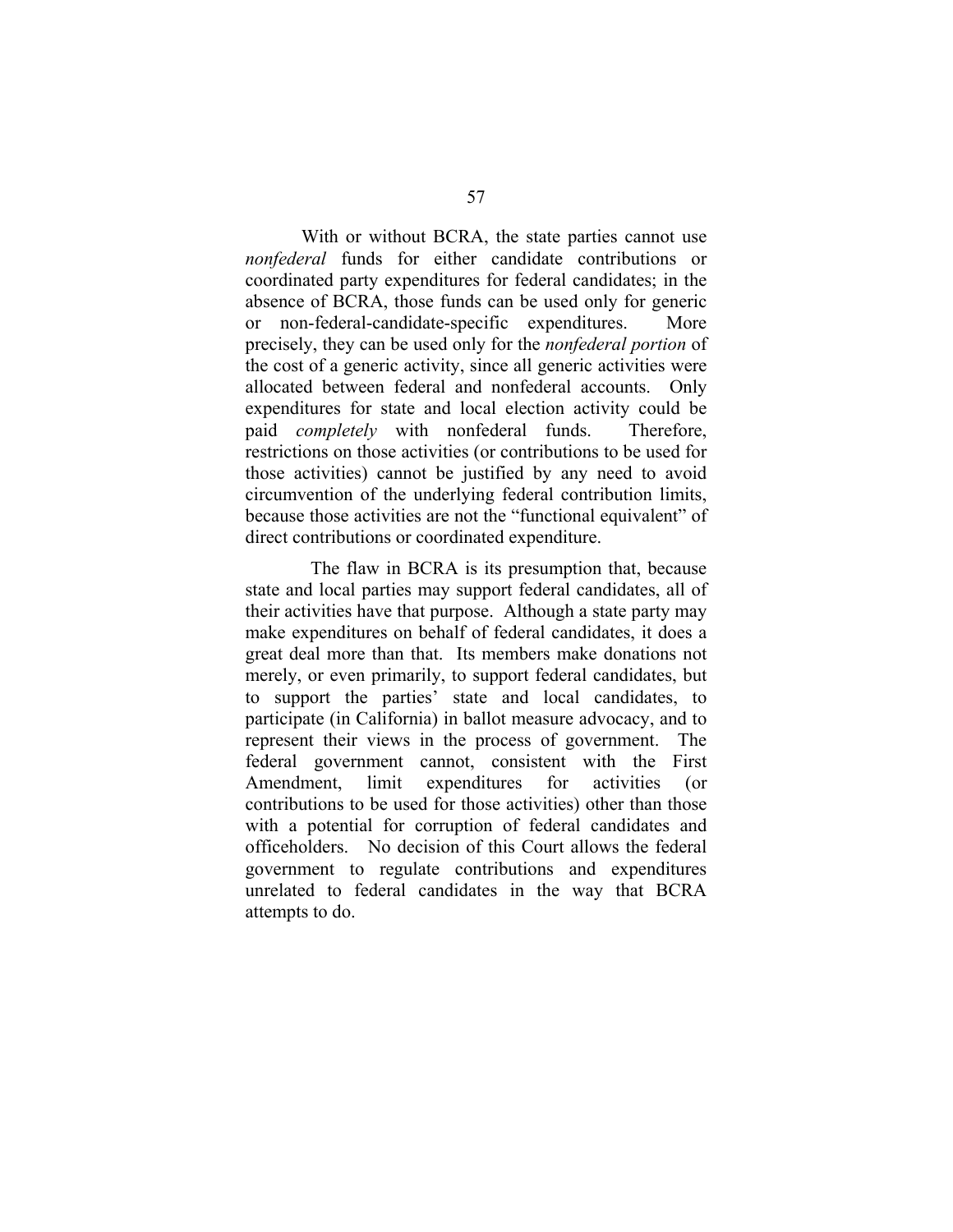2. Section 323(b) Prevents the State and Local Parties from "Banding Together To Achieve a Common End."

The limits on spending imposed upon the state and local parties are exacerbated by provisions that prohibit those parties from "banding together to achieve a common end." *Citizens Against Rent Control*, 454 U.S. at 294. The parties are essentially denied the opportunity to engage *collectively*  in effective advocacy, which the Court has viewed as "undeniably enhanced by group association." *Id.* at 295.

New Section 323(b) prohibits a state or local party from engaging in "Federal election activities" with Levin contributions that have been solicited, received, or directed through joint fundraising activities, or with *any funds*  transferred, contributed, or provided by any national party committee or any other state or local party committee if Levin funds are being used. *See* new §§ 323(b)(2)(B), 323(b)(2)(B)(iv), 323(b)(2)(C).

In other words, BCRA not only prohibits the transfer or joint fundraising of *Levin* funds, it also prohibits the transfer of *federal* money between political party units if that money is to be used for "Federal election activity" funded in part with Levin money. The transfer ban is not limited to transfers from the national party committees; it applies with equal force to transfers between the state and local party committees. The result is that, during a federal election year, a state party may not transfer any money – federal, nonfederal, or Levin – to a local party for GOTV activities in a *state* election if any Levin money is used. Similarly, the joint fundraising restrictions make it illegal for two local party committees to conduct a joint fundraiser to raise *state-regulated* money for a voter registration drive.

Fundraising is inextricably intertwined with political activity. *Schaumberg*, 444 U.S. at 632. While there may be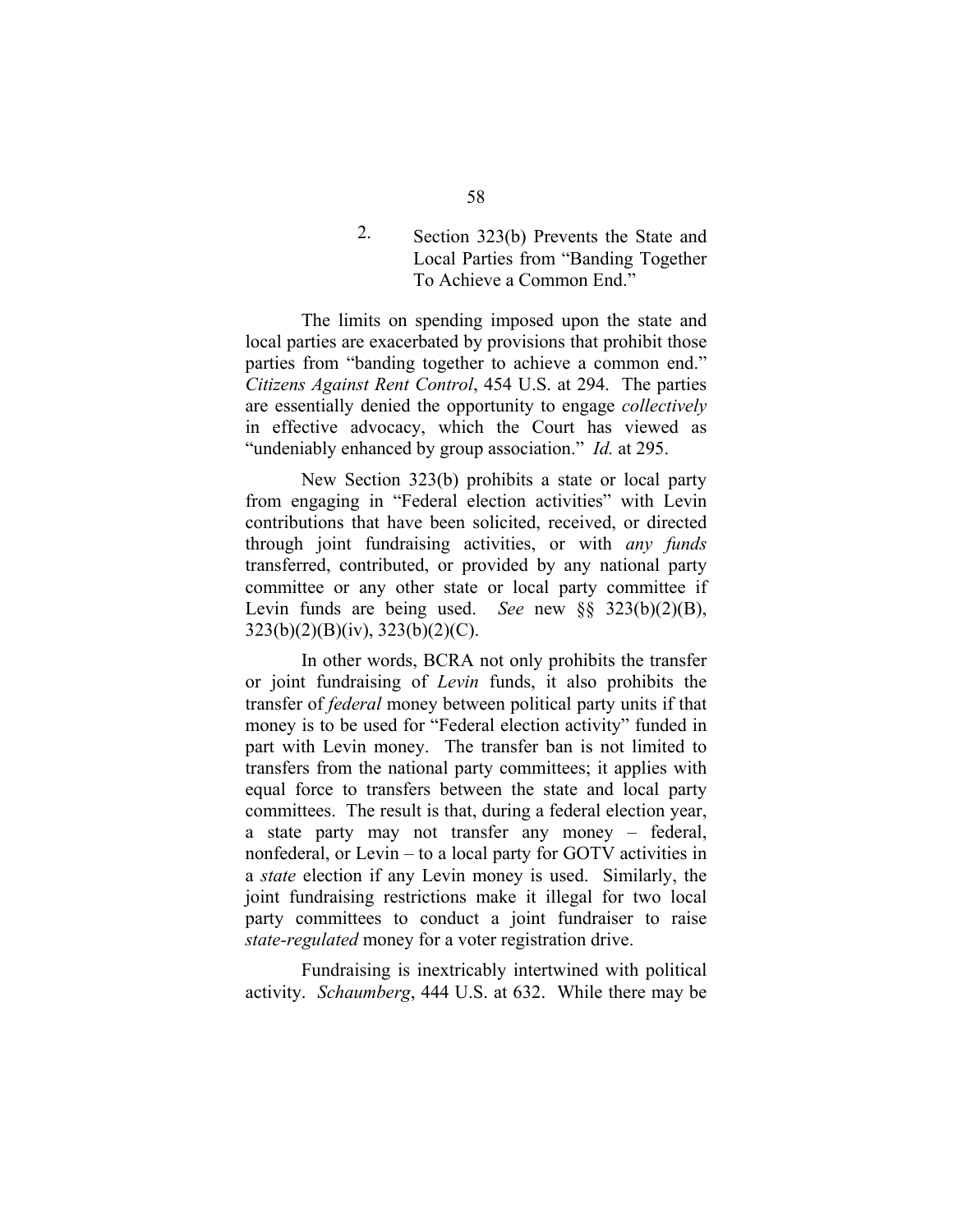"some activities, legal if engaged in by one, yet illegal if performed in concert with others, [] political expression is not one of them." *Citizens Against Rent Control,* 454 U.S. at 296. In addition, if the state or local parties collectively decide that a particular race has special importance and want to channel their collective resources to that race – resources raised completely in compliance with state or federal law – there is no lawful basis for the government to interfere with that internal decision. In such cases, the parties should have the freedom that other organizations have to make basic decisions about where money is best spent. These decisions reflect the group's collective decision-making and priorities. As shown (Part I.A.), interference with this right to self-governance is subject to strict scrutiny. *California Democratic Party*, 530 U.S. at 582.

As shown (Part I.B.), new Section 323(b) also dramatically inhibits the participation of the state and local political parties in the Republican Victory Plans and Democratic Coordinated Campaigns. Restrictions described in the context of national parties are, of course, equally applicable to the state and local parties, which provide the grass-roots organizational resources.

In addition, many state and local party officers also serve in various capacities with their national party. *See* J.A. 115-16, Bowler Decl. ¶¶3-4; J.A. 600, Morgan Decl. ¶8. BCRA therefore creates the risk of criminal penalties for a state or local party officer who is responsible for raising nonfederal funds for the state party and who also serves as an officer of the party's national committee, because he or she may be accused of raising those funds as an "officer" or "agent" of the national committee.  $33$  At the least, these

<sup>&</sup>lt;sup>33</sup> Although the FEC regulations give state party officers who serve on national party committees some comfort, the Intervenors have challenged those regulations. *Shays v. FEC, supra.*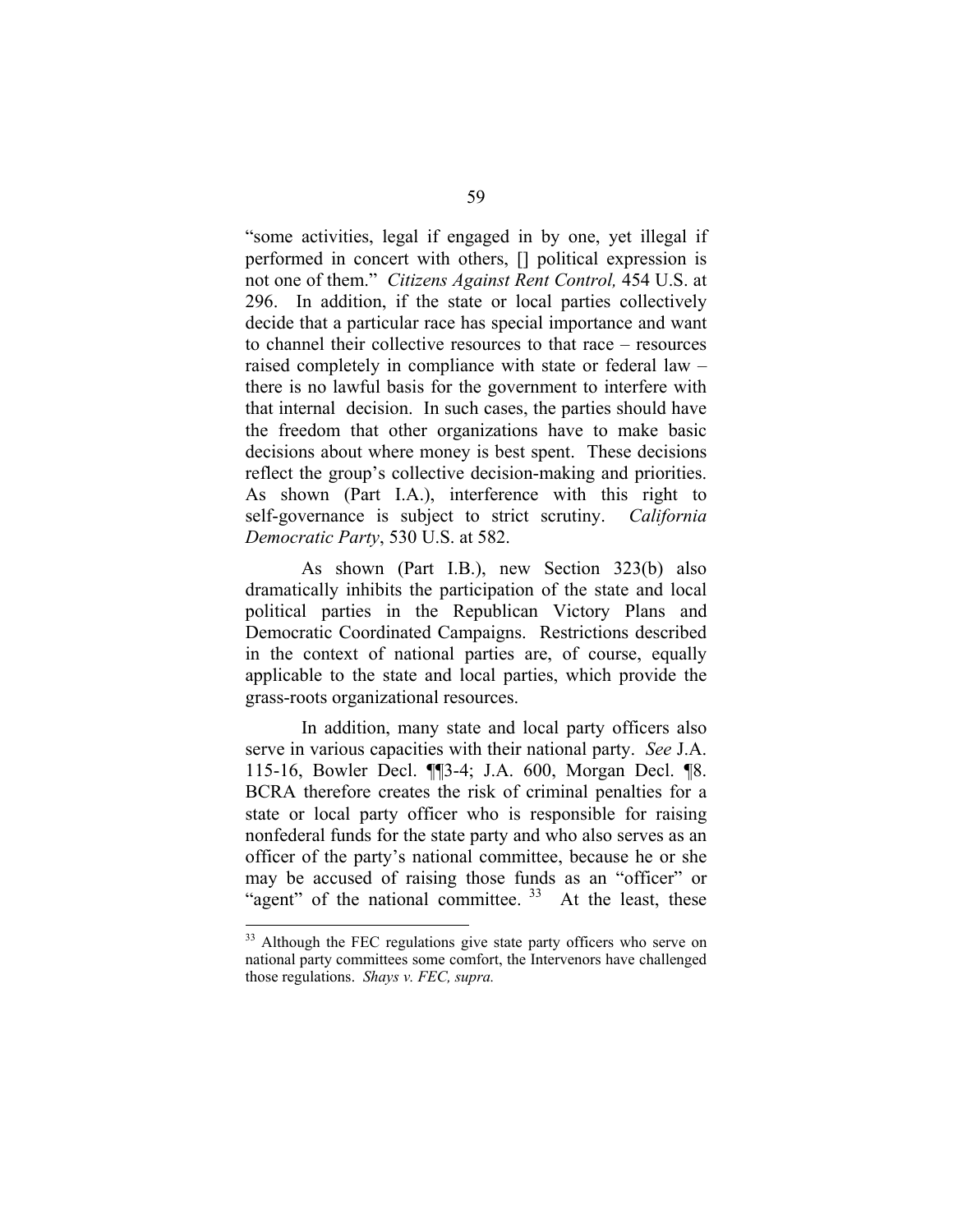provisions are likely to inhibit full participation in campaign discussions by these persons, and discourage state and local officers from involvement in the national parties.

The freedom to associate entails both ability to affiliate and ability to pool resources with like-minded persons in furtherance of common goals. Under BCRA, party committees are precluded from both affiliating (as a result of the restrictions on the national parties and federal officeholders in state campaign activity) and from pooling their resources with each other (as a result of the joint fundraising and transfer bans). These restrictions are direct impediments to the state and local parties working collectively to "conduct[] the party's campaigns," as provided by California law. More fundamentally, if the parties cannot effectively organize and speak on behalf of their membership, they will be precluded from "effectively amplifying the voice of their adherents, the original basis for the recognition of First Amendment protection of the freedom of association." *Buckley,* 424 at 22.

Nor are the restrictions on association in new Section 323(b) narrowly tailored or, in fact, tailored at all. The ban on transfers of both federal and nonfederal money illustrates this point. New  $\S 323(b)(2)(B)(iv)$ . Federal money is, by definition, money raised in compliance with all of the federal limitations as to both source and amount. It is money that has been determined by Congress to be noncorrupting if used directly to support a candidate. It is inexplicable how a transfer of such money can be corrupting even though the initial contribution is not. The same is true for the transfer of Levin funds among the state and local parties. Transferring money already raised within certain limits to another party committee, for uses not directly related to federal candidates, cannot be corrupting. The prohibition is absolute; it is not tailored to address, for example, large transfers or transfers shown to have a particular potential for corruption. Judge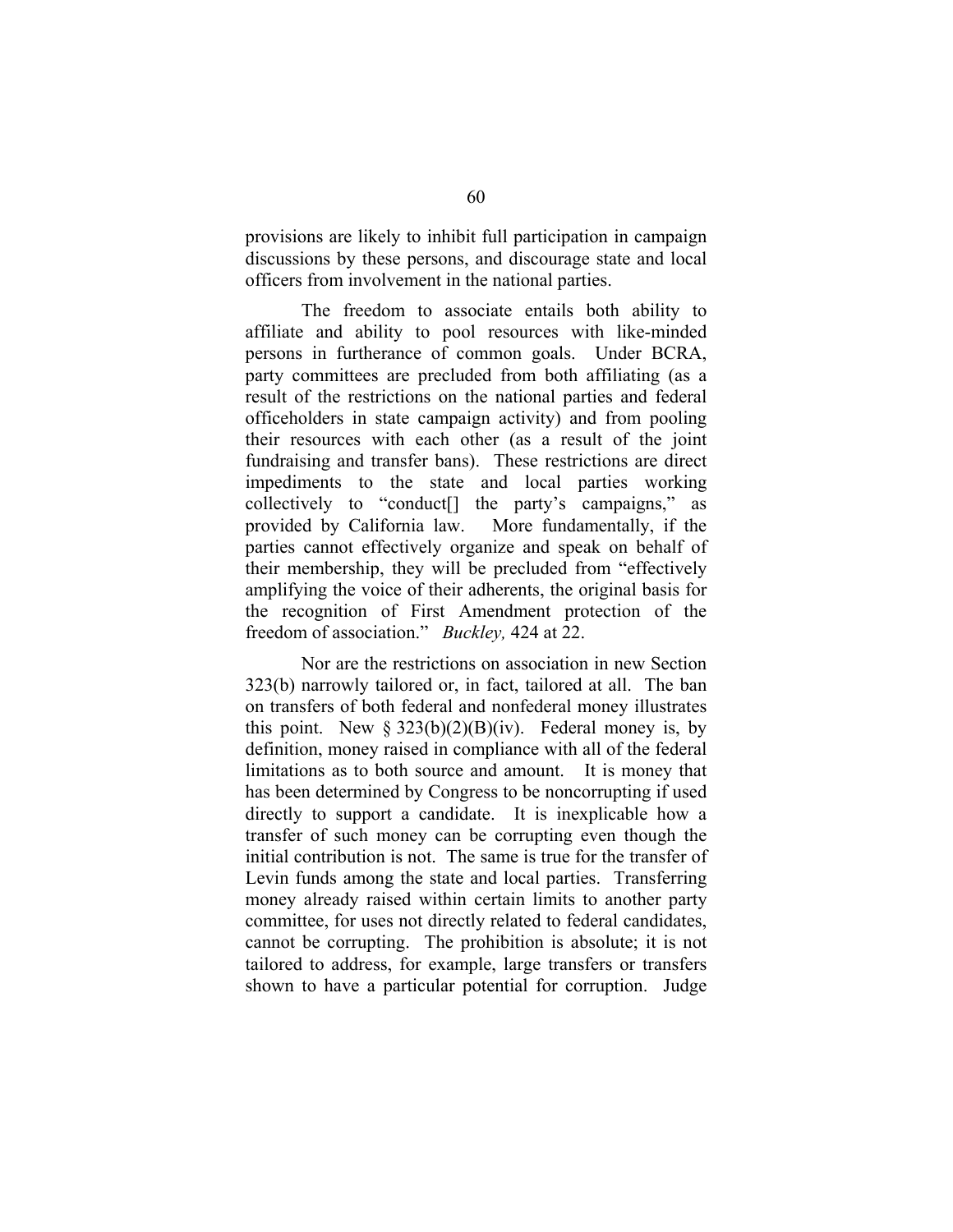Henderson concluded that even if the transfer provisions were aimed at national party funding for "issue ads" (and if such a problem could be constitutionally addressed, a question she answered in the negative), the provision was required to be more narrowly tailored. *See* Henderson 440sa.

Similarly, a joint effort with another party committee to raise Levin funds, where the funds to be raised are statutorily limited and are legally permissible as to both committees, cannot lead to either corruption or the appearance of corruption. Neither the Government nor the Intervenors have explained how joint fundraising among state and local parties raising state-regulated money for use in state elections could create the potential for corruption of federal candidates.

> 3. New Section 323(b) Prevents State and Local Political Parties from Amassing the Resources for Effective Advocacy.

Although *Buckley* upheld the contribution limits at issue in that case, the Court acknowledged that "contribution restrictions could have a severe impact on political dialogue if the limitations prevented candidates and political committees from amassing the resources necessary for effective advocacy." *Buckley*, 424 U.S. at 21. The Levin limits on the use of state-regulated money, coupled with the restrictions on normal associational activities, in fact create "a system of suppressed political advocacy" that offends the First Amendment. *Nixon*, 528 U.S. at 396.

The requirement that a particular expenditure be funded with federally-regulated money has significant consequences for the state and local parties. For example, CDP has raised approximately \$4 million in federal money during each of the last several cycles. *See* Henderson 315sa; Leon at 1240sa. Administrative expenses have been approximately \$5-6 million per cycle. *See* J.A. 117-18,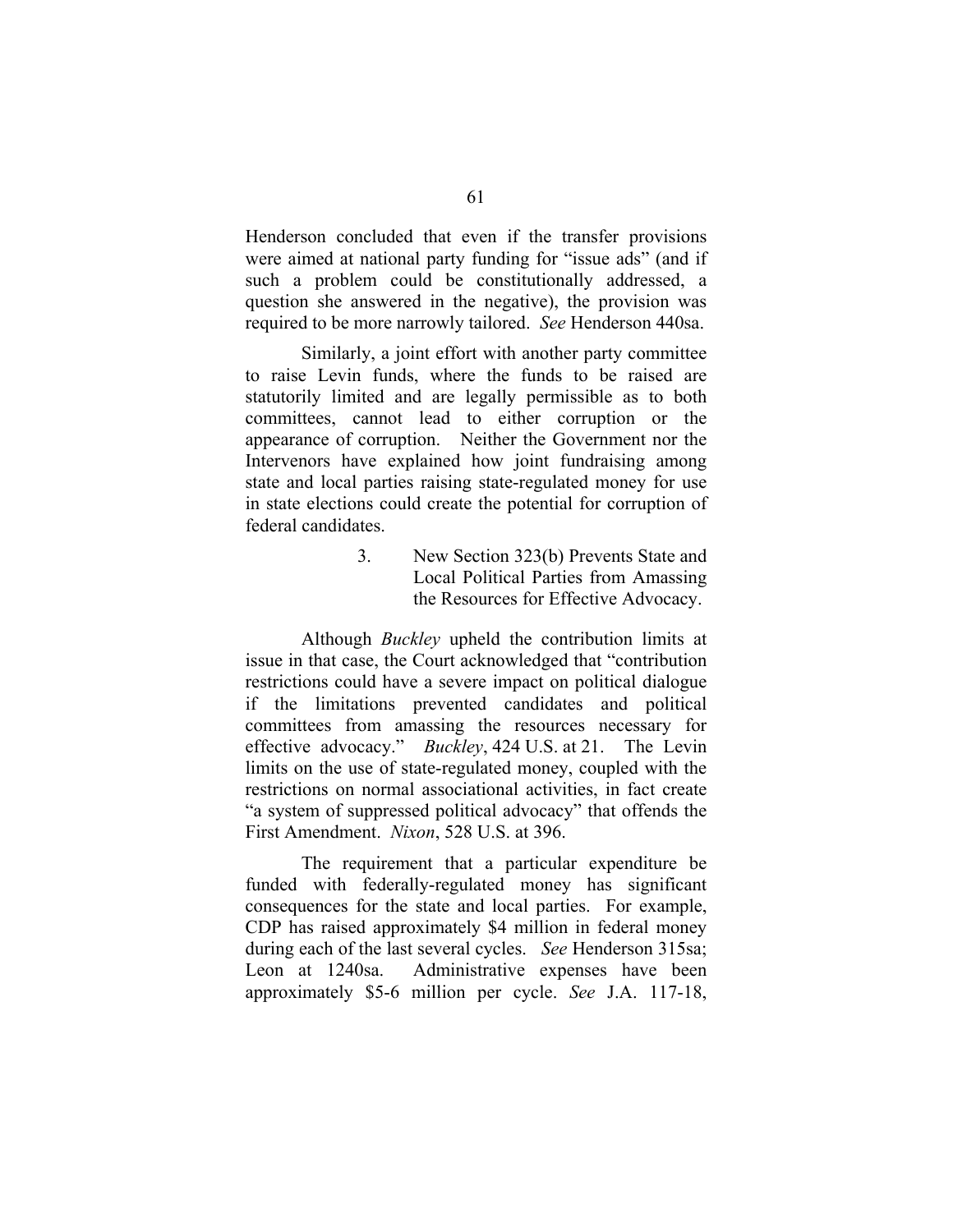Bowler Decl. ¶7. Pursuant to FEC regulations, a percentage of all administrative expenses must be paid with federal money.<sup>34</sup> A large percentage of CDP's federal money is, therefore, consumed by administrative expenses. This means that if additional state and local campaign activities are now deemed "federal election activity," existing federal money must be divided between administrative expenses and programmatic expenses.

Although both parties have made significant investments in federal fundraising, federal money is expensive to raise, the average contribution is quite low, and the more effective programs require a significant capital investment. *See* Henderson 315-18sa; Leon at 1240-42sa.<sup>35</sup>

In addition, the Levin Amendment will significantly restrict the usable amount of nonfederal funds available to the parties. This is the very money previously used to fund the lion's share of state parties' ballot measure advocacy. The evidence below demonstrated that 76-86% of the CDP's nonfederal funds raised over recent cycles would not comply with the Levin restrictions; for CRP, the figures are 47-69%.36 *See* Henderson 316-18sa; Leon 1241-42sa. These findings stand in stark contrast to the finding in *Buckley* that only 5.1% of the money raised by Congressional candidates in that year was in amounts in excess of the \$1,000 contribution limit. *Buckley*, 424 U.S. at 21 n.23.

<sup>&</sup>lt;sup>34</sup> The FEC regulations requiring state parties to allocate administrative expenses between federal and nonfederal accounts remain in effect, resulting in a need for federal funds beyond that required for "Federal election activity."

<sup>&</sup>lt;sup>35</sup> For example, in the 2000 cycle, 43% of administrative costs had to be paid with federal money. Bowler Dec. ¶15.

<sup>&</sup>lt;sup>36</sup> These numbers do not include the loss of transfers, which would reduce the amounts further.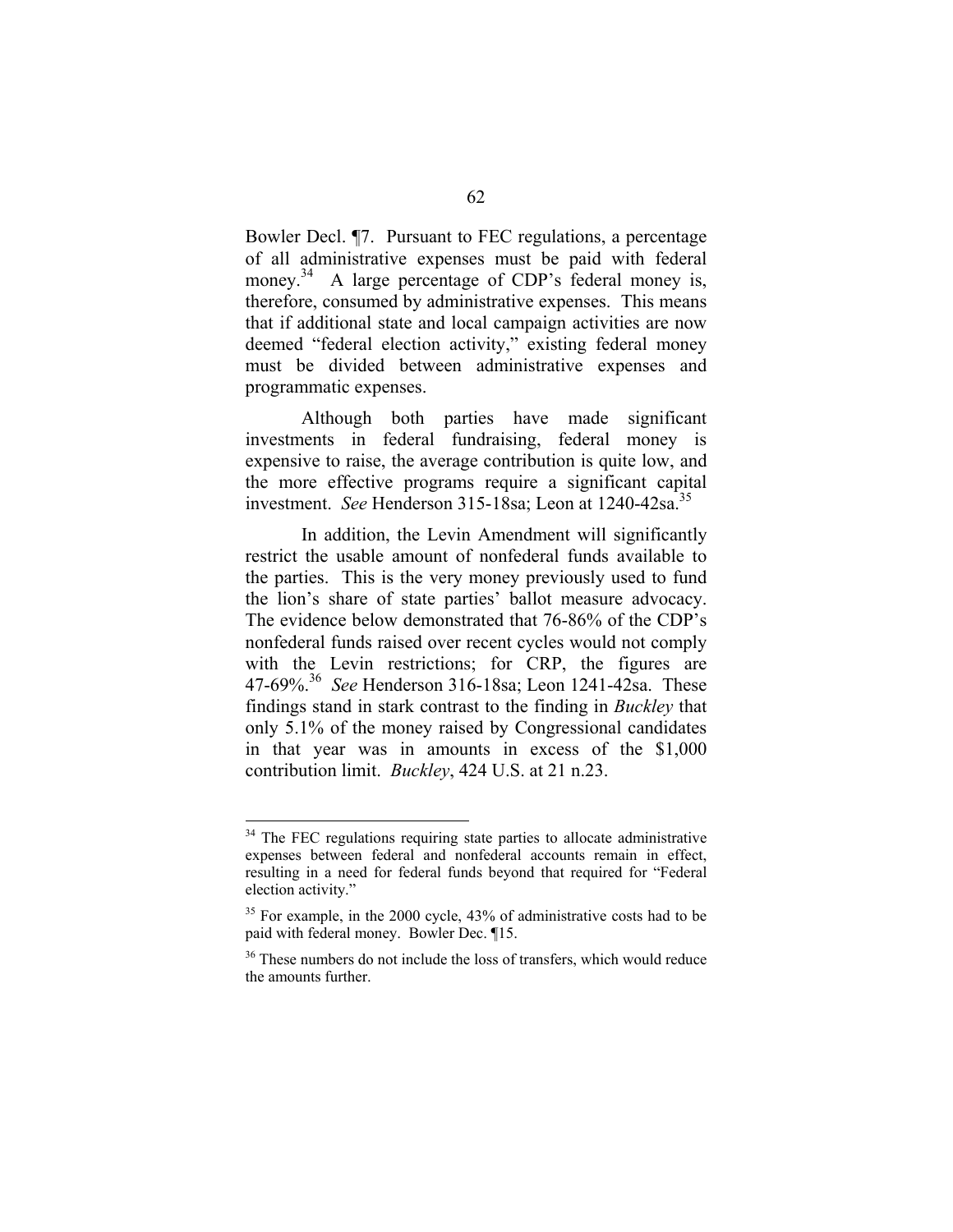The state and local parties therefore face the prospect of being required to fund a significantly increased percentage of their traditional campaign activities – state and local as well as federal – with either extremely limited federal money or with federally-regulated Levin money. The gap in projected revenues and the historical cost of the state parties' activities are illustrated in Bowler Decl., Ex. C, J.A. 154. *See also* Erwin Decl., Ex. 7 (CRP figures). This graph illustrates, based on historical revenue and expense figures, the projected federal and Levin revenues and CDP's expenses. The gap between the two would have been approximately \$16 million (CDP) and \$10.6 million (CRP) in the 1999-2000 election cycle.

There is no evidence in the record that Congress gave any meaningful consideration to the impact of BCRA, or new Section 323(b) in particular, upon the state and local parties. The effect of the \$10,000 limit on nonfederal contributions is particularly harsh on parties in a state such as California, which has a large population. A State Senate District contains almost 850,000 persons. Because of term limits, California's state legislative and executive offices turn over regularly and the races are more competitive than most federal offices. *See* J.A. 116 Bowler Supp. Decl. ¶4. The cost of a statewide mailpiece can be approximately \$260,000. *See* J.A. 132, Bowler Decl. ¶24; Henderson 313sa n.112. CDP's direct mail program in support of state and local candidates costs approximately \$7-8 million per cycle. *See*  J.A. 124-30, Bowler Decl. ¶20. As the Court has observed, "freedom of association is diluted if it does not include the right to pool money through contributions, for funds are often essential if advocacy is to be truly or optimally effective," and "[t]he value of the right to associate is illustrated by the cost of reaching the public." *Citizens Against Rent Control,* 454 U.S. at 296 & n.5 (internal citations omitted).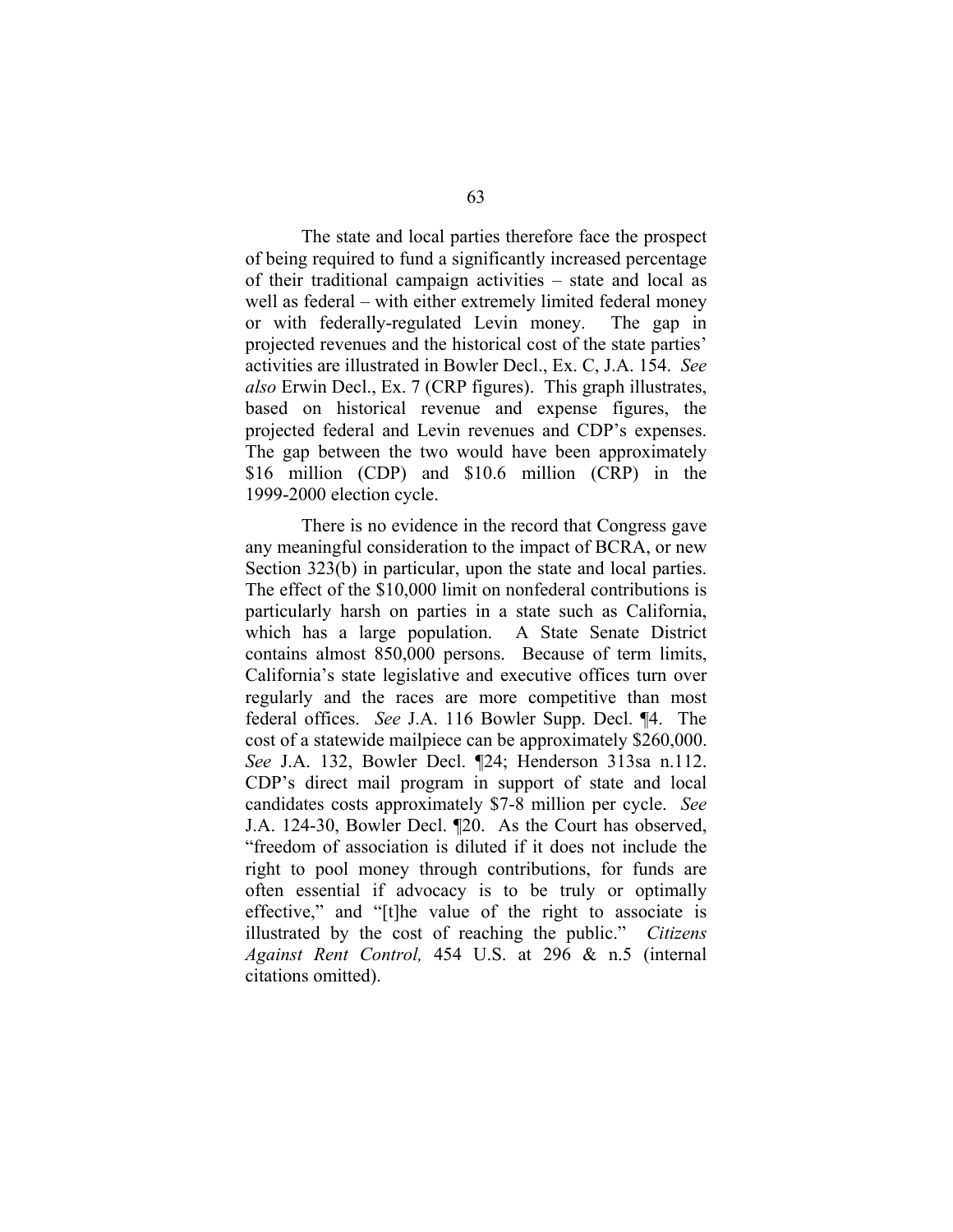There is simply no way that the California state parties can withstand this impact (amounting to well over \$10 million each) without serious impairment to their programmatic activities and their ability to communicate effectively with their 12 million members. The district court found that the need to use federal money for an increased range of expenditures unrelated to federal candidates, including many state and local election expenditures, and the inability to use the nonfederal money raised by the state parties, is likely to result in a reduction of voter registration activities, generic party-building, and grassroots mobilization. *See* Henderson 320-21sa; Leon 1242-43sa; *see also* J.A. 1434-37, La Raja Decl. ¶22; J.A. 1648-49, Snyder Decl. at 14-15. In addition, the transfer and fundraising restrictions make it impossible for the state and local parties to channel resources to races where they are most needed and/or where they can be used most effectively. The combination of spending limits and association limits will most surely lead to a loss of the "resources necessary for effective advocacy." *Buckley*, 424 U.S. at 21.

## D. New Section 323(a) Undermines the Speech and Associational Rights of Minor Parties.

The significant burdens that new Section 323(a) places on rights of political speech and association become especially irrational and crushing for political parties that primarily engage in issue advocacy and that lack the human and financial resources of the major parties. The LNC is both an example and a particular victim of new Section 323(a)'s effect on minor political parties. Most crucially, as applied to the LNC, new Section 323(a) obviously suppresses pure political speech and freedom of association in the name of suppressing campaign finance abuse.

Several examples of LNC nonfederal activity illustrate how new Section 323(a) restricts protected political activity unrelated to federal elections.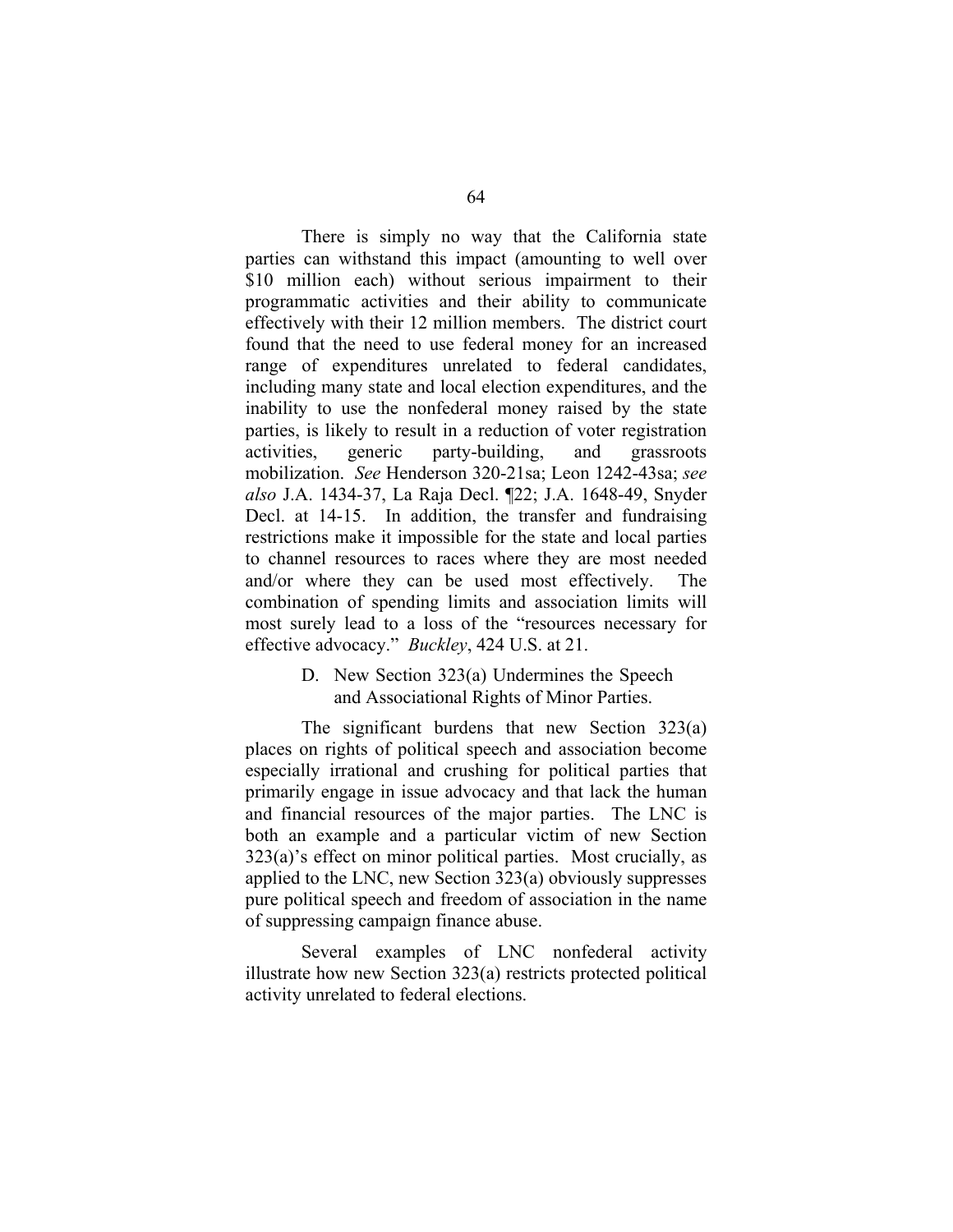*First*, using nonfederal money, the LNC conducts numerous issue advocacy campaigns, including, for example, advertising campaigns advocating adoption of libertarian policy positions on government spending, drug control, welfare, gun ownership, and taxation. *See* J.A. 196, LNC Decl. ¶35 and the exhibits cited therein. The Libertarian Party also raises funds and advocates for its principles without any express reference to any Libertarian Party federal candidate when major party candidates do not address them. Thus, using nonfederal money, the Libertarian Party ran anti-drug war advertisements to lampoon advertisements being run by the federal government linking the drug war to anti-terrorism efforts. *Id.* ¶12 & Ex. E. New Section 323(a) forbids the LNC from using nonfederal money for these entirely issue-oriented purposes.

*Second*, every two years, the LNC stages conventions of the Libertarian Party; a nominating convention is held during presidential election years and a purely educational convention in off-presidential election years. *Id.* ¶¶28-31, J.A. 192-94. Non-presidential year election conventions are solely devoted to discussion and advocacy of issues and to internal party matters; the convention neither nominates nor selects candidates for public office. *Id.* ¶29, J.A. 192-93. Nevertheless new Section 323(a) effectively bans receipt of income from corporations for exhibit space rentals, advertising, and sponsorships that are used to finance these conventions. *Id*. ¶ 29. It also effectively forbids corporations from administering off-year conventions, since any costs of administration would amount to forbidden corporate in-kind contributions to the LNC. *Id.* ¶30, J.A. 193. New Section 323(a) also increases administrative costs by creating the need to distinguish between various sources of contributions. The cumulative effect is to significantly increase the cost to potential attendees and perhaps to render off-year conventions entirely infeasible. *Id.* And, in contrast to the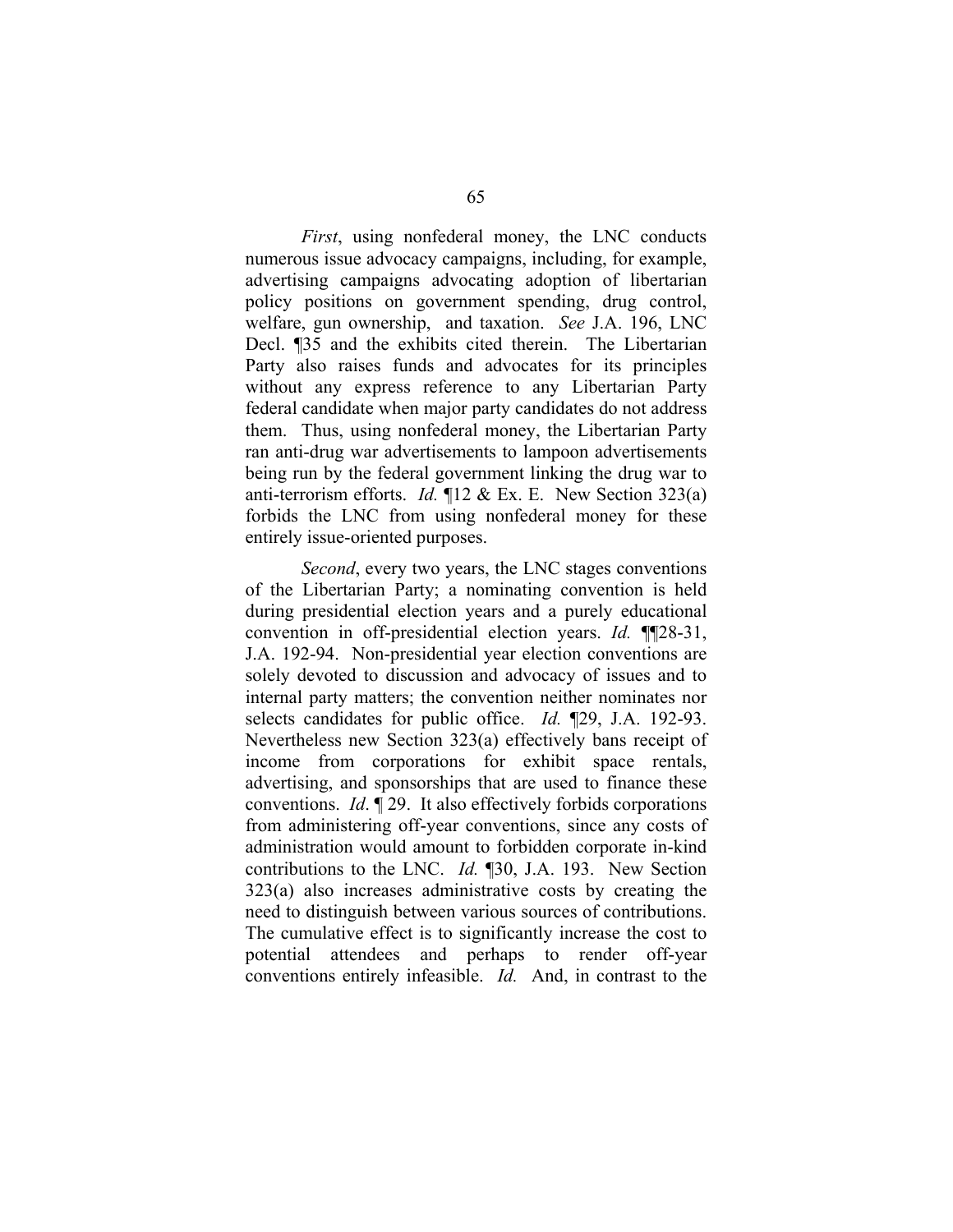major parties, the LNC receives no government funds for its conventions. *Id.* 

*Third*, the LNC produces educational materials on libertarian issues for sale to the general public and to state and local Libertarian parties and candidates. *Id.* ¶ 32 & Exs*.*  As a the result of BCRA, however, the LNC is forbidden to receive funds for this service from its own state and local parties and candidates as nonfederal money (or even as federal money because such a purchase would pose the risk that the state or local party or candidate would have to file with the FEC as a political committee engaging in federal activity.) *Id*. Not only does this represent a significant loss of revenue to the LNC, but it means that the consistency of the libertarian message may be compromised because state and local affiliates will have to develop materials independently or turn to non-party independent sources for those materials. *Id.* 

*Fourth*, the LNC's monthly newspaper, the *Libertarian Party® News*, engages primarily in education and issue advocacy. *Id.* ¶¶18-19 & Exs., J.A. 189. But new Section 323(a) effectively forbids certain receipts arising from the paper's publication because they constitute nonfederal money. It also increases administrative costs for the *Libertarian Party® News.* 

Under new Section 323(a), the LNC would be required to refuse advertising or subscriptions for its newspaper that it presently accepts from both for-profit and not-for-profit corporations (including any library organized as a corporation). *Id.* ¶19, J.A. 189. Moreover, new Section 323(a) would strongly discourage advertising by state or local candidates in the *Libertarian Party® News* since any such candidate would then be subject to FEC filing requirements, because their funds would be deemed to be expended for federal activities. *Id.* Finally, it would disrupt the subscription system by prohibiting one person from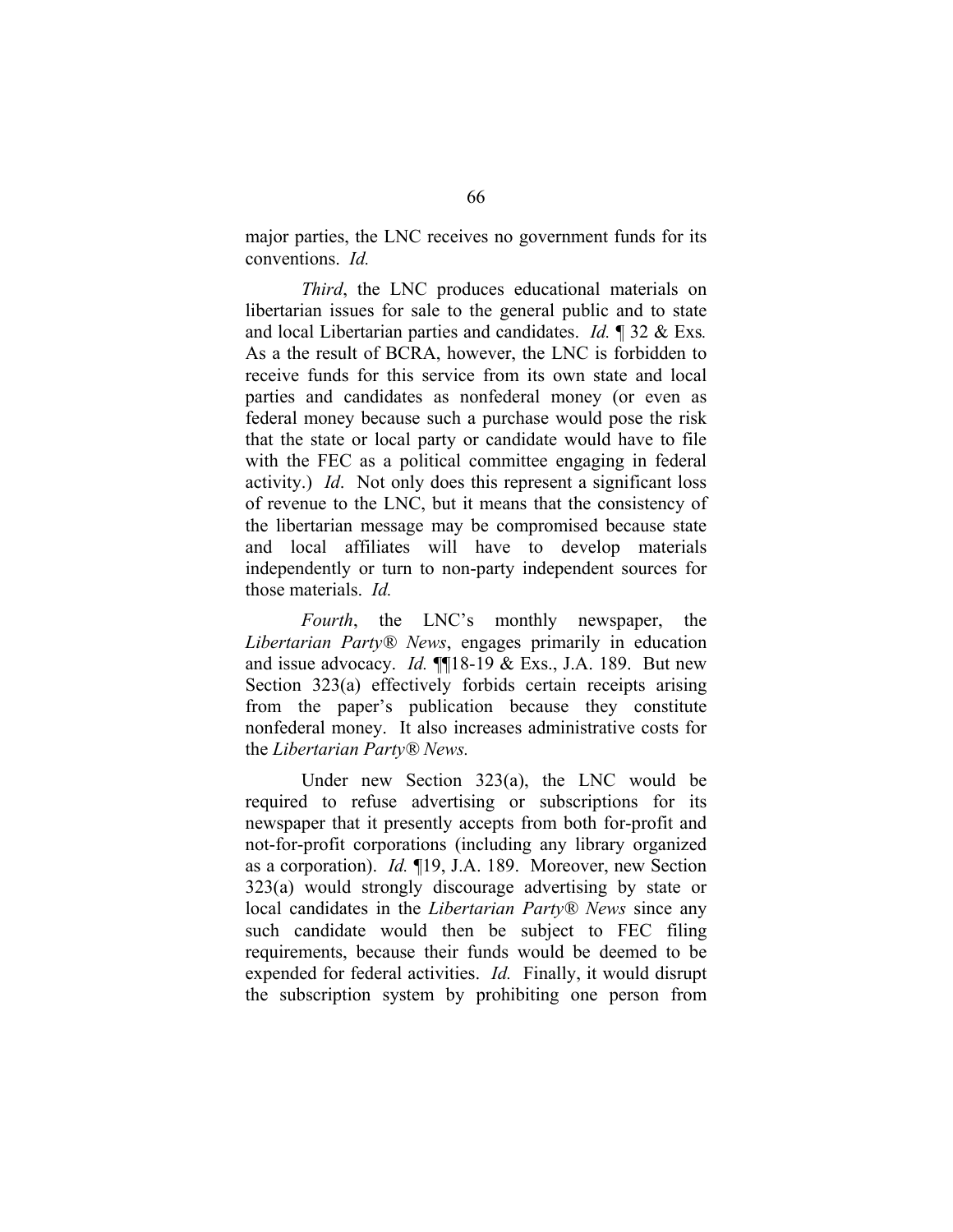paying for a subscription on behalf of another. *Id. ¶*21, J.A. 189-90.

*Finally*, even Libertarian Party federal campaigns are primarily directed toward issue advocacy, rather than toward election of any particular candidate. *Id.* ¶¶10-13, J.A. 185- 87. Libertarian Party candidates know that they have only a remote chance to win federal office, so they use their candidacies to educate the public on libertarian principles. *Id.* ¶11, J.A. 185-86.<sup>37</sup>

Simply put, the alleged corruption or appearance of corruption of federal officeholders that purportedly justifies new Section 323(a) does not apply to the Libertarian Party. No Libertarian Party candidate has ever won a race for federal office. *Id.* **10**, J.A. 185.<sup>38</sup> Thus, no Libertarian Party candidate has ever been exposed to the occasion for actual or apparent corruption that new Section 323(a) allegedly protects against. Further, the supposed potential for widespread abuse of nonfederal money by national parties that motivated new Section 323(a) simply does not exist with regard to the LNC. The principal sources of LNC nonfederal money are mailing list rental fees, dues paid through state affiliates and forwarded to the LNC, and advertising in the *Libertarian Party® News* and elsewhere. *Id.* ¶9, J.A. 184. Very little of the nonfederal money received by LNC is from any corporate source (if funds from renting lists or

<sup>&</sup>lt;sup>37</sup> Federal candidacies are important to the advancement of libertarian principles and the Libertarian Party because the issues that draw voters to the party are primarily federal and because federal candidates often achieve the crucial percentage necessary to achieve ballot status in future elections. LNC Decl. ¶14, J.A. 187. Ballot access is important because these campaigns provide an important means for the Libertarian Party to disseminate its views.

<sup>&</sup>lt;sup>38</sup> In the 2000 general election, Libertarian Party U.S. Senate candidates averaged less than one percent (1%) of the vote; Libertarian Party U.S. House candidates averaged less than two percent (2%) of the vote. *Id.*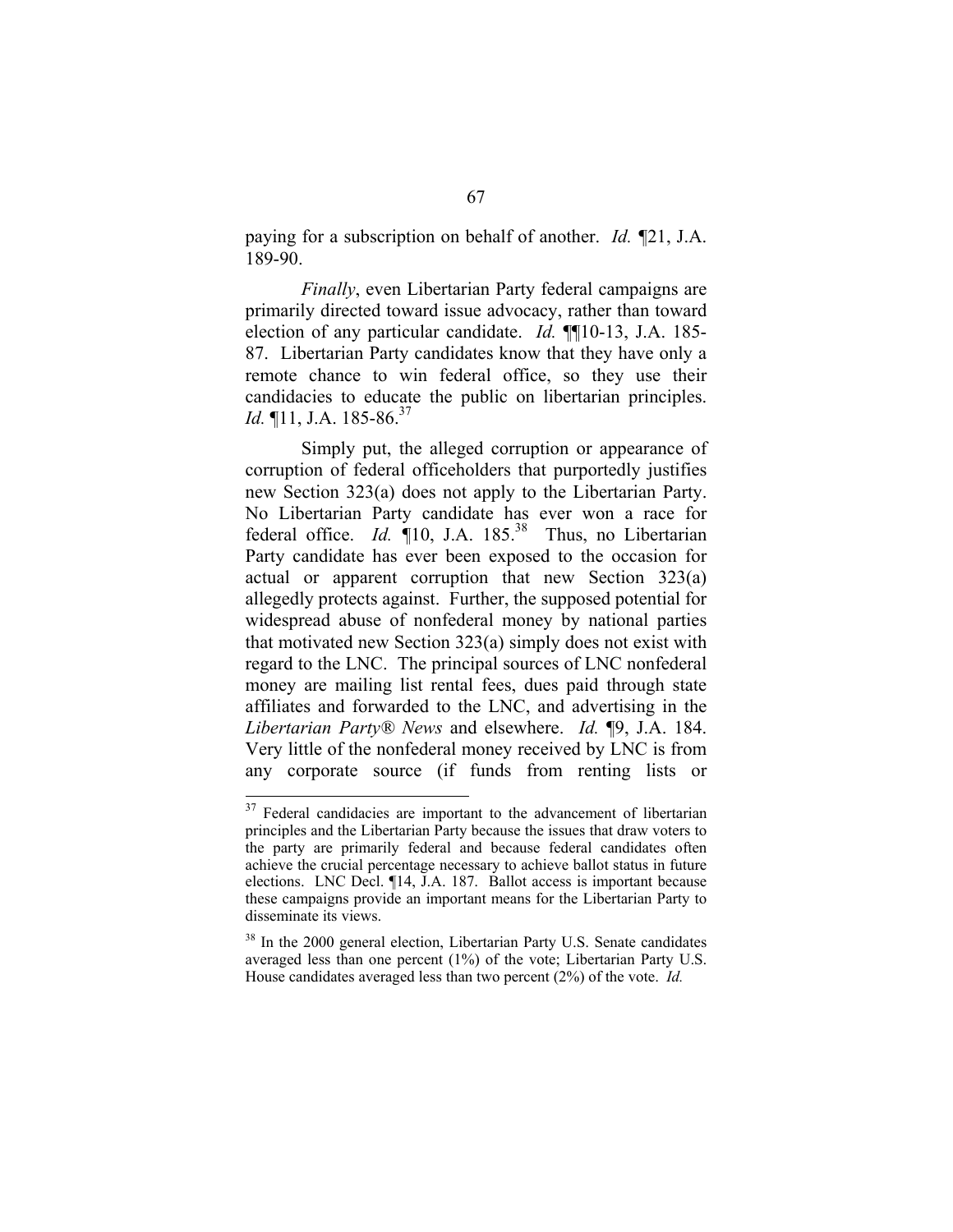advertising in the *Libertarian Party® News* are excluded) or from large individual contributions. *Id.* Even so, new Section 323(a) would deprive the LNC of these funds, although they cannot reasonably be deemed a threat of actual or apparent corruption Libertarian Party federal candidates.

Likewise, without reasonable (much less a compelling) cause, new Section 323(a) deprives the LNC of nonfederal money from state affiliates and imposes significant administrative burdens on state affiliates. *Id.* ¶ 9, J.A. 184. It requires restructuring of the manner in which the LNC manages its membership, significantly increasing costs and diminishing possible income from rental of the membership list. *Id.* ¶¶24-25, J.A. 191. It places a significant and disproportionate administrative burden on the limited resources of the LNC. *Id.* ¶¶5-7, J.A. 182-83. New Section 323(a) restricts, and may even destroy, state party campaign and educational efforts and some state parties themselves. *Id.* ¶8, J.A. 183-84.

New Section 323(a) also effectively criminalizes the current structure of the national Libertarian Party as a membership organization that requires the regular payment of dues from members to the LNC. Dues are frequently paid to affiliated state Libertarian Parties, with a portion to be distributed to the national Libertarian Party, so that those who pay dues may be members of both the state and national parties. Further, dues often are paid by one person on behalf of another, then deposited in state affiliates' nonfederal money accounts. *Id.* ¶33, J.A. 195. Under new Section 323(a), however, these funds may not be transferred to the LNC, so that members who pay dues in such a manner must be denied membership in the national Libertarian Party.

To put the LNC's burden in perspective, the LNC is much smaller than the RNC or DNC. It has only eleven fulltime employees, one half-time employee and three part-time student employees. *Id.* ¶5, J.A. 182. Only ten state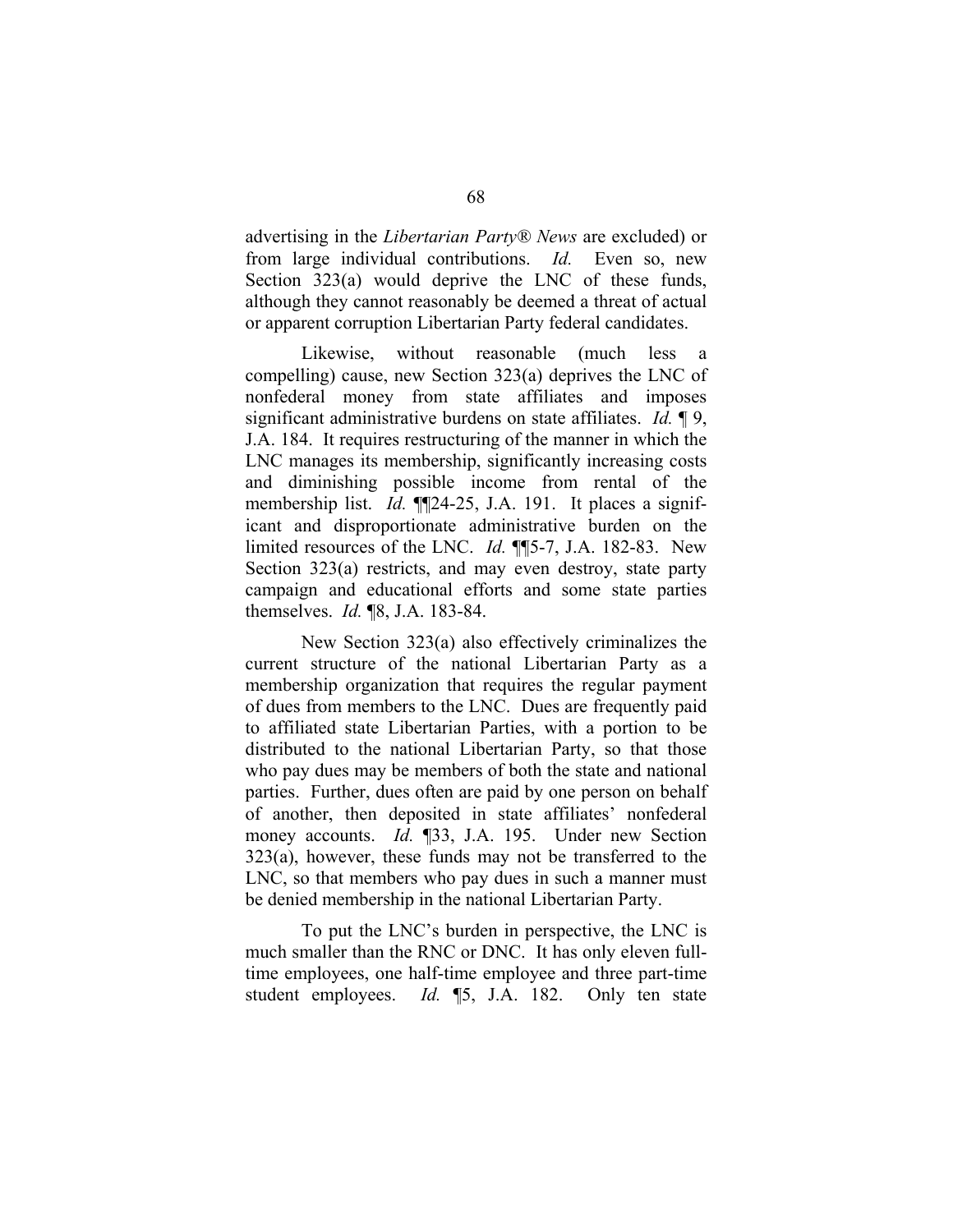Libertarian parties have any paid employees, many of them only part-time, and they rely heavily on volunteer staff. *Id.*  Because the requirements of FECA are constant, however, the new BCRA restrictions create a greater proportionate burden on the LNC. Moreover, especially because of its ban on nonfederal money, the BCRA will impede LNC's ability to publish its newspaper and educational materials, *id.* ¶¶18- 23, 32, 35, J.A. 189, severely impede its ability to stage its educational off-presidential-year national convention (which does *not* nominate any candidates), *id.* ¶¶28-31, J.A. 192-93, and effectively criminalize its present membership structure. *Id.* ¶¶33-34, J.A. 195. In its effect on the LNC, new Section 323(a) is plainly not narrowly tailored to serve any compelling government interest.

> E. Section 323(d)'s Prohibitions on Party Involvement With Other Organizations Violate the First Amendment.

New Section 323(d) prohibits any national, state, or local party committee from soliciting for, or donating to, any nonprofit, tax-exempt organization that makes any disbursements for "Federal election activity." New §  $323(d)(1)$ . The section also prohibits any party committee from contributing to any organization exempt from tax under IRC section 527 (other than party committees, candidate committees, or federally-registered political committees) regardless of whether that organization disburses any funds for "Federal election activity." New  $\S 323(d)(2)$ .<sup>39</sup> These restrictions apply not only to the party committees at all

<sup>&</sup>lt;sup>39</sup> Section 323(d) does not prohibit transfers among political party committees. *But see* new §  $323(b)(2)(B)(iv)$ . The FEC allows political party donations to Section 527 committees registered under state law, but only if those committees support only state and local candidates and do not engage in "Federal election activity." 11 C.F.R. § 300.51.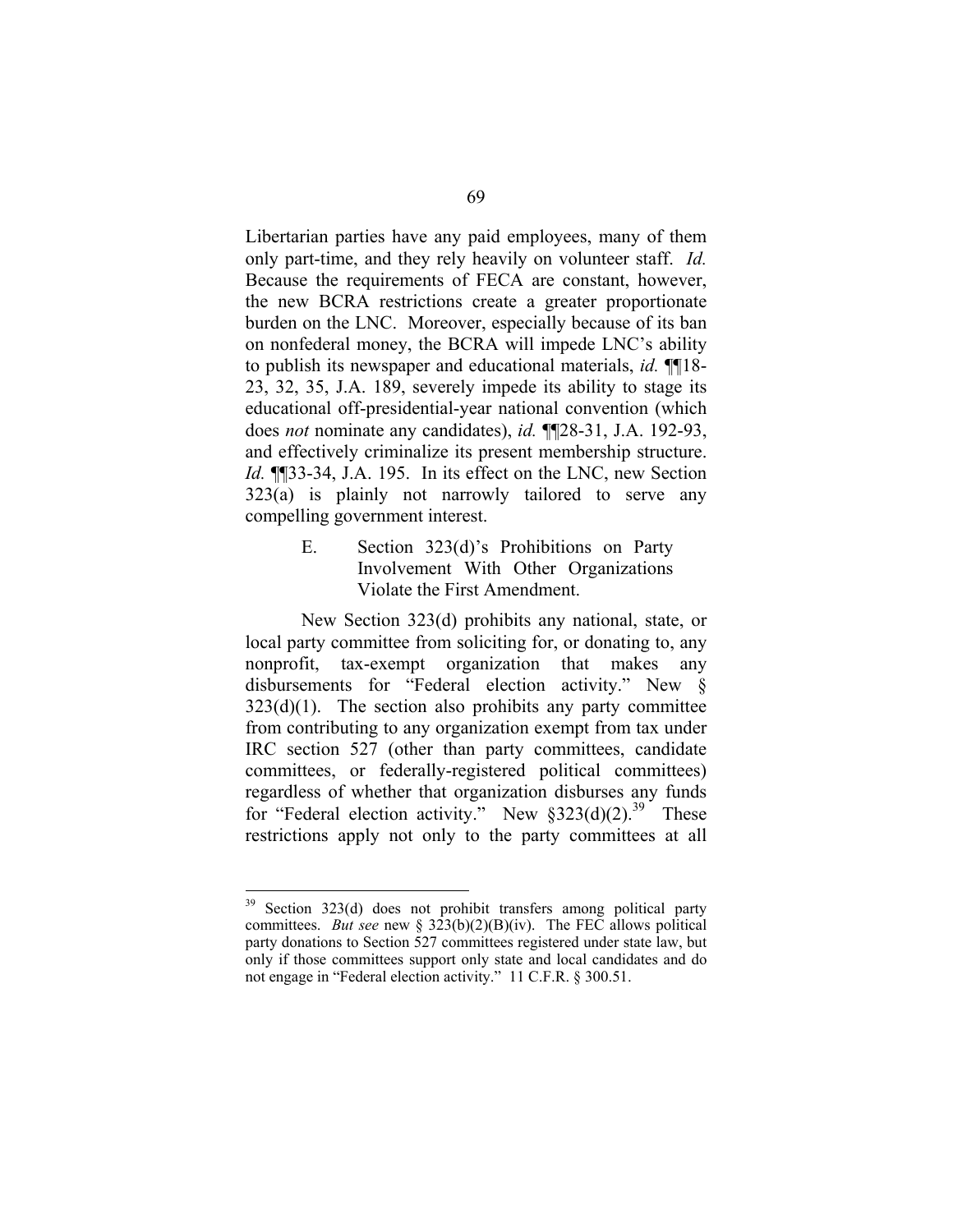levels, but also to any "officer or agent acting on behalf of" any party committee or entity.

The prohibitions of new Section 323(d) outlaw a stunning array of normal coalition advocacy, as well as civic and associational activity by parties and their officers, employees, and volunteers. Because support for and opposition to ballot measures in California is conducted largely through ballot measure committees, which are organized as IRC § 501(c)(4) entities, *see* Henderson 444- 45sa, the ability of the California state parties to give to and solicit funds for ballot measure committees has been critically important. Through such activity, the state parties express support for policies that reflect the party's values, positions, and common ideological goals. These activities are entitled to the highest degree of First Amendment protection. *See Citizens Against Rent Control,* 454 U.S. at 299 ("It is hard to imagine speech more eligible for First Amendment protection" than support of ballot-measure organizations). Because most ballot measure groups engage in some of the activities within BCRA's definition of "Federal election activity," such as GOTV, new Section 323(d) flatly bans the California state and local parties from contributing to or raising funds – even federally-regulated funds – for such groups.

New Section 323(d) also prohibits the parties from contributing to the local Democratic or Republican "Clubs." These clubs are the grass-roots organizations that typically conduct voter registration and walk precincts on or before election day – activities now defined as "Federal election activity." Contributions are prohibited to these organizations because they are organized under IRC section 527. *See*  Henderson 449sa.

The ban on contributions to 527 organizations also affects the ability of the parties to participate in other state issues. In California, petitions are currently circulating to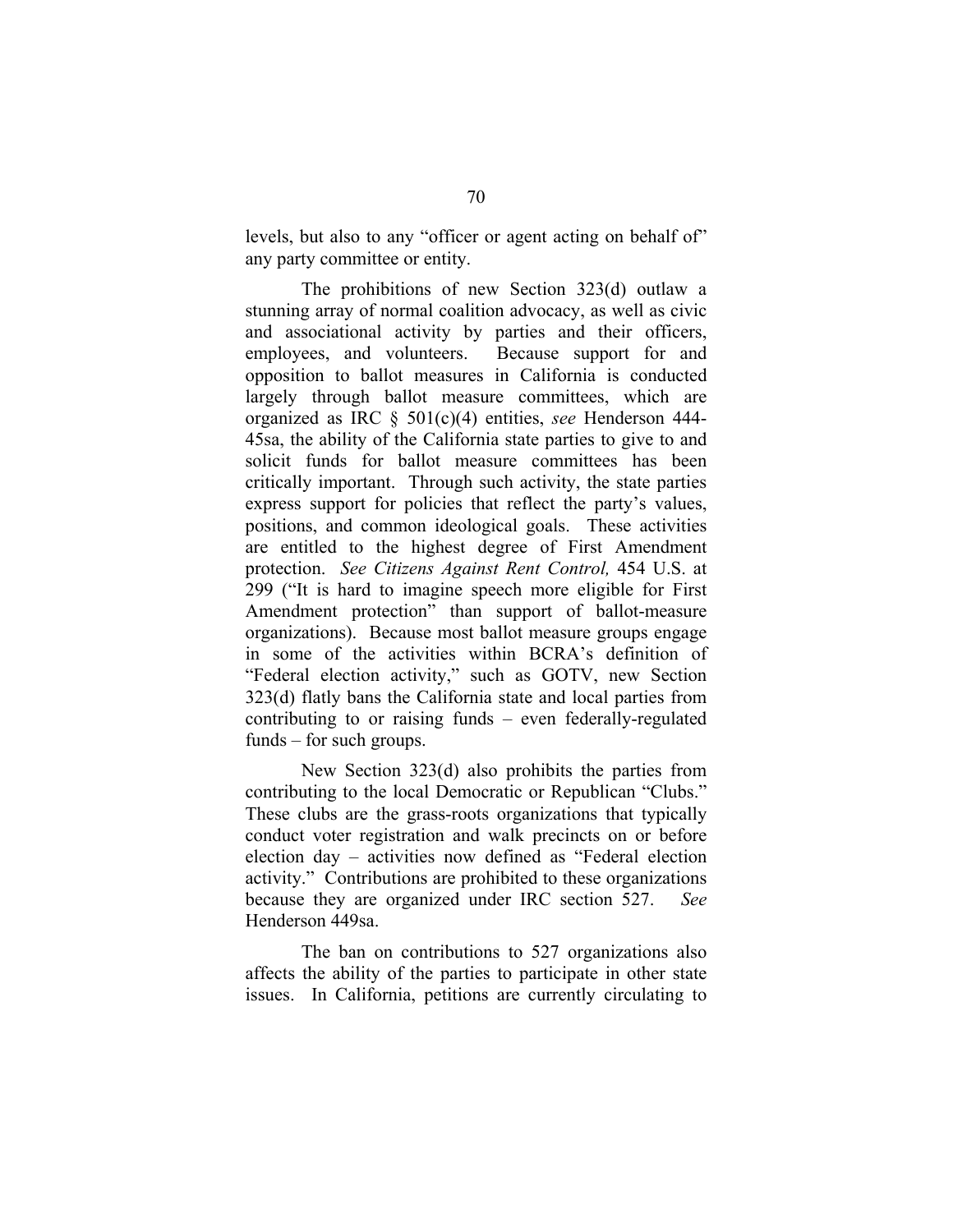recall the Governor. Many of the committees formed to support or oppose the recall are organized under IRC Section 527. Although the state parties are intensely interested in, and likely to be affected by, a potential recall election, there are serious questions about whether and, if so, when the state parties can contribute to, or solicit for, these committees. If the recall effort qualifies for the ballot, and a special election is set for March 2004 (an election which will include federal races), and these committees engage in GOTV activity within the definition of "Federal election activity," the national, state and local parties, as well as their officers and agents, will be completely prohibited from either contributing *any*  money to, or soliciting *any* money for, the recall committees.

By making it a federal crime for party committees to donate to, or solicit for, organizations that share similar values and goals, new Section 323(d) severely burdens the freedom of association of the individual party officers, employees, and volunteers, and of the party committees themselves. As discussed above, solicitation activities by their very nature "'involve a variety of speech interests communication of information, the dissemination and propagation of views and ideas and the advocacy of causes – that are within the protection of the First Amendment.'" *Illinois ex. rel. Madigan v. Telemarketing Associates, Inc*., 123 S. Ct. 1829, 1836 (2003) (*quoting Riley*, 487 U.S. at 788- 89). Such restrictions on solicitation of funds are unconstitutional when they are "not narrowly tailored to achieve the [government]'s asserted interest. . ." *Riley*, 487 U.S. at 788. Even apart from solicitation, the ban on contributions prevents the political parties from "affiliating" and "pooling resources" with like-minded organizations to further shared goals. An outright ban on such a showing of support cannot be squeezed within *Buckley's* allowance of contribution *limits*, especially since any funds that the parties might give have been lawfully raised.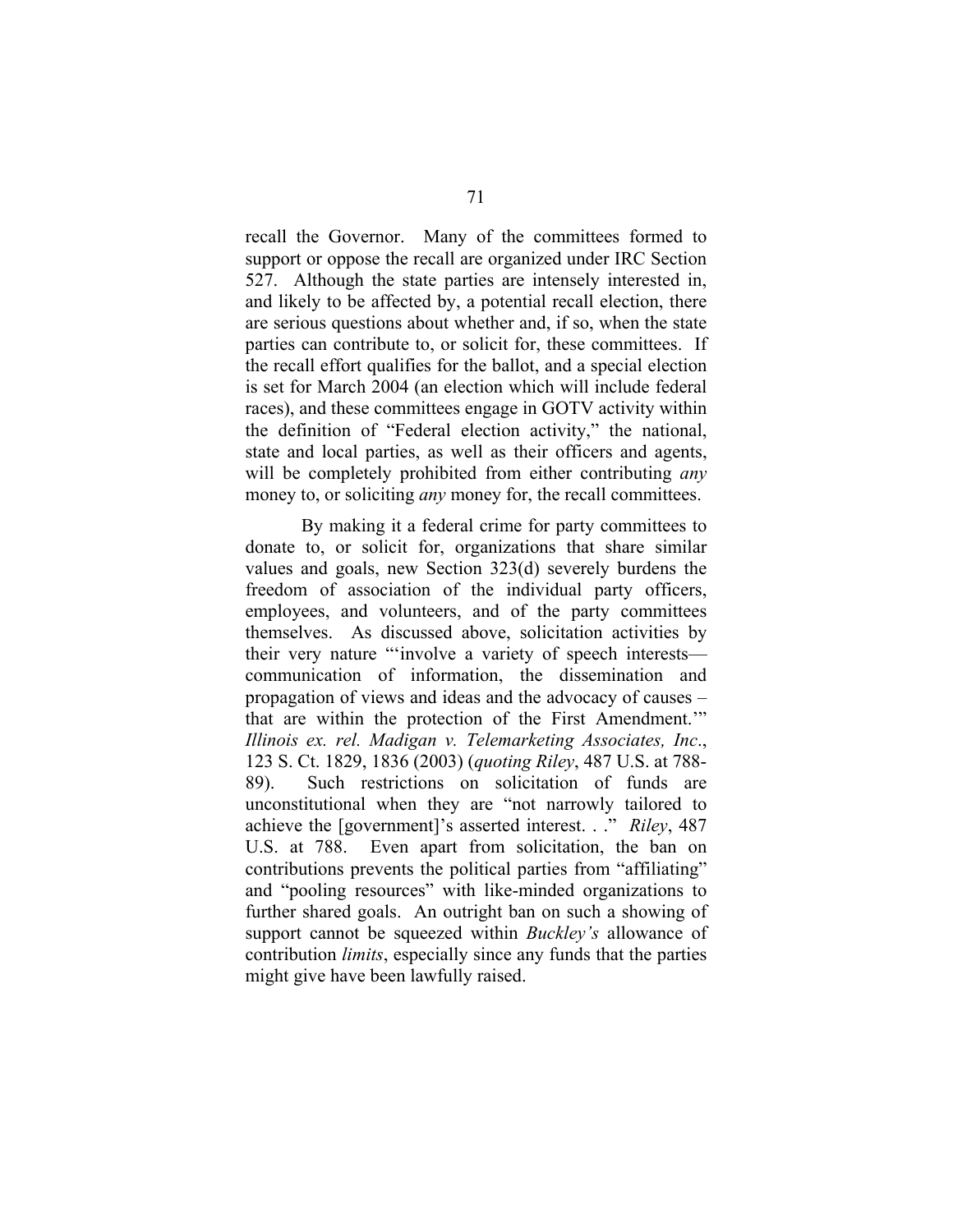New Section 323(d) cannot be defended as a means of avoiding circumvention by "satellite party organizations." *See* Kollar-Kotelly 987sa. This provision is neither "narrowly tailored," *Riley*, 487 U.S. at 788, nor even "closely drawn" to serve that purpose while avoiding "unnecessary abridgement" of the parties' First Amendment rights. *Buckley*, 424 U.S. at 25. *First*, the provision is not in any way limited to party support for "sham" organizations or satellite party organizations disguised as tax-exempt groups. Rather, it prohibits any solicitation or donation of contributions, by any party or party official, to wellestablished, clearly independent, nonprofit organizations engaging in "Federal election activity" as BCRA broadly defines it. It also prohibits donations to legitimate  $501(c)(4)$ organizations that support or oppose ballot measures. Moreover, new Section 323(d) prohibits *all* donations, not just those that might be large enough to exert control over the recipient.40

*Second*, it prohibits party committees from contributing not only nonfederal money to nonprofit and nonfederal political organizations, but federally-regulated money as well. For example, new Section 323(d) prevents a local party committee from using even federal money to buy a table at the annual fundraising dinner of the local chapter of the NAACP, because the NAACP engages in nonpartisan voter registration ("Federal election activity").

*Third*, while new Section 323(d) prohibits donations to or solicitations for these tax-exempt groups by parties, new Section 323(e)(4)(A) allows federal candidates themselves to solicit contributions to nonprofit organizations, without

<sup>&</sup>lt;sup>40</sup> The vast majority of CDP donations to nonprofit organizations were under \$1,000 and were made for ideological reasons (*e.g.*, \$250 to the Haight Ashbury Food Program, \$200 to Sojourner Women's Center). *See* J.A. 166-67, Bowler Reb. Decl. ¶9.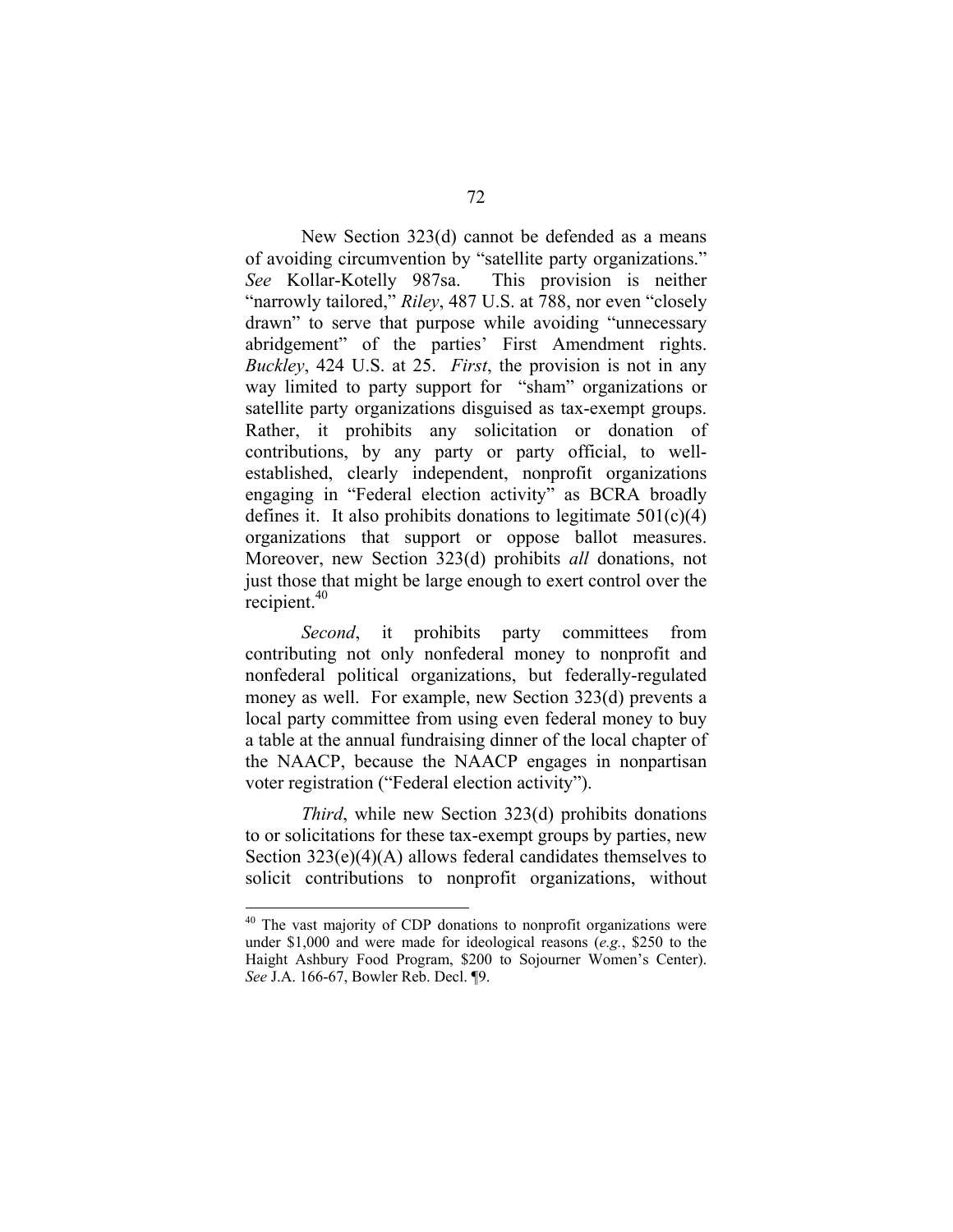limitation, from any source, as long as the "principal purpose" of the organization is not to conduct voter registration or GOTV activities and as long as the solicitation is not for funds earmarked for those activities. Federal candidates are, of course, the very individuals who would be directly benefited (or potentially "corrupted") by the supposed circumvention of FECA's contributions limits.

> F. By Limiting the Right of Political Parties To Make Independent Expenditures, Section 213 Violates the First Amendment.

The district court unanimously and correctly invalidated Section 213, which requires political parties to choose between making coordinated expenditures or independent expenditures for each of their candidates. *See Per Curiam* 7sa; Henderson 385sa, 396-97sa; Leon 1170- 76sa; Kollar-Kotelly 886sa.

Section 213 is a bold attempt by Congress to overrule this Court's decision in *Colorado I*, which recognized the First Amendment right of political parties to make unlimited independent expenditures. Section 213 attacks this right by placing three interrelated restrictions on political parties' use of federal money.41 (1) The "either/or" element provides that on or after the date a political party nominates a candidate for federal office, all committees of that political party must choose between independent and coordinated spending with respect to that candidate. They may no longer do both. (2) The "one committee" element provides that all political party committees—national, state, and local—are a single committee for purposes of these prohibitions. (3) The "first in time" element provides that the first committee of a political party at the federal, state, or local level to exercise one form

<sup>&</sup>lt;sup>41</sup> Unlike new Section 323, which concerns "non-federal" money, Section 213 attempts to restrict the use of federal money.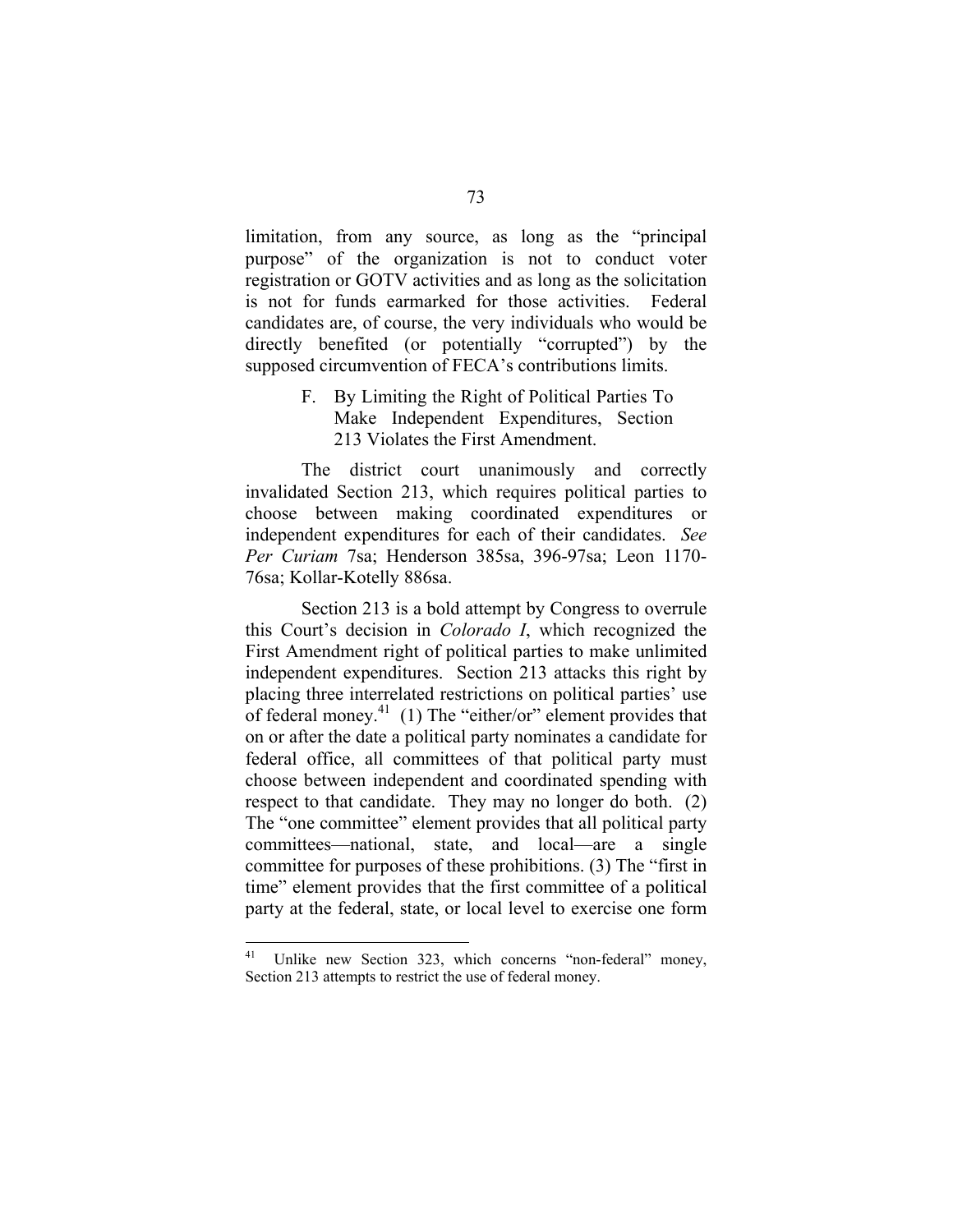of spending controls all other party committees' spending choices.42

As a clear limit on spending, Section 213 is subject to strict scrutiny. Leon 1171sa. Section 213 infringes the political parties' rights of speech and association in three significant ways.

*First*, it interferes with the political parties' right to make independent expenditures recognized by *Colorado I*, 518 U.S. at 616, by a method different in style but not effect from the prohibition invalidated in that case*.* Specifically, *Colorado I* rejected the FEC's conclusive presumption that a political party's expenditures were always coordinated expenditures, not independent expenditures. Section 213 simply recasts that conclusive presumption. If a political party makes *any* coordinated expenditure under Section 441a(d)(4), then *all* party independent expenditures are prohibited outright. The Government has proffered no justifiable interest – much less a compelling one – in restricting independent spending by political parties, and the district court found no justification in the legislative record. *See* Kollar-Kotelly 886sa; Leon 1174sa.

Defendants have asserted, as they have with respect to all of BCRA's prohibitions and restrictions upon political parties, that this constitutionally guaranteed right to make independent expenditures presents the opportunity for *circumvention* of candidate contribution limits. The Supreme Court rejected the same argument in *Colorado I*, concluding that political party funds used to make independent

<sup>&</sup>lt;sup>42</sup> Subdivision (C) of 2 U.S.C.A. § 441a(d)(4) also prohibits one party committee that has made "coordinated expenditures" from transferring federal dollars to another party committee to enable that committee to make independent expenditures.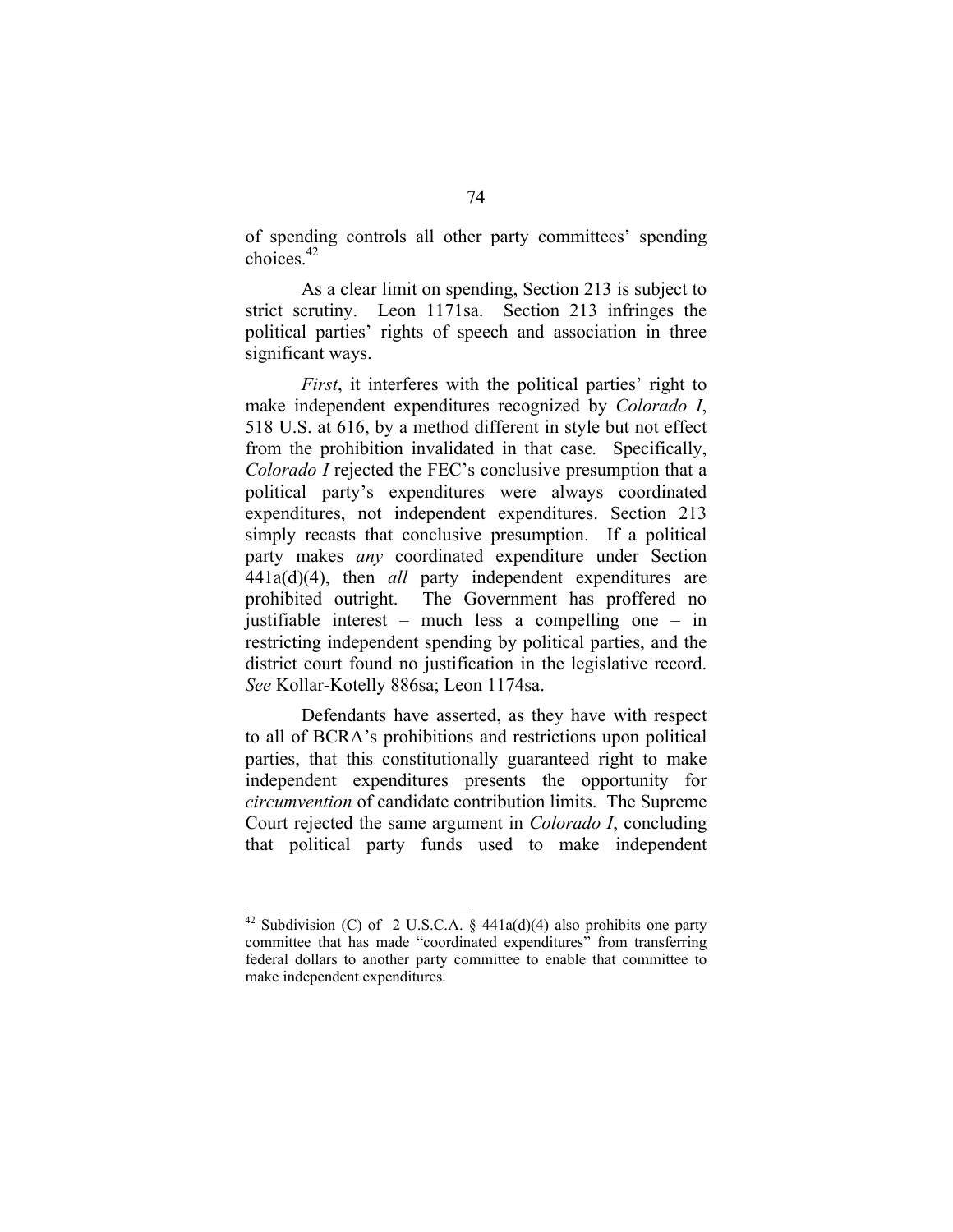expenditures raised no serious corruption or circumvention problems. 518 U.S. at 617.

*Second*, Section 213 conditions the benefit of political party "coordinated expenditures" on behalf of their parties' nominees upon the parties' forbearance of their right to make independent expenditures. This forced choice is *both* a burden on the right to spend independently *and* an unconstitutional condition upon independent spending. *See Perry v. Sindermann*, 408 U.S. 593 (1972); *Elrod v. Burns*, 427 U.S. 347 (1976). The Government invoked *Buckley's*  approval of public funding in exchange for spending limits to argue that forcing parties to choose between more generous coordinated expenditure limits available only to political parties and unlimited independent expenditures available to all political committees and individuals is permissible.

As the district court held, however, Section 213, offers no public funds. Henderson 397sa ; Leon 1173sa. It forces a choice between two *existing rights*: one statutory and the other constitutional. Moreover, no anti-corruption rationale has or could be advanced here, since all money at issue is *federally–regulated money* being spent *independently*  of the candidates.

*Third*, Section 213 compels the forced association of party committees at all levels, to effect a collective speech restriction on independent spending by each. Such compelled association was rejected in *California Democratic Party,* 530 U.S. at 581-82. After *Colorado I*, but until BCRA Section 213, political party committees at the local, state, and federal levels could make unlimited independent expenditures and also limited "coordinated expenditures." The record shows, for example, that the RNC made coordinated expenditures at the same time the National Republican Senatorial Committee and the Republican Party of Michigan were making independent expenditures. J.A. 324, Josefiak Reb. Decl. ¶7. Thus, in another way, Section 213 eviscerates *Colorado I*.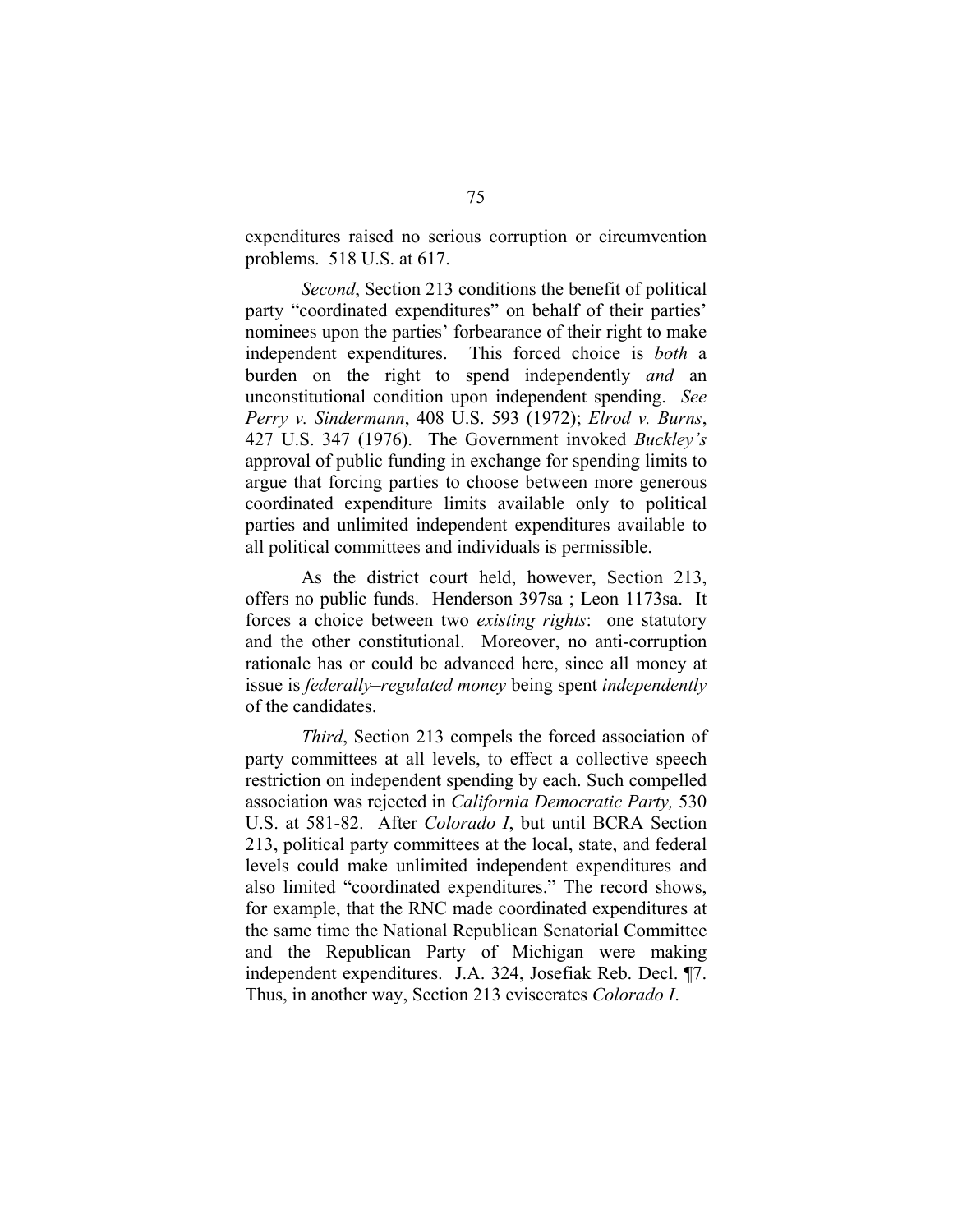The harsh, aggregate effect of this "three-in-one" rule on forced association can be demonstrated by two examples. With respect to *a single state*, one local or state Democratic party committee in California could bind the DNC, the CDP, and all local party committees in California to its decision to engage in independent expenditures or coordinated expenditures on behalf of that state's Senate or Congressional nominees. If a local party committee in Des Moines held a party during the Presidential Nominating Convention in 2004 and spent \$100 to produce a banner reading "Re-Elect President Bush," then new Section 213 would prohibit the RNC from making any "coordinated expenditures" on behalf of President Bush in 2004.<sup>43</sup>

Therefore, in order for state or national party committees to protect their preferred spending alternative, these committees would be required to monitor and attempt to control the activities of local party committees. In view of the restrictions on party associational rights imposed by new Section 323 (*see* Part I above), this requirement may be impossible to fulfill, but is unconstitutional in any event.

> G. By Mandating That "Coordinated Communications" Encompass Truly Independent Activity, Section 214 Violates the First Amendment.

Section 214 broadens the definition of when an expenditure is deemed to be "coordinated" with a candidate and therefore treated as an "in-kind" contribution under FECA. *See* Section 214(a). It repealed the FEC's existing regulatory definition of coordination, *see* Section 214(b), and

<sup>&</sup>lt;sup>43</sup> National party committees, but not state and local party committees, may make "coordinated expenditures" on behalf of candidates for President. Compare 2 U.S.C.A. §441a(d)(1) and 441a(d)(2); *see also* 11 CFR §109.32 (FEC Rulemaking re "Coordinated and Independent Expenditures," 68 Fed. Reg. 421, 444 (January 3, 2003)).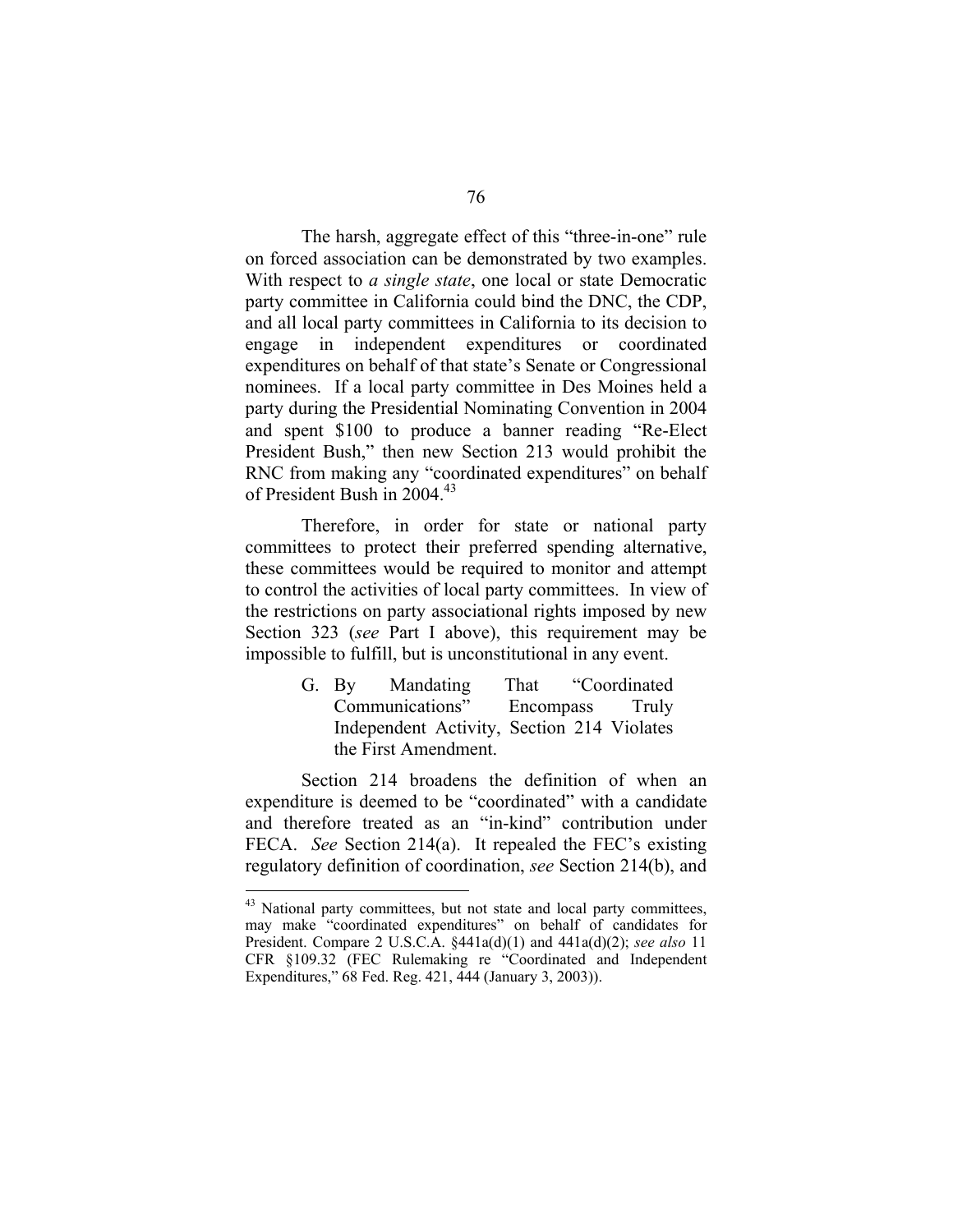instructed the FEC to adopt a new definition of coordination that "shall not require agreement or formal collaboration to establish coordination." Section 214(c).

As Judge Henderson recognized, an expansive definition of "coordination" will necessarily impair the ability of speakers, and especially political parties, to make "independent expenditures." Henderson 386-87sa. In *Colorado I*, this Court refused to accept the FEC's longstanding presumption that all party spending is coordinated, since "[a]n agency's simply calling an independent expenditure a 'coordinated expenditure' cannot (for constitutional purposes) make it one." 518 U.S. at 621- 22. Rather, the Court looked for evidence of "actual coordination as a matter of fact." *Id.* at 619; *see also FEC v. Christian Coalition*, 52 F. Supp.2d 45, 91 (D.D.C. 1999) ("First Amendment clarity demands a definition of 'coordination' that provides the clearest possible guidance to candidates and constituents").

Because of their relationships with candidates, the Political Party Appellants are most directly injured by the broad definition of coordination required by Section 214 because it subjects *all* their expenditures in support of candidates to the coordinated party expenditure limit, even when the expenditures are truly independent "as a matter of fact." It also purports to make political parties (and derivatively, candidates) responsible for independent expenditures by persons or entities with whom the parties have little if any relationship.

Section 214 is just as offensive to the First Amendment as the "conclusive presumption" of coordination rejected by this Court in *Colorado I*, 518 U.S. at 619. With no express or implied "agreement," or even "formal collaboration," required to show coordination, political opponents are encouraged to file charges of coordination on the thinnest evidence. The consequences can be severe; any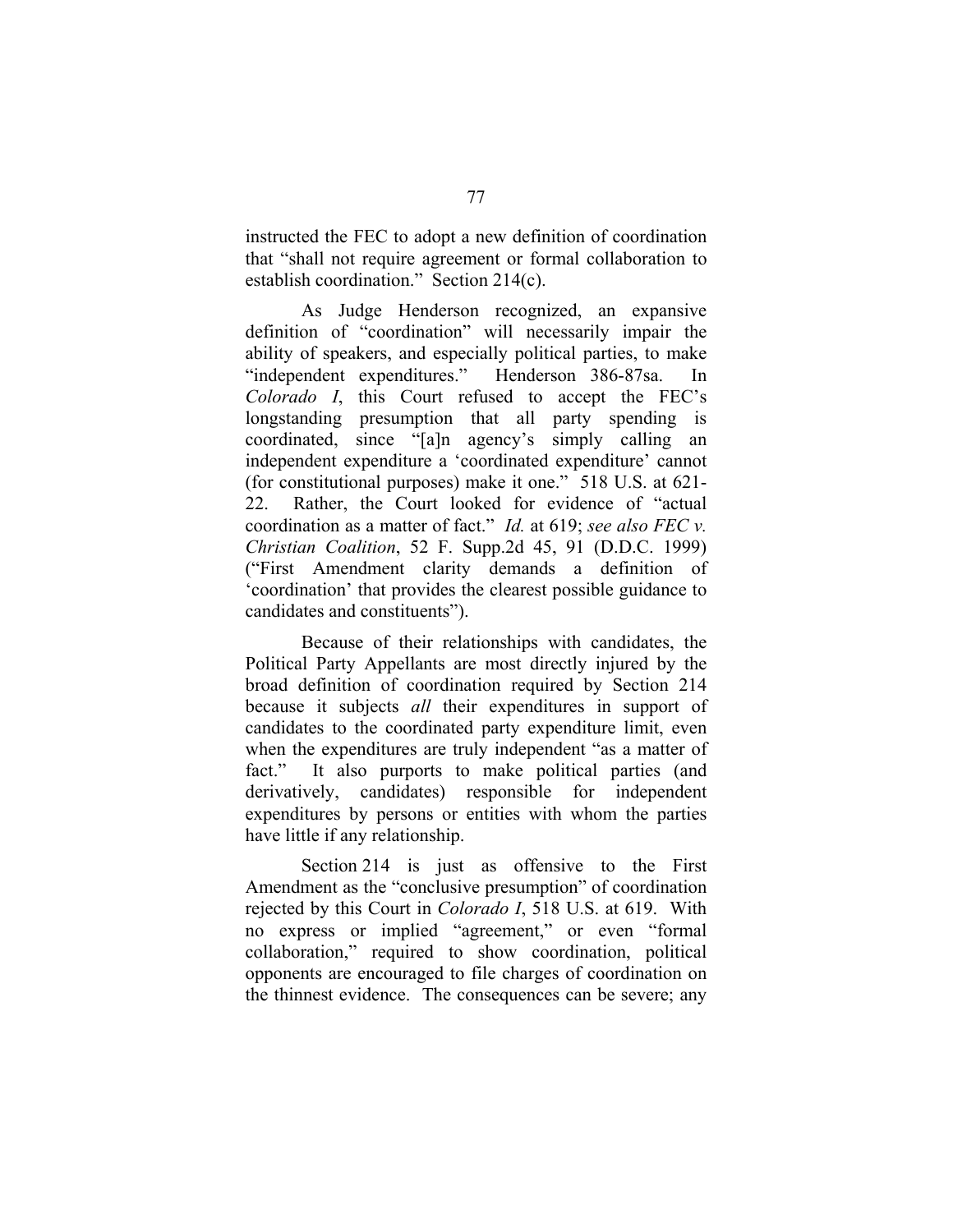corporate political activity deemed "coordinated" with the party immediately becomes an illegal contribution to the party, and perhaps to the candidate, with severe penalties. *See* Section 312(a). Fear of these penalties will stifle the important efforts of parties to build coalitions – to "associate" – with ideologically-aligned groups.

The district court erroneously held that the RNC Appellants' constitutional challenge to Sections 214(b) and (c) are not justiciable on standing and ripeness grounds. As Judge Henderson correctly noted in dissent, however, that challenge is ripe for review because "[Section] 214 will violate the First Amendment no matter what the [FEC] does, for no regulation it promulgates may depart . . . from the provision['s] plain text." Henderson 394-95sa. Moreover, because constitutional challenges to BCRA must be brought before a three-judge court, *see* § 403(a), while challenges to regulations are heard by a single judge,<sup>44</sup> the court's ruling may effectively preclude review of Section 214's constitutionality. Thus, the Court should reach this issue, and declare Section 214 invalid in its entirety.

**II. NEW SECTION 323'S RESTRICTIONS ON POLITICAL PARTIES EXCEED THE POWER OF CONGRESS UNDER THE FEDERAL ELECTIONS CLAUSE AND VIOLATE PRINCIPLES OF FEDERALISM.** 

It is now a federal crime for the Chairman of the RNC to send a fundraising letter on behalf of a *state* gubernatorial candidate or even a *local* mayoral candidate. The RNC is now precluded from raising and spending money in full compliance with state law even in off-year elections, unless it additionally complies with the extensive federal regulatory

<sup>44</sup>*See* 5 U.S.C. § 702 (providing for judicial review under Administrative Procedure Act).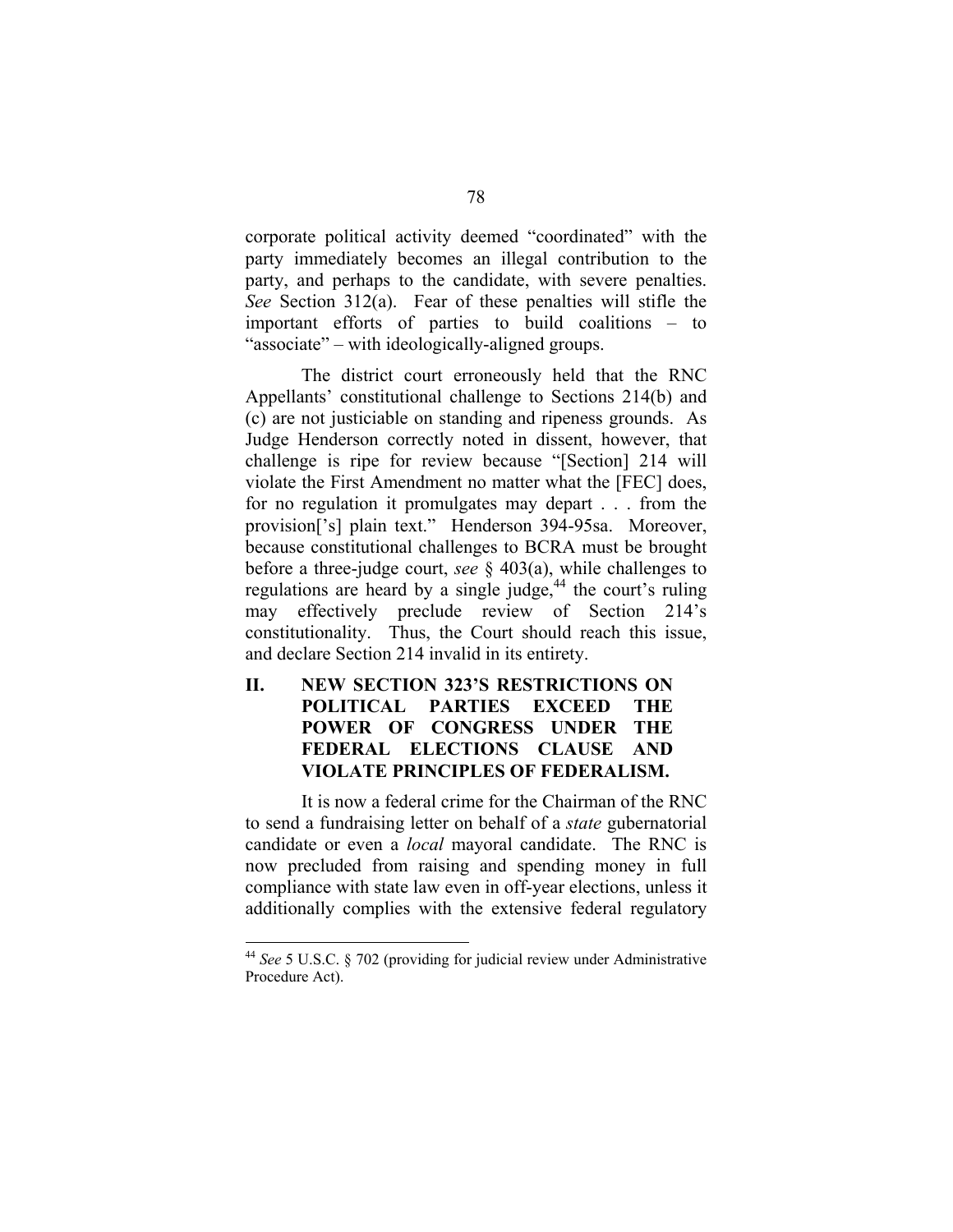regime. And it is a federal crime for a *state* political party to use *state*-regulated money to telephone voters urging support for a *state* ballot initiative if it so happens that there is a federal candidate on the ballot. This federalization of the rules for participating in state political processes is unprecedented and directly contravenes the compromise struck by the Founders in Article I, Section 4 of the Constitution (the "Federal Elections Clause").

- A. Congress May Not Regulate Purely or Predominantly State and Local Election Activity.
	- 1. The Federal Elections Clause Limits Congressional Power To Regulate Nonfederal Election Activity.

Even though Congress did not specify a constitutional basis for enacting  $BCRA$ ,<sup>45</sup> the Government has made a binding admission that Congress relied on no other enumerated constitutional power to support Title I.  $46$  The Federal Elections Clause states:

The Times, Places, and Manner of holding Elections for Senators and Representatives, shall be prescribed in each State by the Legislature thereof; but the Congress may at any time by Law make or

<sup>45</sup> In *Buckley*, this Court treated FECA, which BCRA amends, as a product of Congress' power under the Federal Elections Clause. 424 U.S. at 13 & n.16.

<sup>46</sup>*See* J.A. 1800-01, United States' Resp. to RNC's 2d Set of Interrogs. to Defts. (Sept. 19, 2002) at 4 (claiming Commerce Clause basis *only* for BCRA §§305 and 504, which amend Federal Communications Act). This admission should end the matter. *See United States v. Virginia*, 518 U.S. 515, 533 (1996) (justification for government action "must be genuine, not hypothesized or invented *post hoc* in response to litigation"); *cf. United States v. Lopez*, 514 U.S. 549, 563 & n.4 (1995) (rejecting Congress' *post hoc* rationalization for its exercise of commerce power).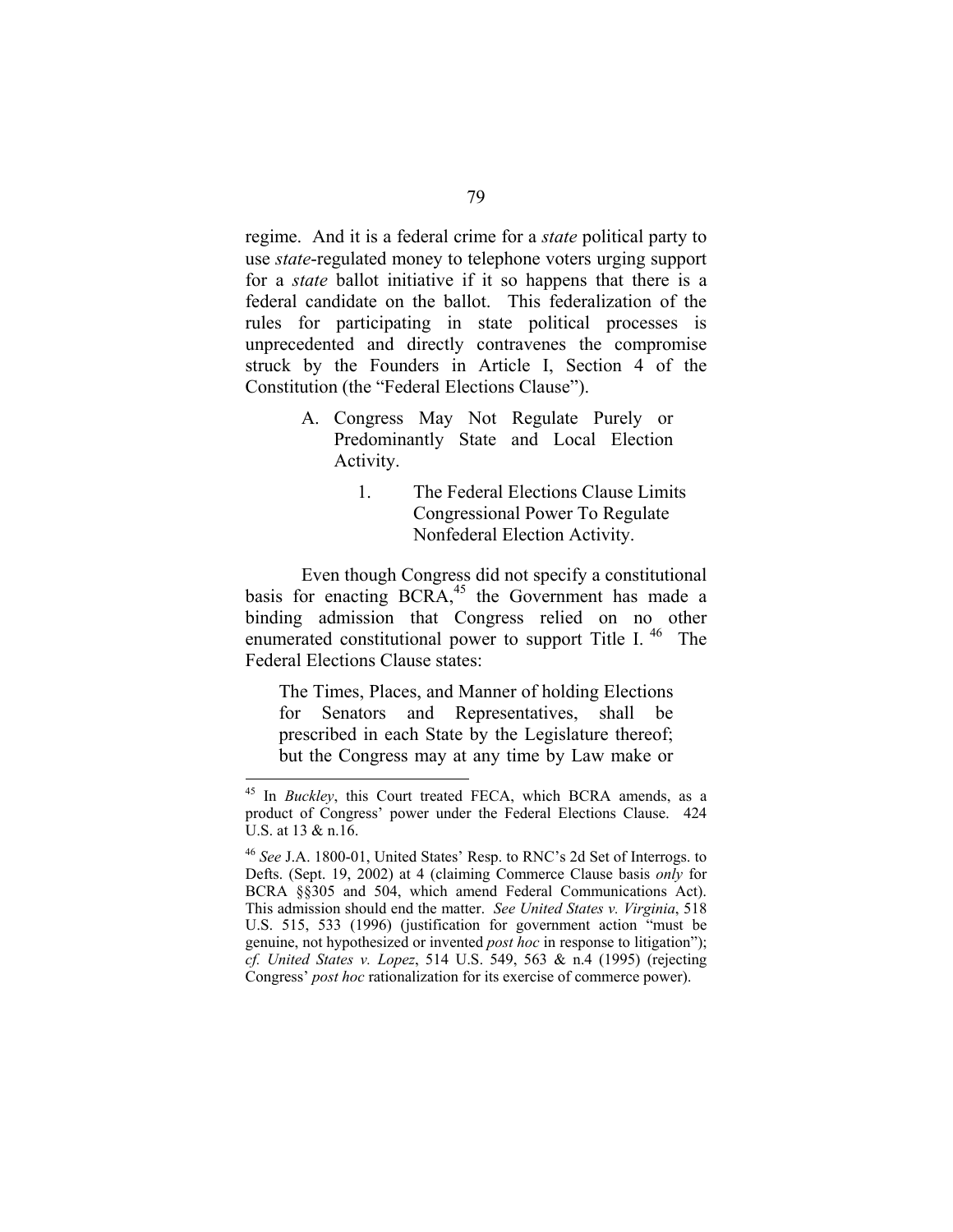alter such Regulations, except as to the Places of choosing Senators.

U.S. Const. Art. I § 4; *see also* S. Rep. No. 92-229, at 99 (1971).

The Clause "was a compromise between those delegates to the Constitutional Convention who wanted the States to have final authority over the election of all state and federal officers and those who wanted Congress to make laws governing national elections." *Oregon v. Mitchell*, 400 U.S. 112, 119 n.2 (1970) (controlling opinion of Black, J.). The debate thus revolved around the question whether the Federal Government should have *any* role at all in regulating elections – even *federal* elections. As the Government's expert, Dr. Donald P. Green of Yale University, acknowledged, the allocation of control over elections was "maybe one of the most vigorously-debated aspects of the constitutional structure." J.A. 867-68, Green CX 142.

Even the most ardent nationalists among the Founders were particularly forceful in warning against federal encroachments into state elections. As Alexander Hamilton wrote in *Federalist* No. 59*:* 

Suppose an article had been introduced into the Constitution, empowering the United States to regulate the elections for the particular States, would any man have hesitated to condemn it, both as an unwarrantable transposition of power, and as a premeditated engine for the destruction of the State governments? The violation of principle in this case would have required no comment.

Echoing Hamilton, Justice Joseph Story observed in dismissing a hypothetical federal power to regulate state elections that "[i]t would be deemed a most unwarrantable transfer of power, indicating a premeditated design to destroy the state governments. It would be deemed so flagrant a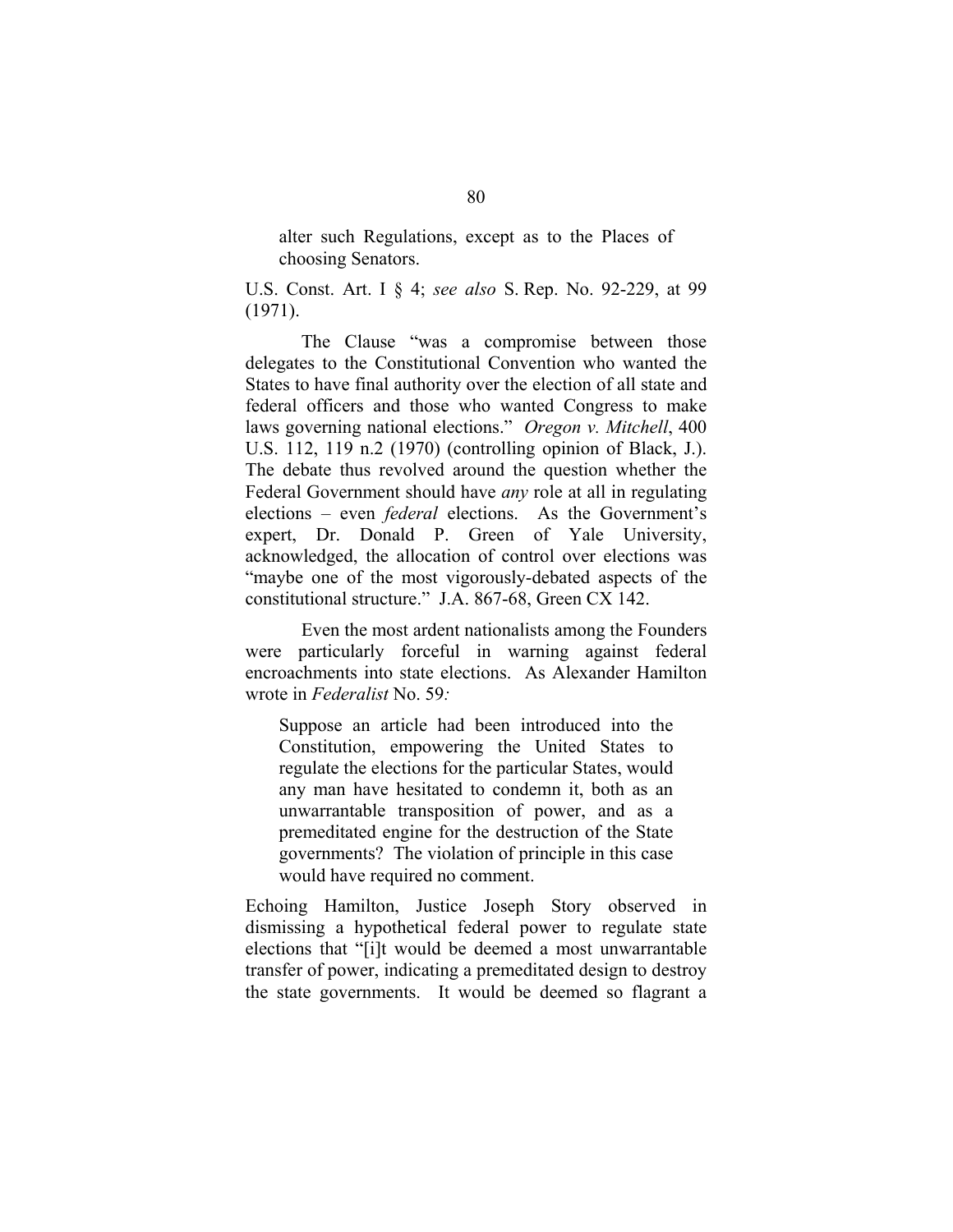violation of principle, as to require no comment." Joseph Story, 2 *Commentaries on the Constitution of the United States* 284-85 (1st ed. 1833). Notably, Dr. Green has candidly conceded both that (i) the Hamilton view correctly represents the original understanding of the Federal Elections Clause and (ii) BCRA "*goes a lot farther than Hamilton indicated in Federalist Number 59*." J.A. 868-69, Green CX 148-49 (emphasis added).

Against this background, it is not surprising that this Court has consistently recognized that the Clause provides no authority to regulate state elections. For example, in *United States v. Reese*, 92 U.S. 214 (1875), which evaluated the constitutionality of the Enforcement Act of 1870, the Court dismissed the application of the Clause to a municipal election, noting that in view of the local character of the election at issue, "[t]he effect of art. 1, sect. 4, of the Constitution, in respect to elections for senators and representatives, is not now under consideration." *Id.* at 218. *Ex parte Siebold*, an Enforcement Act case involving ballotbox stuffing in connection with a federal election, similarly emphasized the limitation of the Clause to federal elections: "We do not mean to say . . . that for any acts of the officers of election, *having exclusive reference to the election of State or county officers*, they will be amenable to Federal jurisdiction." 100 U.S. 371, 393 (1871) (emphasis added).

To be sure, the Court has recognized that the Federal Elections Clause may permit some incidental regulation of state elections, but only as necessary effectively to regulate simultaneously-occurring federal elections. For example, *Siebold* noted that "[i]f for its own convenience a State sees fit to elect State and county officers at the same time and in conjunction with the election of representatives, Congress will not be thereby deprived of the right to make regulations *in reference to the latter*." *Id*. (emphasis added). Thus, Congress may not regulate state elections under the Clause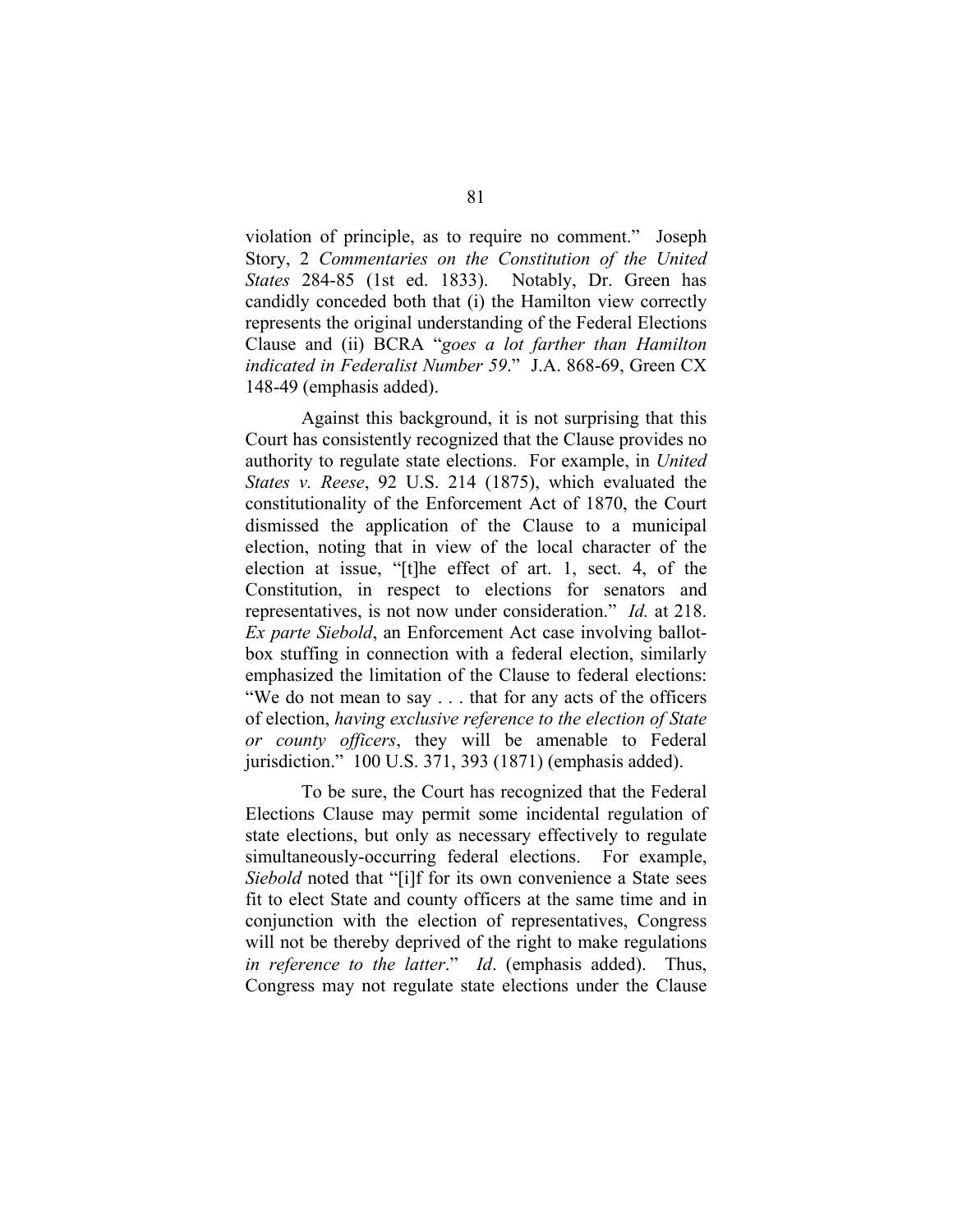simply because they happen to occur at the same time as a federal election; rather, the Clause is broad enough only to allow federal regulation carefully tailored to apply *solely* to "*the latter*."

The Court has repeatedly reiterated this principle. In *Blitz v. United States*, 153 U.S. 308 (1894), for instance, the Court dismissed an indictment for impersonating a voter because the indictment did not allege that the defendant had actually voted for Congress, as opposed to a state or local office. The Court there held that "[v]oting, in the name of another, for a state officer, cannot possibly affect the integrity of an election for Representative in Congress," and that "[w]ith frauds of that character [*i.e.*, concerning elections for state office] *the national government has no concern*." *Id*. at 314-15 (emphasis added).

More recently, in *Oregon v. Mitchell*, the Court struck down a provision of a federal law lowering to eighteen the voting age in *state and local elections*, while upholding a provision similarly lowering to eighteen the voting age in *federal elections*. In his controlling opinion, Justice Black emphasized that "[o]ur judgments . . . save for the States the power to control state and local elections which the Constitution originally reserved to them and which no subsequent amendment has taken from them." 400 U.S. at 135. *See also Tashjian*, 479 U.S. at 217 ("[T]he Constitution grants to the States a broad power to prescribe the 'Times, Places, and Manner of holding Elections for Senators and Representatives,' Art. I, §4, cl. 1, *which power is matched by state control over the election process for state offices*." (emphasis added)). Not a single Justice in *Oregon v. Mitchell* argued that the Clause empowered Congress to lower state voting ages. Accordingly, the Federal Elections Clause affirmatively precludes Congress from usurping the states' sovereign right to regulate their own elections.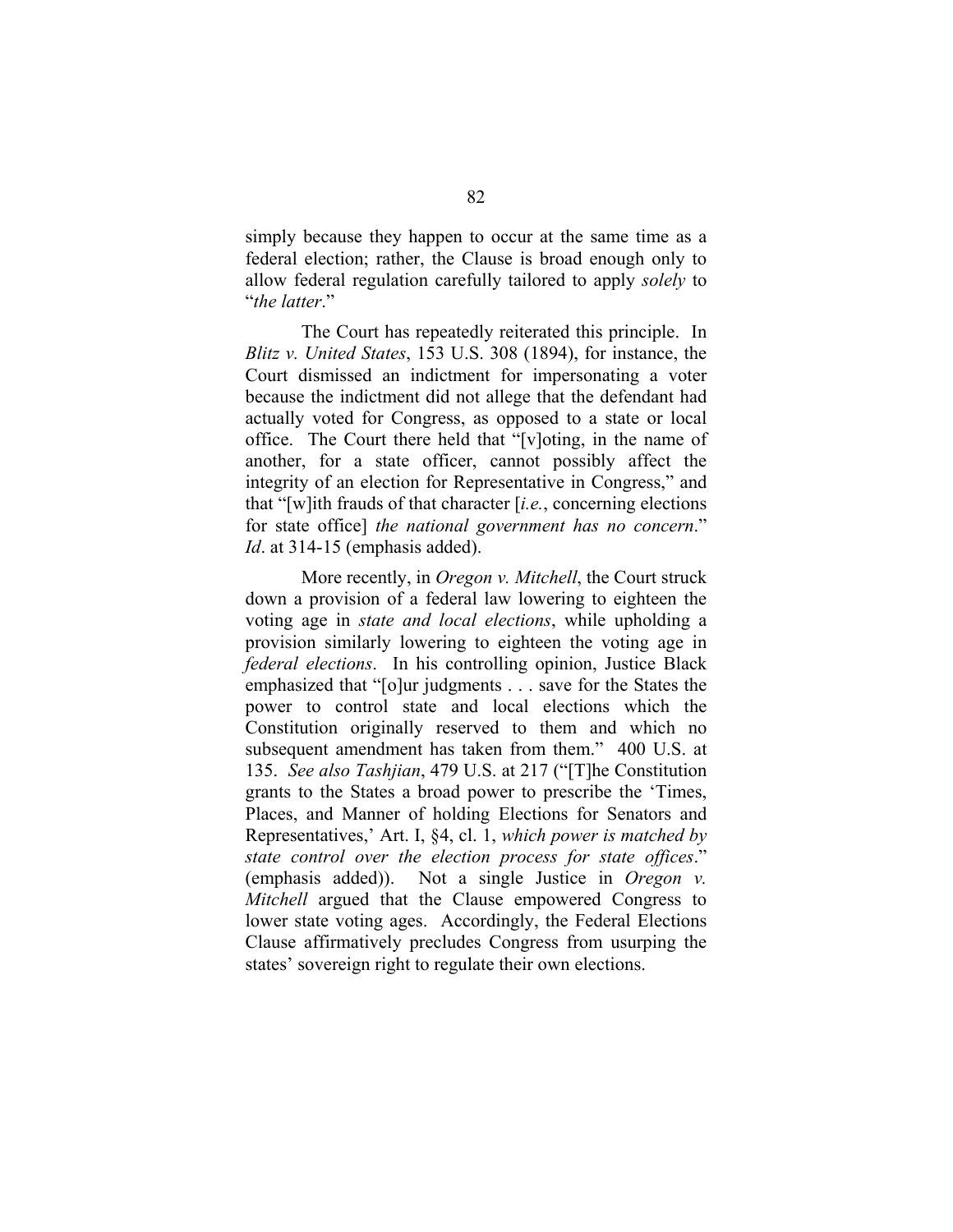2. Limitations on Our Federal Structure Require Congress To Respect the Electoral Processes of the States.

Even if (contrary to the Federal Elections Clause) Congress had the power to enact Title I's restrictions on state and local election activity, the statute's extensive intrusion into an area central to state sovereignty would contravene principles of federalism embodied in the Constitution, as well as the Tenth Amendment. *See, e.g.*, *New York v. United States*, 505 U.S. 144, 156-57 (1992).

Under "Our Federalism," the states retain "a large residuum of sovereignty." *Alden v. Maine*, 527 U.S. 706, 748 (1999). That "[r]esidual state sovereignty was … implicit, of course, in the Constitution's conferral upon Congress of not all governmental powers, but only discrete, enumerated ones, … which implication was rendered express by the Tenth Amendment[]." *Printz v. United States*, 521 U.S. 898, 919 (1997). In *Alden*, which principally addressed the scope of states' sovereign immunity under the Eleventh Amendment, this Court warned that:

Congress has vast power but not all power. When Congress legislates in matters affecting the States, it may not treat these sovereign entities as mere prefectures or corporations. *Congress must accord States the esteem due to them as joint participants in a federal system*, one beginning with the premise of sovereignty in both the central Government and the separate States.

*Alden*, 527 U.S. at 758 (emphasis added)*.* Importantly here, *Alden* emphasized that federal encroachment is of particular concern where a state's sovereign powers of self-governance are at stake: "When the Federal Government asserts authority over a State's most fundamental political processes, it strikes at the heart of the political accountability so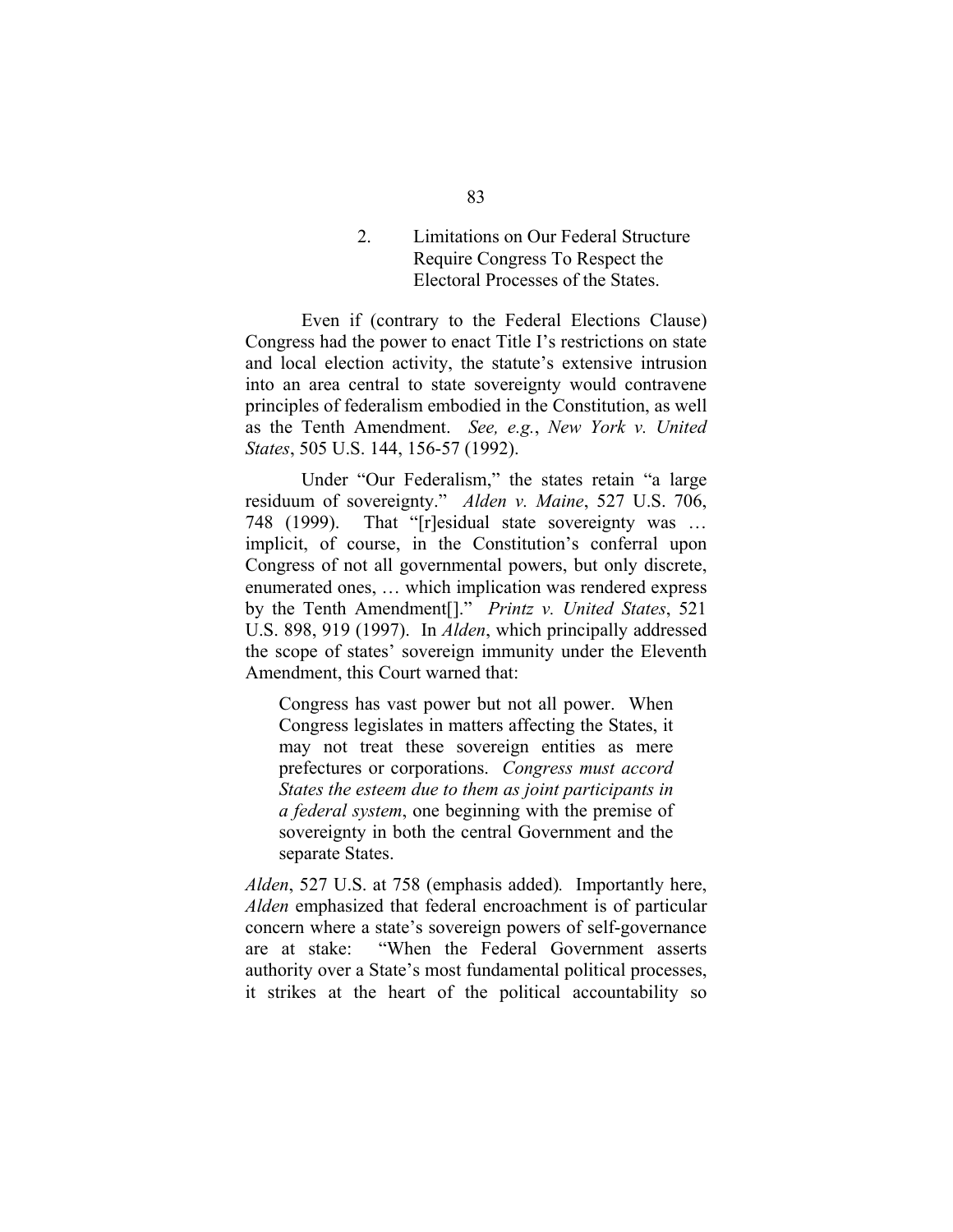essential to our liberty and republican form of government. . . *A State is entitled to order the processes of its own governance.*" *Id*. at 751-52 (emphasis added).

Similarly, in *Oregon v. Mitchell*, Justice Black's controlling opinion emphasized that "[n]o function is more essential to the separate and independent existence of the States and their governments" than the power to determine the qualifications of voters for state and local offices and – significantly here – "the nature of their own machinery for filling local public offices." 400 U.S. at 125; *see also California Democratic Party*, 530 U.S. at 590 (Stevens, J., joined by Ginsburg, J., dissenting) ("A state's power to determine how its officials are to be elected is a quintessential attribute of sovereignty.").<sup>47</sup>

Each of the 50 states has considered and enacted legislation governing the financing of campaigns for state and local office. BCRA superimposes federal restrictions on local, state, and national party participation in state elections. At worst, it overrides those state laws; at the very least it shows no "esteem" for the prerogatives of the states as dual sovereigns. *Alden*, 527 U.S. at 758.

> 3. Plaintiffs Have Standing To Challenge Title I As Exceeding Congress's Enumerated Powers and Violating Principles of Federalism.

The Political Party Appellants have challenged Title I primarily as an *ultra vires* regulation of state and local election activity with no basis in *any* enumerated power. The

<sup>&</sup>lt;sup>47</sup> Indeed, in enacting FECA in 1971, a more prudent Congress referred to "the powers reserved in this field to the States" – seemingly an acknowledgment of the Constitution's "reserv[ation] to the States," U.S. Const. amend. X, of the power to regulate their own elections. *See* S. Rep. No. 92-229, at 100.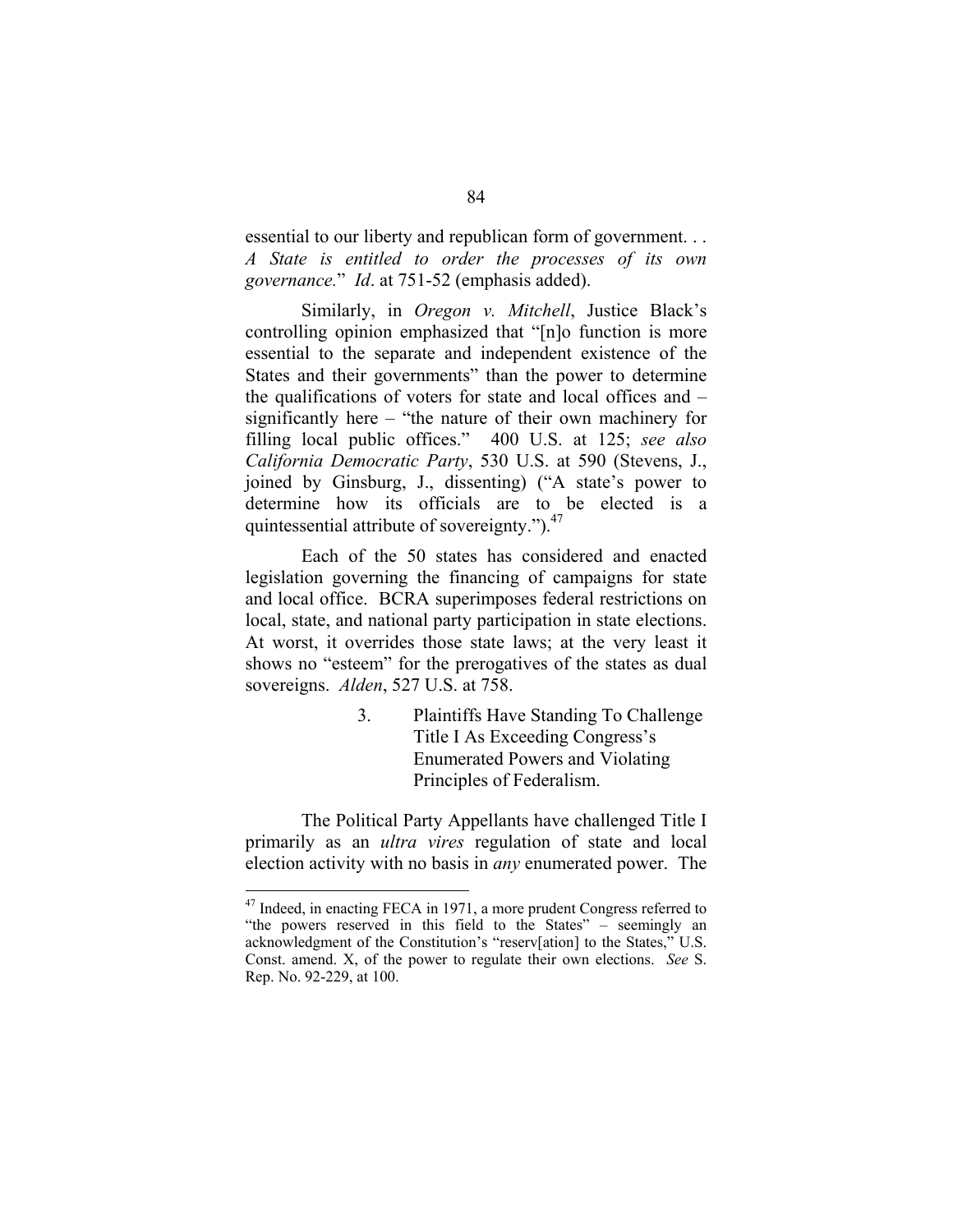Government correctly conceded in *Pierce County v. Guillen*, 123 S. Ct. 720 (2003), that the private party plaintiff in that case had standing because the plaintiff alleged "limitations on Congress's delegated powers."48 The Court did not reach the question of standing, however. *Id*. at 732 n. 10.

Although the states surely are injured by Congress's *ultra vires* exercise of control over their own electoral processes, Congress has restricted the ability of political parties to participate in state and local elections in a variety of ways, *see infra* at 86-91, and subjected them to *criminal*  sanctions, without any constitutional authority for doing so. It could hardly be the case that a person injured by a federal law that Congress was not constitutionally authorized to enact is without standing to resist enforcement of that law. *See, e.g., United States v. Morrison*, 529 U.S. 598 (2000) (allowing private challenge to Violence Against Women Act as exceeding Congress' authority under the Commerce Clause); *Buckley*, 424 U.S. at 117-18 (private party plaintiffs suffered injury and had standing to challenge FECA provisions on ground that they violated Appointments Clause and separation-of-powers principles).

Moreover, this Court has made clear that "[t]he Constitution does not protect the sovereignty of the States for the benefit of the States or state governments as abstract political entities." *New York*, 505 U.S. at 181. "To the contrary, the Constitution divides authority between federal and state governments *for the protection of individuals*." *Id*. (emphasis added). Congress's disruption of the federal-state

<sup>48</sup> Brief of the United States at 25; *see also id*. (observing that "[t]his Court has adjudicated numerous cases in which federal statutes were challenged as lying beyond the reach of Congress's Commerce Clause power, even when the state where the regulated activity took place raised no objection to the statute.") (*citing United States v. Lopez*, 514 U.S. 549 (1995); *Perez v. United States*, 402 U.S. 146 (1971)).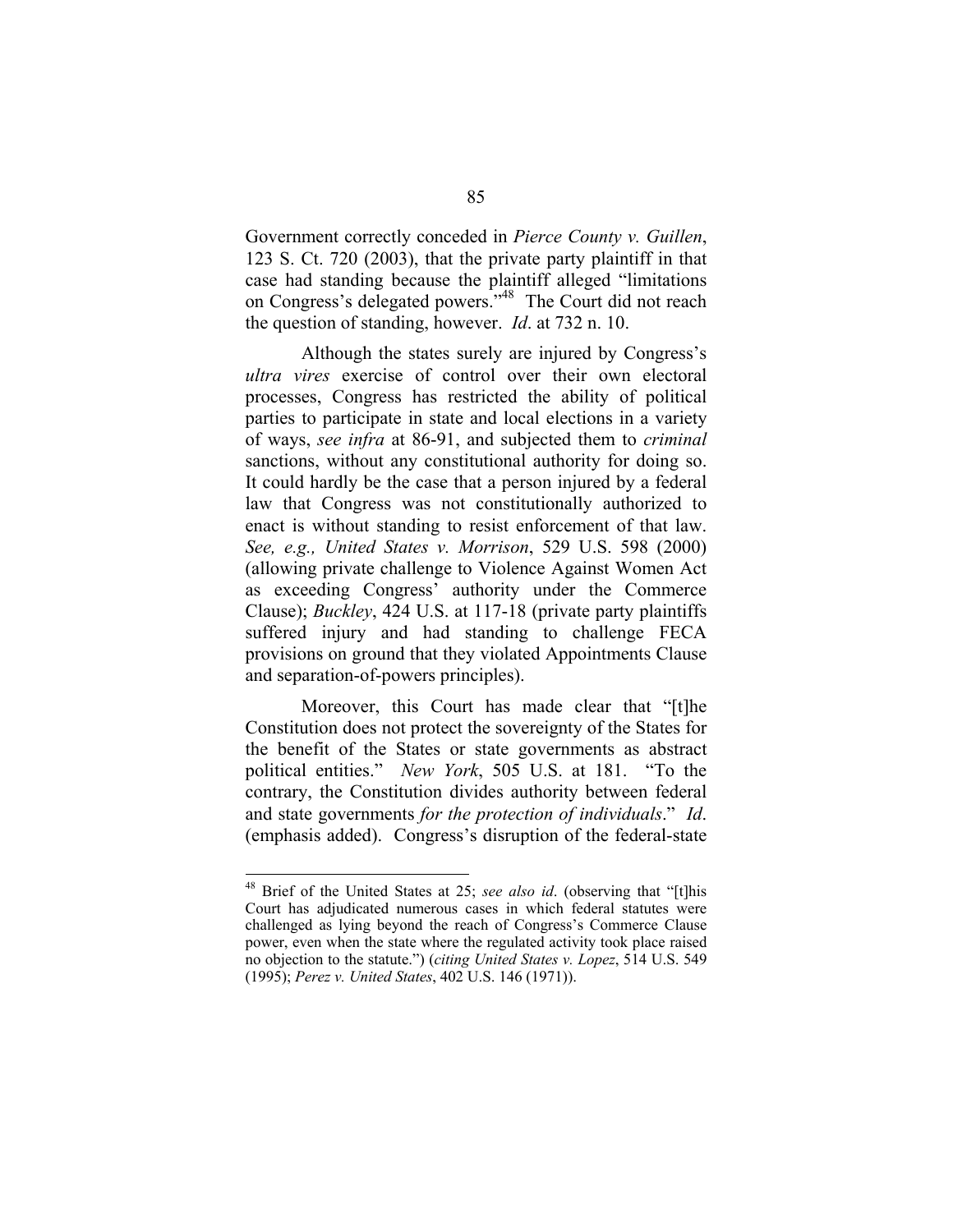balance in an area as sensitive as elections threatens the liberties of political parties and their supporters, not merely the sovereignty of the states, and both the political parties and the states have standing to seek redress.<sup>49</sup>

> B. New Section 323(a)'s Restrictions on National Party Committees Impermissibly Regulate Purely State and Local Activity.

All three judges of the district court found that during odd-numbered years when there are no federal candidates on the ballot, national parties engage in activities that do not affect federal elections *at all*. During the last two off-year elections, when there were no federal candidates on the ballot, the RNC spent approximately \$21 million in nonfederal funds on state and local candidate support, transfers to state parties, and direct expenditures, not counting its commitment of such "overhead" as staff time and travel. *See* Kollar-Kotelly 535sa, 537sa; *see also*  Henderson 298sa; Leon 1214sa; J.A. 37-38, Banning Decl. ¶28(a). Even in federal election years, the RNC also engages in extensive activity that affects *only* state and local elections, directly contributing, for example, \$5.6 million to state and local candidates in 2000. *See* Henderson 297sa; Leon 1212sa; J.A. 305, Josefiak Decl. ¶61. And finally, a major portion of the RNC's budget during federal election years has historically gone toward Victory Plans, the full-ticket voter mobilization plans that affect far more state and local elections than federal elections. *See* pp. 19-20 above.

<sup>49</sup> Judge Kollar-Kotelly cited this Court's *dicta* in *Tennessee Electric Power* v. *TVA*, 306 U.S. 118 (1939), for the proposition that only states have standing to bring Tenth Amendment claims, thus conflating the Elections Clause inquiry with the Tenth Amendment. *See* Kollar-Kotelly at 1001sa. *But see Steward Mach. Co.* v. *Davis*, 301 U.S. 548 (1937); *Pierce County*, 123 S.Ct. at 732 n.10 (private party standing under Tenth Amendment remains open question).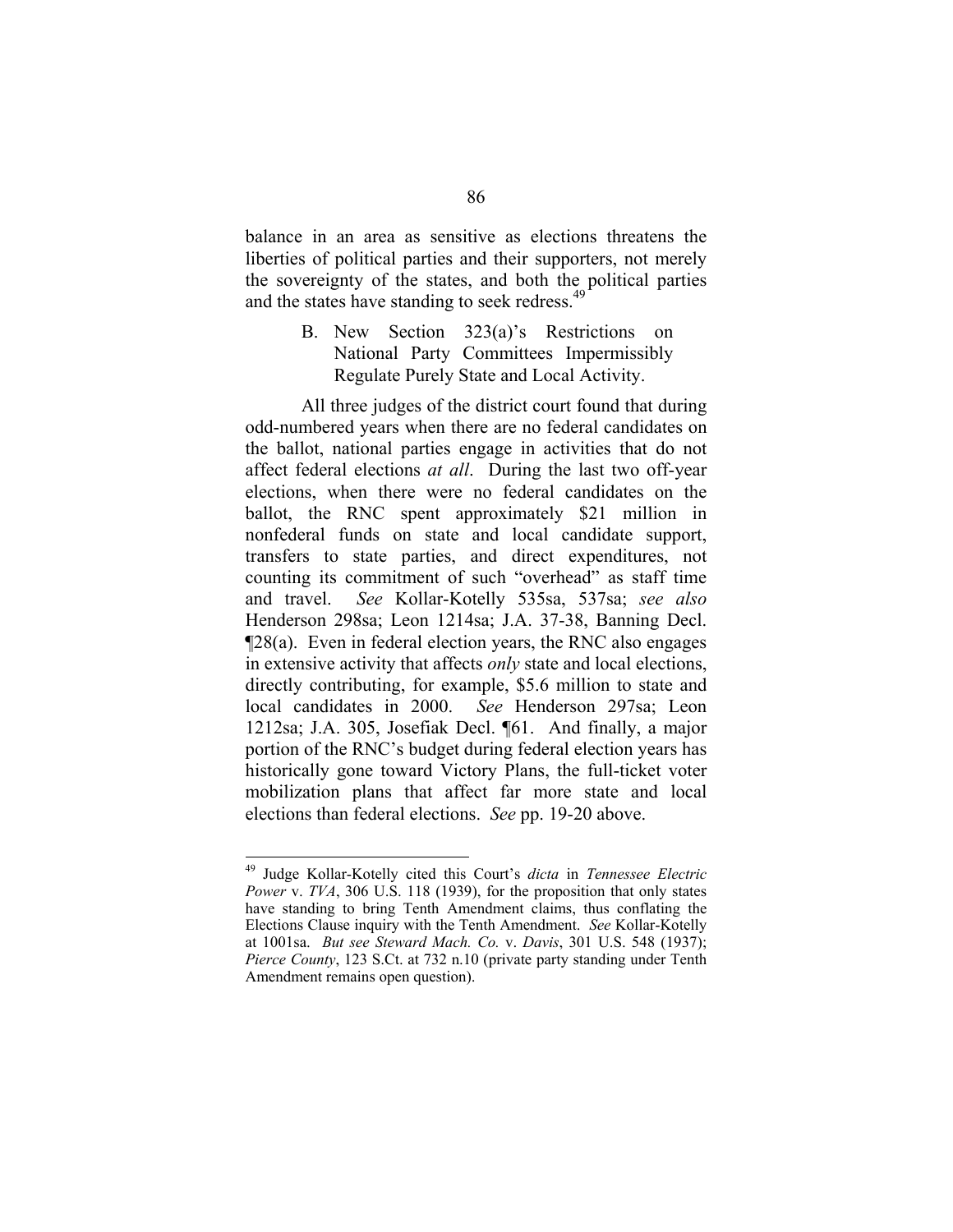New Section 323(a) federalizes all these activities on pain of criminal sanctions. To participate at all in purely state election activity, such as this year's off-year elections, the RNC must comply fully with the federal regulatory regime, in addition to the state regulatory regime. This Court has never condoned federal regulation of purely state election activity, especially when there is not even a federal candidate on the ballot.

Moreover, new Section 323(a) totally federalizes all "mixed" election activities undertaken by the RNC. In contrast to the superseded allocation regulations, which required an allocation between federally-regulated and stateregulated money for such activities, new Section 323(a) shows no "esteem" whatsoever for the regulatory regimes of the dual sovereigns. It would, of course, be an affront to the federal government for a state to require the RNC to participate in a Senate election with purely state-regulated money simply because there are state candidates on the ballot. It is no less an affront to the state for new Section 323(a) to instruct the RNC to participate in gubernatorial elections with purely federally-regulated money even when there are *no* federal candidates on the ballot.

> C. New Section 323(b) Impermissibly Regulates State and Local Political Activity.

In new Section 323(b), Congress attempted to assert its power under the Federal Elections Clause to regulate the financing of state and local elections – even to the point of regulating spending that does nothing more than expressly advocate the election or defeat of a state or local candidate.

Although the Government has sought to minimize the scope of the statute, the district court confirmed its effect on a broad range of state and local election activity. These activities include generic party appeals that mention no candidates, mail and doorhangers that mention only state or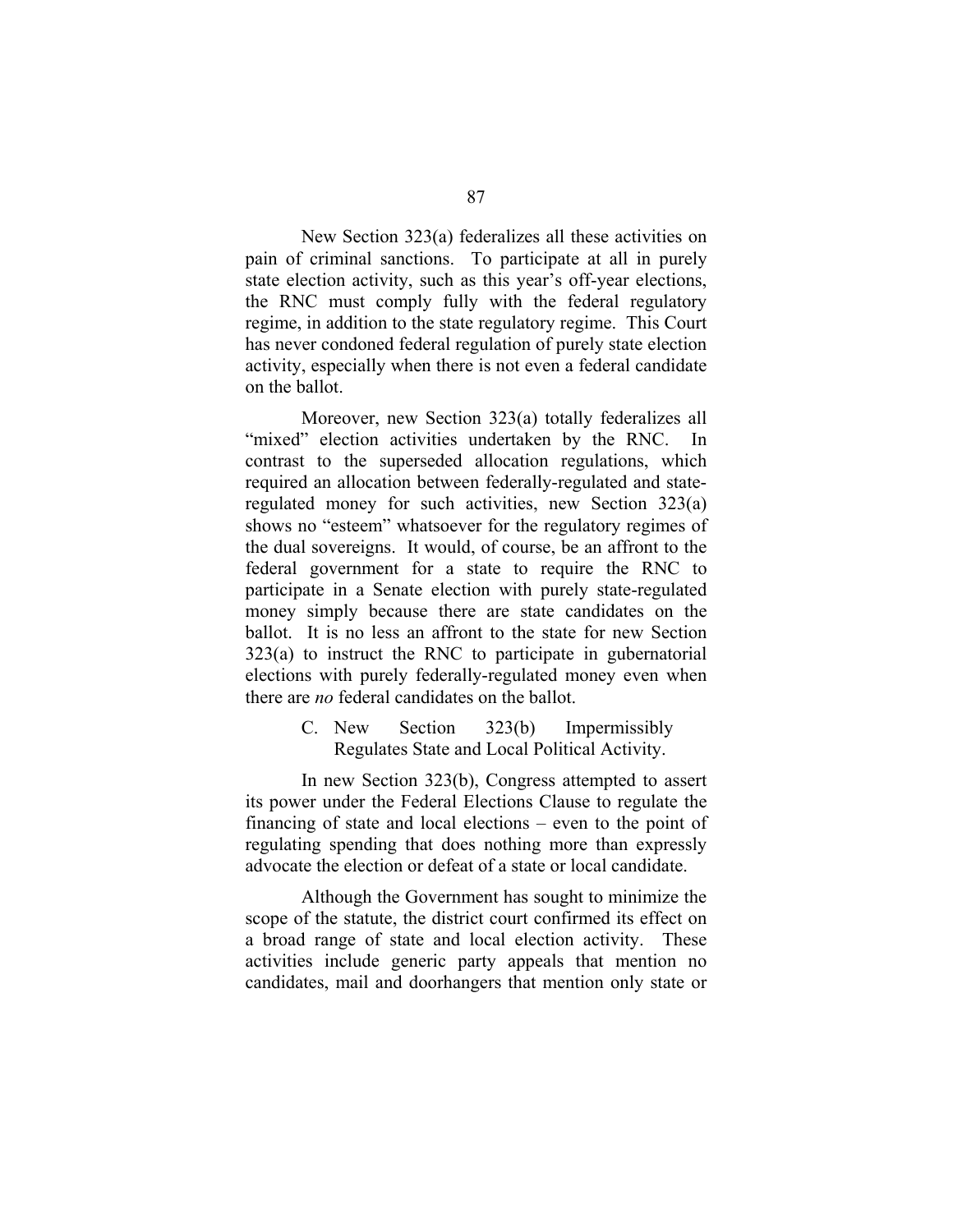local candidates, and even ballot measure activity. Henderson 436-437sa. BCRA reaches not only activities directed at federal candidates, but also generic activities that refer to no candidates, and even activities in support of state or local candidates and ballot measures.

As the court below found, BCRA does not merely replace the previous administratively imposed allocation scheme with a new statutory allocation scheme. The previous allocation rules were limited to "generic" voter activities and allowed the costs of those activities to be allocated between federal and nonfederal funds. The allocation rules never purported to regulate pure state or local election activity. Those rules implicitly reflected the fact that the Act regulated only expenditures "for the purpose of influencing" a federal election, and supplied a methodology for apportioning expenditures that arguably had more than one purpose.<sup>50</sup> In contrast, "Sections  $301(20)$  and  $323(b)$ ... abandon the rough balance struck by the allocation regulations. They require state parties to spend federal funds on activities that will not plausibly corrupt any federal candidate." Henderson 434sa. Or, as Judge Leon stated, "It is simply not enough to claim that just because the use of a donation has *some* effect on a federal election, it must be completely funded with federal funds." Leon 1123sa.

In fact, that is precisely what the Government and Intervenors have asserted. They have essentially abandoned the requirement that an expenditure be "for the purpose of influencing" a federal election or even that it be likely to corrupt a federal candidate, and have replaced these with a standard that allows federal regulation to be imposed unless

<sup>&</sup>lt;sup>50</sup> The fact that the parties lived within the allocation rules does not mean they concede that the federal government has authority to regulate all of those activities, as Judge Kollar-Kotelly has suggested. *See*  Kollar-Kotelly 533-37sa. They have argued just the opposite.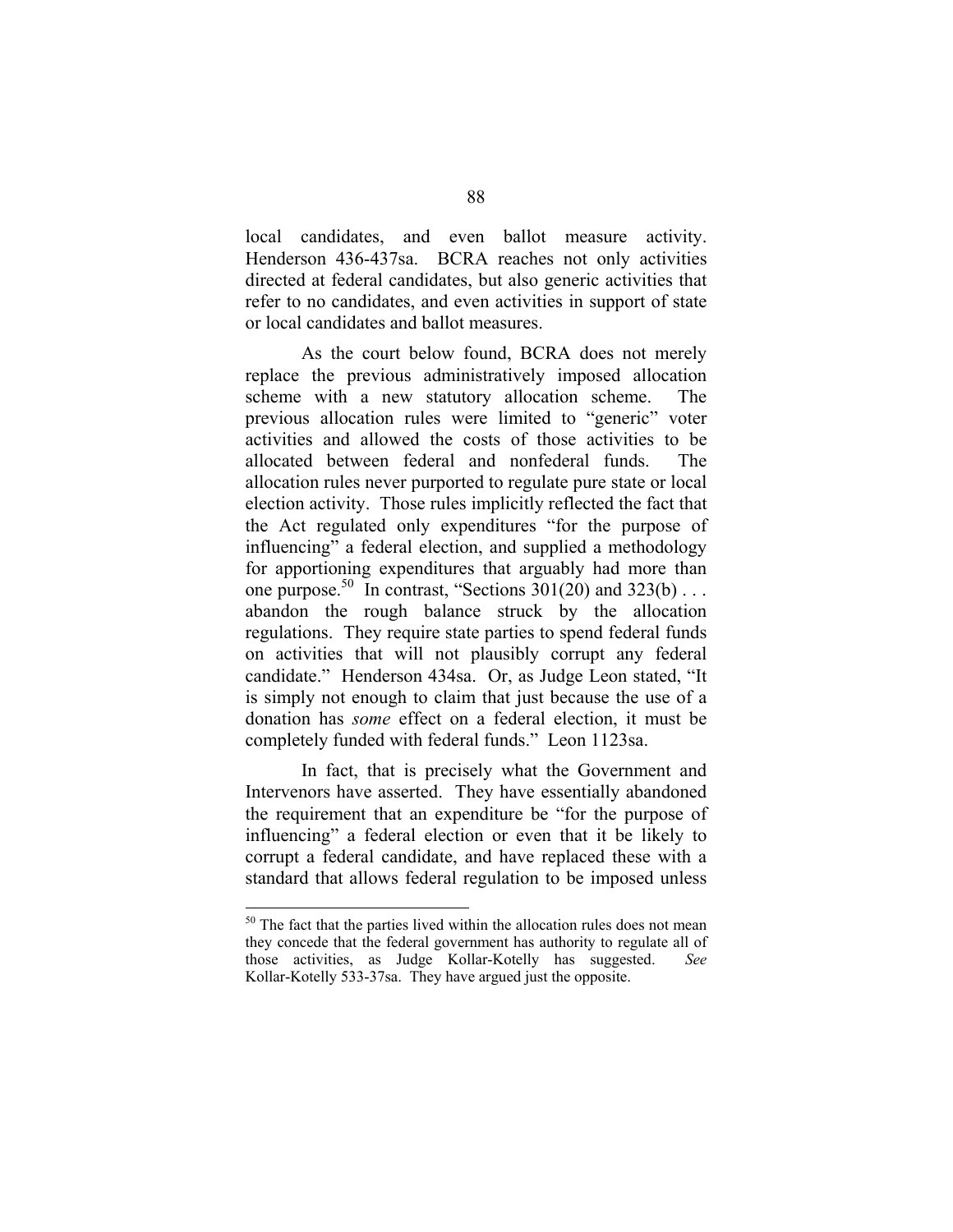it can be demonstrated that the activity has *no effect* on a federal election.

Thus, they have argued that because of voters' "partisan proclivities," activities in support of state candidates can be regulated; that since state redistricting decisions "affect" federal elections, party redistricting activities can be limited; that if state ballot measures have a "partisan" appeal, or are likely to mobilize voters along party lines, those activities can be federally regulated. Indeed, they have argued that even if a nonfederal contribution is used for nonfederal purposes that does *not* affect federal elections, it "frees up" federal money that might otherwise have to be used and thus influences federal elections.

Using the Government's logic, Congress could impose contribution limits directly upon state or local candidates, because their funds may be used to increase voter turnout, and increased turnout may "affect" a federal race.<sup>51</sup>

California law limits contributions to the parties for candidate-related expenditures to \$26,600. Contributions for non-candidate-related expenditures are not limited. The \$10,000 Levin contribution limit is *less than half* the limit that California has declared to be appropriate (and, presumably, noncorrupting) for contributions to the political parties for candidate-related uses. In fact, the voters made a specific finding that contributions to the parties have an "insulating" effect. *See* Henderson 310-11sa; Leon 1227sa. The fact that California has decided to allow unlimited contributions for other purposes is in part an

<sup>51</sup> Intervenors have, in fact, made this argument in their lawsuit challenging the recently adopted FEC regulations. *Shays v. FEC*, *supra*. Intervenors argue that the Levin limits on nonfederal contributions should apply to associations of state and local candidates for communications mentioning only state or local candidates if those communications are "Federal election activity."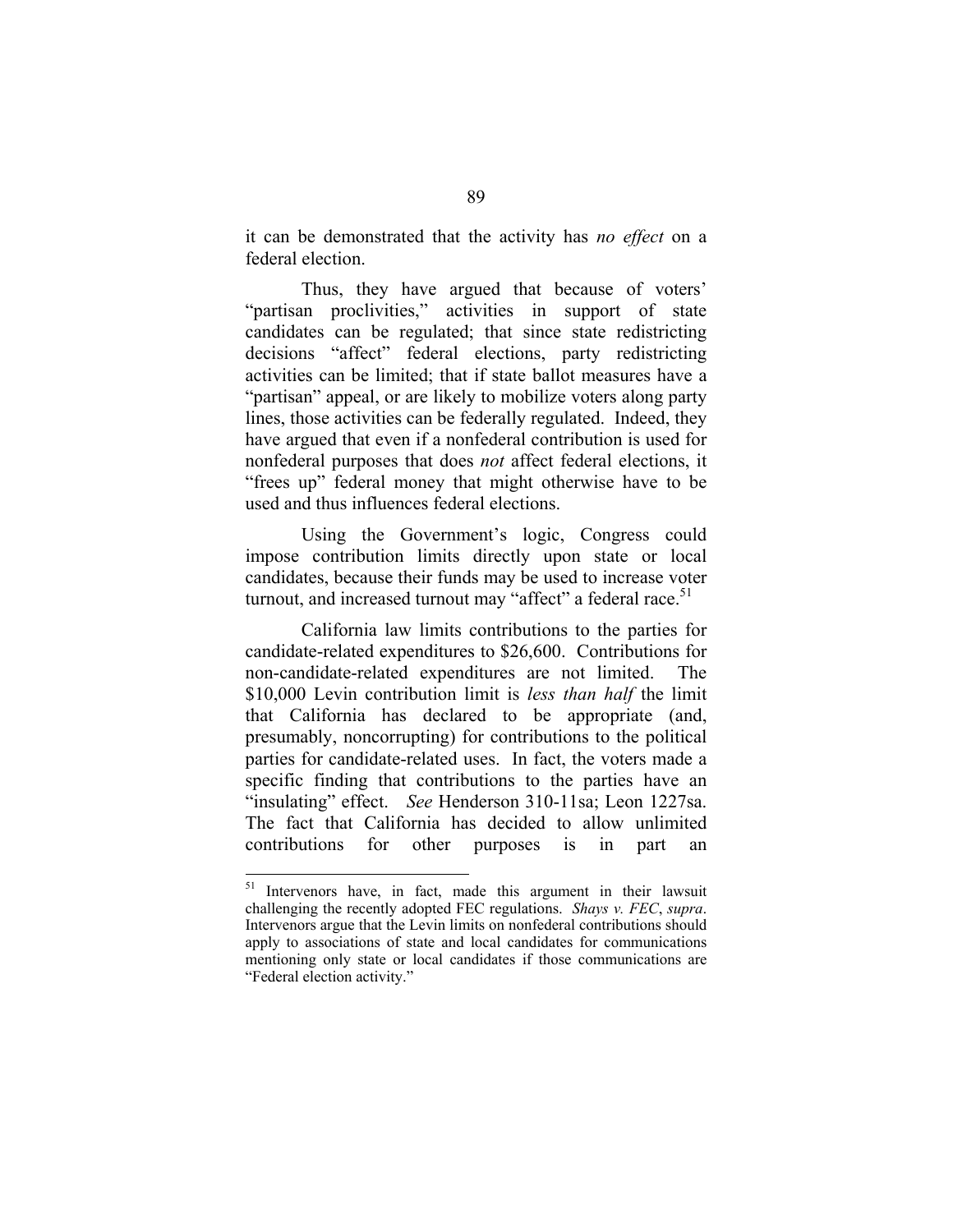acknowledgment of the constitutional limits in this area, but also reflects a specific policy decision that expenditures for those other purposes do not share the dangers associated with candidate-related expenditures.

It should be undisputed that California has "control over the election process for [its own] offices." *Tashjian*, 479 U.S. at 217. This authority was reserved to the states in the Constitution and "no subsequent amendment has taken [it] from them." *Mitchell*, *supra*, 400 U.S. at 135. BCRA deprives the states of that authority, and prohibits the parties from participating in state and local elections in the very ways authorized by the states.

The BCRA definition of "Federal election activity" simply does not take into account that the parties' activities may have a state or local, rather than a federal, focus. The court found as a matter of fact that the state parties' voter registration activities, direct mail, phone bank activities, and grassroots mobilizing activities were all typically driven more by state election activity than federal. Leon 1227-31sa; Henderson 311-14sa. BCRA fails to accommodate the state's interest in regulating its own elections or the parties' interest in being able to differentiate between "federal" election activity and "state" activity for purposes of ordering their conduct.<sup>52</sup> By imposing its own significant limitations on the use of funds lawfully raised under state law by state and local political parties for use in state and local elections, Congress has effectively invalidated the choices made by those state governments for the conduct of their own elections, and subjected the political parties to federal regulation which it has no authority to impose.

<sup>52</sup> The Government's references to the *possible* "effects" that certain state and local election activities might have on a federal election is all the more troubling since Congress made no findings on such "effects." *See*  Henderson 431sa.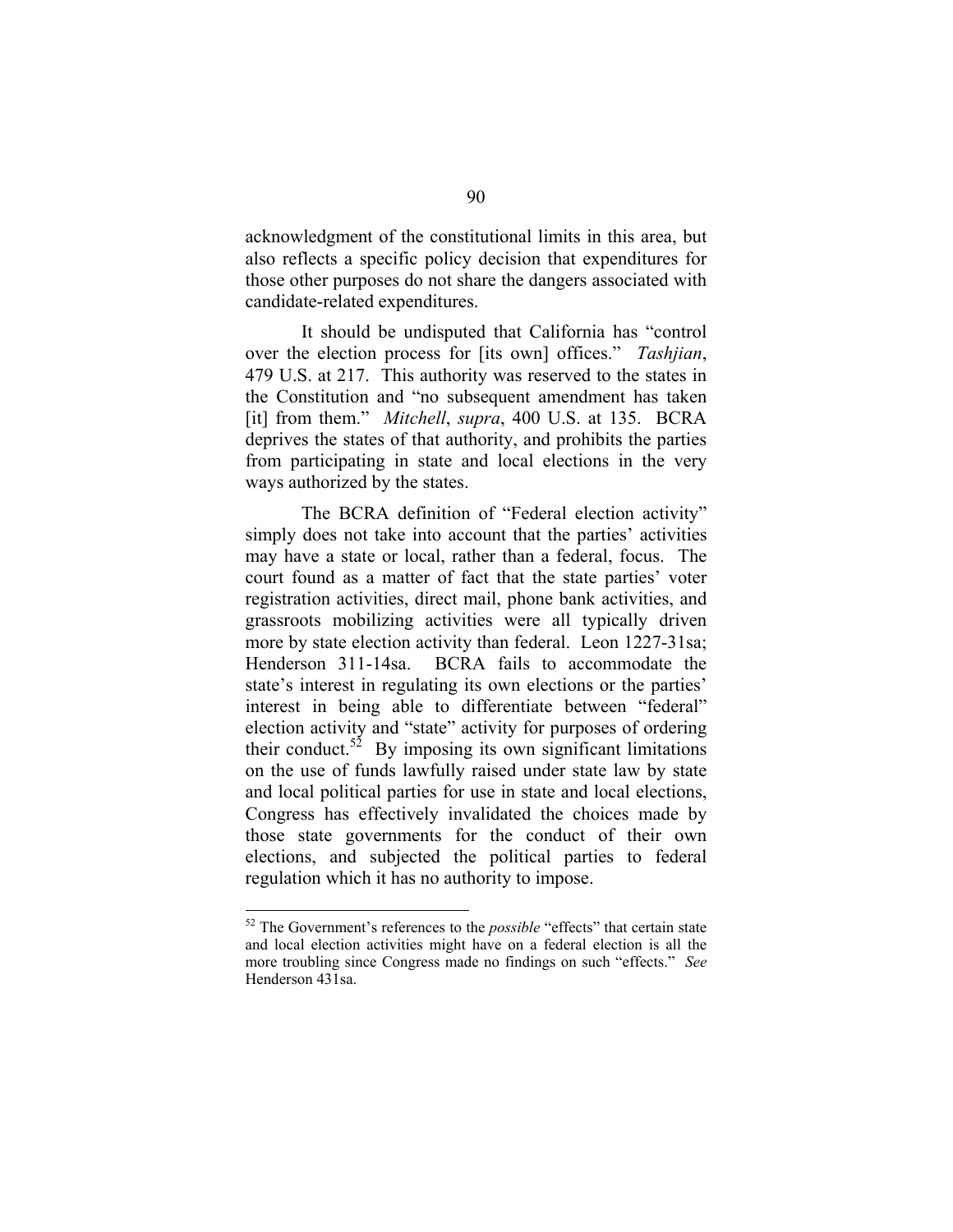## **III. NEW SECTION 323 DISCRIMINATES AGAINST POLITICAL PARTIES IN RELATION TO SPECIAL INTEREST GROUPS ENGAGED IN IDENTICAL ACTIVITIES.**

BCRA will not only weaken political parties in absolute terms; it will weaken them relative to special interest groups like the NRA, the Sierra Club, and NARAL. *See* J.A. 1617-18, Milkis Reb. Decl. ¶16. Although interest groups engage in many of the same activities as parties, *see supra* at 23; J.A. 870, Green CX 158 (NAACP GOTV plan "is not very different" from Missouri Republican Party Victory Plan), BCRA saddles parties alone with unique burdens. Specifically, it imposes broad-ranging restrictions on political parties, but then – inexplicably – leaves narrow special interest groups almost wholly free to raise and spend nonfederal funds without disclosing the bulk of their activities<sup>53</sup>

> A. Political Parties Are Guaranteed Equal Protection by Both the First and Fifth Amendments.

BCRA's disparate treatment of political parties is subject to strict constitutional scrutiny. Under the First Amendment, "[i]n the realm of private speech or expression, government regulation may not favor one speaker over another." *Rosenberger v. Rector & Visitors of Univ. of Virginia*, 515 U.S. 819, 828 (1995). When the Government selectively imposes speech burdens – even if it does so on the basis of content-neutral criteria such as the size or income of the speaker – it poses the real danger of "distort [ing] the

<sup>53</sup> BCRA's disclosure provisions apply only to *broadcast advertising* that fits the definition of "electioneering communications," BCRA  $\S$  201(a), and do *not* apply to the GOTV activities on which interest groups spend much of their nonfederal money.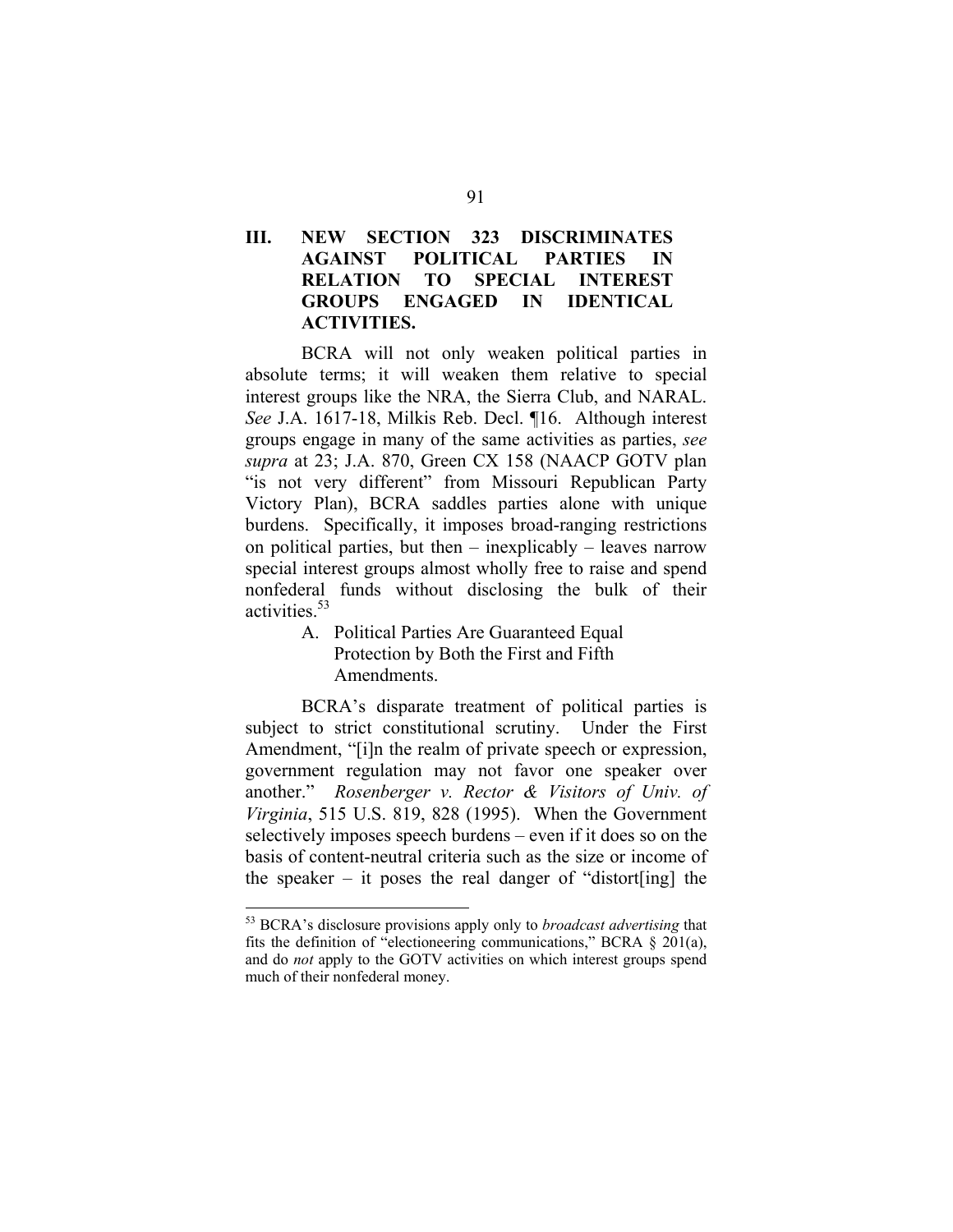market for ideas" and thus runs a risk "similar to that from content-based regulation." *Leathers v. Medlock*, 499 U.S. 439, 448 (1991). As Justice O'Connor has emphasized, "[l]aws that single out particular speakers are substantially more dangerous, even when they do not draw explicit content distinctions." *Turner Broad. Sys., Inc. v. FCC*, 512 U.S. 622, 676 (1994) (concurring and dissenting opinion).

Even though "Congress ordinarily need not address a perceived problem all at once," when regulating speech, a "selective ban" simply "cannot be defended on the ground that partial prohibitions may effect partial relief." *Florida Star v. B.J.F.*, 491 U.S. 524, 540 (1989). Even if a *uniformly*  imposed speech burden would be justified by sufficiently weighty government interests, selective or "underinclusive" regulations are invalid unless the government can *independently* justify differential treatment. *See City of Ladue v. Gilleo*, 512 U.S. 43, 51-52 (1994); *Greater New Orleans Broadcasting Ass'n v. United States*, 527 U.S. 173, 187-91 (1999); *City of Cincinnati v. Discovery Network, Inc.*, 507 U.S. 410, 418, 424-25 (1993).

There can be little doubt that BCRA singles political parties out. New Section 323 imposes a broad array of restrictions on parties, including but not limited to the "soft money ban." In contrast, corporations, unions, trade associations, and other interest groups not only avoid the collateral restrictions, but are largely unrestricted in raising and spending unlimited, unregulated, and undisclosed money from any source to pay for such activities as: voter registration; GOTV; phone banks, mail, and leafleting *at any time*; any broadcast advertising except for "electioneering communications;" and communications in any form on any subject – including endorsements of federal candidates – to their officers, shareholders, and members. *See* J.A. 697-98, Peschong Decl. ¶¶13-14; J.A. 1733-34, FEC Resp. to RFAs Nos. 101-108. Rather than using a scalpel to regulate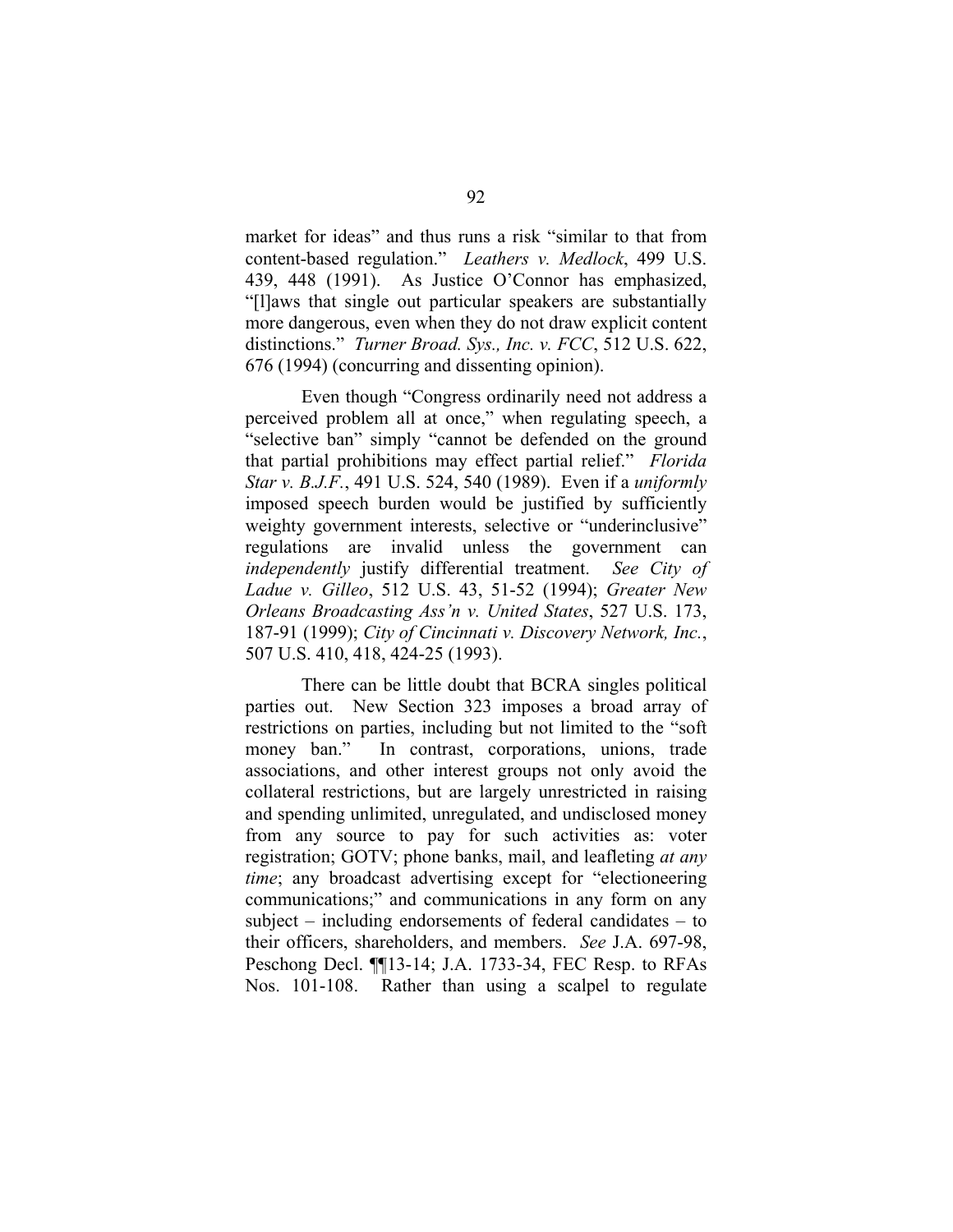specific uses of nonfederal money that it found particularly objectionable, Congress in BCRA used a meat cleaver on political parties while leaving special interest groups largely untouched.

Equal protection analysis under the Fifth Amendment leads to the same result. "Because the right to engage in political expression is fundamental to our constitutional system, statutory classifications impinging upon that right must be narrowly tailored to serve a compelling governmental interest." *Austin*, 494 U.S. at 666.

Specifically in the campaign finance context, the Court has held that political parties may *not* be singled out for unfavorable treatment. In *Colorado I*, the Court observed that "[w]e do not see how a Constitution that grants to individuals, candidates, and ordinary political committees the right to make unlimited independent expenditures could deny the same right to political parties." 518 U.S. at 618; *see also id.* at 616 ("The independent expression of a political party's views is 'core' First Amendment activity no less than is the independent expression of individuals, candidates, or other political committees." (emphasis added)). *See Eu*, 489 U.S. at 217 (noting oddity of rule under which, "[a]lthough the official governing bodies of political parties are barred from issuing endorsements, other groups are not").  $54$ 

The Court did not retreat from this principle in *Colorado II*. The only question at issue in *Colorado II* was whether "a party is . . . in a different position from other

<sup>54</sup>*See also Citizens Against Rent Control*, 454 U.S. at 296 ("any limit . . . on individuals wishing to band together to advance their views … , while placing none on individuals acting alone, is clearly a restraint on the right of association."); *cf. Bellotti*, 435 U.S. at 777 ("The inherent worth of the speech in terms of its capacity for informing the public does not depend upon the identity of its source, whether corporation, association, union, or individual.").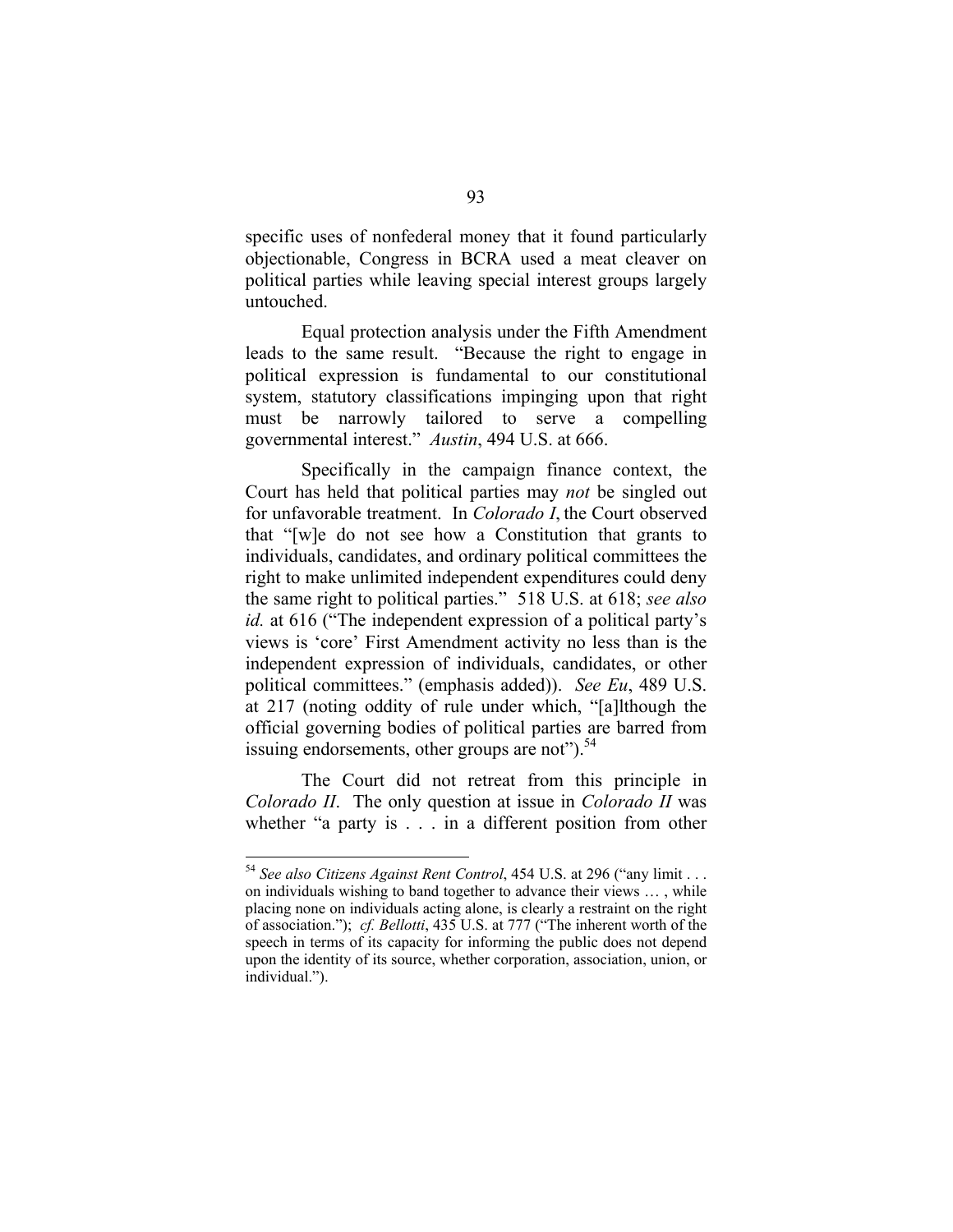political speakers," entitling it "to demand a generally *higher*  standard of scrutiny" when it comes to coordinated expenditures. 533 U.S. at 445 (emphasis added). Answering that question in the negative, the Court created the opposite bookend for *Colorado I*: Parties are perhaps entitled to no greater protection than other actors (*Colorado II*), but they are certainly entitled to no less (*Colorado I*). Referring to *Colorado I*, the Court said there was "no justification for subjecting party election spending across the board to the kinds of limits previously invalidated when applied to individuals and nonparty groups." *Colorado II*, 533 U.S. at 444.

Nor can these additional restrictions on political parties be salvaged on the ground that nonfederal spending by parties – as opposed to nonfederal spending by special interest groups – is *uniquely* likely to corrupt or appear to corrupt public servants. The Court in *Colorado I* has already rejected this very argument, stating it was "not aware of any special dangers of corruption associated with political parties that tip the constitutional balance" away from them and toward other political groups; rather, it said, the logic seemed to cut the other way. 518 U.S. at 616-17. The Court further observed, in language particularly relevant here, that the potential of "unregulated 'soft money' contributions to a party for certain activities such as electing candidates for state office or for voter registration and 'get out the vote' drives" to corrupt is "*at best, attenuated*." *Id.* (emphasis added). Those conclusions are amply supported by the record evidence introduced here.

> B. Section 323 Puts Political Parties at a Distinct Disadvantage in Relation to Special Interest Groups.

Title I plainly "classifies"; it does so on its face ("Soft Money *of Political Parties*"). Nor is it debatable that Title I "impinges" on the "right to engage in political expression."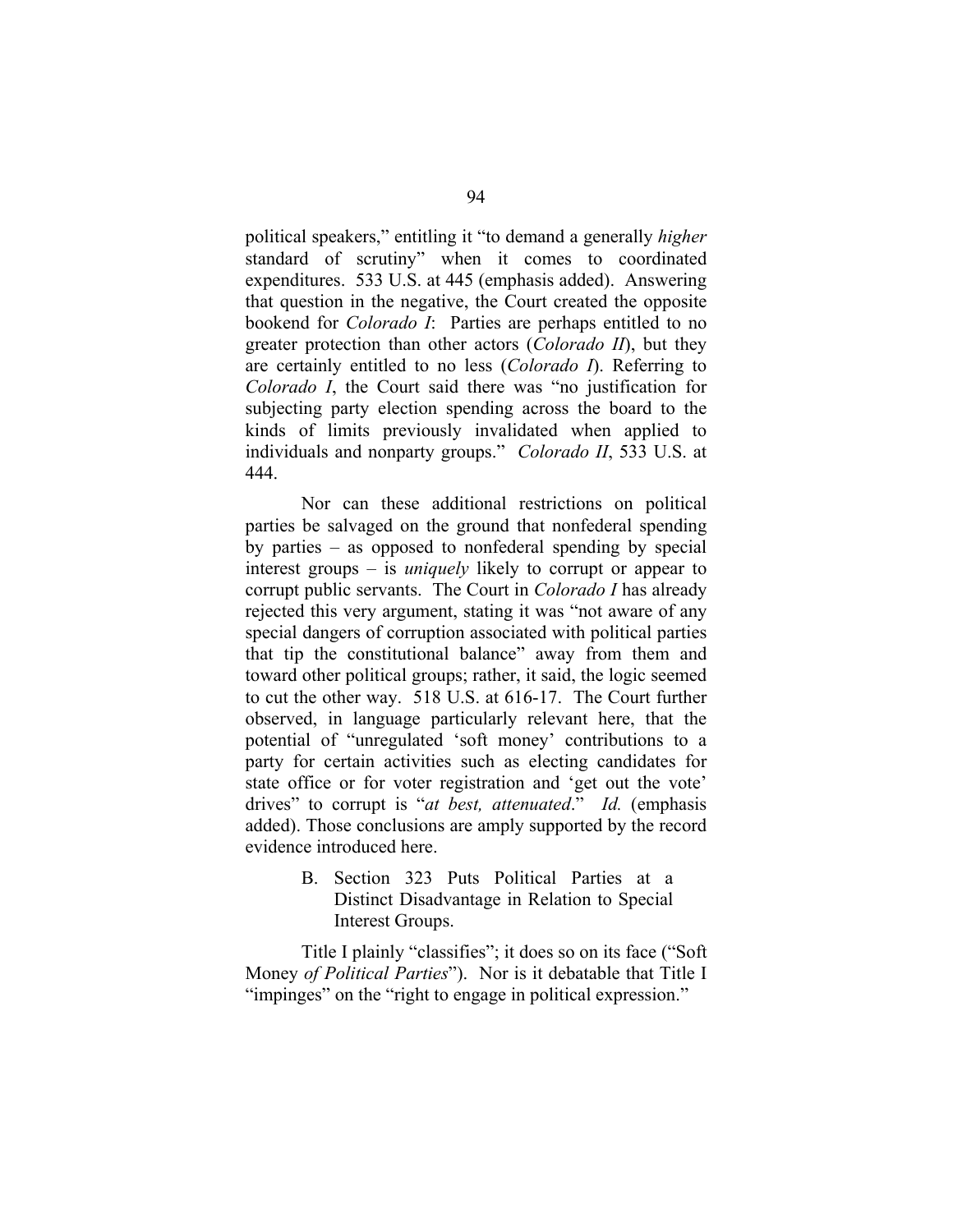The simple fact that political parties have preferred access to the ballot, or that FECA grants political parties certain advantages, cannot justify unique speech disabilities. Congress and the states have accorded parties these advantages because parties serve an important purpose in the American political system, not as an excuse to saddle them with other hardships. *Cf.* S. Rep. No. 93-689, 1974 U.S.C.C.A.N. 5587, 5593 ("[A] vigorous party system is vital to American politics …."). This Court has never invoked, nor even mentioned, these advantages to uphold unique restrictions on political parties. *California Democratic Party*, 530 U.S. 567; *Eu*, 489 U.S. 214; *Tashjian*, 479 U.S. 208; *Colorado I*, 518 U.S. 604.

Nor is avoidance of the "appearance of corruption" created through the "access" provided to nonfederal donors sufficient to justify the unique restrictions on political parties.

*First*, to the extent the specter of special access is a problem at all as it relates to political parties, it is no more a problem among *nonfederal*-money donors (the subject of BCRA regulation) than among *federal*-money donors. Indeed, as the FEC has admitted, there is no evidence that officeholders are more likely to meet with nonfederal-money donors than with federal-money contributors. *See* Henderson 330sa; Leon 1264sa.

Moreover, BCRA's restrictions on political parties do not materially limit interest group "access." Apart from their extensive lobbying activities, it is undisputed that special interest groups "use federal officeholders to raise funds," and "host[] fundraisers much like those that parties conduct, featuring opportunities for wealthy donors and corporate executives to meet with federal officeholders." J.A. 1619, Milkis Reb. Decl. ¶19. Indeed, representatives of EMILY's List, NARAL, the League of Conservation Voters, and the Sierra Club, among others, have all candidly acknowledged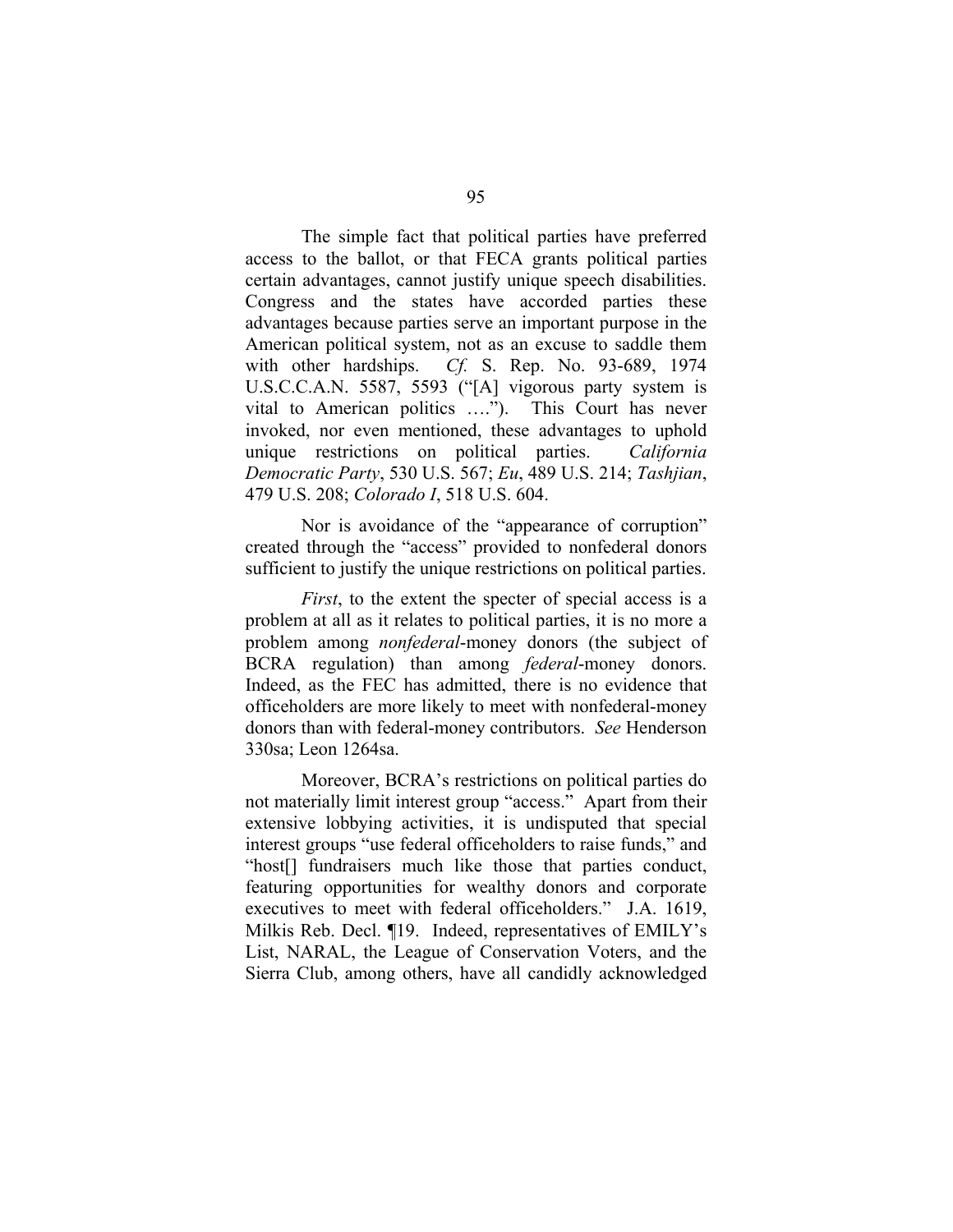that federal officeholders appear at group-sponsored fundraising events. *See* Henderson 335-36sa.

Notably, the FEC has admitted that "there is a potential for corruption or the appearance of corruption when non-political party organizations" (*e.g.*, interest groups) that pay for issue advocacy, voter registration, voter identification, and GOTV activity "with nonfederal money also lobby federal officeholders." J.A. 1734-35, FEC Resp. to RFAs Nos.  $109-113^{55}$ 

This substantial underinclusiveness indicates that "the interest given in justification of the restriction is not compelling." *Church of the Lukumi Babalu Aye, Inc. v. City of Hialeah*, 508 U.S. 520, 546-47 (1993); *see also City of Ladue*, 512 U.S. at 52 (exemptions to an otherwise legitimate regulation of speech "diminish the credibility of the government's rationale for restricting speech in the first place"); *Republican Party of Minnesota v. White*, 536 U.S. 765, 779-80 (2002) (Scalia, J., concurring).

Defendants' effort to justify BCRA's restrictions on political parties by asserting that the restrictions will prevent donors from using nonfederal donations to parties as "conduits" for circumventing direct contribution limits to candidates is fatally undermined by BCRA's exclusion of special interest groups *themselves* from the ban on spending nonfederal money. Applying a speech restriction to a potential indirect *conduit* (the party), while carving an

<sup>&</sup>lt;sup>55</sup> Defense expert Dr. Mann acknowledged that special interests engage in such activities as "electioneering communications" to "curry favor" with officeholders and gain "access." J.A. 1561-62, Mann Decl. 33-34; J.A. 927-28, Mann CX 148-49. Even if BCRA's limits on electioneering communications were upheld, Dr. Mann concedes, special interests would continue to "curry favor" through election-related activities, such as voter mobilization, paid for with completely unregulated and undisclosed nonfederal money. J.A. 927-28, Mann CX 148-49.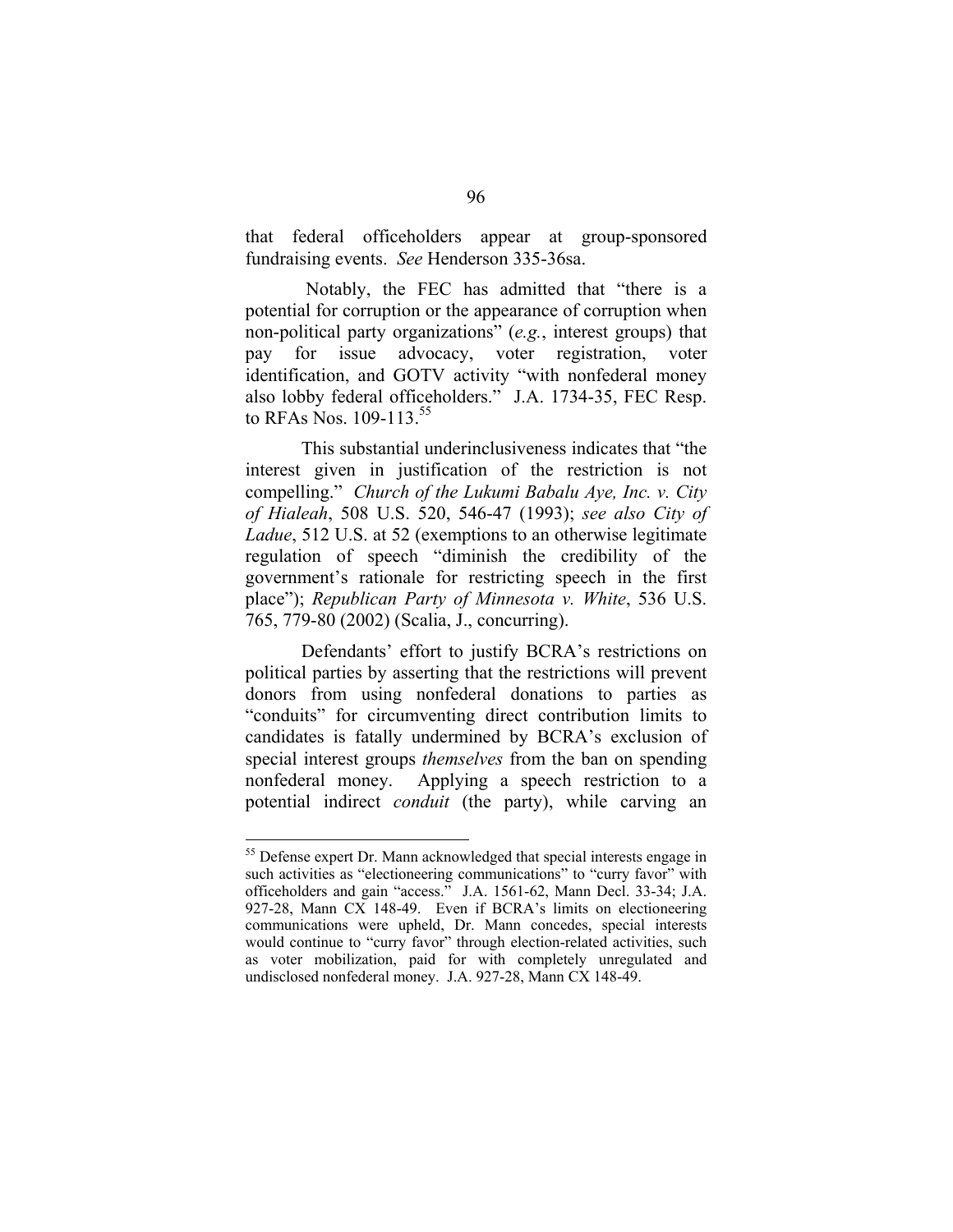exception for the principal *actor* (the donor) to take the same action *directly*, is even more "facial<sup>[1</sup>v] underinclusive" than the speech restrictions at issue in *Florida Star* that "raise[d] serious doubts about whether" the measure served the asserted purposes in that case. 491 U.S. at 540. Such an exemption, in fact, renders the statutory scheme wholly irrational as an effort to achieve its purported purpose.

Indeed, *Colorado II* demonstrates the facial invalidity of the speaker-based distinction drawn in BCRA. *Colorado II* did not suggest political party spending *per se* creates "undue influence on an officeholder's judgment" (let alone a likelihood of outright *quid pro quo*). *Colorado II*, 533 U.S. at 440-41; *accord Buckley*, 424 U.S. at 28 n.31. Rather, it held that a party's expenditures, when actually coordinated with a candidate's campaign, could be limited *only because the party was potentially acting as a "conduit" for donations by other political actors* – namely, special interests and PACs – who "do not pursue the same objectives in electoral politics that parties do" but, instead, "are most concerned with advancing their narrow interest [s]" and "seek to produce obligated office holders" through their contributions. 533 U.S. at 451-52 (internal quotation marks omitted). Thus, the Court held, because coordinated expenditures are the functional equivalents of "direct party contribution[s]" to candidates *and* because special interests could attempt to use those party contributions "to place candidates under obligation," Congress could limit parties' coordinated expenditures as a means of preventing potentially corrupting effects of special interest contributions. *Id.* at 452, 464-65.

BCRA, however, turns this reasoning on its head: It prohibits the unwitting party conduit from making noncorrupting disbursements of nonfederal money while simultaneously permitting – indeed encouraging – the special interests themselves to make the same disbursements (for GOTV, unregulated issue advocacy, and so forth). *Colorado*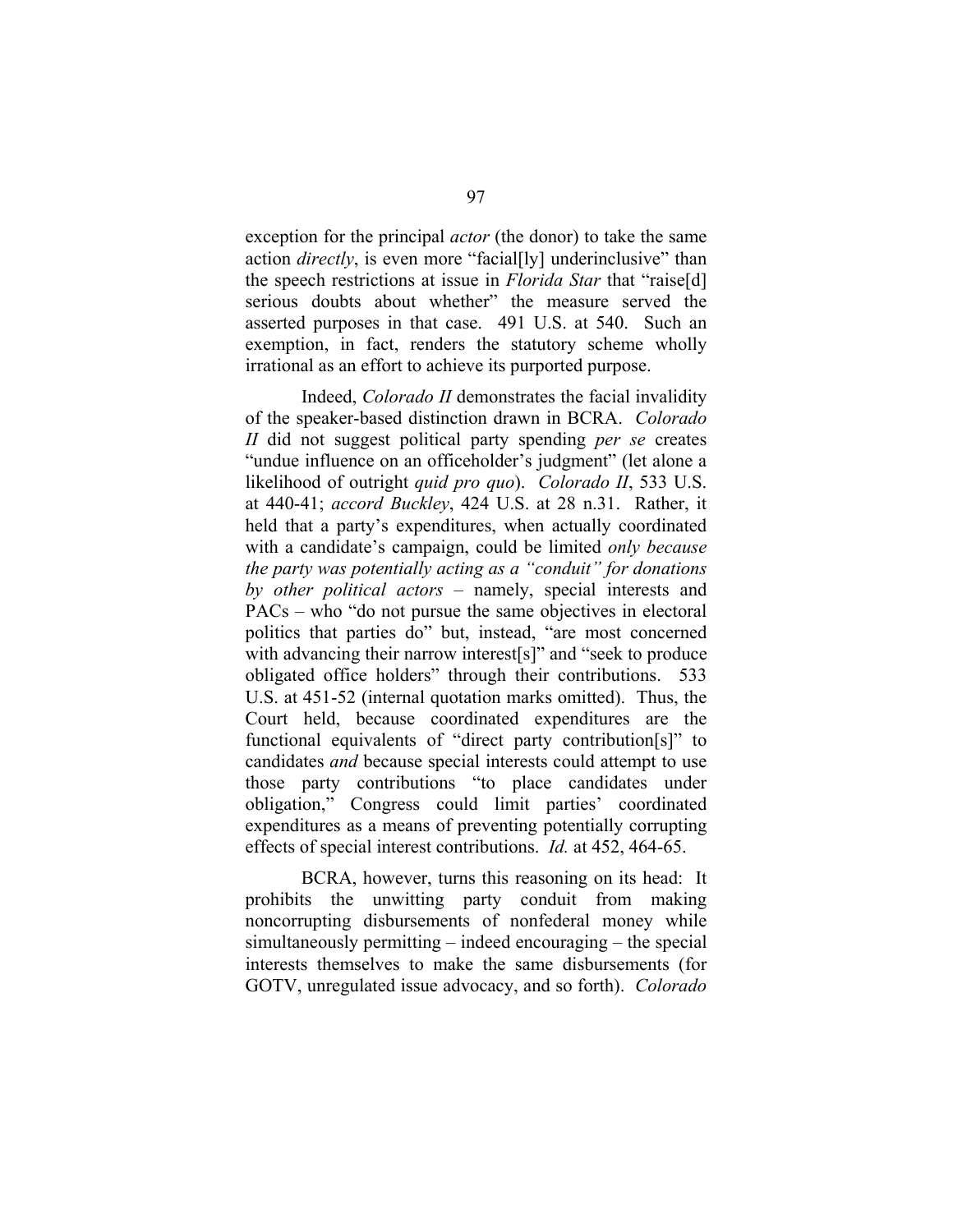*I*, 518 U.S. at 617 ("[i]f anything, an independent [party] expenditure made possible by a \$20,000 donation, but controlled and directed by a party rather than the donor, would seem *less* likely to corrupt than the same (or much larger) independent expenditure made *directly* by that donor.") (emphasis added).

Defendants' expert Dr. Paul Herrnson summed up well: Use by political parties of non-federal funds "does not create such strong policy-oriented IOU's between contributors and legislators as those created by narrowlyfocused interest groups that spend soft money to help only a few candidates." J.A. 877, Herrnson Dep. at 208-09 (*quoted*  in Henderson 415sa). The severe differential treatment imposed by Title I on political parties simply cannot be justified by a claim that parties are *more* likely then special interest groups to corrupt federal officeholders.